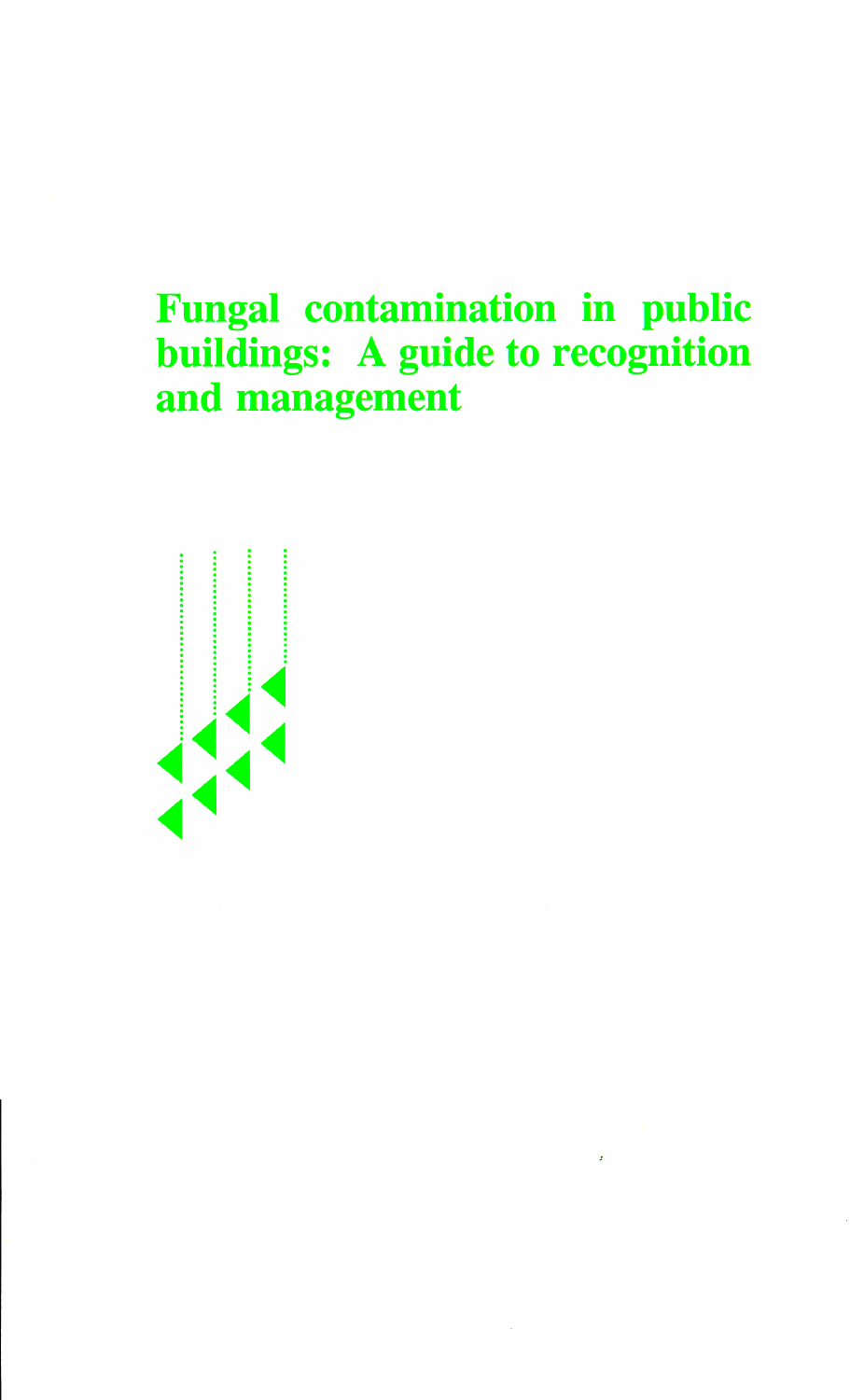# **Fungal contamination in public buildings: A guide to recognition and management**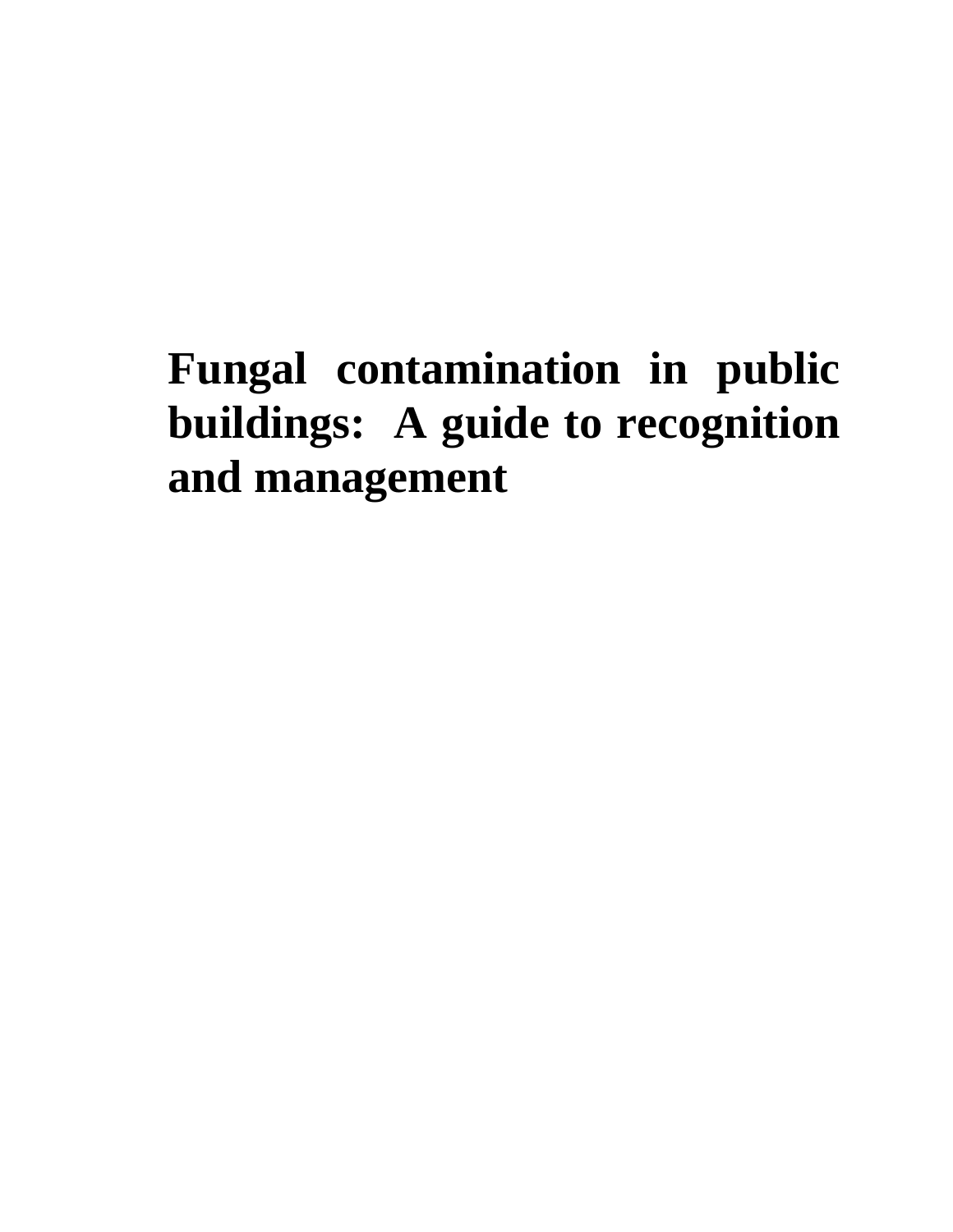# **Fungal Contamination in Public Buildings: A Guide to Recognition and Management**

# **Federal-Provincial Committee on Environmental and Occupational Health**

Copies of this report are available from:

Environmental Health Directorate Health Canada Tunney's Pasture Ottawa, Ontario K1A 0L2

June 1995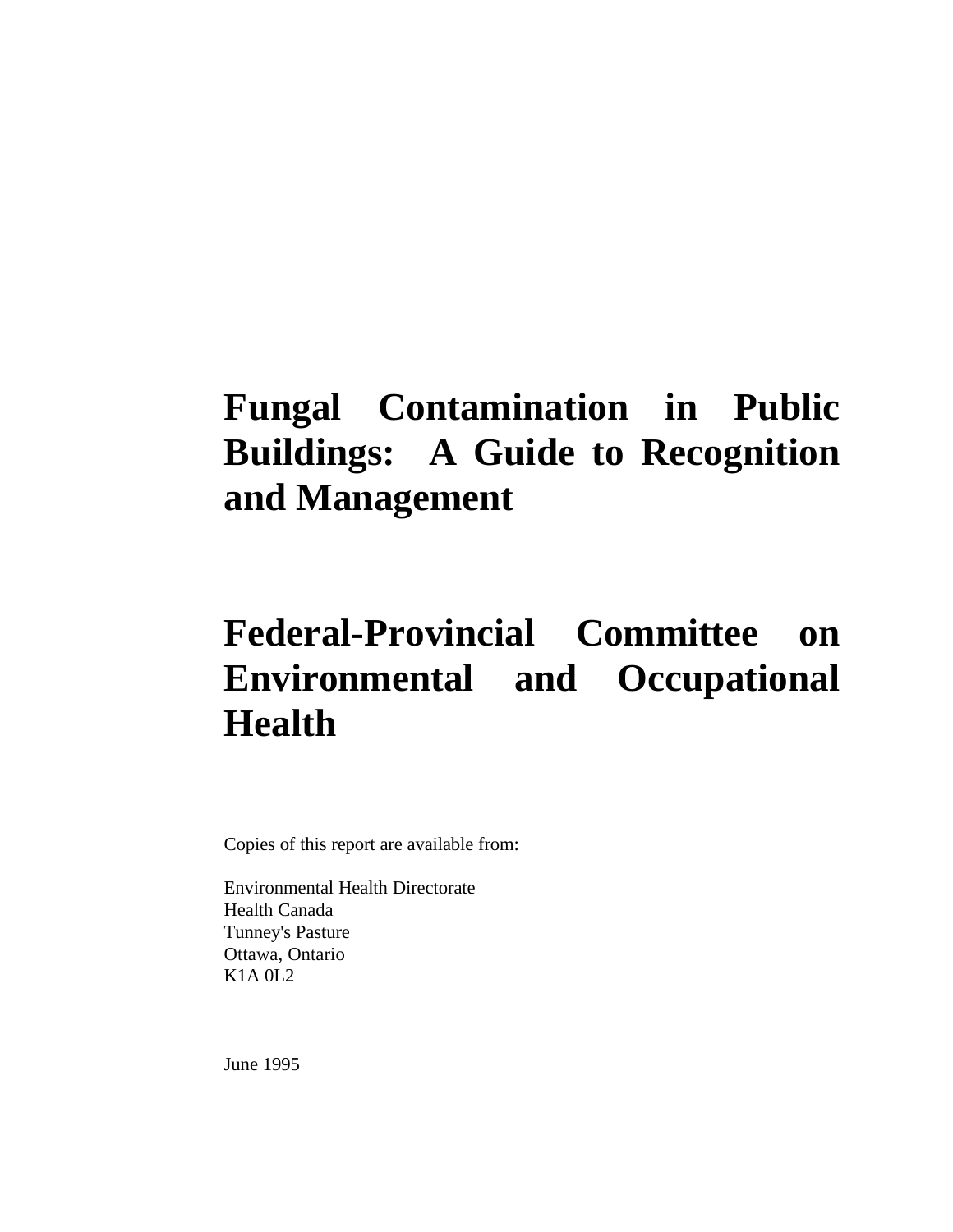## **FUNGAL CONTAMINATION IN PUBLIC BUILDINGS: A GUIDE TO RECOGNITION & MANAGEMENT**

# **CONTENTS**

|     |            | Page                                                    |                |  |
|-----|------------|---------------------------------------------------------|----------------|--|
|     |            | <b>Federal-Provincial Working Group on Mycological</b>  |                |  |
|     |            |                                                         |                |  |
|     |            |                                                         |                |  |
| I.  |            |                                                         |                |  |
| П.  |            |                                                         |                |  |
| Ш.  |            |                                                         |                |  |
|     | 3.1        | Summary of Currently Available Guidelines               |                |  |
|     | 3.2        | Interpretation of Results from the 1993 Health          |                |  |
| IV. |            | Recommended Procedures for the Investigation and        |                |  |
|     |            |                                                         |                |  |
|     | 4.1<br>4.2 |                                                         |                |  |
|     | 4.3<br>4.4 | Protocols for Investigation of Indoor Fungal Amplifiers | 11             |  |
|     |            | 4.4.1<br>4.4.2                                          | 11<br>12       |  |
|     |            | 4.4.3<br>4.4.4                                          | 13<br>13<br>28 |  |
| V.  |            | Remediation and Preventive Maintenance of Buildings     | 29             |  |
|     |            |                                                         |                |  |
|     | 5.1<br>5.2 |                                                         | 29<br>30       |  |
|     |            | 5.2.1<br>5.2.2                                          | 30<br>31       |  |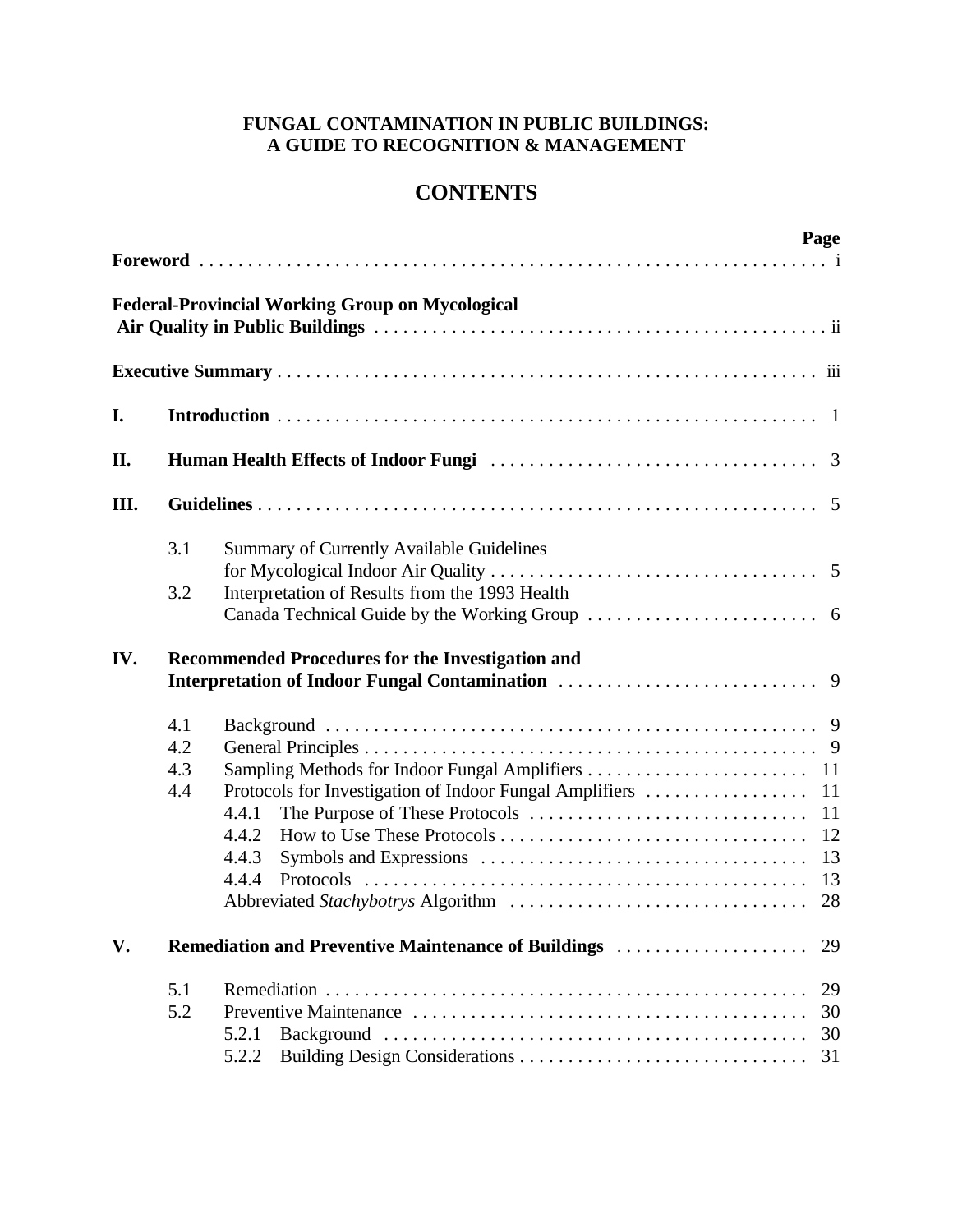|     | 5.2.3 Implementation of a Preventive |  |
|-----|--------------------------------------|--|
|     |                                      |  |
|     |                                      |  |
| VI. |                                      |  |
|     |                                      |  |
|     |                                      |  |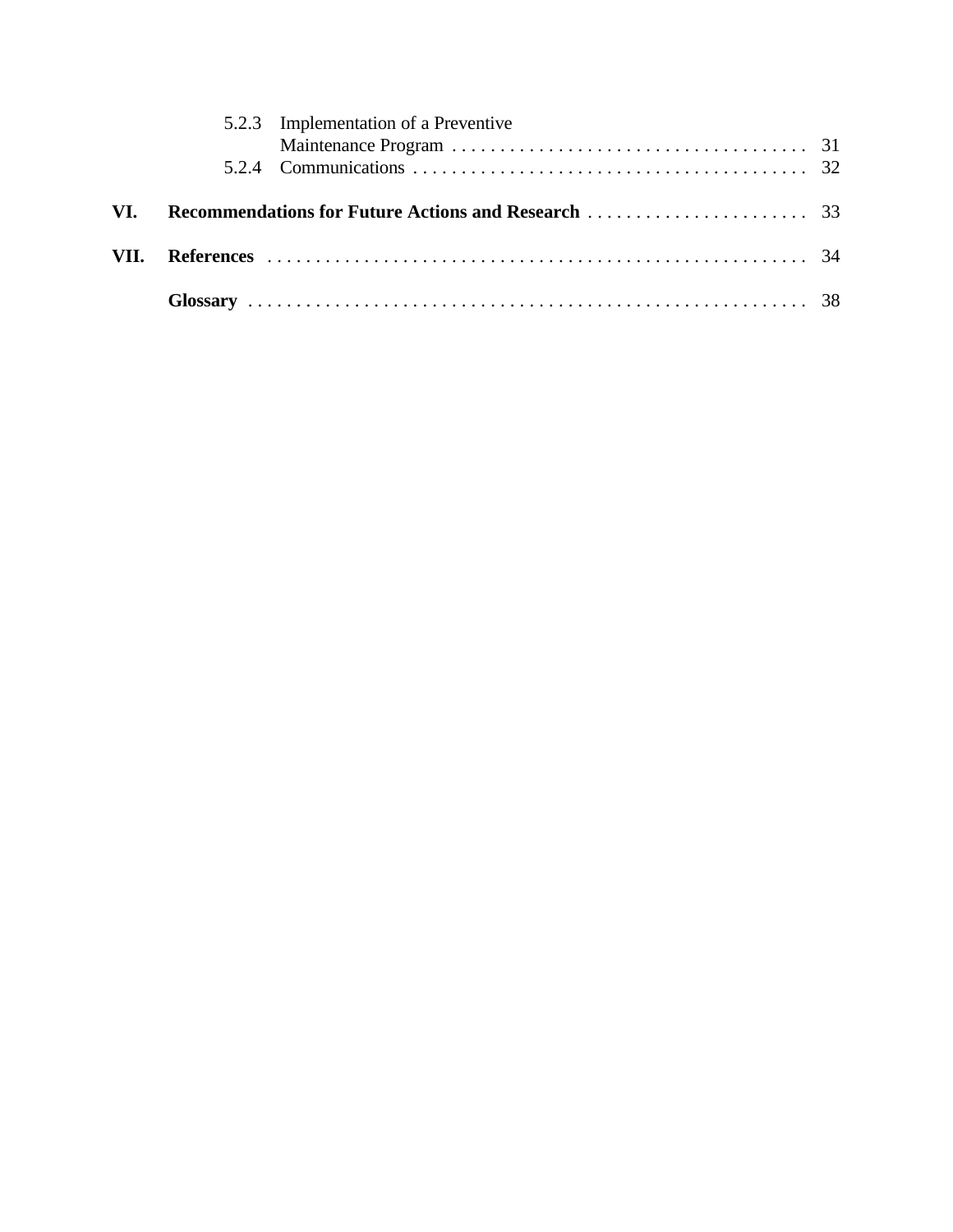# **DETAILED TABLE OF CONTENTS**

| 4.4.4 | <b>Protocols</b>                                                               | Page |
|-------|--------------------------------------------------------------------------------|------|
| #1:   |                                                                                | 13   |
| #2:   |                                                                                | 14   |
| #3:   |                                                                                | 15   |
| #4:   |                                                                                | 15   |
| #5:   | Examination for Evidence of Fungi in Settled Materials:                        |      |
| #6:   |                                                                                | 19   |
| #7:   |                                                                                | 20   |
| #8:   | Culture of Swabs, Scrapings, or Surface Dust;                                  |      |
| #9:   | Extraordinary Physical Search: Examination of Difficult Sites within Buildings | 22   |
| #10:  | Mould (Non-stachybotrys) Source Location and Clean-up                          | 23   |
| #11:  | Minimal Stachybotrys, Source Not Located, Likely Indoors                       | 24   |
| #12:  | Low to High Stachybotrys, Source Not Located, Likely Indoors                   | 25   |
| #13:  | Minimal Stachybotrys, Source Not Located,                                      | 25   |
|       | #14: Low to High Stachybotrys, Source Not Located,                             | 25   |
| #15:  |                                                                                | 26   |
| #16:  |                                                                                | 26   |
| #17:  |                                                                                | 27   |
| #18:  |                                                                                | 27   |
| #19:  |                                                                                | 27   |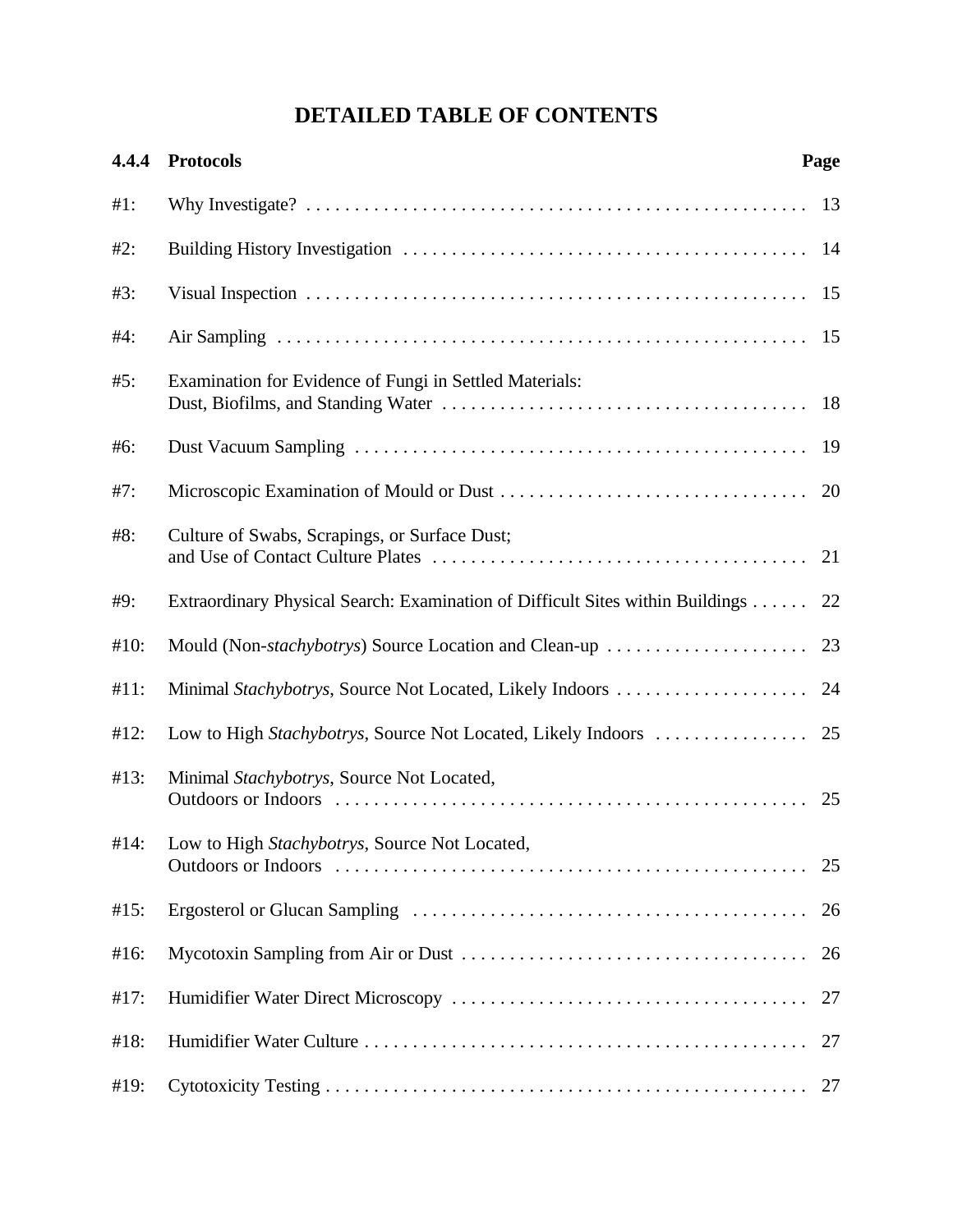# **List of Appendices**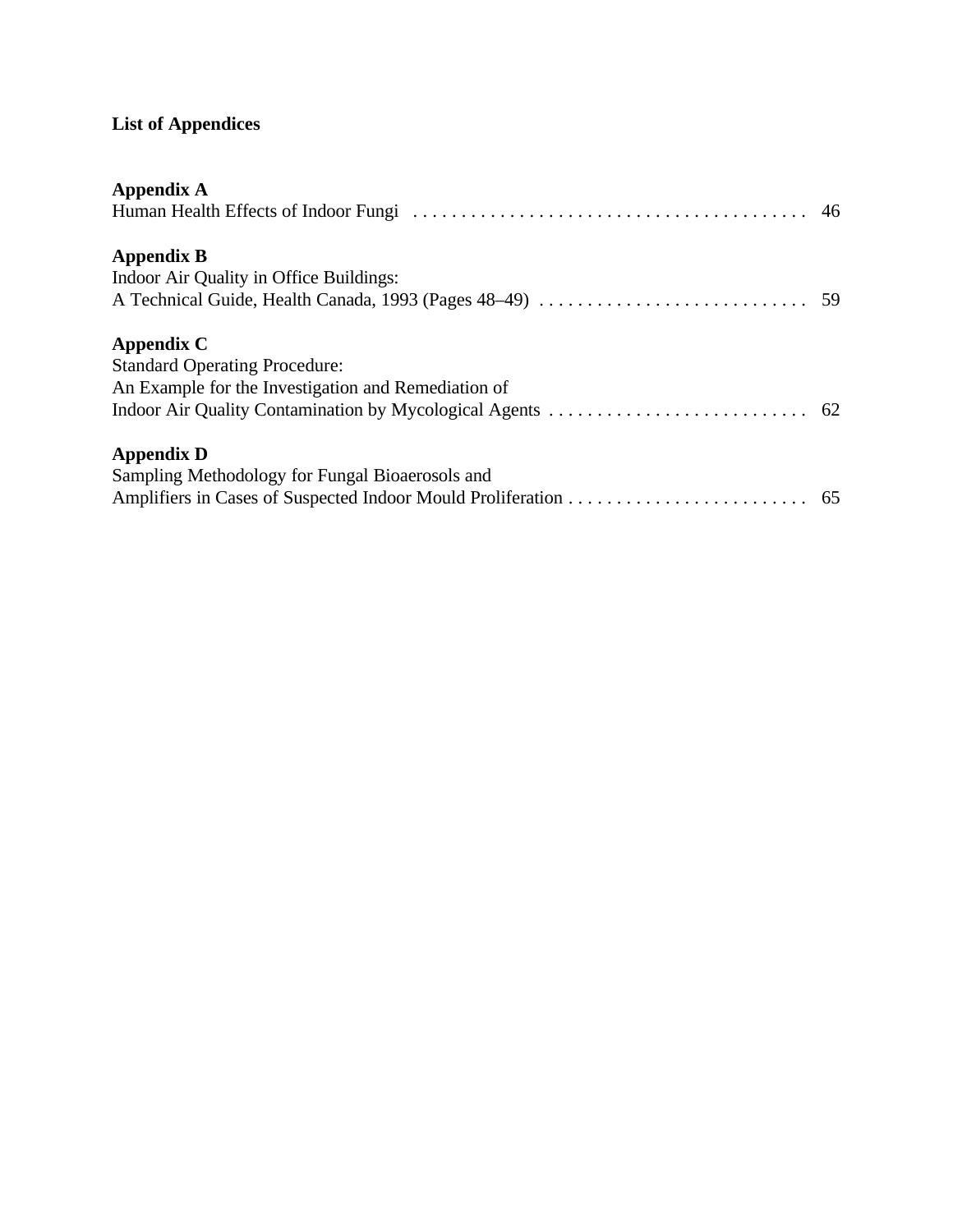## **Foreword**

there are times when heightened awareness of public buildings. To provide a broad a particular issue creates public concern. One perspective of the problem, members were example of this is the recent experience of chosen with specialization in respiratory and Prince Edward Island with respect to indoor occupational medicine, medical microbiology, air quality in its schools. A major issue was occupational health and safety, medical fungal contamination — in particular, how to mycology, environmental microbiology, and interpret laboratory data in terms of the effects environmental health. of fungal contamination on human health. The Working Group on Mycological

Environmental and Occupational Health was six meetings over a 10-month period. asked for assistance in resolving this issue. As Each member was assigned a topic and wrote part of its working mandate, this committee a section of the report, which was then examines health hazards associated with discussed by the group to achieve consensus. chemicals, radiation, environmental microbials, Much more remains to be understood about tobacco, and hazardous products. Depending the significance of indoor air fungi and their on the topic, fulfilling the committee's mandate impact on human health, and several may require the establishment of recommendations for further research are subcommittees, such as the one on drinking contained in this report. water, whose focus is to develop and The Working Group has attempted to continuously update the Canadian Drinking base its final report on existing scientific data, Water Guidelines. When an issue requires a while recognizing that these data are limited report with a specific time-line, working and imperfect. The resulting guidelines are groups are established. general, and considerable judgement is

with the support of the Federal-Provincial applied in specific situations. The guidelines Committee on Environmental and emphasize the elimination of fungal Occupational Health, a working group was amplification points and the protection of

In the field of environmental health, authorized to review mycological air quality in

The Federal-Provincial Committee on Air Quality in Public Buildings held a series of

At Prince Edward Island's request, and required to determine how they should be building occupants.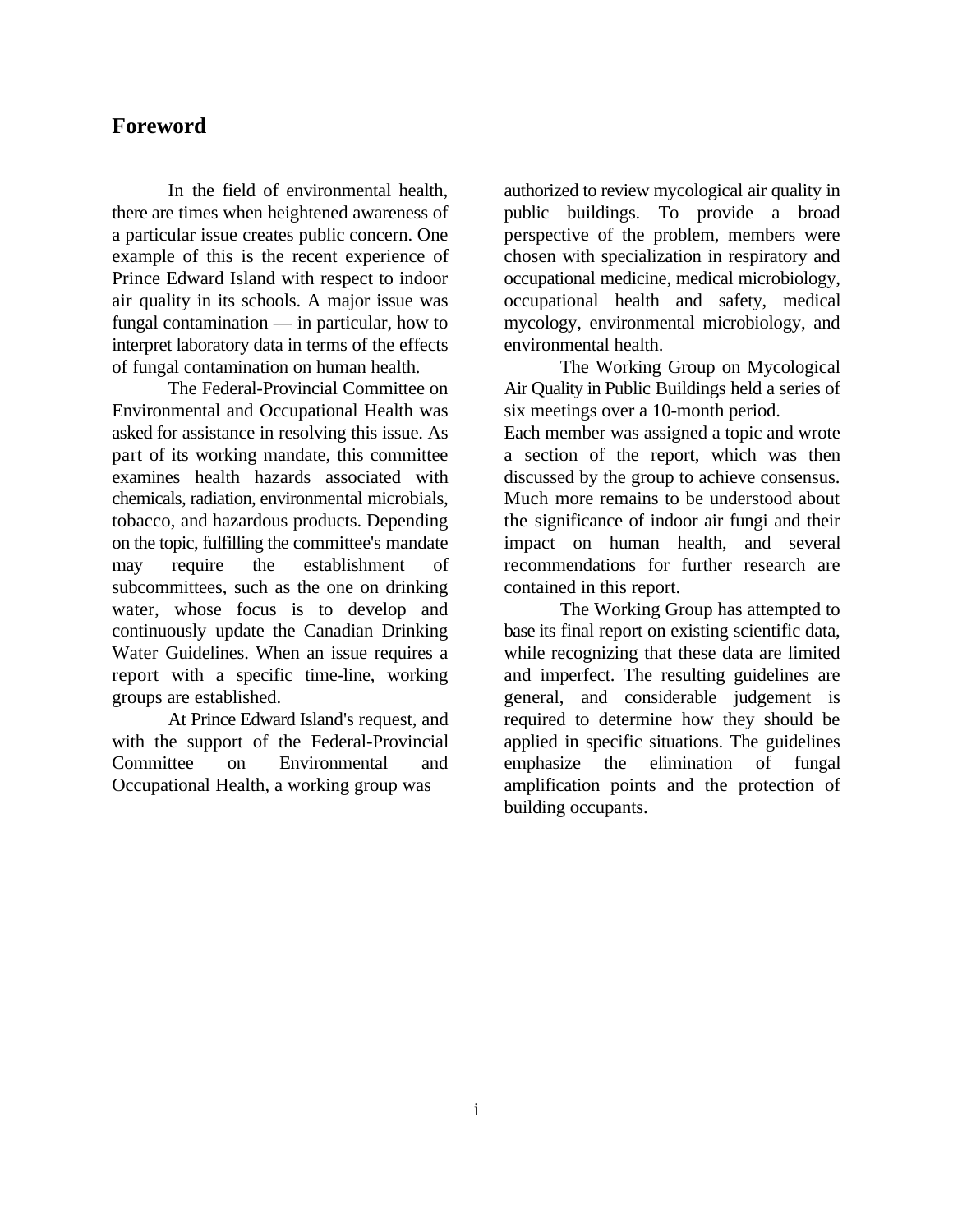### **Federal–Provincial Working Group on Mycological Air Quality in Public Buildings**

Mr. Richard Davies (Chair) Dr. Irvin Broder Division of Environmental Health Gage Research Institute PEI Department of Health & Social Services Department of Medicine P.O. Box 2000 University of Toronto Charlottetown, PEI 223 College Street C1A 7N8 Toronto, Ontario

Dr. Richard Summerbell Mycology Department Dr. Robert Dales Ontario Ministry of Health Department of Medicine Laboratory Services University of Ottawa 81 Resources Road Ottawa, Ontario Etobicoke, Ontario K1H 8L6 M9P 3T1

Department of Microbiology Health Canada Victoria General Hospital **Ottawa**, Ontario 1278 Tower Road K1A 0L3 Halifax, Nova Scotia B3H 2Y9 Dr. Tiiu Kauri

Dr. Alfred Dufour Health Canada Environmental Monitoring System Laboratory Ottawa, Ontario U.S. Environmental Protection Agency K1A 0L2 Cincinnati, Ohio 45268 U.S.A. Mr. William Robertson

Dr. Kenneth Yu Health Canada Medical Microbiology & Infectious Diseases Ottawa, Ontario Department K1A 0L2 Occupational Health and Safety University of Alberta Mrs. Louise Damant (Secretariat) 106 Education Park Environmental Health Directorate Edmonton, Alberta Health Canada T6G 2R5 Ottawa, Ontario

M5T 1R4

Dr. David Haldane Occupational Health Sciences Dr. John Kirkbride

Environmental Health Directorate

Environmental Health Directorate

K1A 0L2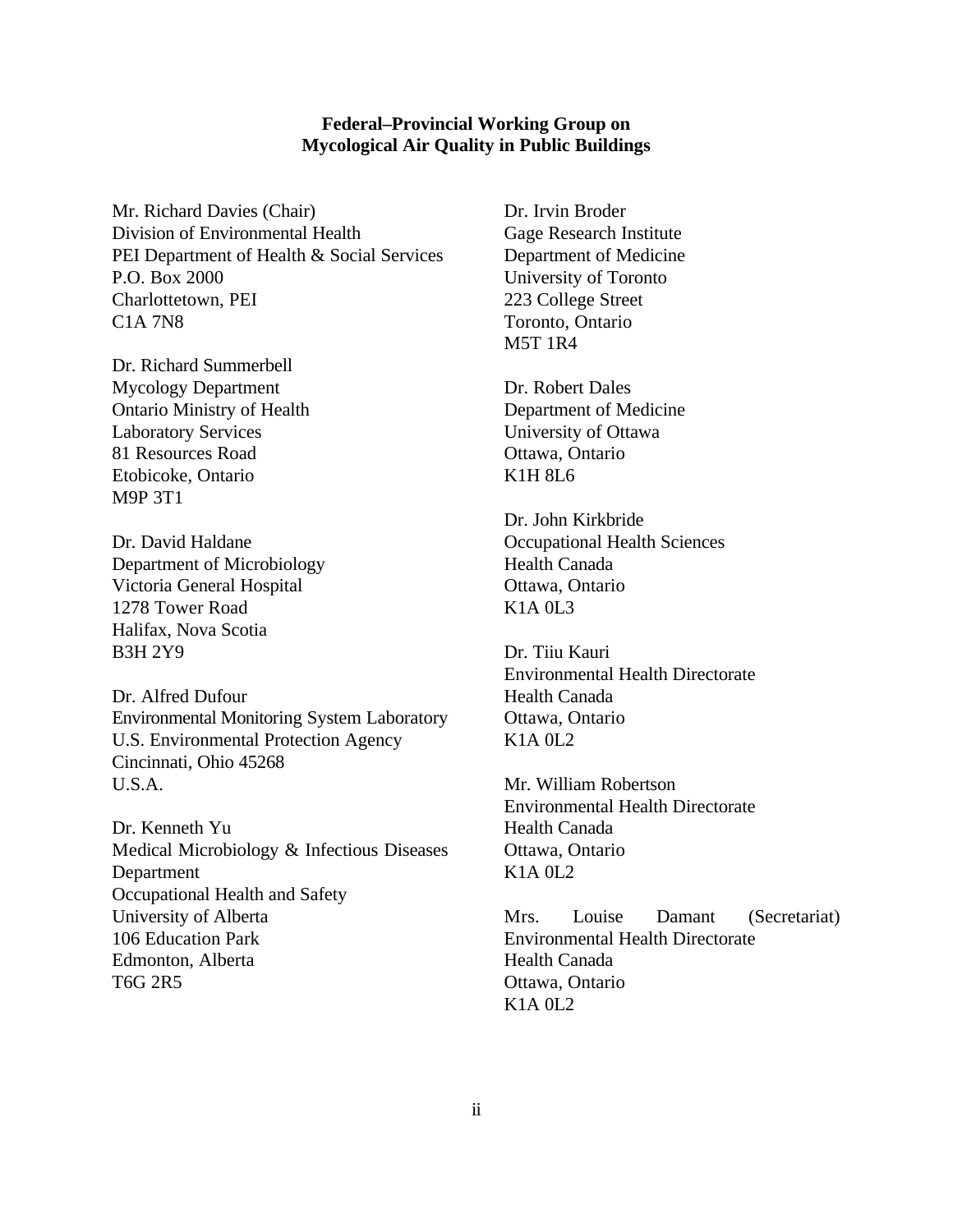# **Executive Summary**

contamination of indoor air have become an been established. The burden of illness in the issue of increasing concern in recent years. At population attributable to fungi in private the request of the Government of Prince homes and public buildings is not yet known. Edward Island, and with the support of the While the magnitude of the population risk is Federal-Provincial Committee on unknown, it would seem prudent, based on Environmental and Occupational Health, a current evidence, to remediate indoor sources working group was established to develop an conducive to fungal growth. interim guide to assist public health, A guide to the interpretation of fungal occupational health, and building maintenance sampling data was described in *Indoor Air* officials in the interpretation of fungal *Quality in Office Buildings: A Technical* contamination data from public buildings with *Guide*, published by Health Canada in 1993. respect to health. The Working Group strongly supports the

in the recognition and management of fungal has been used on a regular basis to investigate contamination problems in public buildings. It and solve mycological indoor air quality also strives to further the understanding of the problems. Accordingly, questions on the health significance of fungi detected in the interpretation of data have arisen. In an course of building investigations. This guide attempt to answer these questions, the applies to indoor air in all public buildings, Working Group reviewed this approach and in excluding hospitals and industrial settings. This document proposes slightly revised

health effects associated with fungal same as stated in the original 1993 document. contamination of indoor air, reviewed existing The guiding principle during indoor air quality guidelines, and provided investigative or remedial actions is to ensure guidance on procedures for the investigation that no procedures contribute to further fungal and interpretation of indoor fungal contamination of the public building, thus contamination and for remediation and minimizing the health and safety risks to preventive maintenance of buildings.  $\qquad \qquad$  occupants. The procedures for the

health impacts of exposure to indoor air fungi contamination of indoor air can be grouped was critically reviewed. Epidemiological broadly into the following phases: studies have consistently detected an association between respiratory symptoms and home dampness and mould

The health implications of the fungal growth, but causality in these studies has not

The guide has been designed to assist approach described in that document, which The Working Group has reviewed the courses of action. Their essence remains the

Published literature describing the investigation of possible mycological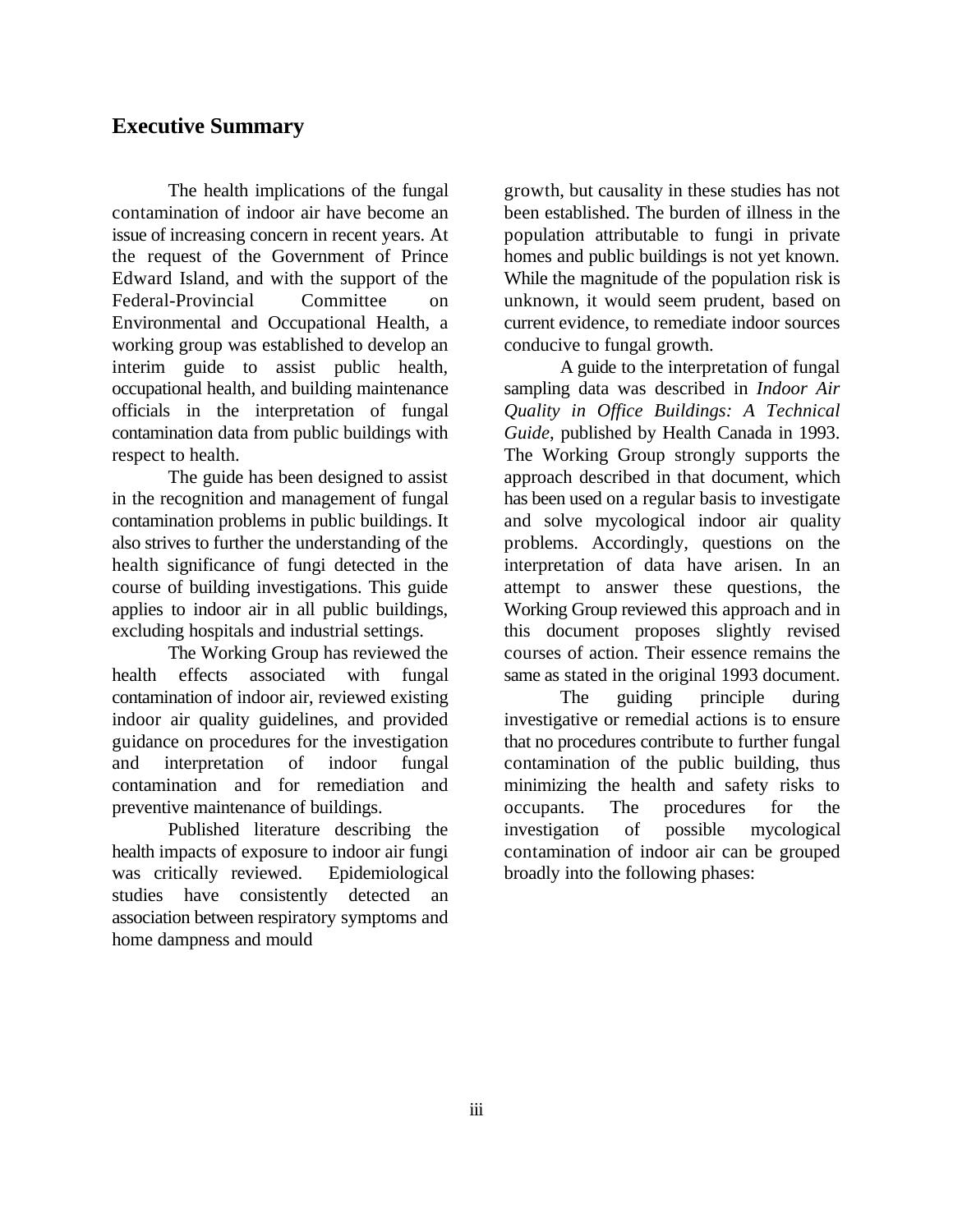#### **Assessing the magnitude of health problems**

severity of health problems may be obtained HVAC system or by other means. All from discussions with health professionals, individuals within the building should be building engineers, managers, employees, protected from exposure. union representatives, and building A key element of the report is a maintenance staff. Health questionnaires are detailed step-wise protocol to assist comprehensive information. a building with a potential fungal amplification

### **Identifying problems in the building environment**

found in buildings in which there is excess assays for ergosterol and mycotoxin. A recent moisture, often in the presence of water- reference describing pathogenic and toxigenic damaged material. Investigators should look fungi is also provided. In this protocol, special for areas in buildings where moisture and attention has been placed on the toxigenic substrates may encourage fungal growth — fungus *Stachybotrys chartarum (=atra)*, which for example, areas containing cellulosic is frequently isolated from water-damaged materials, air filters, heat exchangers, buildings in Canada. The protocol includes a humidifiers, water sumps, perimeter heating logic chart to aid in the investigation of and cooling units, wetted carpet, porous duct buildings where *Stachybotrys chartarum* has lining materials, etc. An attempt should be been isolated or where health symptoms made to correlate these conditions with high-suggest its presence. symptom areas and to designate possible hot spots of contamination.

#### **Identification of indoor fungal amplifiers**

problem building, combined with some surface employers, and union representatives should samples for microscopic analysis of apparent be established as soon as health complaints mould colonies and of deposits in HVAC related to indoor air quality are received. systems, may obviate the need for air Staged plans for investigation of the source of sampling. Where such inspections yield the problem should be presented and agreed to negative results, air sampling should be by all parties involved. If fungal contamination considered. is detected, discussions should occur on the

certain structures of the building have to be carried out. Building occupants should be kept taken apart in an attempt to locate the source up to date during the investigative, remedial, of suspected contamination. During this phase, and follow-up stages. the contamination status of the building is expected to be altered by the actions taken by the investigative team, possibly through

A determination of the occurrence and and redistribution of such contaminants via the exposure of previously cryptic contaminants

sometimes used as a tool to assemble more professionals who may be asked to investigate Fungal proliferation is most often examination and culturing of materials and problem. This protocol covers investigation of building history, visual inspection, sampling and culturing of airborne propagules,

#### **Risk communication**

Thorough visual inspection of a officials, building managers and owners, Destructive testing is necessary when health risks and remedial measures to be Lines of communication with building occupants, workplace health and safety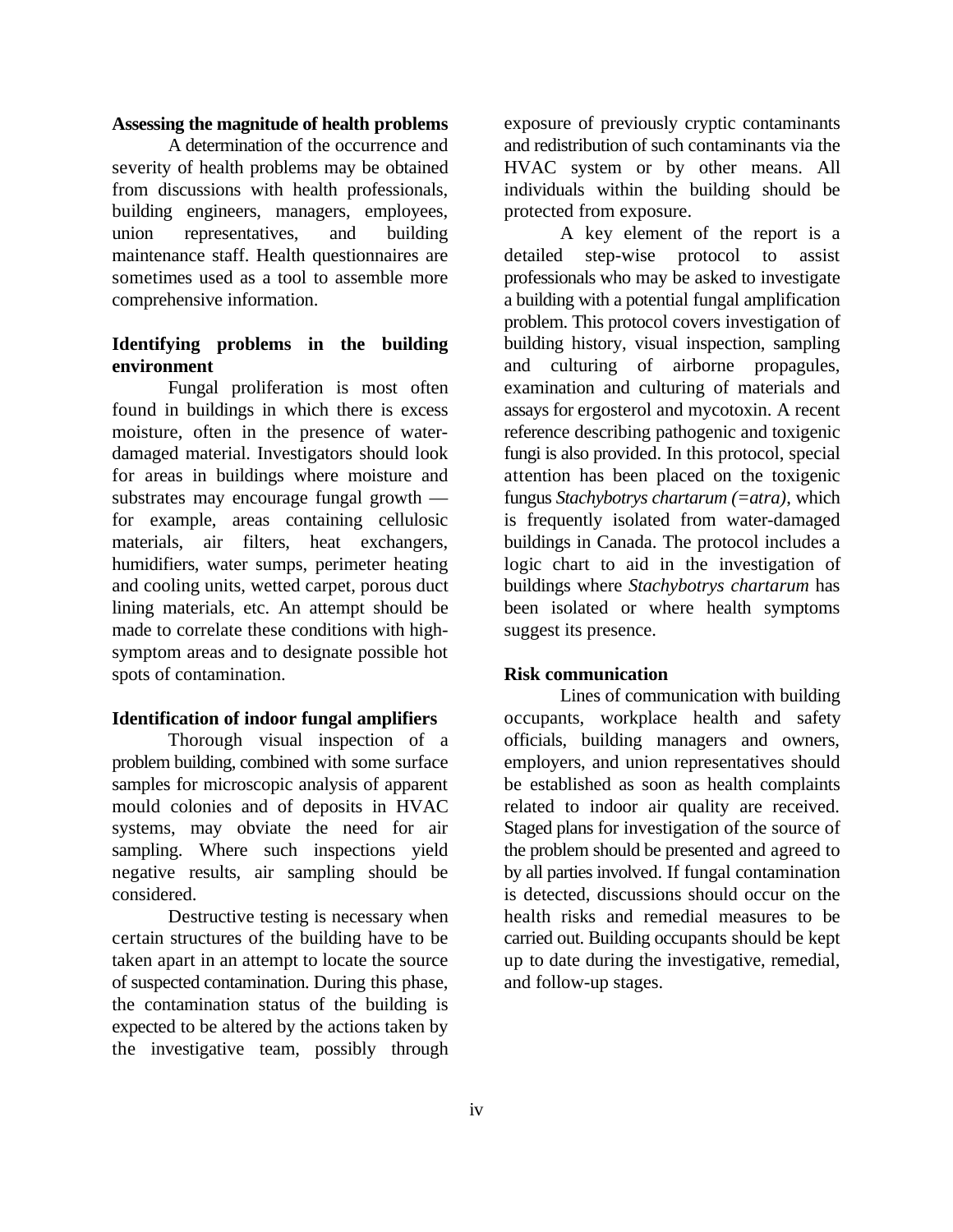### **Remedial actions**

indoor air quality problems caused by fungi are importance of the proper design, installation, based on the elimination of conditions that operation, and maintenance of HVAC systems promote the amplification of these potentially to minimize accumulation, amplification, and hazardous organisms. Remediation of fungal dissemination of micro-organisms. Prevention hazardous organisms. Remediation of fungal hazards may involve cleaning affected areas, of fungal contamination is one of the most decontaminating the HVAC systems, removing desirable strategies for risk management. contaminated materials, repairing or replacing damaged materials or structures, and modifying the environmental conditions in the Although the report is based on the affected area. During this phase, the data available in the literature, the Working contamination status of the building is Group recognizes that these data may be expected to be altered by the actions taken by limited and imperfect. Nevertheless, the report the investigative team, possibly through should have general usefulness if it is applied disturbance of newly exposed heavy with reasonable judgement to specific concentrations of contaminants and situations. The report emphasizes the redistribution of such contaminants via the elimination of fungal amplification sources and HVAC system. the protection of building occupants.

maintenance of public buildings should about the significance of indoor air fungi and minimize conditions that allow the their impact on human health. Several accumulation, amplification, and dissemination recommendations for further research are of micro-organisms in indoor air. Building contained in this report. maintenance personnel and building managers should be aware of the

Strategies for the remediation of contaminated indoor air, including the potential health problems associated with

The design, construction, and Much more remains to be understood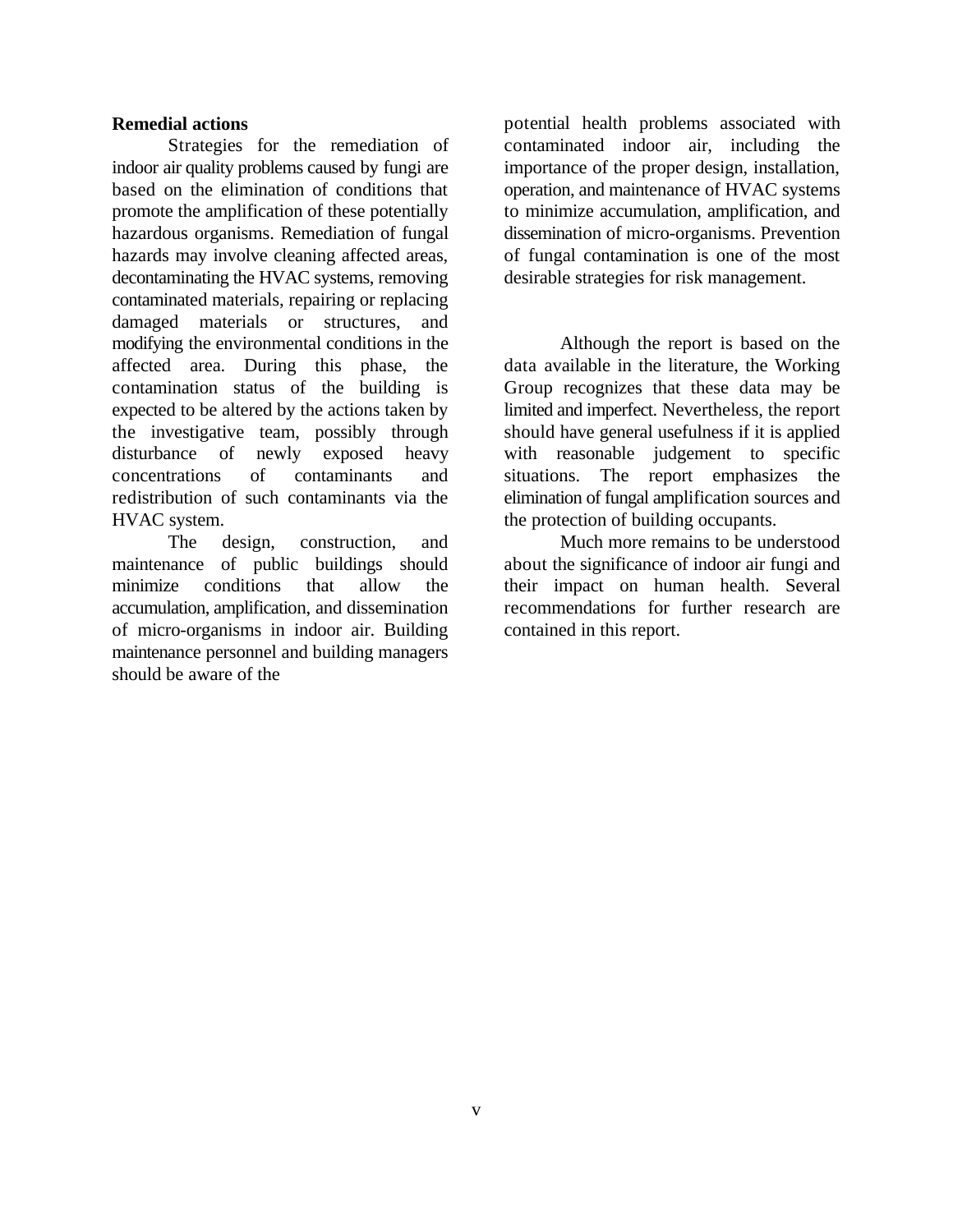## **I. Introduction**

fungal contaminants have become an issue of guidelines, the methodology for collection of increasing concern in recent years. The air samples was critically reviewed. The increasing concern in recent years. The purpose of these guidelines is to assist in the guidelines are linked to the method of data recognition and the management of fungal collection. Methods may be chosen on the contamination in public buildings. This basis of the limitations and usefulness of the includes an understanding of the significance data collected, the cost and availability of of fungal measurements performed in the equipment, and current practice in Canada. course of building investigations. In the The applicability of these guidelines to results absence of national standards, guidelines derived from other sampling methodologies published by other organizations have been has not, however, been investigated. used to interpret fungal studies in indoor air. The guidelines described in this

spectrum of illnesses in humans, ranging from in all buildings, with two exceptions: hospitals, rhinitis to invasive diseases.<sup>1</sup> If associated with fungal contamination of buildings, relatively opportunistic infection in well defined diseases are considered "building- immunocompromised patients was not related illnesses" (BRI). The role of fungi is investigated; and industrial settings, which are not well defined in "sick building syndrome" outside the scope of this document. The range (SBS), but it is this syndrome that most of climates in Canada, together with the frequently prompts building investigations. variability of buildings and the purposes to The result of these building investigations is which they are put, makes it impossible to commonly the isolation of environmental fungi address every circumstance. Adherence to the for which the health risks are not well defined guidelines, however, should minimize the in these circumstances. impact of exposure to fungal materials and

developed with reference to previously address structural and potential environmental published recommendations.<sup>2</sup> The Working problems in buildings. The importance of Group consulted many experts active in the avoidance of fungal growth by ongoing performance and interpretation of mycological preventive maintenance of buildings is testing of indoor air environments. The emphasized. Potential sources of fungal literature concerning the health impact of contamination should be eliminated wherever exposure to indoor air fungi was critically possible, even in the absence of air sampling reviewed. The present guidelines address results exceeding these guidelines, and potential health effects, recommended conditions permitting growth should be procedures for investigation and interpretation investigated. of indoor fungal contamination, remediation, and preventive maintenance.

The health implications of indoor In the course of the development of the

It is recognized that fungi can cause a document apply to all indoor air environments as the role of environmental fungi in causing. The present guidelines have been guide building maintenance personnel to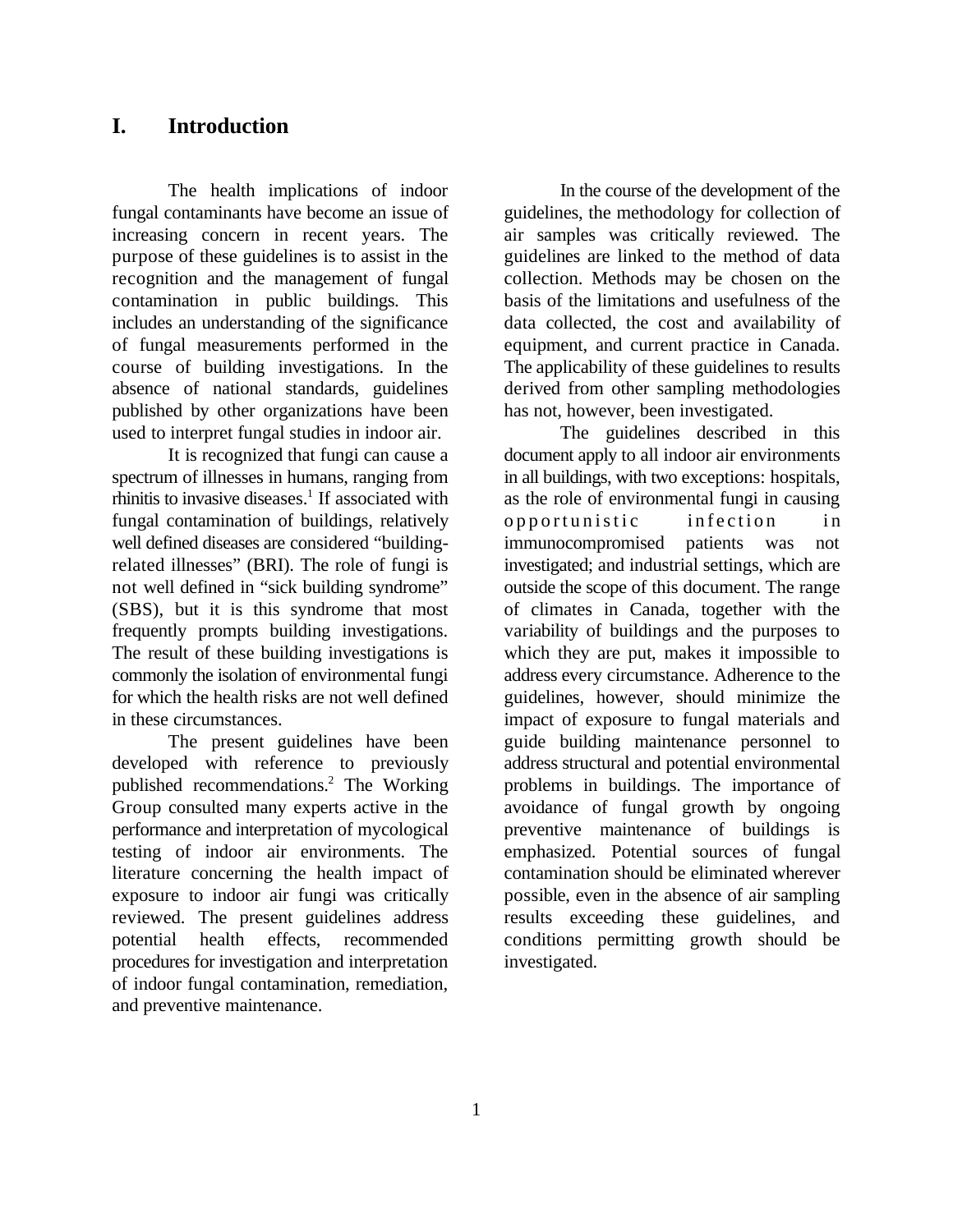The complexity of indoor air mycology should be recognized. Although fungi are known to cause disease, their contribution to the presence of SBS is not well defined. Measurements of fungal materials can be difficult. Symptoms associated with indoor air quality concerns are not specific. The clinical significance of many mycotoxins has not been established in this setting. In addition to these issues, other questions remain, including the degree of bioavailability of toxins in fungal materials and the role of toxins, individually and in combination, in causing illness. The advances being made in our understanding of this field require that these guidelines be given regular review.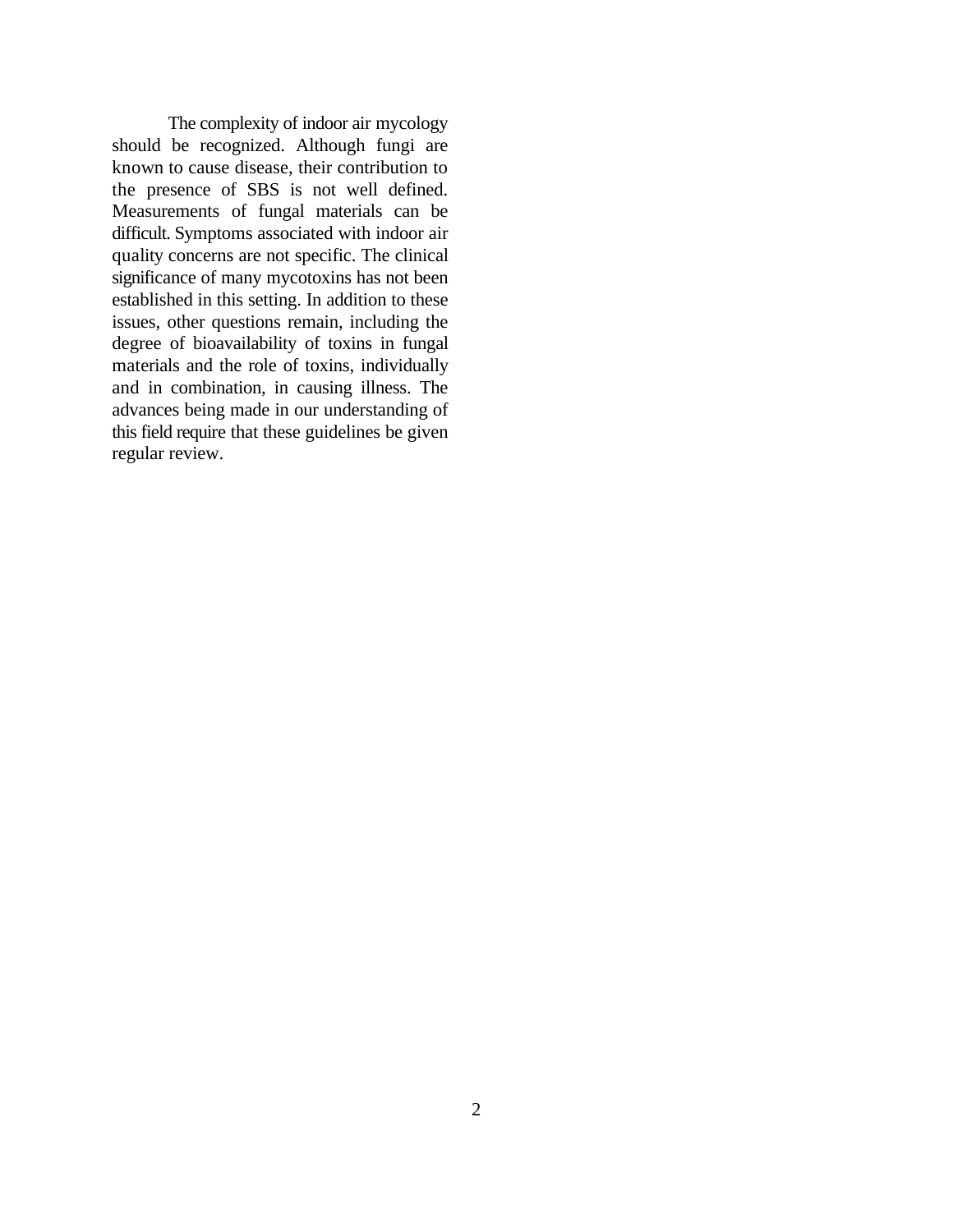# **II. Human Health Effects of Indoor Fungi**

compiled the diversity of illnesses caused by dermatitis, malaise, cough, rhinitis, epistaxis, fungi.<sup>3-7</sup> A detailed review of the literature on and fever.<sup>8,18,19</sup>  $\beta$ -1,3-glucan, a constituent of the human health effects of indoor fungi is fungal cell walls, may be related to dry cough provided in Appendix A. Mediators of disease include mycotoxins, allergens, biologically Epidemiological studies from several countries active cell wall components, and polyclonal have demonstrated associations between cell activators. Antigenic properties of fungi questionnaire-reported respiratory symptoms have been implicated in asthma, allergic and questionnaire-reported mould growth in bronchopulmonary aspergillosis, extrinsic the home. This finding has been remarkably allergic alveolitis, and humidifier fever. $8-12$  consistent across different climates, societies, Relevant to the residential setting, Tarlo et al. housing characteristics, and scientific reported that 14 of 26 allergic subjects investigators. One Canadian study also showed (rhinitis, asthma) tested positive, in skin prick  $\qquad a$  dose–response effect.<sup>21,22</sup> The odds ratio for tests, to fungi in their homes. $^{12}$  cough was 1.61 (95% confidence interval [CI]

uncommon in residential buildings. In a study mould sites and 2.26 (95% CI 1.80–2.83) for of 52 Canadian homes, Miller et al. found two-versus-no mould sites. Unlike home evidence of mycotoxin production in three studies, results from the few studies of public homes containing *Aspergillus fumigatus*.<sup>13</sup> buildings have been inconsistent. It would Trichothecene mycotoxins have also been therefore be prudent, based on current isolated from the ventilation systems of three evidence, to remediate indoor sources "sick" buildings in Montreal.<sup>14</sup> Stachybotrys conducive to fungal growth. *atra*, a hydrophilic mould that can produce It is well established that fungi cause highly toxic macrocyclic trichothecenes, $<sup>11</sup>$  was several diseases, such as systemic infections</sup> thought to be responsible for chronic health and asthma. However, cases of these diseases problems in a family dwelling.<sup>8</sup> Symptoms associated with fungal exposure in public were consistent with a toxin etiology, toxins buildings are rarely, if ever, reported. On the were isolated from the air, and workers other hand, fungi have been raised as one of apparently became ill while removing the possible causes of SBS, which is frequently contaminated materials. Other adverse human reported. Symptoms of SBS typically include: health effects from mycotoxin inhalation, documented in uncontrolled case reports,  $\bullet$  eye irritation (itching and watering include renal failure,  $t^5$  tremorgenic eyes) encephalopathy,  $\frac{16}{16}$  and organic dust toxic • nasal irritation, nasal congestion syndrome.<sup> $17$ </sup> Living in a damp and mouldy  $\bullet$  throat irritation home has been associated with non-specific • cough, wheeze complaints such as headache, sore throat,

Several excellent reviews have alopecia, flu symptoms, diarrhea, fatigue, Mycotoxin-producing fungi are not 1.36–1.89) for the presence of one-versus-no and fever.<sup>8,18,19</sup>  $\beta$ -1,3-glucan, a constituent of and irritation of the skin, eyes, and throat. $20$ 

- 
- 
- 
-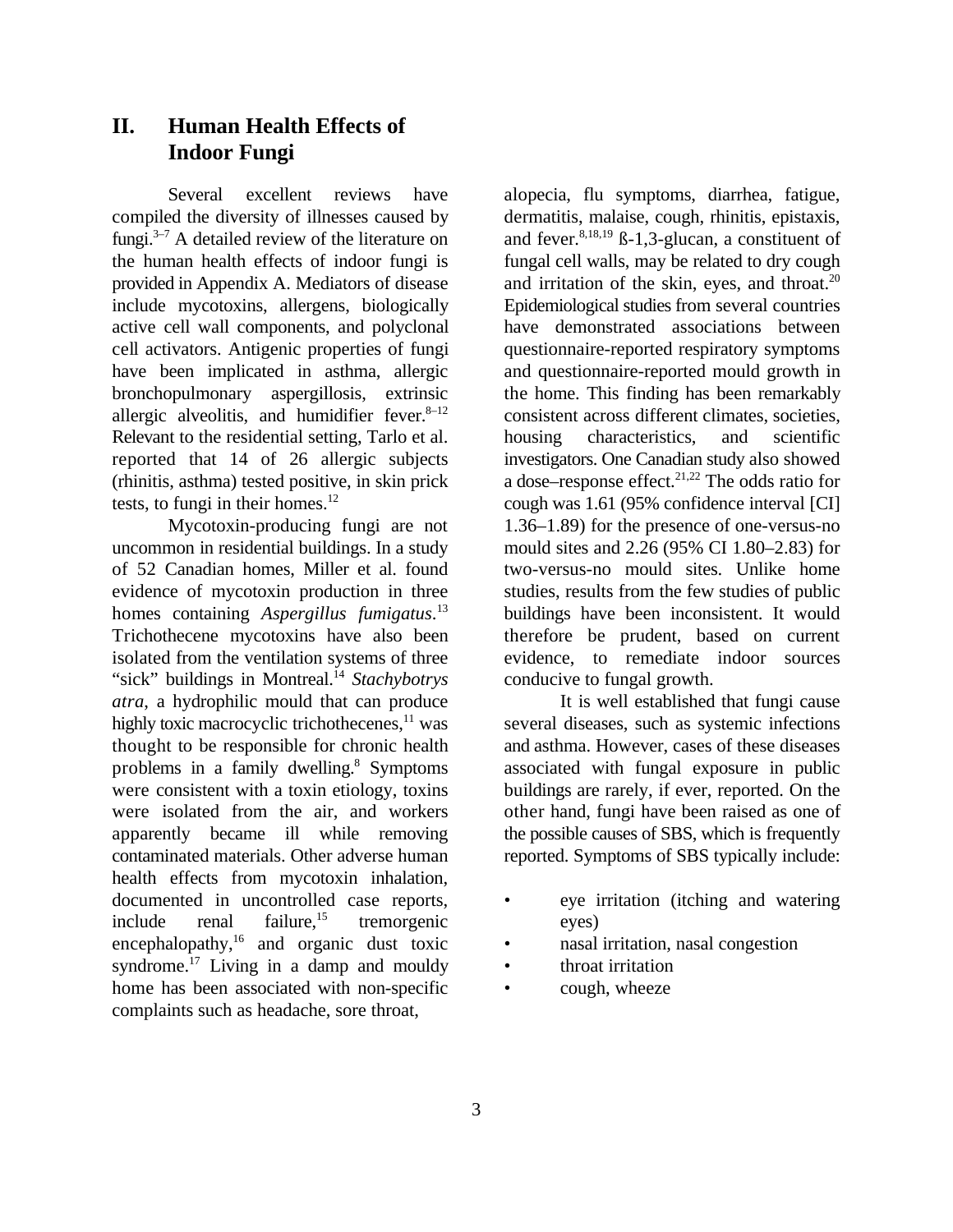- 
- 
- 
- 
- 
- 
- 

and have been associated with many factors, account for the differences between the including temperature and humidity extremes. buildings as to the prevalence of the (These factors and their sources are listed in symptoms. The building factor (i.e., the indoor Table 1 on page 11 of the report *Indoor Air* climate) was strongly associated with the *Quality in Office Buildings: A Technical* prevalence of the symptoms. Thus, in a given *Guide*, Health Canada, 1993.<sup>2</sup>) Broder et al.<sup>23</sup> building, more than one factor may be at play, identified a number of factors associated with and practice has shown that it is usually decreased well-being among office workers. In difficult to attribute symptoms to specific order of descending magnitude, these were agents. Even when the air quality in a building stress in the workplace, female gender, may be deemed unsatisfactory by investigators, exposure to volatile organic compounds the causes of symptoms may be difficult to (VOCs), and other contributing factors. establish, and determining them may become Fungal spore counts were not associated with an exercise of exclusion. decreased well-being. Skov et al. $^{24}$  investigated the

hoarseness, changed voice influence of personal characteristics, job-• skin irritation (stinging sensation, related factors, and psychosocial factors on itching, dry skin) SBS. They found that being female, job • headache category, work functions (handling of • nausea carbonless paper, photocopying, work at video • drowsiness, tiredness display terminals), and psychosocial factors of • reduced mental capacity, mental work (dissatisfaction with supervisors or fatigue colleagues and quantity of work inhibiting job changed sensation of odour or taste. satisfaction) were associated with work-The symptoms of SBS are non-specific general symptoms, but these factors could not related mucosal irritation and work-related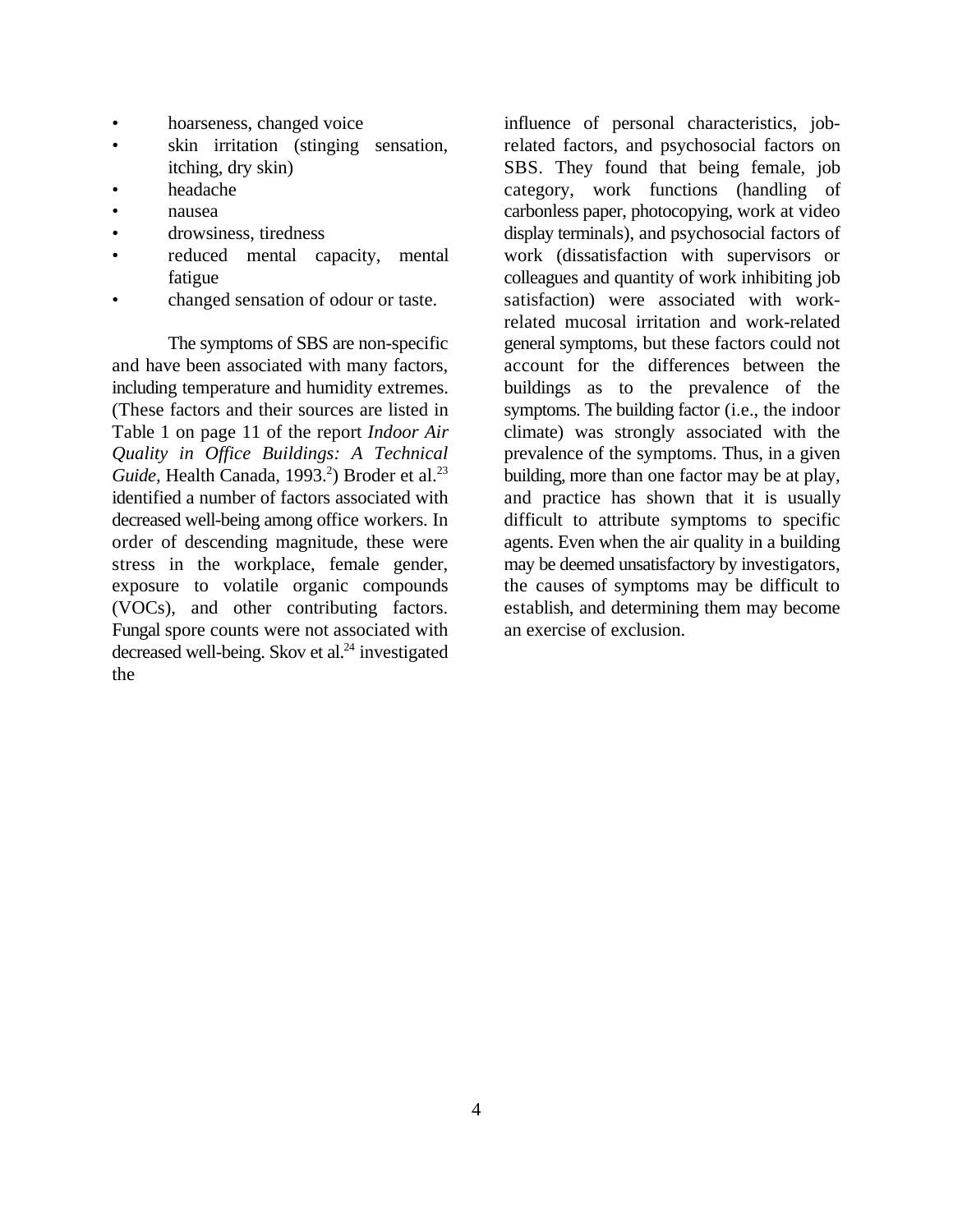# **III. Guidelines**

## **3.1 Summary of Currently Available Guidelines for Mycological Indoor Air Quality**

The following chart is a compilation of guidelines that the Working Group consulted.

| <b>SOURCE</b>                                                                                                                                | <b>ISSUE</b><br><b>ADDRESSED</b>                                                                         | <b>INSPECTION</b><br><b>PROCEDURES</b>                                                                                                 | <b>SAMPLING</b><br><b>INFORMATION</b>                                                           | <b>BASIS</b>                                                                                                              | <b>GUIDELINE</b>                                                                                                                          | <b>REMEDIATION</b>                                                                                      |
|----------------------------------------------------------------------------------------------------------------------------------------------|----------------------------------------------------------------------------------------------------------|----------------------------------------------------------------------------------------------------------------------------------------|-------------------------------------------------------------------------------------------------|---------------------------------------------------------------------------------------------------------------------------|-------------------------------------------------------------------------------------------------------------------------------------------|---------------------------------------------------------------------------------------------------------|
| <b>GENERAL</b>                                                                                                                               |                                                                                                          |                                                                                                                                        |                                                                                                 |                                                                                                                           |                                                                                                                                           |                                                                                                         |
| <b>ACGIH Guidelines for the</b><br>Assessment of Bioaerosols<br>in the Indoor Environment<br>1989 <sup>25</sup>                              | Bioaerosols of interest in<br>indoor air, e.g., fungi,<br>mycotoxins, bacteria,<br>endotoxins            | On-site investigation; could lead<br>to remedial actions without<br>further investigation                                              | Description of air sampling;<br>routine sampling of<br>bioaerosols not recommended              | <b>Medical Preassessment</b><br>pp. $1-9$                                                                                 | <b>ACGIH</b> Fungi, p. 8<br>No numerical guidelines*                                                                                      | General remedial actions;<br>biocides characterized and<br>discussed separately                         |
| Indoor Air Quality in Office<br><b>Buildings</b><br>Health Canada 1993 <sup>2</sup>                                                          | General technical guide                                                                                  | Individual checklists for various<br>contaminants                                                                                      | Sampling considerations and<br>strategies;<br>RCS(4 min)                                        | Guidelines based on<br>occurrence of micro-<br>organisms<br>in non-residential buildings                                  | Numerical guidelines<br>presented; see Appendix B<br>of this document                                                                     | Individual remediation<br>strategies for various<br>contaminants                                        |
| <b>Biological Particles in</b><br><b>Indoor Environments</b><br><b>Commission of the</b><br><b>European Communities</b><br>(CEC) $1993^{26}$ | Investigation of four main<br>categories of bioaerosols<br>(mites, dander from pets,<br>fungi, bacteria) | Recommendations for different<br>indoor environment studies:<br>homes, non-industrial                                                  | Available samplers and<br>analytical methods for air,<br>dust, and surface sampling<br>reviewed | No methods to adequately<br>assess the exposure to<br>biological particles; health<br>effects and occurrence<br>discussed | Values are given for<br>representative categories<br>$(CEC, p. 35)$ , but no health<br>guideline can be set based on<br>current knowledge | Not applicable                                                                                          |
| Airborne fungal populations<br>in non-residential buildings<br>in the United States. 1993 <sup>27</sup>                                      | Fungal bioaerosols in non-<br>residential buildings                                                      | Not applicable                                                                                                                         | Andersen N6 single-stage<br>sampler (1 min) and malt<br>extract agar $(2%)$                     | Occurrence based                                                                                                          | Proposed limit of 200<br>$CFU/m3$ for fungal<br>aerosols**                                                                                | Not applicable                                                                                          |
| <b>SPECIES SPECIFIC</b>                                                                                                                      |                                                                                                          |                                                                                                                                        |                                                                                                 |                                                                                                                           |                                                                                                                                           |                                                                                                         |
| Guidelines on Assessment<br>and Remediation of<br>Stachybotrys atra<br><b>New York 1993</b> <sup>28</sup>                                    | S. atra contamination event                                                                              | Evaluation of microbial<br>contamination based on<br>environmental assessment<br>(visual inspection, bulk<br>sampling, air monitoring) | For routine assessment, air<br>sampling for S. atra not<br>recommended                          | Chronic exposure to<br>airborne S. atra poses a<br>risk of debilitating health<br>effects                                 | Any concentration exceeding<br>outdoor levels should be<br>considered positive                                                            | Extensive remedial procedures<br>for safe removal of S. atra<br>with different levels of<br>containment |

*Note*: Additional standards: ASHRAE Standard 62-1989. Ventilation for Acceptable Indoor Air Quality<sup>29</sup>; OSHA Indoor Air Quality — Proposed Rule, 1994<sup>1</sup>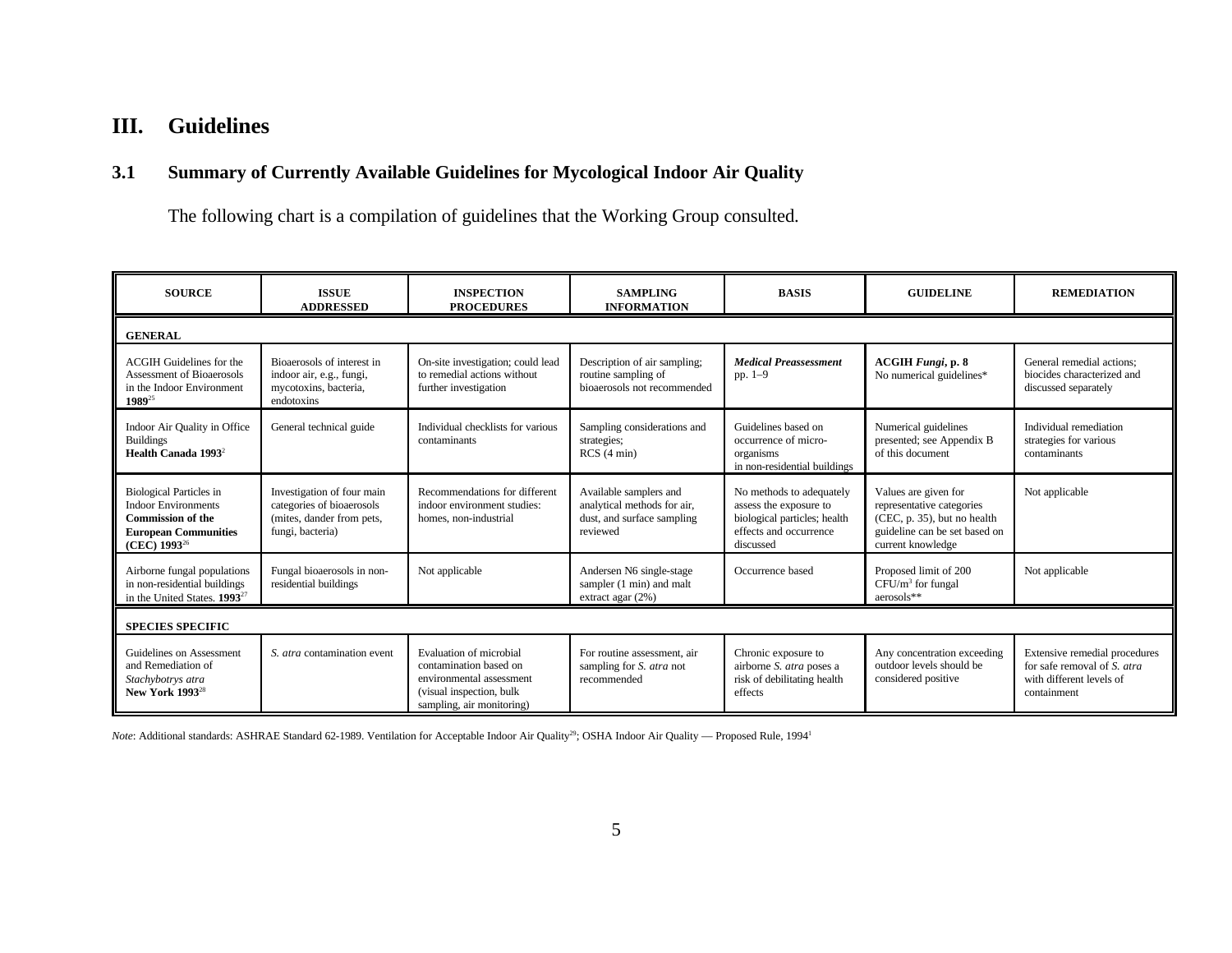\* ACGIH 1989<sup>25</sup> reported that fewer than 100  $*$  Based on results from more than 2000 indoor supportable at this time. The presence of toxigenic fungi are detected. unusual levels of a toxigenic fungus should trigger environmental sampling for specific  $\text{to }$  xins<sup>25</sup>.

## **3.2 Interpretation of Results from the 1993 Health Canada Technical** Guide<sup>2</sup> by the Working Group

occupants may have many diverse etiologies, interpreted in isolation. The detection of which may be identified by visual inspection of pathogenic and toxigenic fungi requires further the building or by knowing the maintenance investigation or remediation. Observed counts history. Identifiable promoters of fungal are heavily influenced by many factors and growth require correction, and any visible have a great deal of variability, making it fungi require removal.  $\qquad \qquad$  difficult to set limits for acceptable levels.

identify a situation that is unhealthy for the medium the sampler used, sampling time, building occupants. Although it is clear that activities of the occupants, season, natural pathogenic and toxigenic fungi can cause ventilation versus ventilation provided by a disease, the health risks associated with a heating, ventilation, and air conditioning given measured level are, for the most part, (HVAC) system, and geographic location. unknown. Rather than trying to quantify health Canadian guidelines were published in risks, sampling can be used to indicate the *Indoor Air Quality in Office Buildings: A* presence of an indoor fungal amplifier. The presence of high fungal concentrations, certain document, the guidelines are based on a large species mixes, and particular individual species data set gathered over a period of several provides the evidence necessary for years using a Reuter centrifugal sampler with experienced indoor air investigators to a four-minute sampling time. These guidelines diagnose an indoor fungal amplifier. have been found useful by workers in the field

search determines which species are found. questions of interpretation and clarification *Stachybotrys atra* may be growing in wall have arisen. The guideline statements are listed cavities but may not be found in air samples below with the intention of clarifying these taken in adjacent rooms. Contamination of a issues, small localized area in a

 $CFU/m<sup>3</sup>$  (colony-forming units per cubic metre) and outdoor samples, a 200 CFU/m<sup>3</sup> guideline was considered of no concern, but ACGIH for fungal bioaerosols is recommended, because 1993<sup>30</sup> indicated that a general Threshold Limit 75% of indoor samples yielded fungal Value (TLV) for a concentration of culturable concentrations less than  $178 \text{ CFU/m}^3$ . A critical or countable bioaerosols is not scientifically analysis of results is required if pathogenic or

> large space may be missed if air is sampled only from the middle of the space. The choice of media is crucial. The fungi observed are heavily dependent on the media used.

Health complaints by building Fungal counts should not be Ideally, sampling should be done to Some of these factors include the type of

The nature of the technique used in the and are used on a regular basis. Accordingly, Technical Guide in 1993.<sup>2</sup> As described in that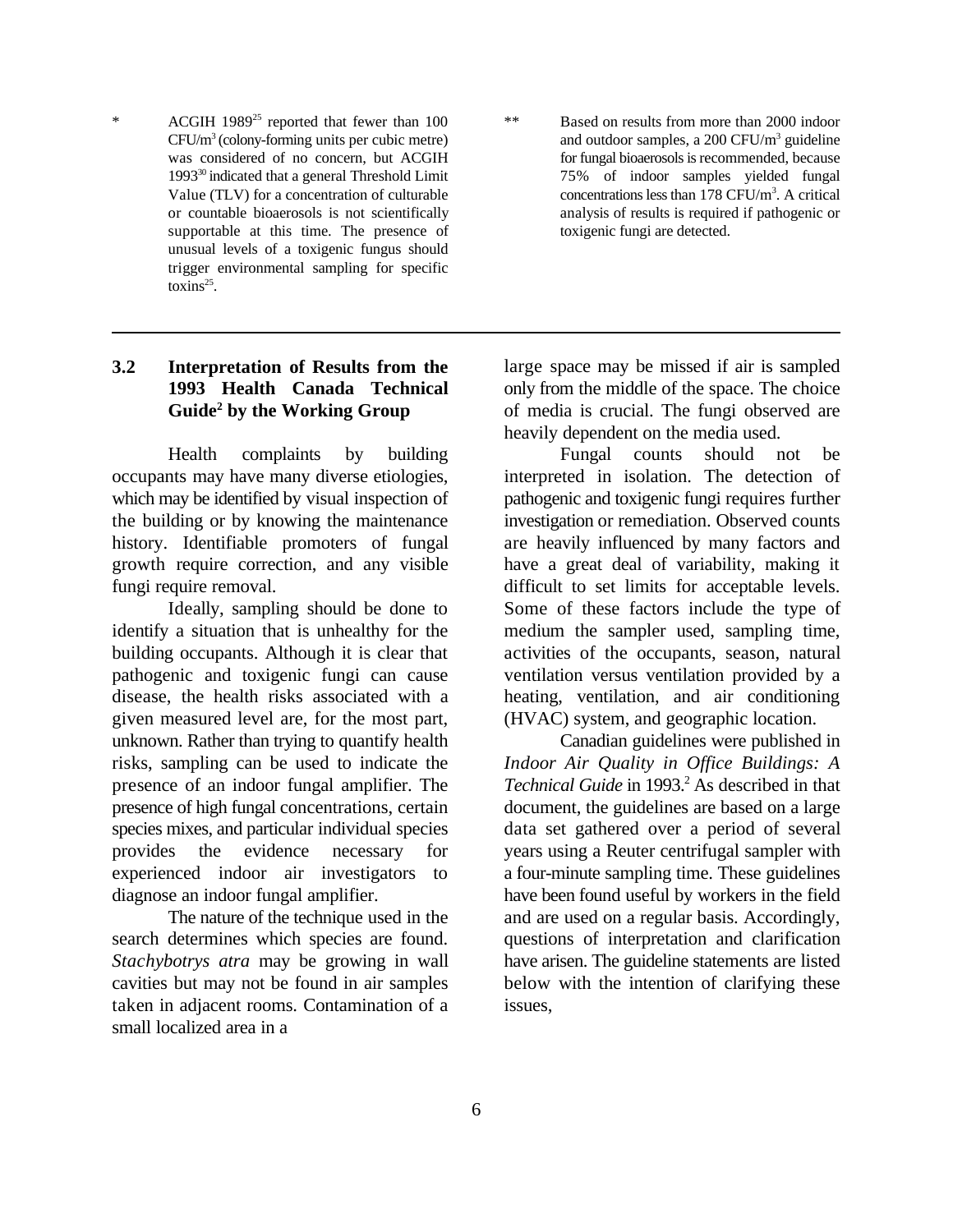but the essence of the guidelines remains as  $\overline{a}$ . The "normal" air mycoflora is stated in the original document (see Appendix qualitatively similar to and B), which the Working Group strongly quantitatively lower than that of supports.  $\blacksquare$ 

- organisms are not all reliably detected 5.
- 2. The persistent presence, demonstrated source. (As the sampling error is high *Fusarium* spp.) indicates that further situations that warrant action.)  $investigation$  and appropriate action  $6.$
- 3. The confirmed presence of one or of the outdoor air spores. Higher significant percentage of a sample in filters or other problems.
- 1. Bird or bat droppings accumulating in the sampling technique, the season, air intakes, ducts, and/or rooms weather conditions, activities, etc. frequently contain virulent pathogenic Published data on the range of fungi, such as *Cryptococcus* "normal" values in different parts of *neoformans* and, in some geographic Canada are not available, and those areas, *Histoplasma*, as well as fungi of that are available may be based on lower virulence such as the toxigenic sampling techniques unlikely to be *Aspergillus fumigatus*. These applied in modern indoor studies. isolates in outdoor air is affected by
	- by sampling air or droppings; indoor or outdoor air) of a single accumulated droppings should species (other than *Cladosporium* or automatically be regarded as *Alternaria* spp.) are detected, there hazardous sources of pathogenic fungi. may be reason for concern. Further Appropriate action should be taken for investigation should be considered if a the safe removal of any accumulations repeat sample confirms the finding and of bird or bat droppings. establishes that it is based on an indoor on repeated sampling, of toxigenic for low colony counts, repeated fungi (e.g., *Stachybotrys atra*, sampling can reduce variability of the toxigenic *Aspergillus*, *Penicillium*, and results and assist in distinguishing If more than 50  $CFU/m^3$  (in either
	- should be taken. more fungal species occurring as a counts suggest dirty or inefficient air Up to 150  $CFU/m^3$  is acceptable if
	- indoor samples and not similarly  $\qquad 7.$  Up to 500 CFU/m<sup>3</sup> is acceptable in present in concurrent outdoor samples summer if the species present are is evidence of a fungal amplifier. primarily *Cladosporium* or other tree Appropriate action should be taken. or leaf fungi. Values higher than this may indicate failure of the filters or contamination in the building.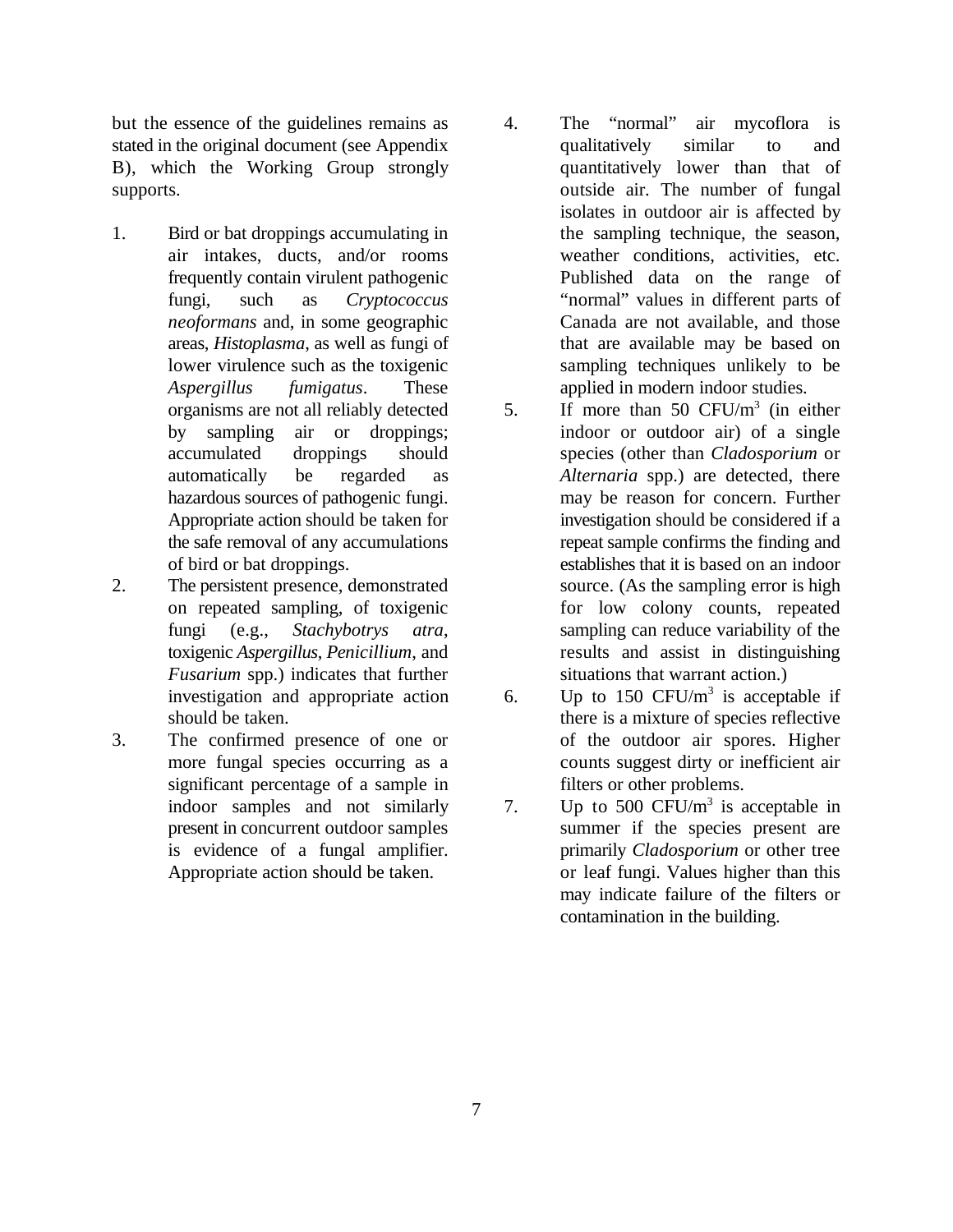- 8. The visible presence of fungi on 9. The sensitivity of air sampling for the mouldy ceiling tiles, humidifiers, surfaces (including microscopically visible fungi in humidifiers) requires
	- mouldy ceiling tiles, humidifiers, detection of fungal amplifiers is diffusers, air supply ducts, or other imperfect, and false negative results diffusers, air supply ducts, or other imperfect, and false negative results surfaces (including microscopically can occur; some species are detected visible fungi in humidifiers) requires particularly poorly. If a fungal investigation and remedial action applifier is suspected, other means of investigation and remedial action amplifier is suspected, other means of regardless of the airborne spore load. Investigation should be used, as investigation should be used, as described elsewhere in this document.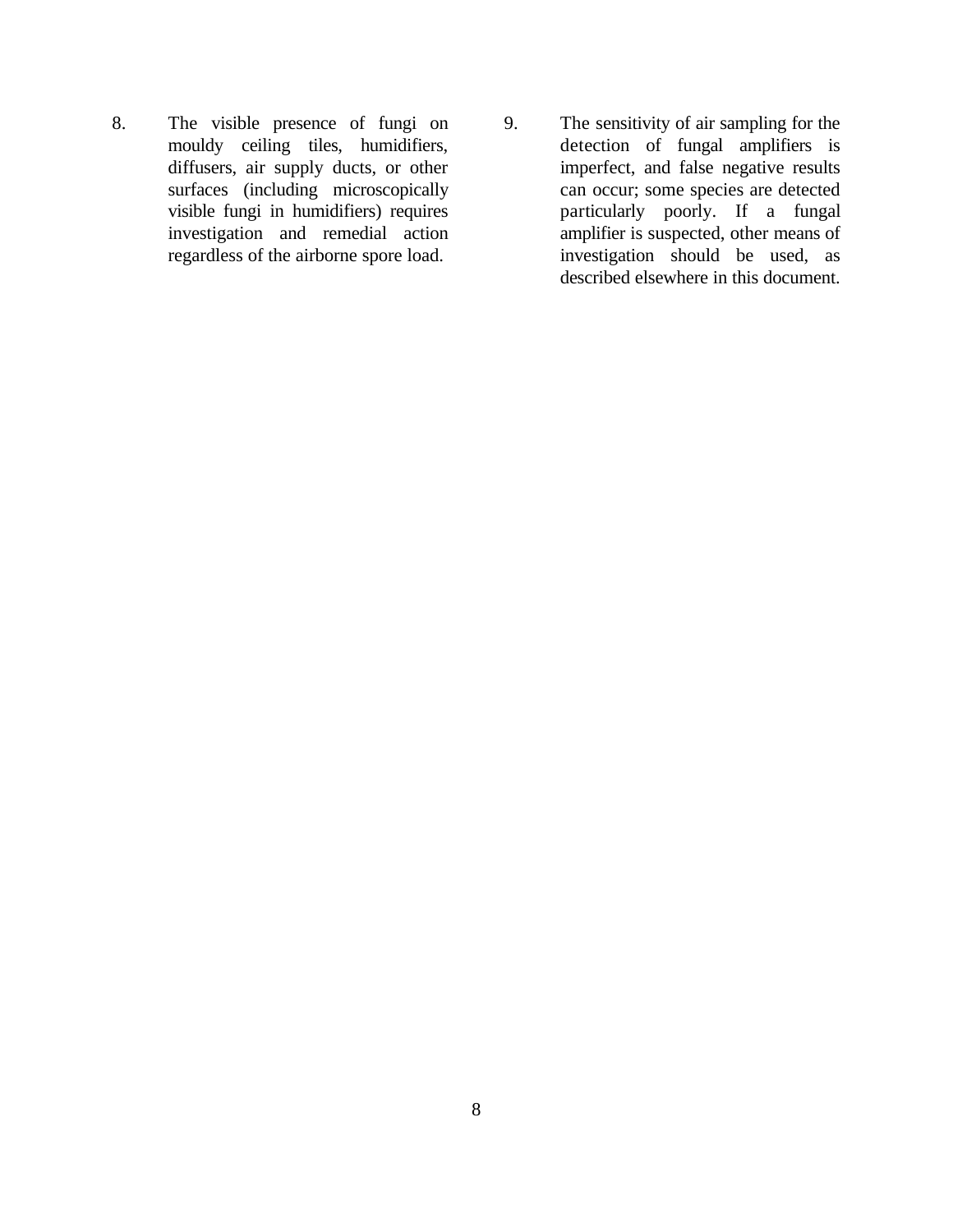# **IV. Recommended Procedures for the Investigation and Interpretation of Indoor Fungal Contamination**

### **4.1 Background**

in Canada under various legislative severity of health problems may be frameworks. These include various provincial obtained from discussions with managers, occupational health and safety acts, the employees, union representatives, joint Worker's Right-to-Know, the Workplace occupational health and safety committees, Hazardous Materials Information System and building maintenance staff. Advice (WHMIS), the Canada Labour Code, and should be sought from knowledgeable Transport Canada's Transportation of health professionals. Health questionnaires Dangerous Goods (TDG) Act and are sometimes used as a tool to assemble Regulations. It is of paramount importance to more comprehensive information. The have an operating procedure that will protect value of such data is reduced by the fact the health and safety of visitors, occupants, that in so-called healthy buildings, a and the general public, as well as the workers significant minority of occupants will performing their duties in the investigation of describe symptoms that they attribute to possible fungal contamination in public the building environment. During this buildings (excluding hospitals and industrial phase, the contamination status of the workplaces). building is not expected to be altered by

### **4.2 General Principles**

work or procedures during the investigative or They are most often found in buildings in remedial phase do not contribute to further which there is excess moisture, often in the contamination of the public building and do presence of water-damaged material. not endager the health and safety of building Humidity may be high. There may be occupants. This is a multi-stage process, and, visible condensation on windows. as the investigation proceeds, employees and Colonization of walls and other exposed occupants must be kept informed on a surfaces may be visible. There may be a continuing basis. (For further details, see distinctive fungal odour. Investigators Appendix C.) should look for areas in buildings where

possible mycological contamination in indoor fungal growth — for example, areas air can be grouped broadly into the following containing six phases:

- A safe workplace is mandated by law *history:* An estimate of the prevalence and 1. PHASE I — *Assessing the magnitude of health problems and taking the building* the actions taken by the investigative team.
- The guiding principle is to ensure that and nutrients for growth and proliferation. Procedures for the investigation of moisture and substrates may encourage 2. PHASE II — *Identifying problems in the building environment:* Fungi require water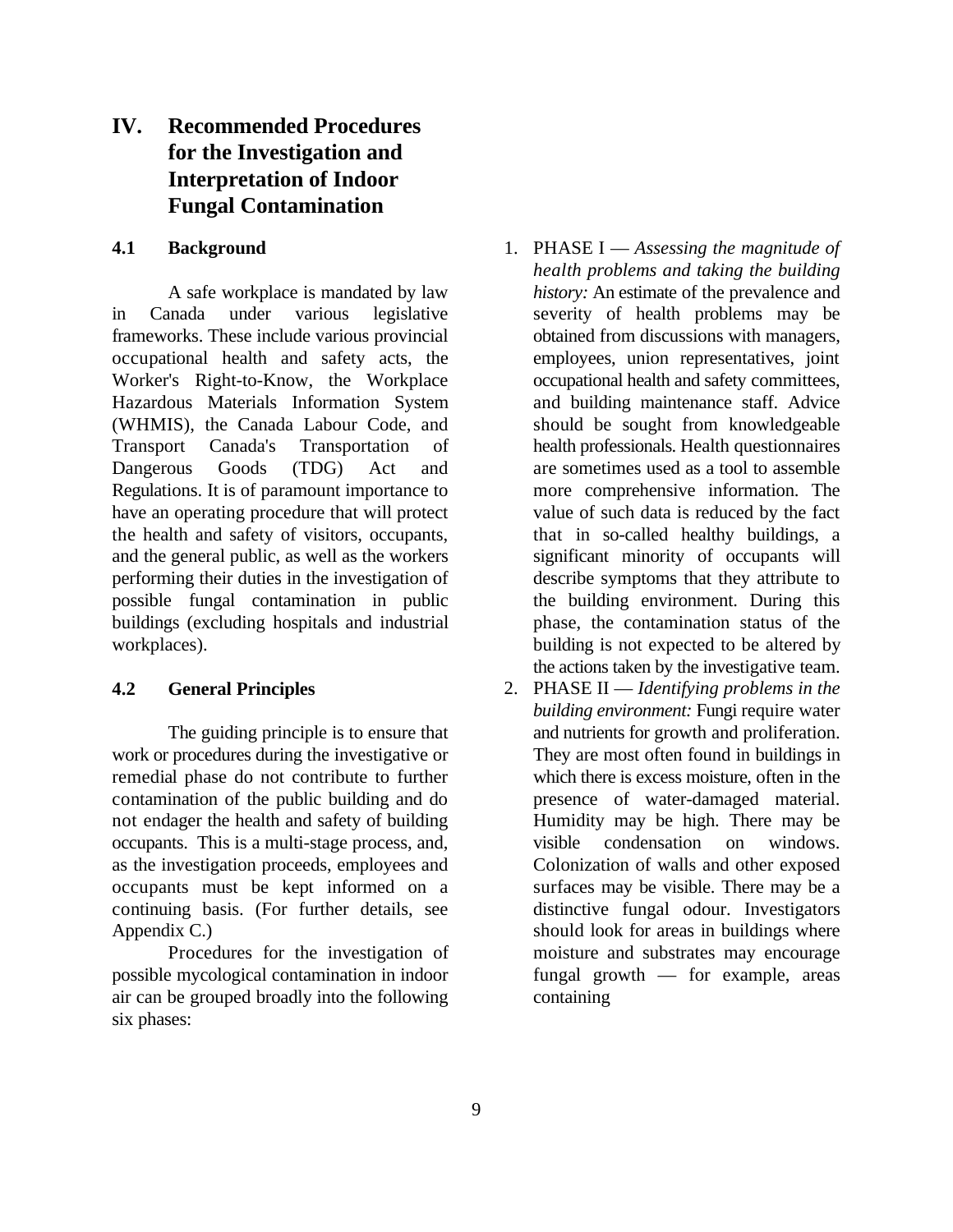cellulose material (paper, cardboard, be carried out. Individuals involved in the wood, etc.), air filters, heat exchangers investigation and remediation should have (condensation on cooling coils), received appropriate training as required humidifiers, water sumps, perimeter by the Occupational Health and Safety Act heating and cooling units, wetted carpet, appropriate to the particular province and porous lining materials, etc. An attempt WHMIS. Building occupants should be should be made to correlate these kept up to date during the investigative, conditions with high-symptom areas and remedial, and follow-up stages. Detailed to designate possible hot spots of information on effective communication contamination. During this phase, the strategies for dealing with indoor air contamination status of the building is not expected to be altered by the actions taken this phase, the contamination status of the

- 3. PHASE III *Sampling (see also* the actions taken by the investigative team. *Appendix D):* 5. PHASE V — *Destructive testing:*
	-
	-
	-
	-

4. PHASE IV — *Risk communication:* Risk cryptic contaminants and redistribution of about the levels of health or environmental exposure. risks; the significance or meaning of such 6. PHASE VI — *Remedial actions:* risks; or decisions, actions or policies a. Removal of contaminated material. aimed at managing or controlling such b. Decontamination of the HVAC and risks."<sup>31</sup> Lines of communication between other systems as required. building occupants, workplace health and c. Repair or replacement of damaged safety officials, building managers and materials and/or structures. owners, employers, and union During this phase, the contamination representatives should be established as status of the building is expected to be soon as health complaints related to indoor altered by the actions taken by the air quality are received. Steps for investigative team, possibly through investigation of the source of the problem disturbance of newly exposed heavy should be presented and agreed to by all concentrations of contaminants parties involved. If fungal contamination is detected, discussions should occur on the health hazards and remedial measures to

by the investigative team. building is not expected to be altered by quality problems is available.<sup>2,32,33</sup> During

- a. Transparent tape surface sampling. Destructive testing occurs when certain b. Scrapings of contaminated materials. structures of the building have to be taken c. Routine air sampling. apart in an attempt to locate the source of d. Bulk sampling. suspected contamination. During this During this phase, the contamination phase, the contamination status of the status of the building is not expected to be **building** is expected to be altered by the altered by the actions taken by the actions taken by the investigative team, investigative team. possibly through exposure of previously communication has been defined as "the such contaminants via the HVAC system act of conveying or transmitting or by other means. All individuals within information between interested parties the building should be protected from
	- -
		-
		-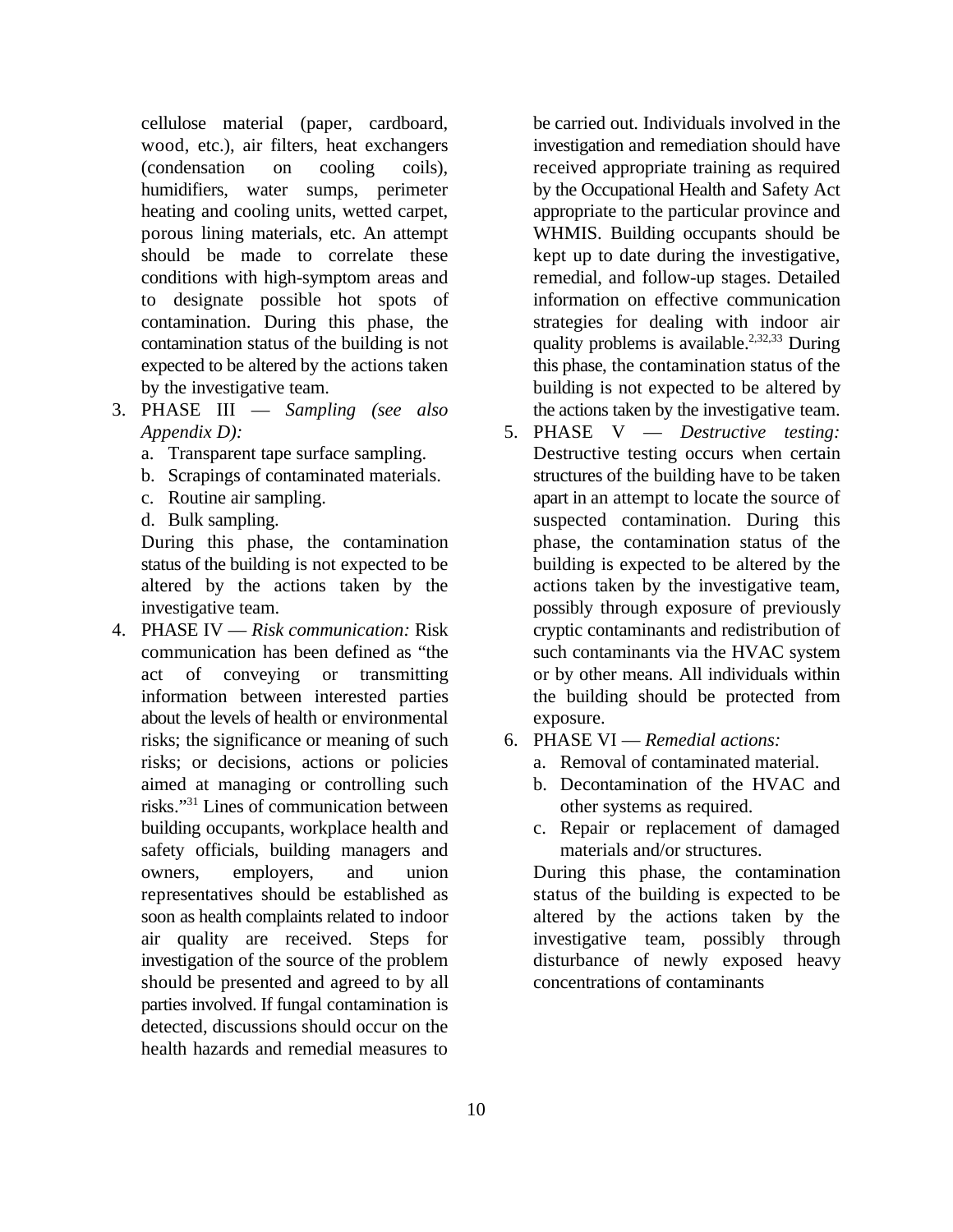### **4.3 Sampling Methods for Indoor Fungal Amplifiers**

assessment of indoor fungal amplification conclude that problem fungal amplifiers are problems, but it must be used strategically. absent. Also, a building may contain both When there is no reason to suspect fungal grossly evident and hidden amplifiers. Air problems, such sampling is unnecessary. For sampling may be the most reliable and example, when a non-fungal cause of air accessible way of detecting fungal amplifiers quality problems is evident in routine analysis, that are not seen in initial visual inspection. air sampling for fungi will generally be Detailed suggestions regarding when and when superfluous. When indoor fungal proliferation not to perform air sampling can be found in is considered possible — for example, where Section 4.4. Also, for further details on there is a history of high humidity or water sampling methodology, see Appendix D. damage or where basic air quality tests fail to suggest a likely cause of perceived air problems — air sampling may be considered. It is no longer used in isolation, however, and it is not regarded as the sole means of 4.4.1 The Purpose of These Protocols assessing the presence of fungi. Often, The following protocols are not thorough visual inspection of a problem intended to be read as background building, combined with some surface samples information, but rather are designed to serve for microscopic analysis of apparent mould as "recipes" to assist the investigator in colonies and of deposits in ducts, may detecting potentially problematic indoor fungal supplement information obtained in air amplifiers. Each protocol is numbered and is sampling or, in some cases, even render air referred to by number in the text. This device, sampling unnecessary. This is particularly the although necessary for brevity and procedural case when flourishing amplifiers of aerially clarity, may make the text difficult to read dispersing moulds are found in visual discursively, and it is recommended that a inspection, leading to the working assumption copy of the relevant section of the Table of that they are the predominant sources of Contents be made and kept to one side to be indoor-derived inoculum in the building. In used as a guide to the numbers. Each protocol such cases, prompt remediation may eliminate has a preamble partially outlining its rationale. the problem and, if symptoms experienced by The intended user of these protocols is affected persons are alleviated, void the need a knowledgeable member of any of the various for further sampling. Where visual inspections professions (occupational health and safety give negative results (including cases where inspector, building inspector, mycologist, some previously visible mould has been health professional, building cleaned up) but an air quality problem still persists, the prospect of doing air samples must be given further consideration. The

and redistribution of such contaminants via possibility of non-fungal factors being the HVAC system. responsible for the problem must also be Air sampling is very useful in the visual inspection alone does not allow one to thoroughly revisited. Because fungi may proliferate out of sight in ducts and other hidden sites, particularly in larger buildings with complex HVAC systems, a negative

### **4.4 Protocols for Investigation of Indoor Fungal Amplifiers**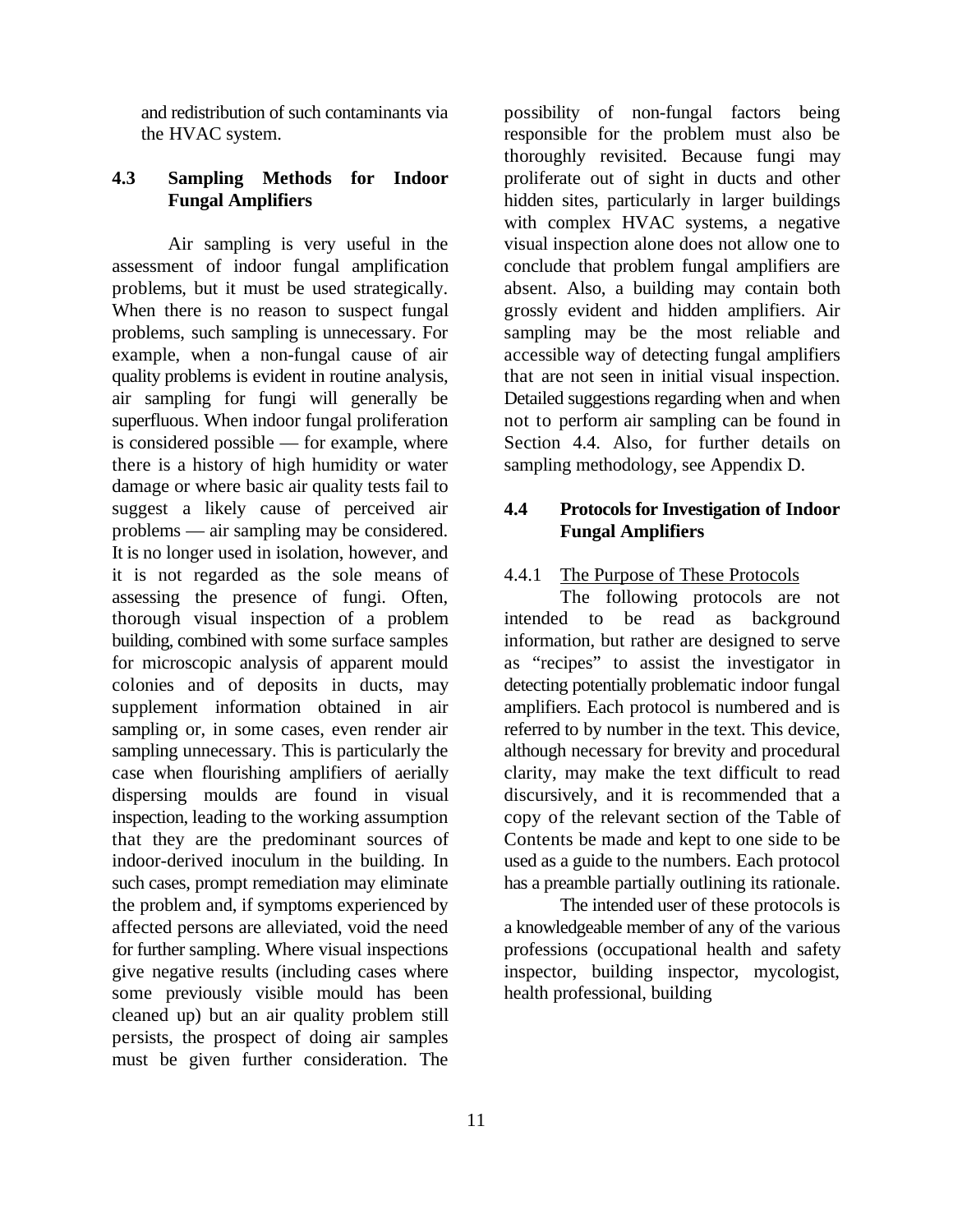engineer, occupational hygienist, etc.) who obtained that give a fair approximation of the may be called in to investigate a building with amount of *S*. *chartarum* present. In some a possible fungal amplification problem. Such cases, air or dust sampling may yield no a building either may be associated with health *S*. *chartarum* at all, yet considerable quantities complaints or may be a place where mould of still-toxic conidia may be evidenced on growth has been noted visually or detected direct examination of dust or may be found through some sort of routine sampling within a wall cavity of a room whose procedure. No information on fungal occupants have been distressed. The episodic identification is provided here. An excellent culturability of this species necessitates several review of the pathogenic and toxigenic fungi atypical search strategies, outlined in protocols known to be of concern has been published by  $#11-\#14$ . Other common toxigenic indoor Gravesen et al. $34$  moulds tend to be culturable, although in a few

this document, it must be stressed again here activity of the media used. Protocols for these that this material is not intended to assist in the moulds are generally less elaborate. search for opportunistic fungal pathogens in hospitals. In that situation, the search may be 4.4.2 How to Use These Protocols directed towards numerically rare types of Begin at #1 and follow the suggestions fungal propagules; in general indoor fungal in that section that direct you to other amplification problems, on the other hand, protocols that may apply. For each protocol numerically abundant propagule types are most you are directed to, read the short introductory often the object of concern. Detection paragraph(s) and then each of the numbered strategies in the two cases are necessarily quite subsections below it (e.g., #8a, #8b, #8c, #8d). different. Choose only the ones that apply to your

towards the diagnosis of infestations caused by that do not apply. The subsections will tell you *Stachybotrys chartarum* (=*atra*). This which other numbered protocols to go to. particular mould is used as a model for A suggested protocol marked with an developing the algorithm for assessing indoor asterisk (\*) is usually a valuable technique that mould proliferation. It is singled out not is very labour intensive, knowledge intensive, because of its relatively high toxicity, but or costly and that would ordinarily be done rather for purely technical reasons: unusual only after simpler techniques had proven techniques are often needed to detect it unable to resolve the situation. Techniques accurately. Unlike other toxigenic moulds marked with an asterisk can therefore associated with indoor proliferation, it ordinarily be ignored in early investigations frequently is represented in the environment and in investigations that turn out to be predominantly by conidia and other materials straightforward, lacking unusual complicating that, although actively toxic, do not grow on factors. fungal culture media. The majority of conidia in many amplifiers appear either to be nonviable or to be otherwise inhibited in germination. Only uncommonly are numbers of colonies

Although it is mentioned elsewhere in cases growth may be contingent on the water

Several of the protocols are directed situation and follow them, ignoring the ones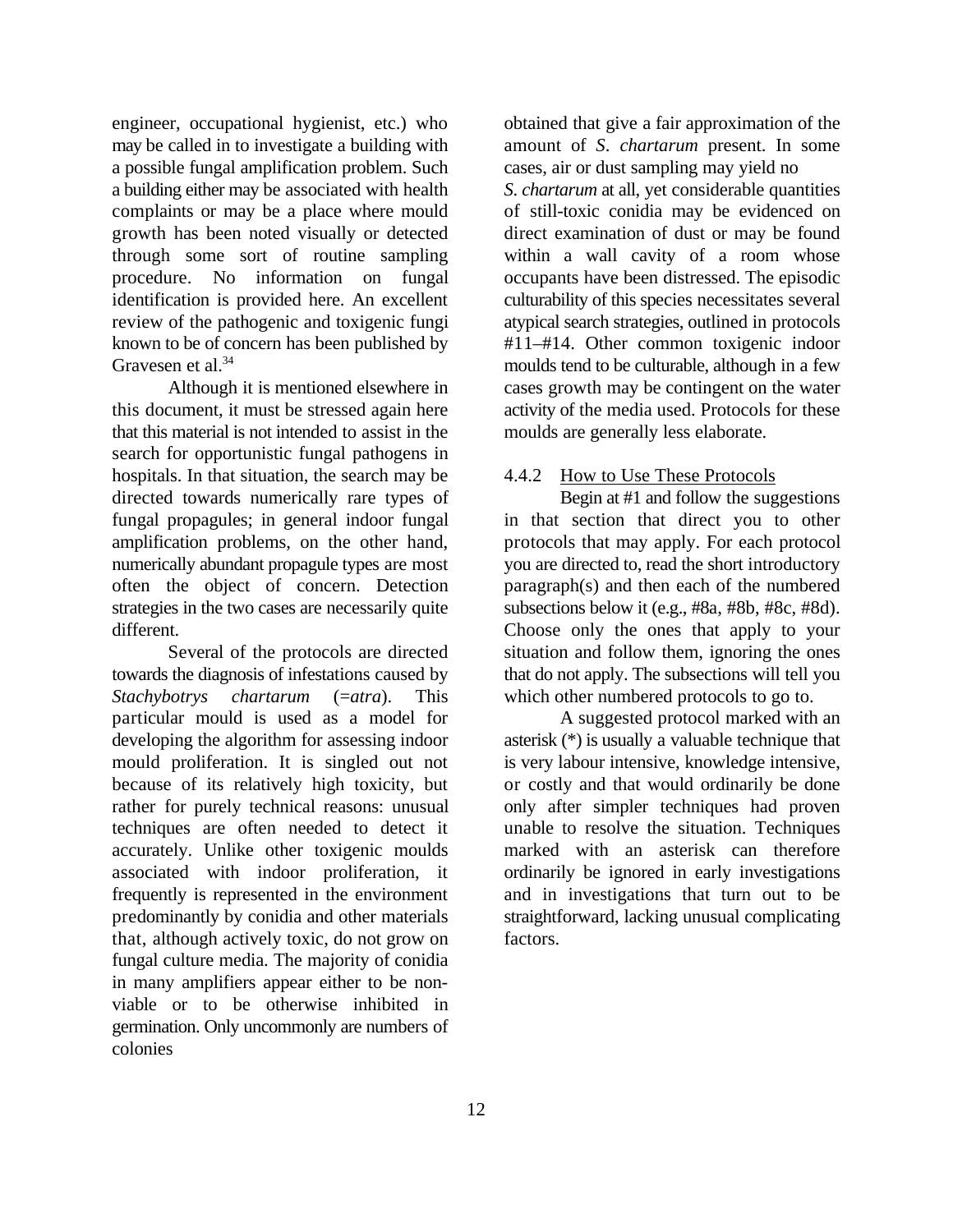#### 4.4.4 Protocols

to indoor air problems may follow either 1) the history (#2). If these do not reveal an appearance of symptoms compatible with obvious source of the problem, then do air appearance of symptoms compatible with exposure to fungal bioaerosols (see Chapter sampling (#4) or thorough dust sampling 2), or 2) the detection of potentially (#6)\*. Also, do examination of settled problematical fungal material in a building materials (#5). environment. Apart from the necessarily rapid diagnosis and clean-up of gross contamination, fungal

4.4.3 Symbols and Expressions investigation of public buildings should not Symbols and expressions used in the normally proceed in isolation from various protocols are explained below. investigation of other parameters influencing air quality (see protocol #2).

#1: Why Investigate? a) If symptoms are compatible with those Investigation of a potential fungal contribution inspection (#3) and check the building outlined in Chapter 2, then do a visual

| <b>Symbol/expression</b>     | <b>Explanation</b>                                                                                                                 |
|------------------------------|------------------------------------------------------------------------------------------------------------------------------------|
| ∗                            | optional, thorough protocol, labour intensive, and not always<br>done, but an option available for the most thorough examinations. |
| rely on                      | do protocol if not done before; if done before, refer to those<br>results.                                                         |
| remediation protocol         | general protocol for mould clean-up (see Section 5.1).                                                                             |
| benchmark or<br>action level | established threshold at which contamination exceeds tolerable<br>levels and action must be taken.                                 |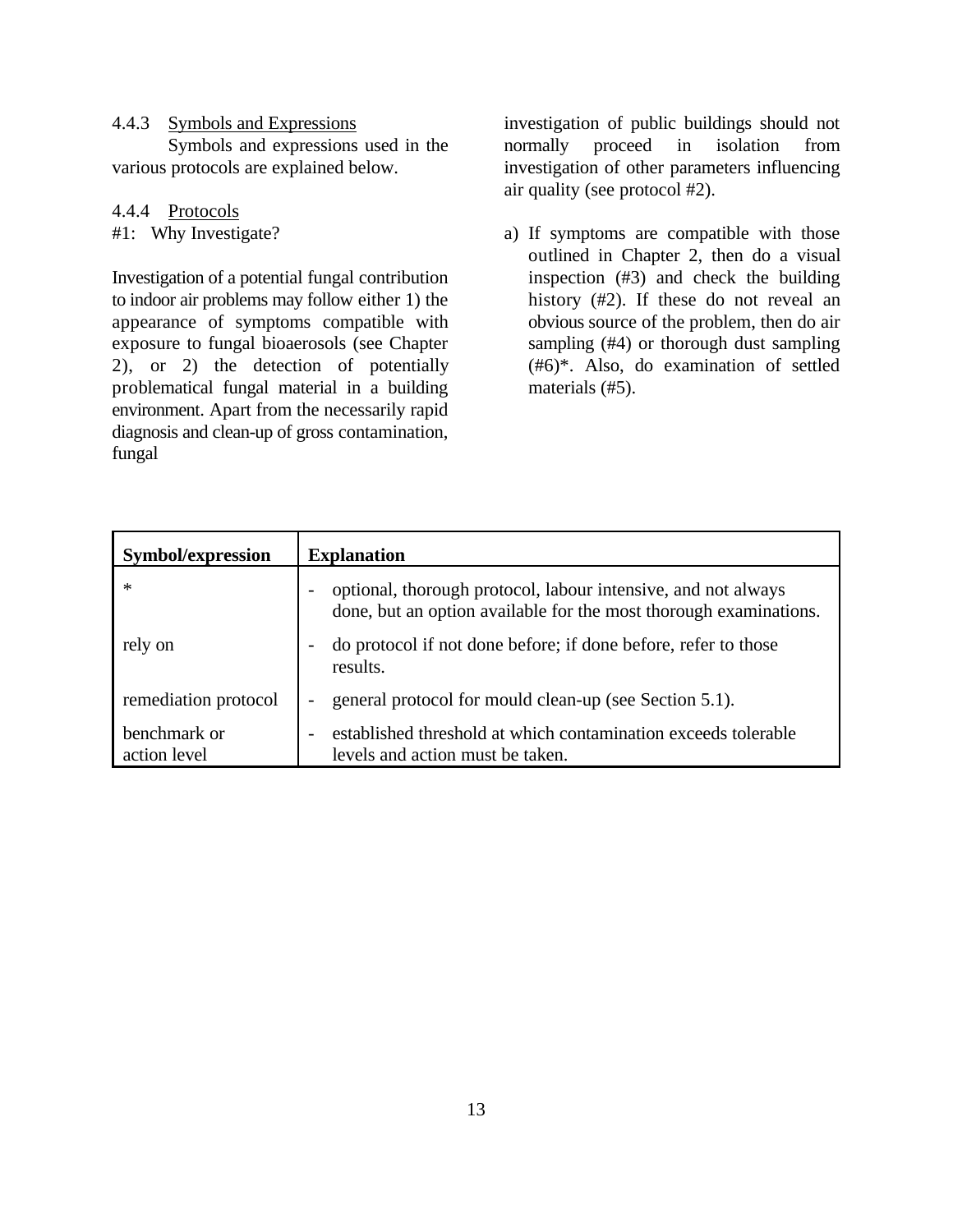b) If there are no symptoms, take no action *Building history (relevant to fungal growth):* samples, #6 for dust samples, #7 for (#3) as a historical indicator. macroscopically or microscopically visible

problems may have various etiologies and already. should not be assumed automatically to be of microbial origin. Important factors such as b) The building history suggests there is a non-fungal chemical contamination (e.g., hidden locus of mould growth (e.g., volatile organic compounds of industrial or previously flooded wall cavity or false commercial origin, tobacco smoke, ozone, ceiling; previously flooded carpet backing; nitrogen dioxide, carbon monoxide) are unshielded cold water pipes or leaky pipes outside the scope of these protocols, as are the in false ceilings; previous fire extinguished potential effects of sociological issues, such as by water, possibly affecting wall cavities; labour/management disputes on perceived insulation materials present inside ducts). environmental tolerance. Also beyond the In these and similar cases, where symptoms scope of these protocols, but possibly germane warrant only, do an extraordinary physical in investigated cases, is the evaluation of search (#9). Where a hidden locus of bacterial diseases, allergies, and intoxications mould growth is suggested but the area is (including endotoxin exposure), viral diseases, not associated with symptoms and is arthropod (e.g., insect, mite) allergies, unlikely to be a source of mould inoculum protozoal allergies, and allergies to any to areas associated with symptoms (e.g., is aerosolized animal and plant parts or products. not connected to vents that may distribute A thorough investigation should consider as mould inoculum to rooms where symptoms many of these factors as may be applicable. have been noted), either take no action or

unless a moderate to large quantity of Inquire about sites associated with symptoms; mould is seen (do  $\#2$ ,  $\#3$ ,  $\#7$ ,  $\#8^*$ ,  $\#4^*$ , any previous flooding or other water damage; #5\*) or high counts are revealed in seasonal humidity; winter condensation; preliminary or routine air samples (do #2, summer condensation on cold plumbing #3, #5) or *Stachybotrys* is detected in fixtures and pipes; frequency of carpet preliminary or routine air samples, dust cleaning, duct cleaning, HVAC maintenance; samples, sampled visible mould or cultured humidifier, aerosolizer, or mister type and swabs, surface materials, or contact plates maintenance; and long-time colonization of (proceed according to instructions for attic or other areas by birds or bats. Interpret *Stachybotrys* in protocol #4 for air any water damage seen in visual inspection

- *Stachybotrys*, and #8 for swab/surface a) The building history suggests there is an material cultures and contact plates). The area of readily discernible mould growth #2: Building History Investigation materials, poorly maintained ducts or *Building history (general):* Indoor air (#3) wherever this has not been done (e.g., water-damaged surfaces or stored HVAC, etc.); perform a visual inspection
	- perform #9b\*.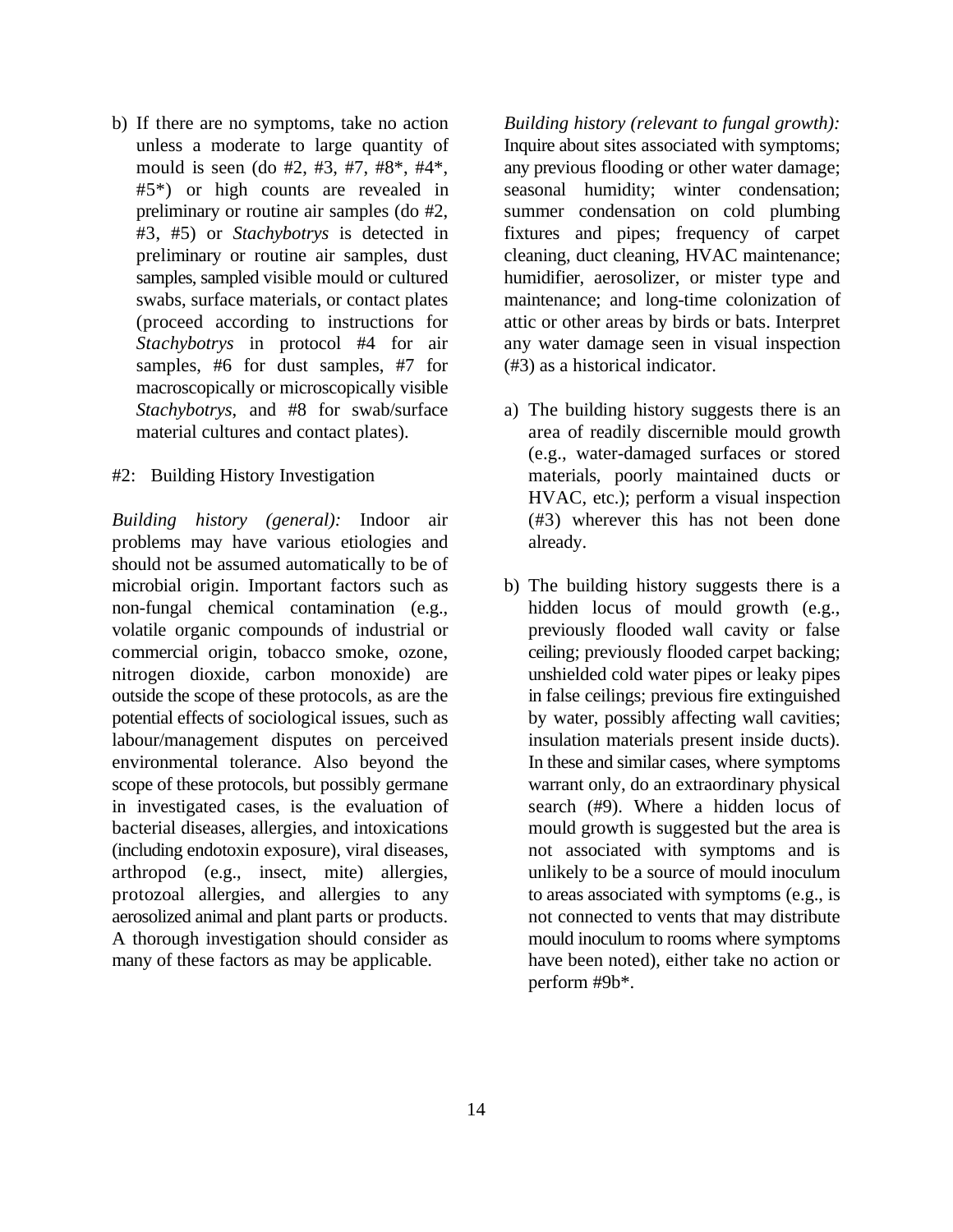- c) The building history suggests long-time a) Visual inspection reveals mould or
- information is lacking or incomplete; rely consult an expert. on #3, #4 (or #6), #5. Procedures #4 and mould growth is queried. dust analysis (#6\*).

walls, especially in basements, on window building occupants, rely on #2, #4, #5, and frames, and on carpets (check backing in #6<sup>\*</sup>. If no symptoms are present and no water-stained areas if possible), on ceiling other evidence of indoor fungal tiles, as well as on any currently or formerly amplification exists, take no further action. damp material made of fibrous cellulose If no symptoms are present but other (wallpaper, books, papers, shredded evidence of fungal amplification exists, newspaper insulation) and all accessible consider doing an extended visual HVAC components; also check for any inspection (#3); if a hidden building substantial indoor space with exposed soil maintenance problem is suggested, do an such as unfinished basements or crawl spaces, extraordinary physical search (#9). extensive amount of indoor plants, contiguous greenhouses, attics with resident or seasonal #4: Air Sampling birds, bats, or other animals (wear HEPA filter respirator when checking if building history Vacuum/culture devices such as RCS, (#2) indicates long-term bird or bat breeding Andersen, and slit-to-agar samplers are or roosting in attic); and any other likely recommended for air sampling in public mould sources. buildings; note that current Health Canada

- bird or bat colonization of the attic or suspected mould: take scrapings or elsewhere: inspect visually (#3) while transparent tape mount for direct wearing a high-efficiency particulate air microscopic examination (#7) and (HEPA) filter respirator, or call an expert. scrapings, swabs, or contact plates for d) The building history is not suggestive, or substantial amounts of bird or bat guano, culture (#8\*). If the attic contains
	- #6 (air and dust sampling) are relatively b) Visual inspection reveals no mould but labour intensive and should be undertaken reveals damp materials or areas of exposed only where complaints, history, or physical soil as indicated above: rely on #2, #4, and conditions are suggestive of a potential #5. If a substantial area of exposed soil is mould problem, but where the source of found, ensure that any air sampling this problem is not immediately evident includes samples taken near this area to upon walk-through (#3) and microscopic probe its significance as a source of mould (#5, #7) visual inspection, or where the propagules. Sample of soil may also be bioaerosol significance of visually evident analysed using the same techniques as for
- #3: Visual Inspection c) Visual inspection reveals neither mould nor Inspect for mould growth or water damage on soils: if symptoms are present in the apparent dampness or substantial indoor

guidelines are based on four-minute samples with the RCS. If no such device is available,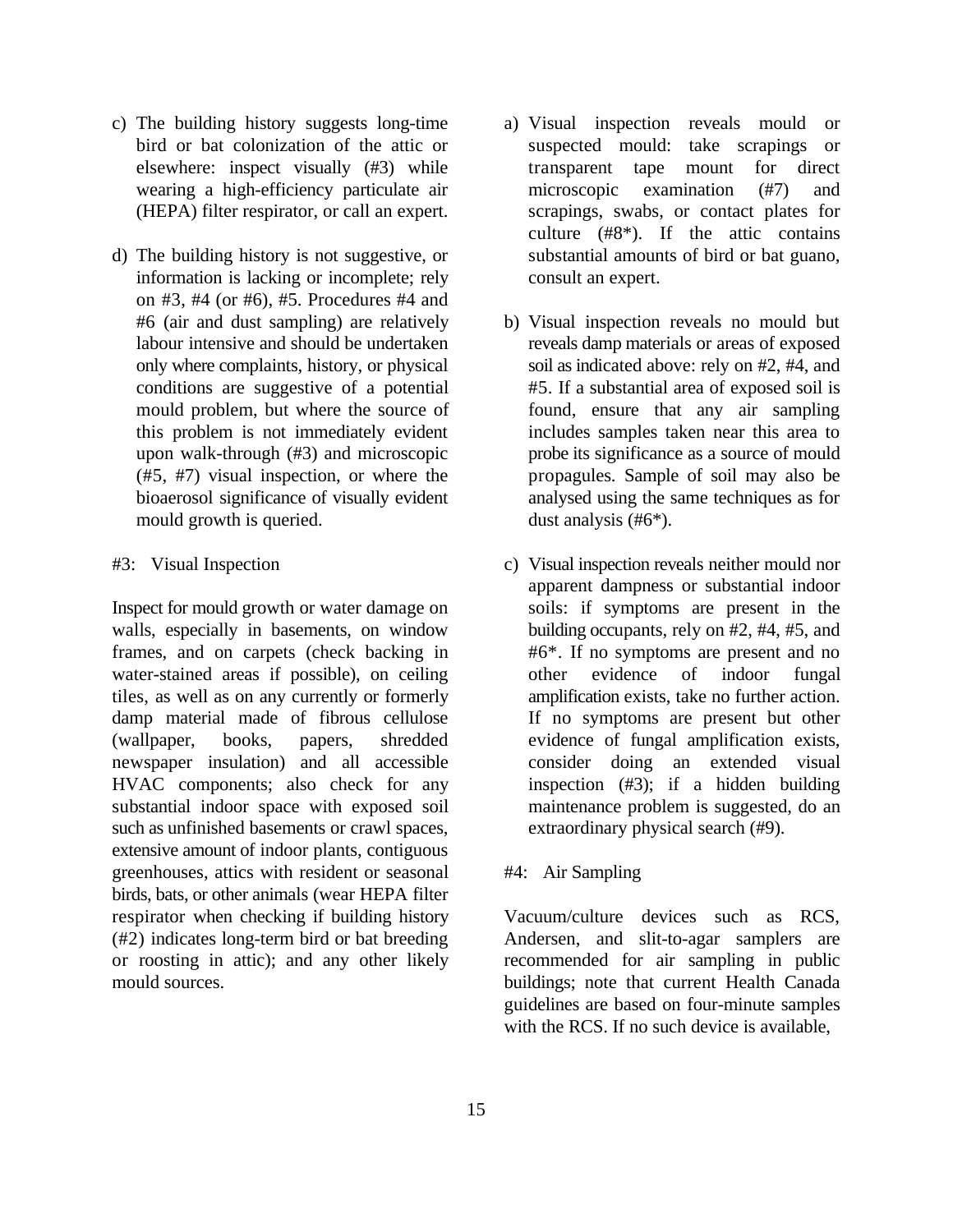settle plates may be used for preliminary study, It is critical that outdoor controls be taken well but they should be interpreted by an expert away from the building being tested or any familiar with their limitations and with similar buildings and upwind of any possible common local indicator species of indoor air outflows. Heavily contaminated buildings mould proliferation. Even as interpreted by will significantly adulterate "outdoor controls" such an expert, settle plates may reliably and render them useless unless proper indicate only extreme (very mouldy, very procedures are followed. Outdoor sampling clean) environments (heavy or minimal mould should take place at least 6 m, and preferably growth after one-hour exposure of a sufficient 10 m, windward of the building of concern number of plates), whereas low to moderate (and any similar buildings) if possible; indoor mould growth may give settle plate investigators using electrical devices should results that are difficult to interpret. See carry enough all-weather extension cord to Appendix D for further background facilitate this. Where buildings are closely information on vacuum/culture and settle plate crowded, air sampling on the windward side of sampling. the roof may be tried; however, if high levels

suspected to be the source of mould-related should be undertaken to determine the problems, analysis of air samples should prevalence of these species outdoors in the concentrate on counting and identifying moulds of indoor origin or indoor accumulation, not transitory moulds of In general, well-established, medically outdoor origin. This is accomplished by a meaningful benchmarks for acceptable indoor species-by-species comparison with control mould levels are lacking; in their absence, the samples of outdoor air. Disregard any species best benchmark to use for the detection of found indoors at a level similar to or lower indoor mould amplifiers is that no species than its contemporaneous outdoor level should be at significantly greater levels indoors (exceptions: *Stachybotrys*, dimorphic systemic than outdoors (test significance with chifungal pathogens, *Cryptococcus neoformans*) squared test where applicable). A species more unless other evidence indicates the species is prevalent indoors than outdoors is usually nonetheless proliferating indoors. Species need proliferating indoors. Only rarely will outdoor not be named in these comparisons, but spora sediment out and accumulate indoors to isolates must be recognized as conspecific the extent that species of outdoor origin based on mycological analysis of macroscopic appear to be more common indoors than or microscopic characters. outdoors. This may, however, occur near large

Identification of *Aspergillus* species, proliferation usually indicates a maintenance *Penicillium* subgenera, and genera of other problem, which may also be associated with numerically significant fungi is recommended. some degree of health risk. Minor species present in proportions below 1% can be ignored provided any *Stachybotrys*, *Aspergillus*, or other pathogenic or toxigenic fungi known to be of concern are detected.

In any case where the indoor environment is sources are obtained, further investigation of moulds ordinarily associated with indoor general area  $(1 \text{ km}^2)$  of the sample.

outdoor composting facilities. Indoor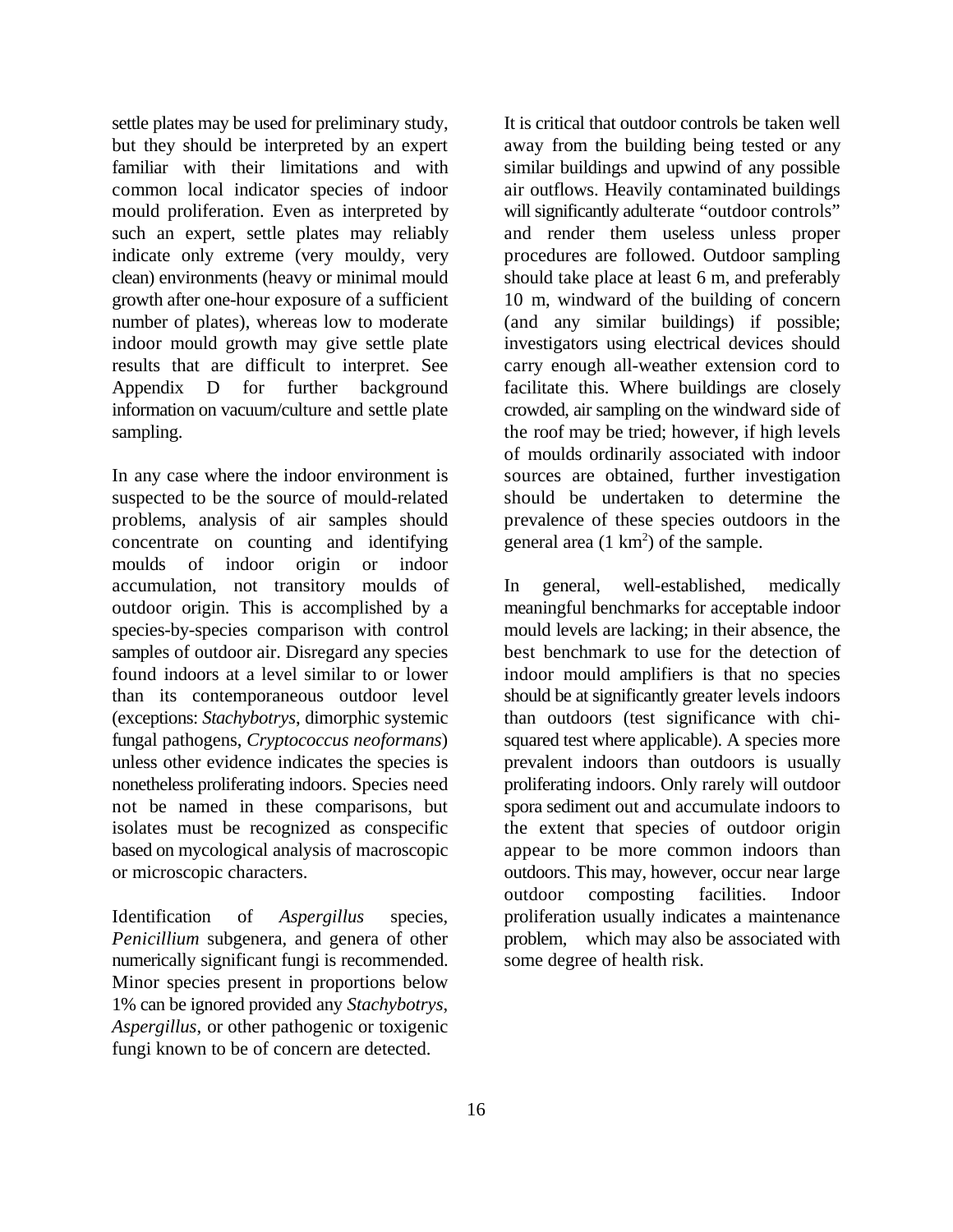Similarly, a species found indoors in a standardized to compose the baseline data, but proportion of total spora much greater than its also the environments studied (e.g., type of outdoor proportion is usually proliferating building, geographic area) should be highly indoors and indicates a maintenance problem comparable. Some tentative benchmarks based (e.g., if *Cladosporium cladosporioides* makes on airborne fungal levels in essentially up 20% of the outdoor spora and 40% of the proliferation-free, normal Canadian office indoor spora, indoor amplification is likely and buildings were originally proposed by Health is probably occurring in an excessively moist area). As exposure-related health risk is version in the current document (Section 3.2). currently difficult or impossible to quantify for indoor moulds, a better approach is to use Growth media for air sampling fall into two mould sampling to detect building maintenance physiological categories: high water activity problems and to correct them with the (general fungal growth media such as malt assurance that any genuinely associated, extract agar or colony diameter restricting mould-related health problems will be media such as Littman oxgall or rose bengal corrected at the same time. agar) (see Appendix D), and low water activity

rather than relative numbers are a frequently detecting fungi growing on very dry material discussed scientific ideal, but most such such as dust components and not growing well benchmarks heretofore proposed are based on on general fungal media). Since many common unwarranted assumptions or have arbitrary indoor moulds grow on these low water elements. In recent years, most authorities activity media, their use in indoor mould have declined to give uniform and absolute sampling has increased in recent years. The standards for acceptable fungal propagule usage of various media in indoor fungal levels in indoor air. Indoor/outdoor sampling is further discussed in Appendix D. comparisons are generally superior in the Antibacterial antibiotics are usually detection of potentially problematic incorporated into the media in mycological proliferations. In some cases, counts of moulds studies. of indoor origin in buildings with air quality problems have been compared with average a) Air sampling with vacuum/culture device mould levels in complaint-free buildings. Such shows moulds of indoor origin present and comparisons with "normal" airspora levels are exceeding the benchmark level (e.g., best interpreted in combination with significantly higher than outdoor levels for indoor/outdoor comparison and amplifier same species; in the case of *Stachybotrys*, detection as outlined above. At best, studies any isolation is above the benchmark and comparing buildings under investigation with should trigger further investigation). Go to results from unknown problem and non- #10, and, if any *Stachybotrys* is present, go problem buildings must be interpreted with to #4b–#4f and follow the most fitting caution. Not only must technology be highly choice.

Canada<sup>2</sup> and appear in a slightly revised

Benchmarks or action levels based on absolute dichloran 18% glycerol agar, used for (medium with high solute concentration, e.g.,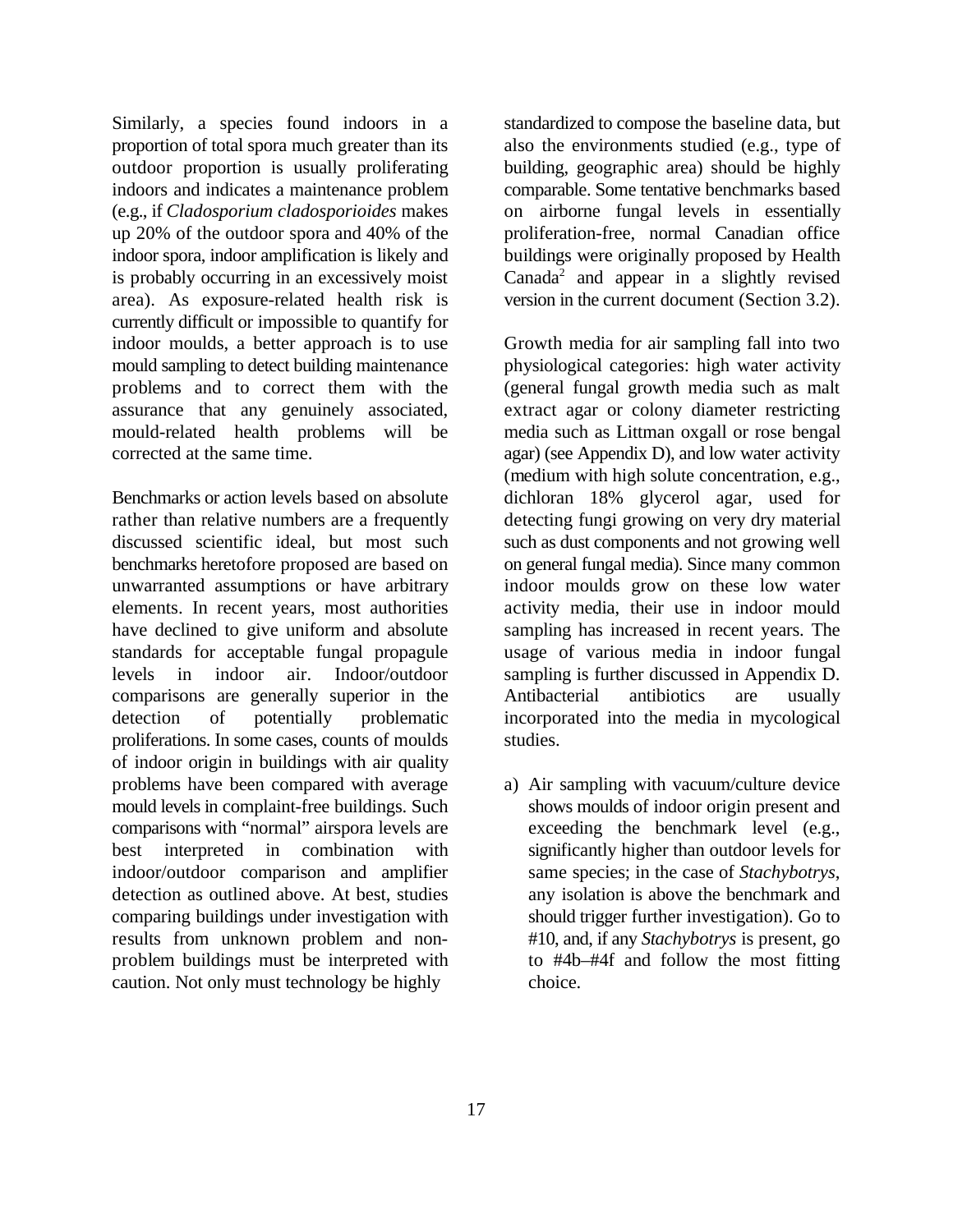- b) Minimal *Stachybotrys* found indoors but #5: Examination for Evidence of Fungi in a vanishingly small number detected: for Standing Water example, a single isolated colony found incubation, not a  $CFU/m^3$  in calculation.)
- 
- 
- 
- origin are absent or below benchmark; no sedimented inoculum sampled elsewhere. *Stachybotrys* is present. Rely on #2, #3, and #5 (#6\*) to detect any temporary and poorly disseminating amplifiers.

not found in outdoor controls. (Minimal = Settled Materials: Dust, Biofilms, and

under any circumstances, or two widely<br>dispersed colonies in a large series of traditionally been favoured over direct traditionally been favoured over direct samples from different rooms. Note that sampling of potential fungal substrates and "colony" means an actual fungal colony sediments indoors. This type of air sampling as observed on the sampling medium after the strength that it reflects (to a reasonable degree of approximation) the number of live Go to #11. **Fungal propagules a person's respiratory** c) Low to high numbers of *Stachybotrys* its insensitivity to non-viable propagules, its found ("low to high": at least three reliance on potentially fluctuant airborne reliance on potentially fluctuant airborne colonies in a multi-room sample or two propagule populations, its short sampling colonies from a single room; or more times, making phenomena like diurnal cycles colonies found under any circumstances) of propagule release difficult to discern, and its but either not found in outdoor controls or inability to discern the source of indoor found in outdoor controls at statistically propagules. On the other hand, the direct significantly lower levels (chi-squared test). Sampling of sediments and solid or liquid Go to #12. **Fungal substrata may facilitate the detection of** d) Minimal *Stachybotrys* found indoors (see of sites of fungal growth, the in situ #4b for definition of minimal) and also in quantification of deleterious fungal chemicals outdoor controls at minimal or higher level. or of chemicals indicative of fungal biomass, Go to #13. **and the discernment of patterns of fungal** e) Low to high (see #4c for definition) periods of time. Note that significant biofilms numbers of *Stachybotrys* found indoors and and potentially contaminated standing water also in outdoor controls at insignificantly ordinarily should not be present in a building different (chi-squared test) or higher levels. and should ordinarily be remediated Go to #14. **immediately upon discovery.** Sampling in such f) Air sampling shows moulds of indoor between growth at these sites and airborne or system is exposed to. Its disadvantages include non-viable fungal propagules, the confirmation propagule deposition over moderately long cases is only to establish possible links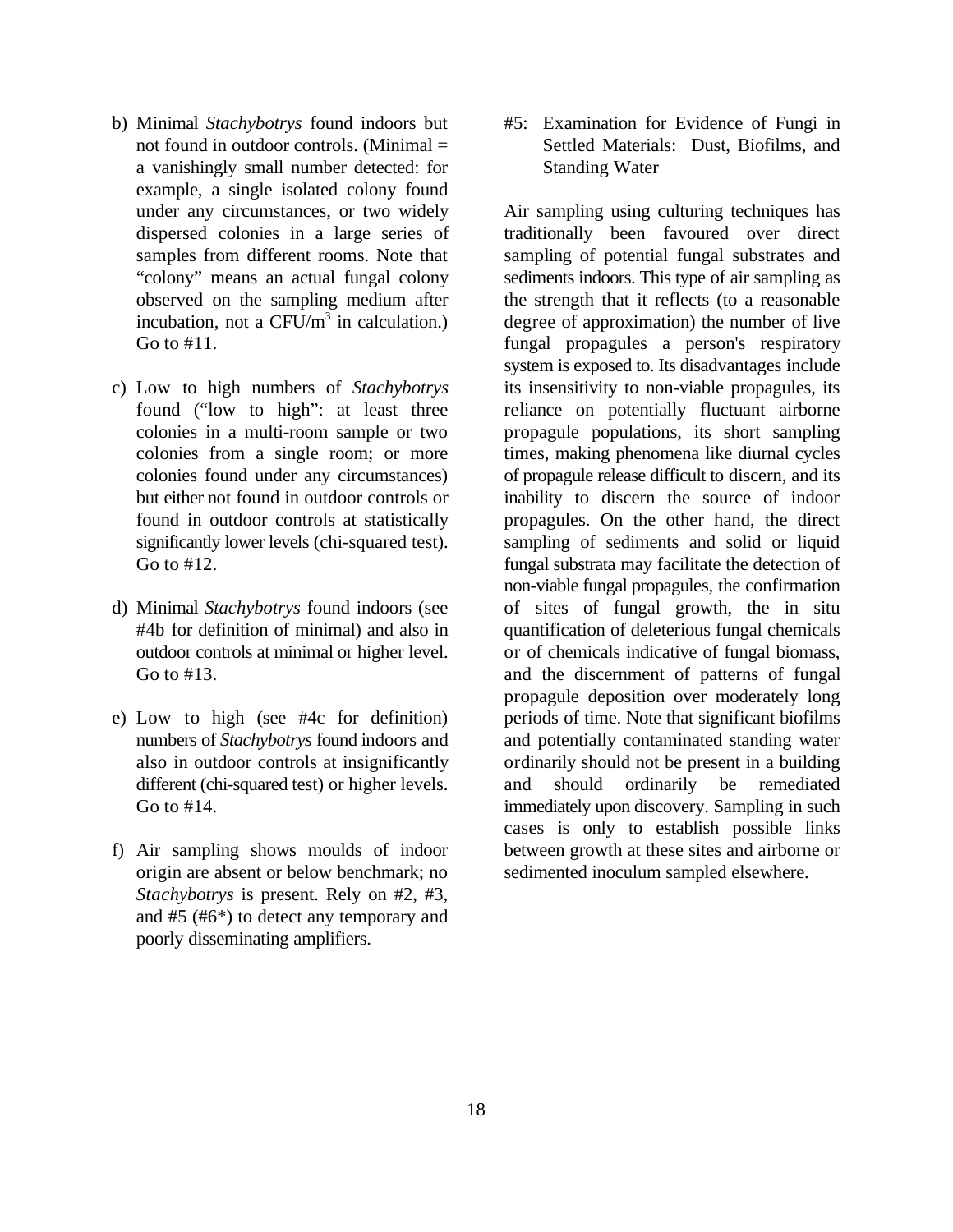- 
- symptoms warrant investigation and be of concern are detected. resources permit: do all procedures outlined in #5, as well as #6. Certain Note that some workers sample dust by plating

vacuum device; also compare with outdoor forming units. In dilutions where a wetting dust control<sup>\*</sup>. On a subsample of bulk dust, agent (e.g., dimethyl sulphoxide) is used, they perform direct microscopic examination (#7); may break up and give a stronger appearance also do dilution series in sterile water or other of heavy infestation. appropriate diluent, beginning with a measured quantity, e.g., 1 g dust suspended in 10 mL a) If moulds of indoor origin are present at fluid (1:10 suspension), subsampling 1 mL of negligible levels or below the benchmark suspension to 9 mL fluid to make a 1:100 level (see below), take no further action suspension, and likewise 1:1000, 1:10 000, unless indicated by other procedures. The and 1:100 000\*. Plate 0.1 mL from each presence of any quantity of *Stachybotrys* suspension onto high water activity and low always warrants further investigation — go water activity growth media as per procedure to #6b. Re benchmark: there are currently #4, with replication. Analyse CFU/g dust no proposed benchmarks for based on counts on the dilution that has more than 25 and fewer than 100 colonies per plate, or a number close to one of these figures.

a) Initial procedures where symptoms are Estimate the number of moulds of indoor absent, analytical resources are limited, or origin, as gauged by species-by-species a preliminary survey is being conducted: comparison with outdoor controls. Species within air ducts and HVAC coils, etc., do need not be named in these comparisons, but #7 and #8\*; visually inspect any isolates must be recognized as conspecific, functioning humidifier, aerosolizer, based on mycological analysis of macroscopic vaporizer, or mister; if water is turbid, take or microscopic characters. Identification of a sample for microscopic examination *Aspergillus* species, *Penicillium* subgenera,  $(\text{\#17})$  and culture  $(\text{\#18})$ . and genera of other numerically significant b) Examination for evidence of fungi in settled in proportions below 1% can be ignored materials: dust, biofilms, and standing provided any *Stachybotrys*, *Aspergillus*, or water. Rigorous procedure where other pathogenic or toxigenic fungi known to fungi is recommended. Minor species present

procedures currently under applied it directly on growth medium (often dichloran research investigation may become 18% glycerol medium, which favours the increasingly used in these investigations, growth of dust-associated xerophiles), since including fungal ergosterol or glucan making aqueous suspensions may be difficult. sampling (#15) or, in environments with Others prefer to gain an approximate measure mycotoxigenic species present or expected, of human exposure to settled dust by direct mycotoxin sampling (#16) or disturbing dusty materials and air sampling cytotoxicity testing (#19). with a volumetric technique. In water dilutions #6: Dust Vacuum Sampling of hydrophobic spores or conidia may remain Collect floor or carpet dust using a suitable reflect agglomerations of potential colonyand in air sampling of disturbed dust, clumps largely intact, yielding colonies that actually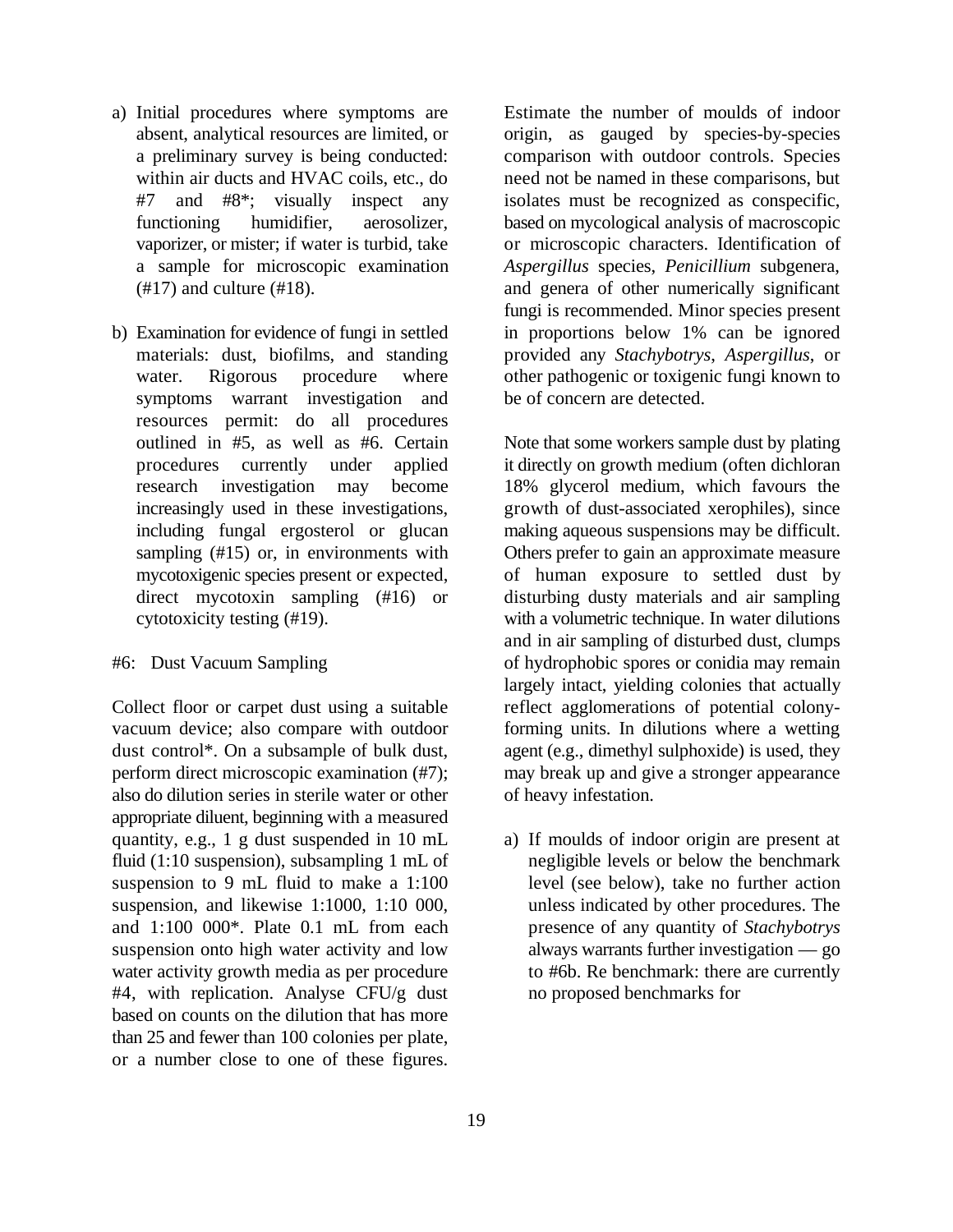such studies, but experimental studies circumstances) but either not found in possibly yielding such benchmarks for outdoor controls or found in outdoor different dust sampling techniques are in controls at statistically significantly lower progress. If available, please use. In the levels (chi-squared test). Go to #12. meantime, experienced evaluators may judge whether moulds are present at biv) Minimal *Stachybotrys* found indoors (see or species associations suggestive of indoor level. Go to #13. proliferation are present. If so, go to #6b.

- (see comment on benchmark under  $#6a$ , or higher levels. Go to  $#14$ . above) for total fungal count, or if categories (such as toxigenic fungi) of Dust concern are present, or if species composition of dust spora suggests indoor Mount dust sample, mould scrapings,
- 
- 
- three colonies found in a multi-room sample or two colonies from a single room; or more colonies found under any

- unusual levels suggestive of indoor #6bii for definition of minimal) and also amplification, or whether individual species in outdoor controls at minimal or higher
- b) If moulds of indoor origin are present at numbers of *Stachybotrys* found indoors levels indicative of substantial indoor and also in outdoor controls at amplifiers or at levels above benchmark insignificantly different (chi-squared test) bv) Low to high (see #6biii for definition)
	- individual species of concern or ecological #7: Microscopic Examination of Mould or

proliferation, then go to the appropriate transparent tape sample, or surface scrapings subprocedure of #6b: on a microscope slide with a hydrophobicitybi) Moulds other than *Stachybotrys* are Roccal or other laboratory detergent; 25% present indoors at levels considered to be sodium hydroxide; or ethanol followed of potential concern: go to #10. immediately by water) and examine under  $10\times$ bii) Minimal *Stachybotrys* found indoors but particularly fungi of known concern. In surface not found in outdoor controls. (Minimal scrapings, a site of active fungal growth, i.e., = a vanishingly small number detected: an amplifier, is recognized by the presence of for example, a single isolated colony hyphae and (in most cases) conidiophores as found under any circumstances, or two well as conidia of the same species. Other widely dispersed colonies found in a fungal sporulating structures such as ascomata large series of samples from different may also be present. Heavy deposits of conidia rooms. Note that "colony" means an or spores alone may signify either heavy actual fungal colony observed on the deposition from another source or an old, sampling medium after incubation, not a inactive amplifier in which structures of active  $CFU/g$  in calculation.) Go to #11. growth have broken down; alternatively, it biii) Low to high numbers of *Stachybotrys* has not been abraded aggressively enough to colonies found ("low to high": at least detach hyphal structures from the substratum. reducing mounting medium (e.g., water + and  $40\times$  for characteristic structures of fungi, may simply indicate that the surface sampled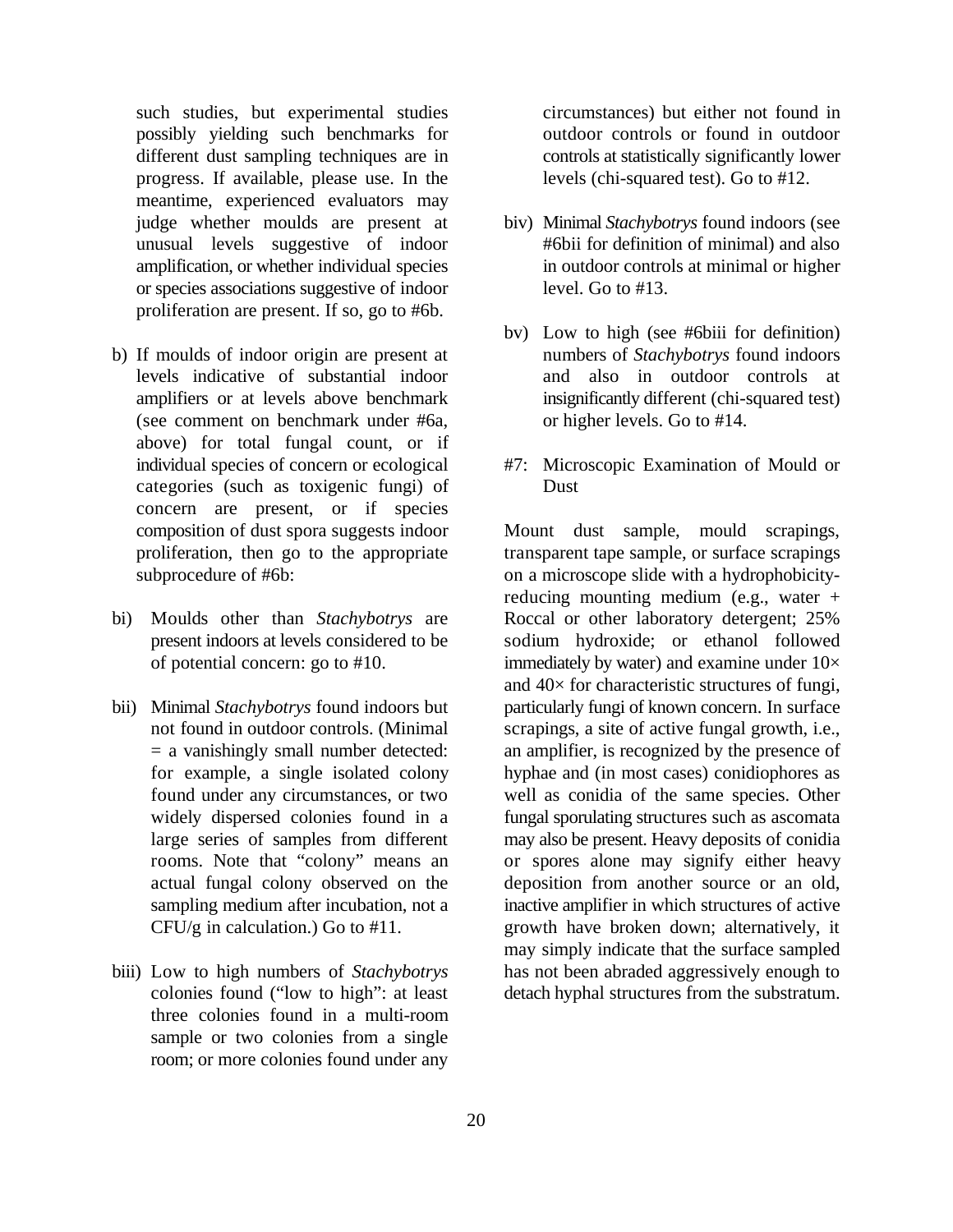account, the experienced investigator should structures or nearly so. Take no further make a judgement about whether the material action unless another procedure (#3, #4, examined is from an amplifier. For general  $#5, #6*)$  indicates significant indoor mould remediation of mould amplifiers, see Section proliferation in other locations. 5.1 of this document. A specialized remediation protocol for *Stachybotrys* has #8: Culture of Swabs, Scrapings, or Surface been formulated.<sup>28</sup> Dust; and Use of Contact Culture Plates

- a) Microscopic mount shows *Stachybotrys* Surface dust culture, swabs, scrapings, or *Stachybotrys* remediation protocol<sup>28</sup>; if
- based on type and extent of mould (see sampling materials available. Section 5.1).
- 
- assist in locating amplifier site(s). If an  $37^{\circ}$ C) for at least seven days. amplifier is located, go to remediation protocol (Section 5.1).
- Taking these and any other salient factors into e) Microscopic mount negative for fungal
	-

from amplifier site: if site is known, go to contact plates will all suffice to detect fungi on surfaces but will not distinguish between unknown, or if more sites may exist, go to species growing on the surface and species 7c. that have merely been deposited there as b) Microscopic mount shows other mould substantially interchangeable, and their use from amplifier site: clean as warranted, should be tailored to the situation and the inactive propagules. These techniques are

c) Microscopic mount shows no evidence of material that can be suspended more or less an amplifier but *Stachybotrys* conidia evenly in water can be cultured by dilution present, or mount shows evidence of a series as outlined in #6. Swabs should be *Stachybotrys* amplifier for which the streaked on high water activity and low water location cannot readily be traced (e.g., activity media (see #4) as per normal conidiophores from an unknown source microbiological inoculum attenuation present in bulk dust sample): rely on #2, procedure (e.g., limiting the original swab #3, #5, repeating or extending if necessary, streak to one-third of the plate and crossand, failing these, #9 or expert streaking with a sterile loop through three or consultation, to locate source. When the four partial rotations of the plate). Small source is found, go to *Stachybotrys* pieces from scrapings, particularly from remediation protocol. $28$  mouldy-looking areas, should be suspended in d) Microscopic mount shows no evidence of vigorously agitated or sonicated and plated out an amplifier, but significant levels of fungal directly on high water activity and low water material present, or mount shows evidence activity media. Contact plates should be of an amplifier for a fungus other than applied to surfaces where mould growth or *Stachybotrys*, but the exact location of this deposition is suspected and incubated at room amplifier is not apparent: rely on #2, #3, temperature (or, where invasive opportunistic #4\*, #5 (extended if necessary), #6\* to pathogens are specifically being sought, at Sufficiently large quantities of dust or other sterile water; the suspension should be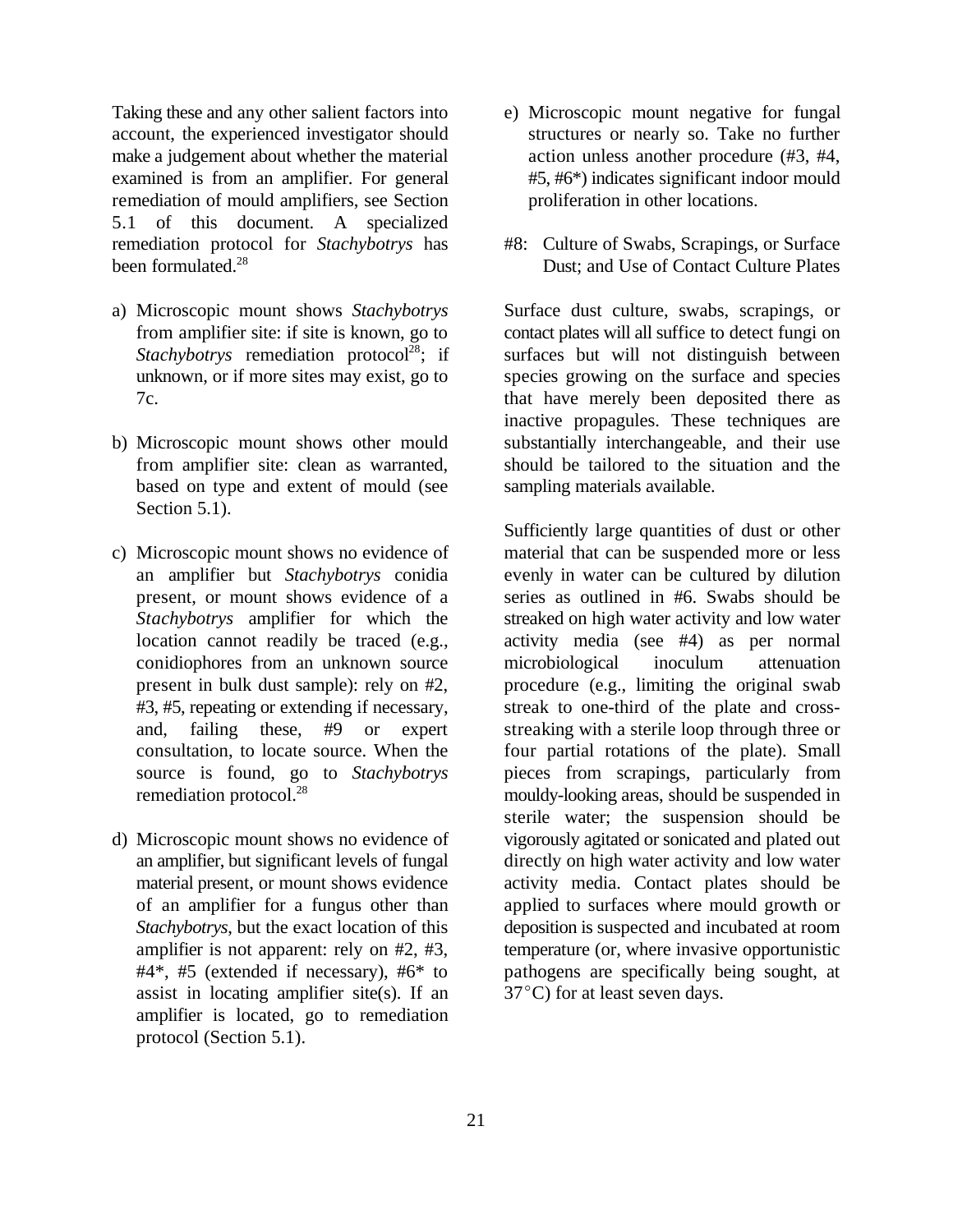- a) Culture shows *Stachybotrys* in scrapings, Section 5.1. Select additional sample sites swabs, or contact plates; to find source, in similar or nearby areas and proceed rely on #2, #3, #5, and #7, repeating or according to #5, #7, and #8. Reiterate until extending if necessary; failing these, rely on no more sites of heavy mould inoculum are #9a, #9b, or expert consultation. For detected. *Stachybotrys* in dust, proceed as per #6bii–#6bv as appropriate, or, where c) Scraping, swab, contact plate, or surface minimal, consult the outdoor controls from sites where it occurs. #4 or #6 and proceed as per #6bii or #6biv, repeats are negative, then disinfect the site proliferation in other locations. where *Stachybotrys* was isolated. If no has been done, consider doing #9. If #9 and Building all other procedures following the initial minimal isolation of *Stachybotrys* are Previous flooding may have resulted in
- debris), rely on  $#2, #3$ , and  $#5$  to locate the suggest site of growth and also disinfect the broad area around the positive sample site as per

- outdoor controls are lacking, consider dust culture is heavily positive for bacteria proceeding as per #6\*. If the original or yeast, with few or no moulds present. *Stachybotrys* in swabs, scrapings, or There is a very moist environment, likely contact plates was minimal, seen only as occurring indoors in conditions of high one or two colonies in a large sample, and humidity, flooding, or condensation, which if #9a and #9b fail to show evidence of will also produce mould in less moist *Stachybotrys*, then do a new  $#3$ ,  $#4$  (or habitats. Rely on  $#3$ ,  $#4$  (or  $#6^*$ ), and  $#5$  to #6\*), and #5. If these are again positive but detect the degree of mould growth and
- whichever is more appropriate. If the d) Scraping, swab, contact plate, or surface repeats are again positive but levels rise dust culture is negative for mould or nearly beyond minimal, then consult the outdoor so. Take no further action unless a controls and proceed according to #6biii or previous protocol (#3, #4, #5, #6) has 6bv, whichever is more appropriate. If the indicated significant indoor mould
- symptoms are reported, take no further #9: Extraordinary Physical Search: action; if symptoms are reported and #9a Examination of Difficult Sites within

negative but symptoms continue to be accumulations of mould conidia within wall or reported, consider monitoring again in  $2-3$  false ceiling cavities, in wall or duct insulation, months in addition to testing non-fungal on the backings of carpets, or in other potential causes of symptoms. inconvenient locations. Walls and false ceilings b) Scraping, swab, contact plate, or surface chambers promoting mould growth, yet they dust culture grows profuse toxigenic or are often sufficiently porous to allow the allergenic mould but not *Stachybotrys*: rely dissemination of conidia or toxic or antigenic on #7 to confirm growth at sampling site. If hyphal or conidial fragments. Actively growing #7 is positive, see instructions for #7. If #7 mould may produce offensive, volatile, odouris negative (e.g., if growth is derived from causing substances. Flooding history or the small, sedimented conidia obscured by results of air, dust, or surface samples may are sufficiently enclosed to serve as humid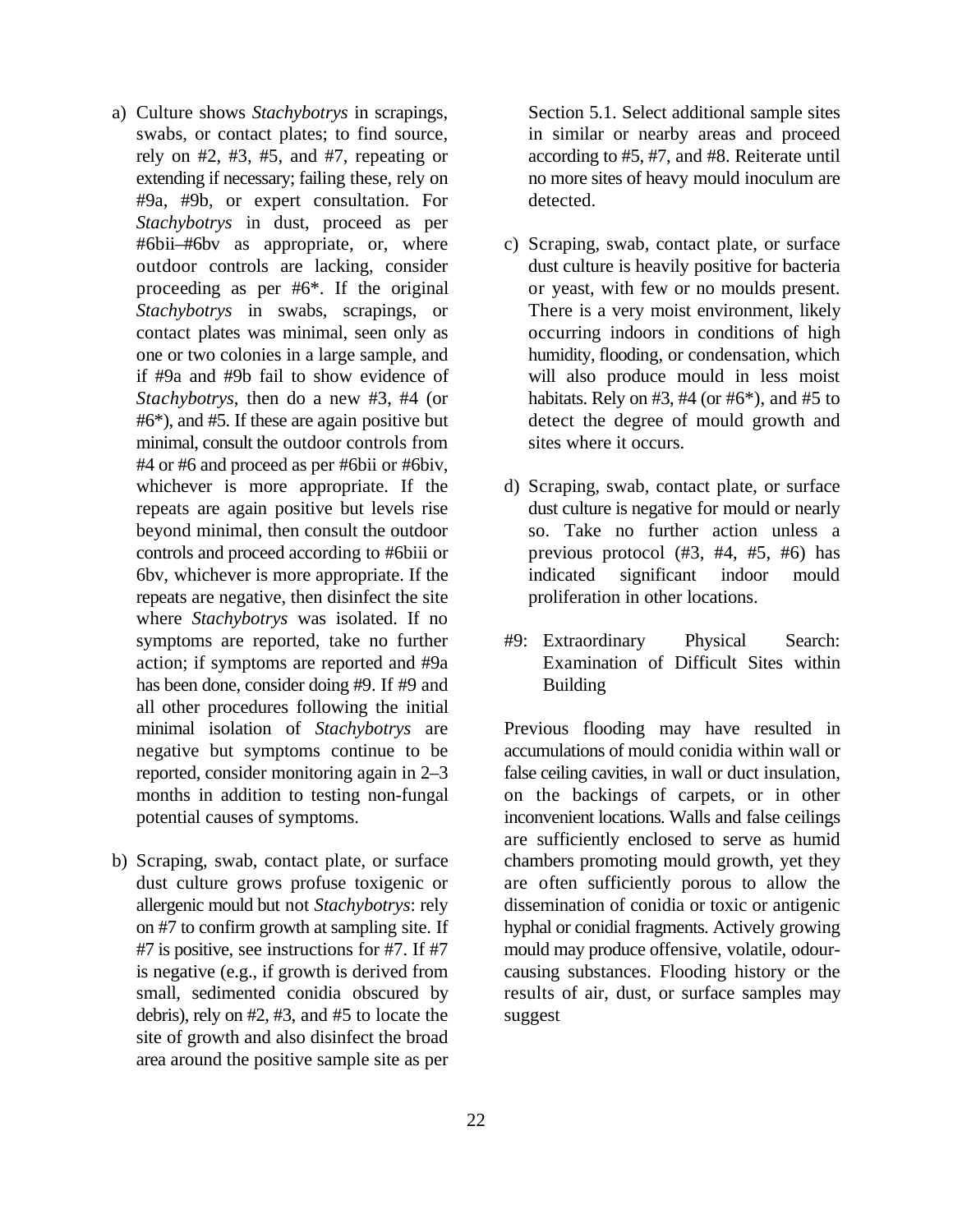that easily accessible sites are not growing general spore accumulation. More enough mould to explain the observed mould stringently, use a rigid endoscope levels or mould-related symptoms, and that a (borescope) as outlined in #9a or cut an possible cryptic mould reservoir exists. In such approximately 15 cm  $\times$  15 cm hole in cases, difficult samples, requiring entry of representative wall sections and inspect ordinarily inaccessible spaces, must be visually. Perform 7, 8\* on exposed undertaken. interiors, and in particular on suspected

- a) History (#2) or physical inspection (#3) of the site suggests previous or current bii) Ducts: Use existing access openings or a with minimal damage; perform  $#7$  and  $#8^*$  plug. adjacent to borehole. Where material deposition is seen using endoscope, drill Location and Clean-up additional holes as necessary and perform
- of health concern: up protocol has been described.<sup>28</sup>
- to avoid electric wires, and perform #7  $5.1$ ). and #8\*. This test is subject to false negative results if amplifiers are discontinuously distributed but can detect gross,confluent contamination or heavy

amplifiers.

- flooding in a poorly accessible site (e.g., rigid endoscope (borescope) to inspect wall cavity, false ceiling interior, wall or duct interiors. Perform #7 and #8\* duct insulation, carpet backing): expose a adjacent to access hole or borehole. representative portion of the environment Where material suggestive of fungal (e.g., wall interior or carpet backing) in the amplifiers or spore deposition is seen at area of concern and perform  $#7$  and  $#8^*$  in a distance from original entry point, use the newly exposed environment. If elongated scraping device or drill available, a rigid endoscope (borescope) additional holes as necessary and perform may be used to examine cavity interiors #7 and #8\*. Holes can be sealed with a
- suggestive of fungal amplifiers or spore #10: Mould (Non-*Stachybotrys*) Source

#7 and #8\*. Procedures such as air sampling and dust b) In sites where no historic information is of amplifiers (i.e., sites of indoor mould available and no water damage is recalled proliferation). If potentially problematic levels or seen but where investigation is still of moulds of indoor origin are revealed by warranted by symptoms or other concerns, these techniques, the sources of these mould perform one or more of the following tests propagules must be discovered. *Stachybotrys* with stringency appropriate for the degree is treated separately because a stringent cleansampling do not directly disclose the location

bi) Wall cavities: A low stringency test is to a) Find the source of (non-*Stachybotrys*) check a few representative wall cavities mould: rely on #2, #3, and #5 to suggest behind switch face plates. Use an the location (follow any procedures alcohol-disinfected, flamed, bent wire to branching from #5); if necessary, perform scrape small amounts of material from extended #3 and #9a\* or #9b\*. When the back or front of wall cavity, being careful source is found, remediate (see Section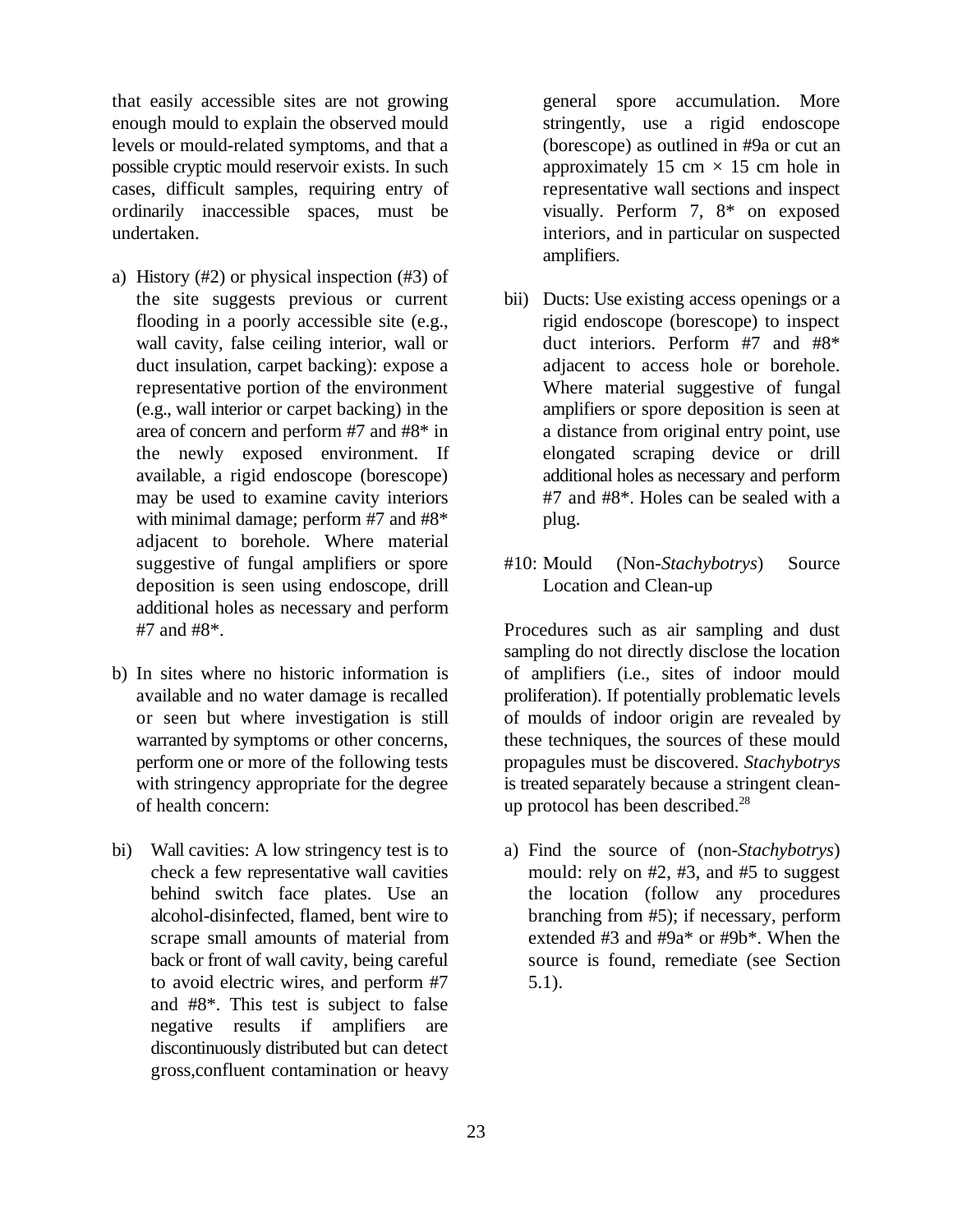# #11: Minimal *Stachybotrys*, Source Not One or two colonies of *Stachybotrys* in an

*Stachybotrys* occurs on cellulose that has propagules, thus indicating a serious level of become moist. Although it may occur indoors contamination. Alternatively, they may reflect in large quantities on structural materials and fortuitous isolation from a minor source. In bulk stored materials, it may also occur either case, repeated air or dust samples sporadically on small cellulosic substrata or in analysed by culture may yield a false negative low abundance in marginal habitats. For result. The best procedure to use as a followexample, a library may contain a very low up to positive cultures is a search for possible number of previously water-damaged books *Stachybotrys* sources. Only when this search that may still shed a few *Stachybotrys* conidia. gives a negative result is it reasonable to A few *Stachybotrys* isolates in an air or dust attempt repeat culture samples. This is done to A few *Stachybotrys* isolates in an air or dust survey may derive from such origins. exploit the possibility that, if significant Likewise, dust of outdoor origin may serve as amounts of *Stachybotrys* are present, they may a reservoir for a small number of *Stachybotrys* recur at least some of the time in culture conidia indoors, and one or two colonies may samples. In other words, when better turn up on indoor surveys even when techniques have failed, this imperfect contemporaneous outdoor control samples are technique may be used because of the chance negative. that it may yield valuable information.

The isolation of a small number of a) Rely on #2, #3, and #5 (and, failing these, *Stachybotrys* colonies is difficult to interpret.  $\#6^*$  to suggest the site of *Stachybotrys* One of the attributes rendering *Stachybotrys* growth. If #3 is negative and #5 or #6 is distinctive is the low viability of its conidia positive for visible conidia or culturable encountered in indoor situations. Hundreds of propagules, perform an extended #3 and conidia seen in a direct examination may show #9\*; if all tests are negative, repeat #4 or only 2–3% viability in culture. Results from do #6 (repeat #6 if it was the original using only culture techniques alone may source of *Stachybotrys* isolation) in the profoundly underestimate the presence of this area where *Stachybotrys* was detected. If organism and therefore its toxic effect. Dead the repeat test is negative, disregard conidia apparently remain toxic for some time, *Stachybotrys*; if the repeated results of as do conidial fragments. Undoubtedly the either #4 or #6 are positive but minimal (a decline in conidium viability occurs over time, single colony or two widely dispersed and most or all conidia are likely viable when colonies in a large series of samples), rely they are fresh. Yet *Stachybotrys* material on direct microscopy of dust as per #7 to investigated by indoor mould researchers tends determine if dead *Stachybotrys* conidia are to show low culture viability. It may be that present; also perform  $\#9^*$  or  $\#9a$  if not this highly toxic material is less likely than performed already; if no *Stachybotrys* other environmental contaminants to be conidia or sources are evident, disregard degraded into an inoffensive form after it has *Stachybotrys*. If conidia are evident in #7, lost viability. do an extended #3 and #9; if no source is

Located, Likele Indoors indoor survey may be the viable representatives of large numbers of non-viable

found in these procedures, call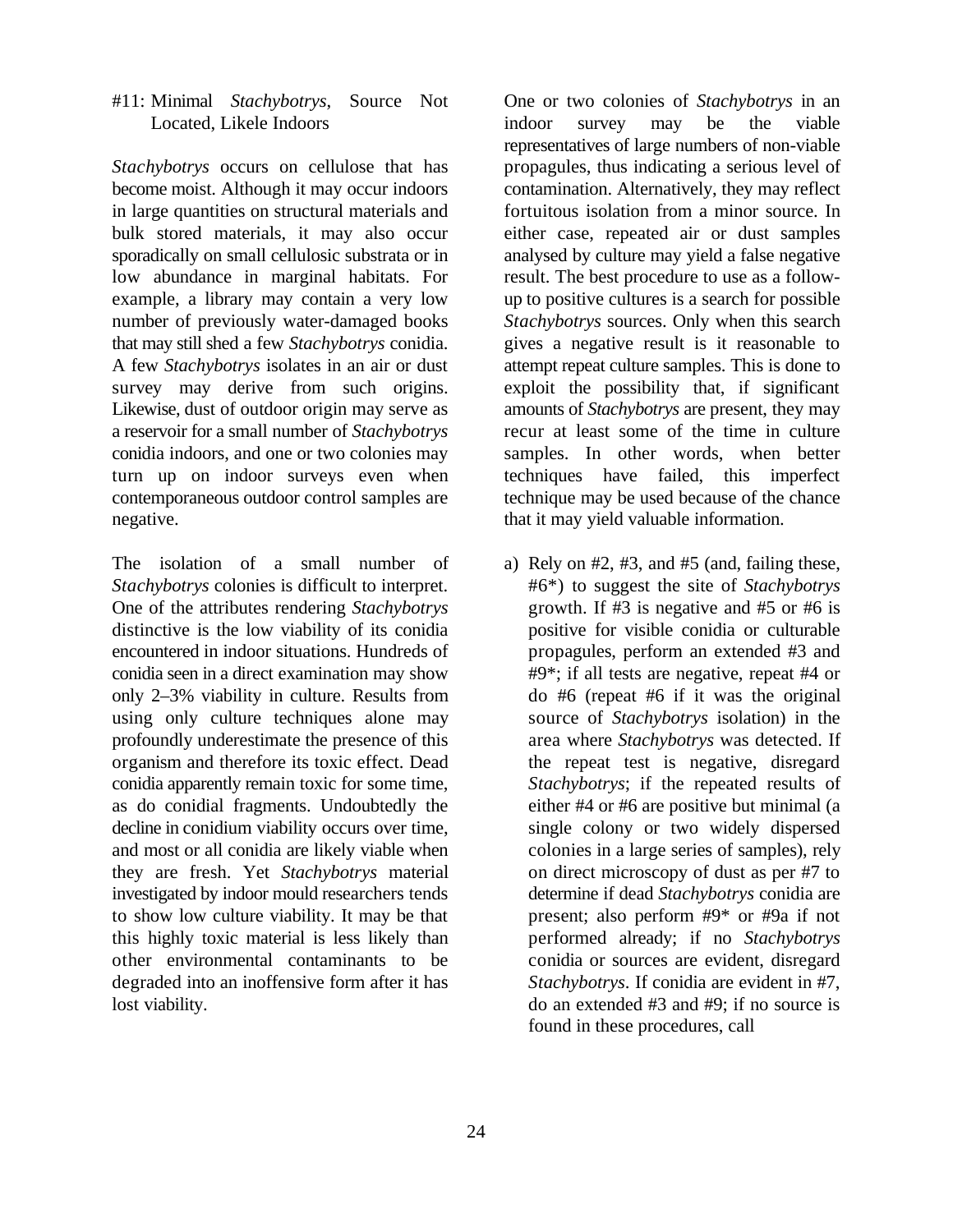The finding of low to high *Stachybotrys* occasions; if the outdoor controls are colonies strongly implies that an indoor negative but indoor levels are low (three or amplifier is likely to exist. In such cases, it is more colonies overall or two clustered necessary to find the amplifier. colonies; or a single colony in a small

- Stachybotrys remediation protocol<sup>28</sup>; if the repeat #4 or do #6 (repeat #6 only if it was discontinue *Stachybotrys* procedures. done once before; if you already have a repeat #4 or #6 is negative, consider Located, Outdoors or Indoors monitoring on one or more further or #6 is positive, further extend #2, #3, #5, environment. and #9 exhaustively or consult an expert.
- 

of minimal numbers of *Stachybotrys* colonies. conditions exist or have existed; an Note that *Stachybotrys* is common in certain outdoor amplifier may have served as an agricultural situations, such as decaying straw, inoculum source for indoor colonization. especially in horse barns. *Stachybotrys* may Rely on #2, #3, #5, and #9b\* to detect any also occur on other natural moist cellulose indoor amplifier; if the original substrata and hence may appear in outdoor *Stachybotrys*-positive controls in #4 or #6 control samples. were within 6 m of the test

- an expert. If #6 is positive for low (three or a) If a low-level or distant outdoor more colonies overall or two clustered *Stachybotrys* source is possible, rely on #2, colonies; or a single colony in a small  $#3$ , and  $#5$  (and, if these fail,  $#6$ , repeated sample) to high, follow procedure  $#12$  if if done before) to clarify indoor levels and outdoor controls are negative or  $#14$  if sources. If new outdoor controls and  $#2$ , outdoor controls are positive. #3, and #5 are negative and a new indoor #12: Low to High *Stachybotrys*, Source Not single colony or two widely dispersed Located, Likely Indoors colonies in a large series of samples), a) Rely on #2, #3, and #5 (and, if these fail, source is heightened; follow #12. If the repeat #6 if it was done only once before) outdoor control is positive but the indoor to suggest the site of *Stachybotrys* growth; control is negative, disregard indoor if the source is found, remediate as per *Stachybotrys* procedures (if the outdoor source yields high levels, consider source is not found, perform an extended searching for and eliminating it). If both #3 and #9 or #9b. If all tests are negative, outdoor and indoor samples are negative, dust sample (#6) is positive but minimal (a consider monitoring on one or more further sample) to high, the likelihood of an indoor
	- result of a repeat trial, rely on that); if the #14: Low to High *Stachybotrys*, Source Not

occasions or, where symptoms are of See comments under #13 on possible concern, consult an expert; if the repeat #4 occurrence of *Stachybotrys* in the outdoor

#13: Minimal *Stachybotrys*, Source Not that a nearby or relatively high level Located, Outdoors or Indoors outdoor source of *Stachybotrys* is possible. See comments under #11 on the significance possible where conducive habitat a) Controls of previous studies have indicated Nonetheless, an indoor source also remains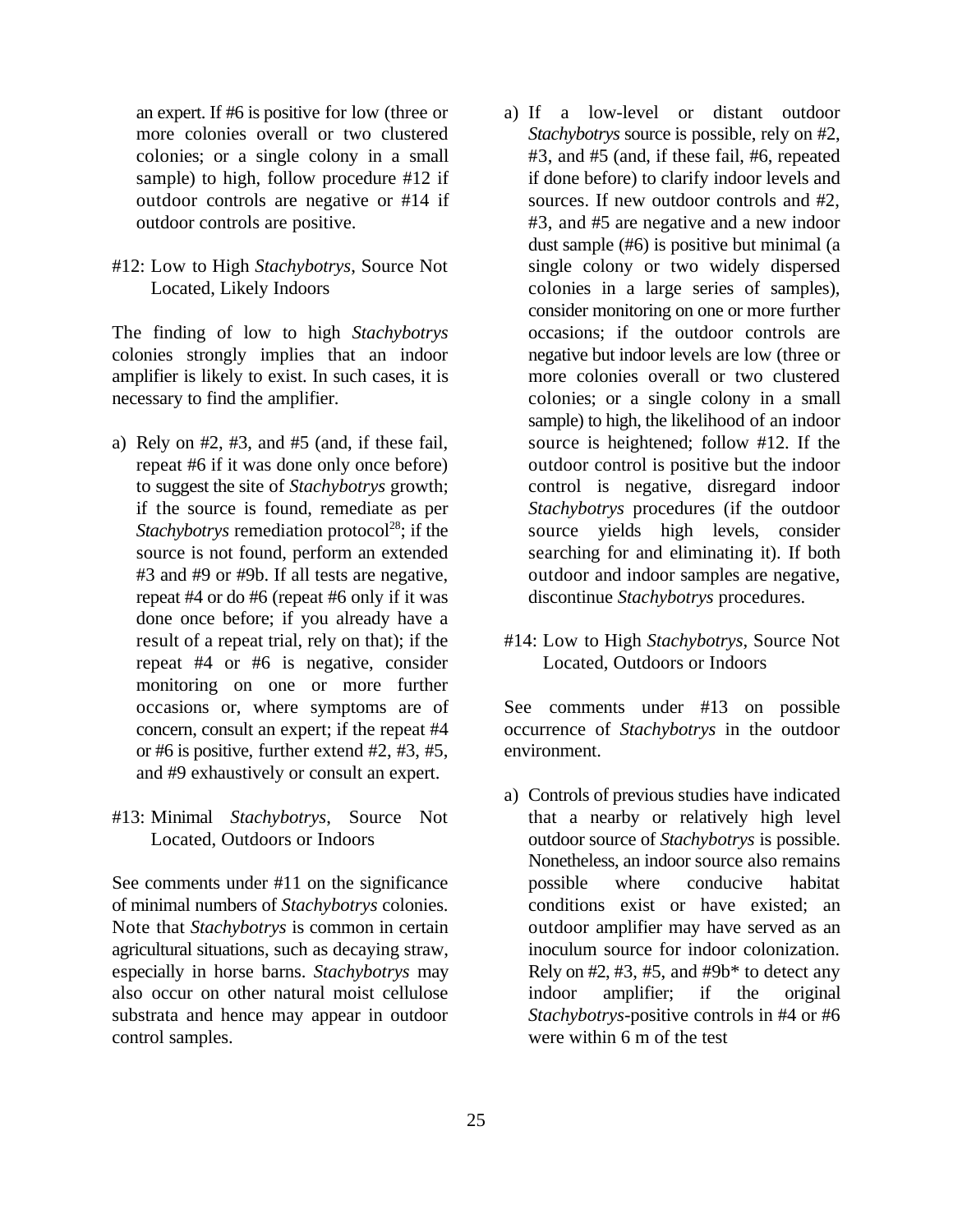before; if you already have a result of a is an area of active research. repeat trial, rely on that) with outdoor controls in more distant, windward  $(\#4)$  or  $\#16$ : Mycotoxin Sampling from Air or Dust normally windward (#6) sites. If new outdoor controls are negative and indoor In certain cases, significant levels of a

### #15: Ergosterol or Glucan Sampling the scope of this document.

Ergosterol is a cell membrane component In many contaminated indoor environments, (analogous to human cholesterol) that is the substances responsible for causing specific to fungi. Quantitative analysis of symptoms are not well known and cannot be ergosterol in an environment can be used to detected directly. Most moulds produce estimate the level of fungal contamination complex mixtures of mycotoxins and may present. It cannot identify whether this produce toxic proteins and irritating antigens contamination derives from indoor amplifiers, in addition to the classic small mycotoxin sedimentation of outdoor airspora, or fungi in molecules. Hence, direct mycotoxin imported mud and debris (e.g., from shoes, monitoring is applicable only where there is a dog or cat feet). Nonetheless, markedly high clear environmental dominance of an individual indoor levels generally indicate problematic toxin-producing species or a special concern fungal amplifiers, and this inference is easily regarding a particular toxin or class of toxins. confirmed with species-by-species analysis of An example of such a concern is the possibility a small number of air or dust samples. For of exposure to aflatoxins, predisposing further information, see Miller et al.<sup>13</sup> workers to liver cancer, in a peanut processing

 $\beta$ -1,3-glucan is another fungal biochemical, a effects suggest exposure to mycotoxins. cell wall component, that may be measured in #17: Humidifier Water Direct Microscopy an attempt to assess the total quantity of viable and non-viable fungal biomass. A well- Water from humidifiers and misters may

building or downwind of possible air established protocol for interpreting  $\beta$ -1,3outflow from the building, repeat #4 or do glucan results from allegedly mould- #6 (repeat #6 only if done only once contaminated buildings does not yet exist but

controls are positive for *Stachybotrys* at particular mycotoxin may be expected to occur any level, go to #12. If outdoor levels in in an environment, either because of high the repeat still differ insignificantly (chi- occurrence of the associated mould or because square) from or exceed indoor levels, aerosols deriving from a substrate for discontinue indoor analysis or, if symptoms toxigenic mould growth (e.g., peanut or corn are of concern, consult with an expert. If dust in the case of *Aspergillus flavus*) are new outdoor controls are positive for suspected to be present. Direct mycotoxin *Stachybotrys* but indoor levels are detection mechanisms ranging from simple significantly greater (chi-square), then go medium tests to complex chromatography and to #12. If new indoor and outdoor tests are spectrometry may be used to determine both negative for *Stachybotrys*, discontinue mycotoxin levels. A large literature exists on analysis. analytical techniques for various mycotoxin classes, but review of this literature is beyond

factory where symptoms and adverse health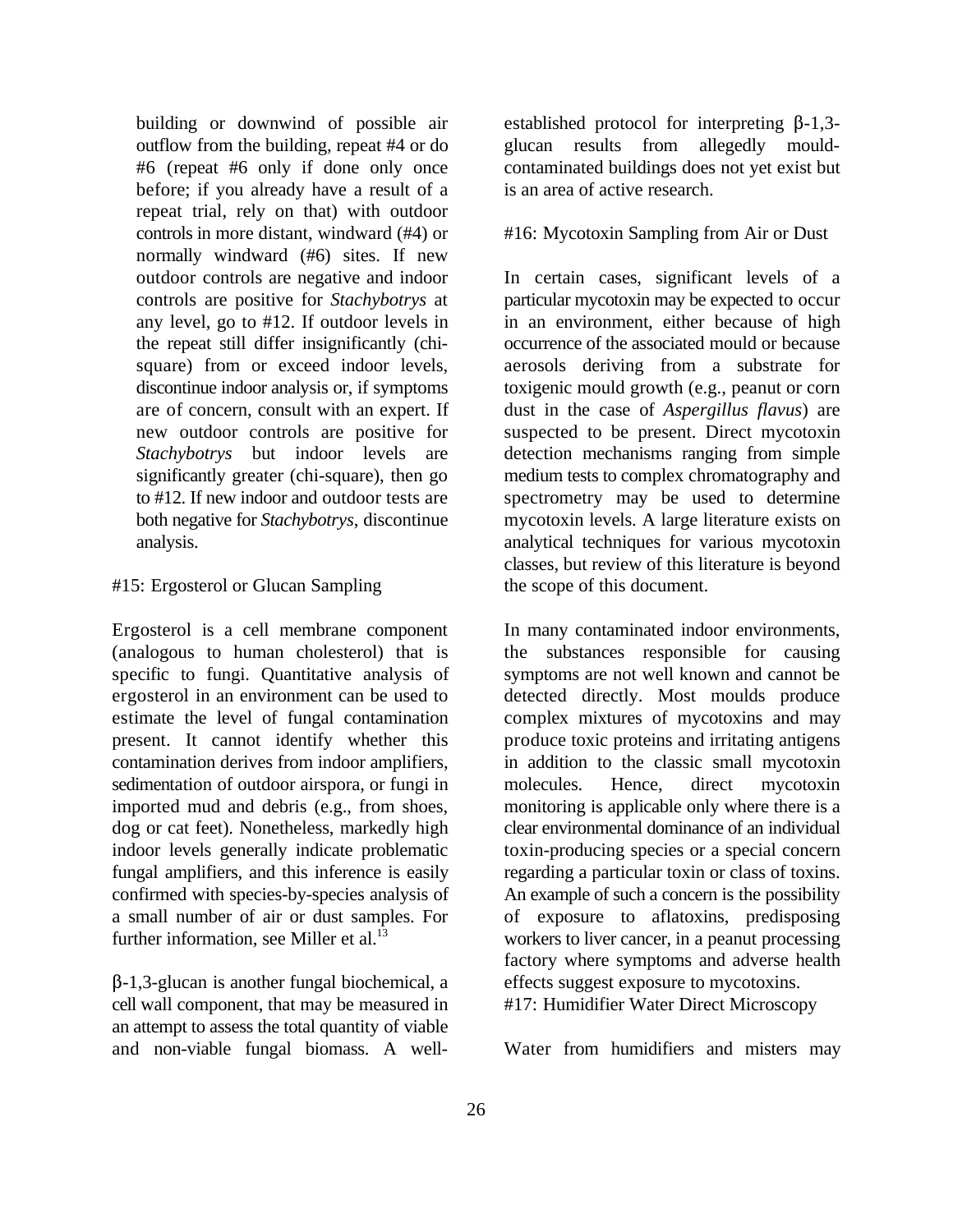contain profuse growth of micro-organisms, should not be necessary, as the contamination including moulds and yeasts, as well as is dense in significantly contaminated bacteria and protozoans. Clean humidifier humidifiers. Indeed, a dilution series (as in #6, water should appear clear. If it does not, the simply dilute aqueous suspensions  $1:10$ ,  $1:100$ , cause of turbidity may be biological or and so on) may be desirable to obtain wellchemical. Chemical turbidity usually consists separated, countable colonies that are of a sediment of calcium carbonate crystals; in relatively free of overgrowth by antibioticareas where water is high in calcium, this resistant bacteria. Sampling of bacteria and sediment may heavily encrust evaporation-<br>endotoxin should also be considered. based humidifiers. Chemical turbidity arising from the suspension of fine carbonate particles #19: Cytotoxicity Testing may be difficult to distinguish from biological turbidity. Microscopy and culture may be used Dust collected by means of a vacuum device to make this distinction. may be tested directly for toxic components

Mounts should be made and examined sensitive cultured human cell line and exposes microscopically, looking for distinctive fungal it to chemical extracts of the dust. filaments, yeast cells, and conidia. Centrifugation may be used to concentrate the  $\blacksquare$  Miller et al.<sup>13</sup> adapted a technique employing biological matter for examination. human HeLa cells for dust cytotoxicity studies;

### #18: Humidifier Water Culture further information.

Water should be plated directly onto any Cytotoxicity analysis detects overall levels of general fungal growth medium (ideally, media toxins in dust, not just mycotoxins, and the restricting colony diameter such as Littman relative importance of mycotoxins in known oxgall agar, rose bengal agar, or inhibitory cytotoxic samples must be inferred from fungal mould agar) containing antibacterial analysis (culture and/or direct microscopy) of antibiotics. Prior centrifugation the same samples.

Water should be taken in a sterile container. technique for accomplishing this utilizes a without targeting particular toxins. A

the reader is referred to that publication for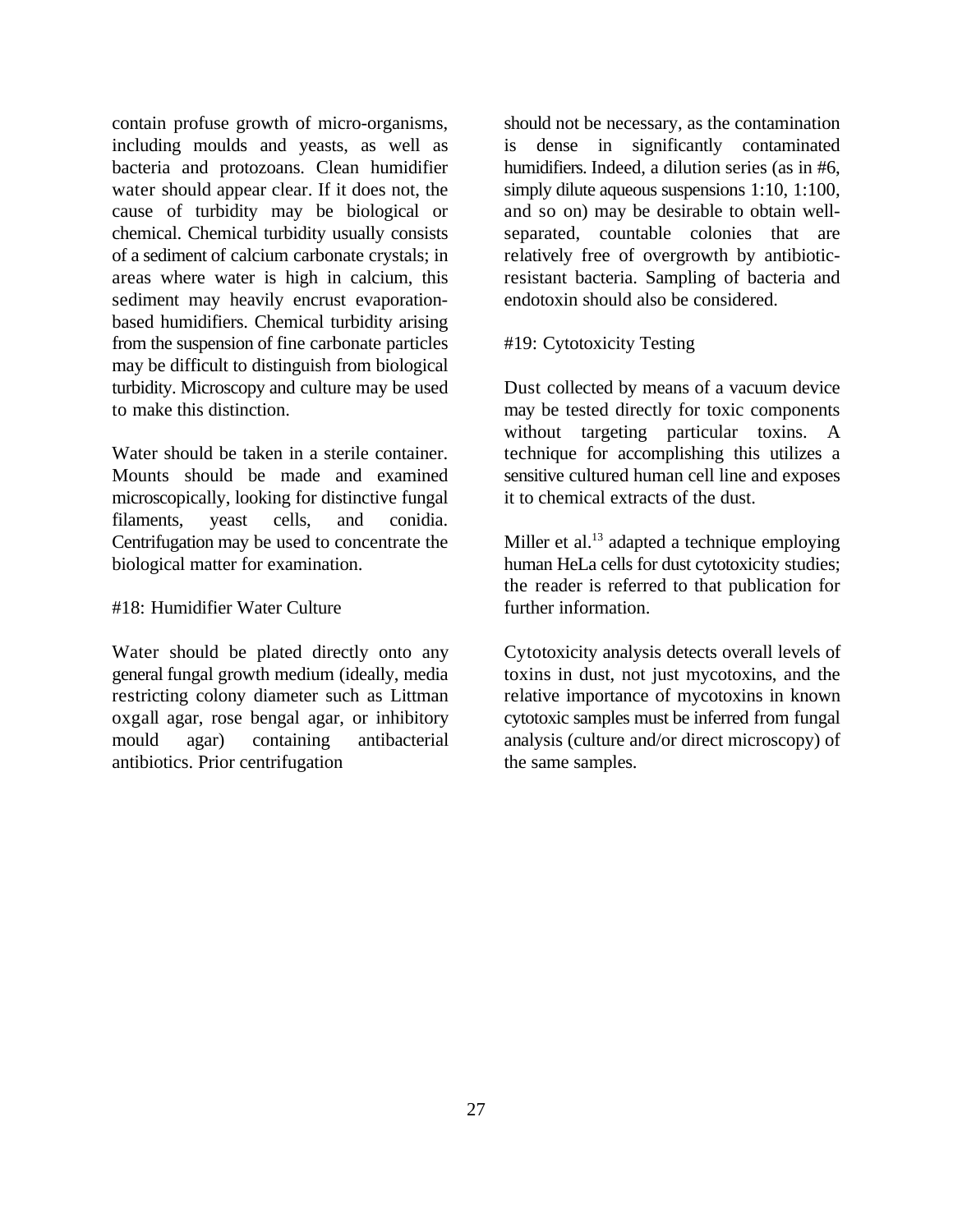# **Abbreviated Stachybotrys algorithm**

(for detailed methods see protocols #11-14)

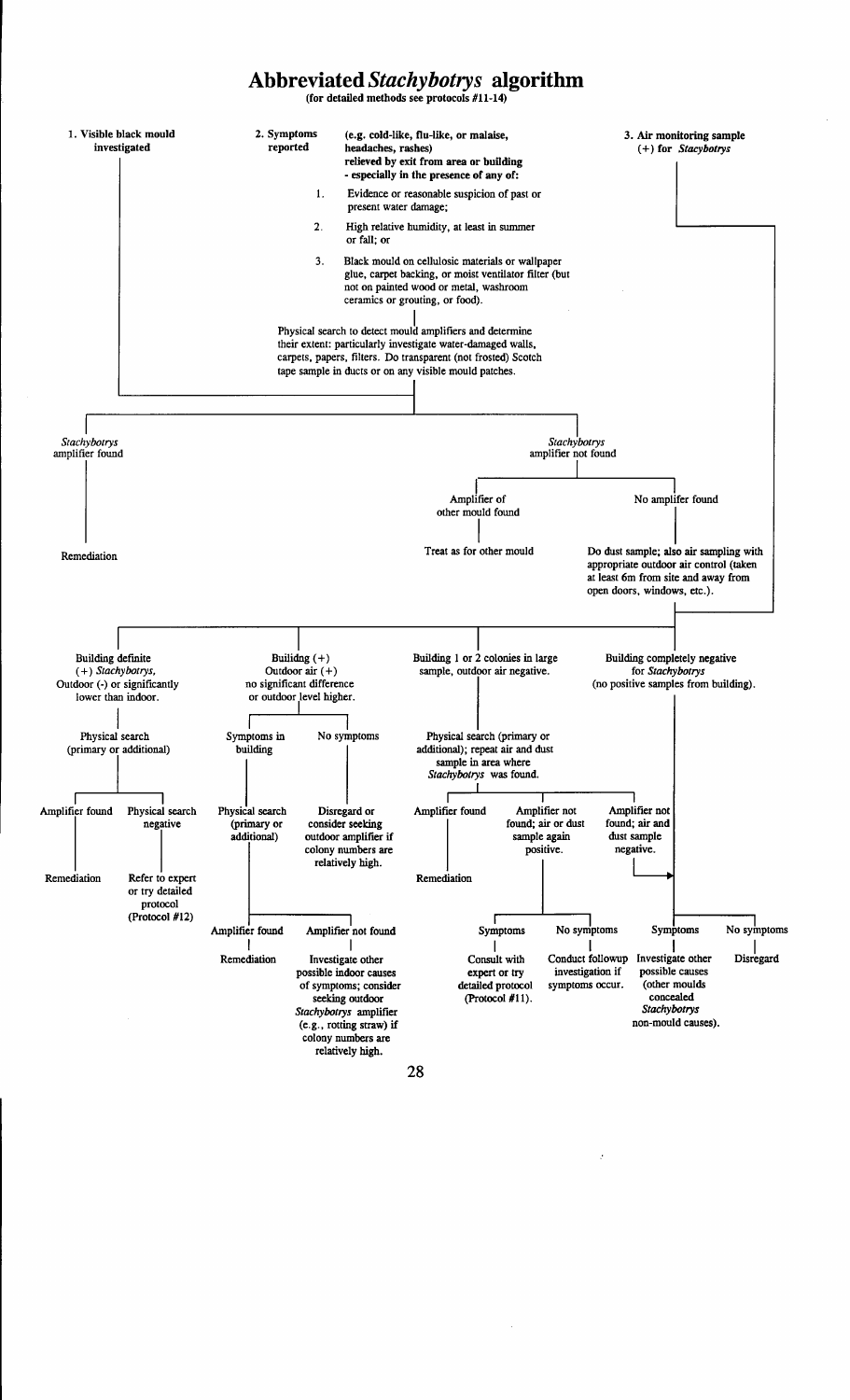## **V. Remediation and Preventive Maintenance of Buildings**

#### **5.1 Remediation**

quality problems caused by fungi are based on by vacuuming contaminated surfaces. the elimination of conditions that promote the Conventional vacuuming equipment should not amplification of these potentially hazardous be used in occupied areas because of the organisms. Typically, amplification occurs in possibility of transferring the contaminants into environments where excess water is the air. Only vacuuming devices equipped with available.<sup> $2,33$ </sup> This situation is commonly found HEPA filters should be used if the cleaning is in areas that have been flooded or where done inside occupied space.<sup>28</sup> In all cases condensation has taken place. Air ducts in where remediation has been accomplished, it which moisture has collected, dampened should be followed up with routine cleaning ceiling tiles, wall panels, carpets, and and maintenance. insulation also provide ideal conditions for the In some cases, cleaning is not possible growth of fungi. Remediation of fungal because of the nature of the contaminated hazards involves cleaning, removal of material. Carpets, insulation, and porous contaminated materials, and modification of ceiling or wall panels fall into this category. affected environments. When these materials become contaminated,

with hard or non-porous surfaces such as has been eliminated by cleaning, and complete walls, air ducts, cooling coils, and drain pans removal of the affected materials is therefore that collect water should be carried out when necessary. Precautions taken during removal the affected area is unoccupied.<sup>28</sup> Trained of contaminated materials should be similar to clean-up personnel should use appropriate protective equipment such as respirators and example, appropriate protective equipment gloves during cleaning activities (see Appendix should be used, and removal of contaminated C). The use of biocides for clean-up of fungal material should be done by trained individuals. contaminants is usually discouraged because of As the removal of porous contaminated the potential toxic effects for cleaning materials may result in the creation of personnel and other individuals who may be hazardous aerosols, it may be necessary to exposed. However, if well-characterized isolate the area with plastic sheeting and carry biocides are used according to manufacturers' out the remediation procedure under negative specifications, and if they are properly applied, pressure. This precaution prevents the they may provide a valuable adjunct to transport of aerosols to non-contaminated cleaning procedures.<sup>2</sup> The use of household areas (see Appendix C). Furthermore, bleach has been suggested for contaminated following removal of the surfaces. Following clean-up, appropriate procedures

should be in place for disposal of contaminated materials (see Appendix C).

Strategies for the remediation of indoor air Duct cleaning is frequently accomplished

Clean-up of fungal contaminants associated there is no way to determine if fungal growth those followed for cleaning activities.<sup>28</sup> For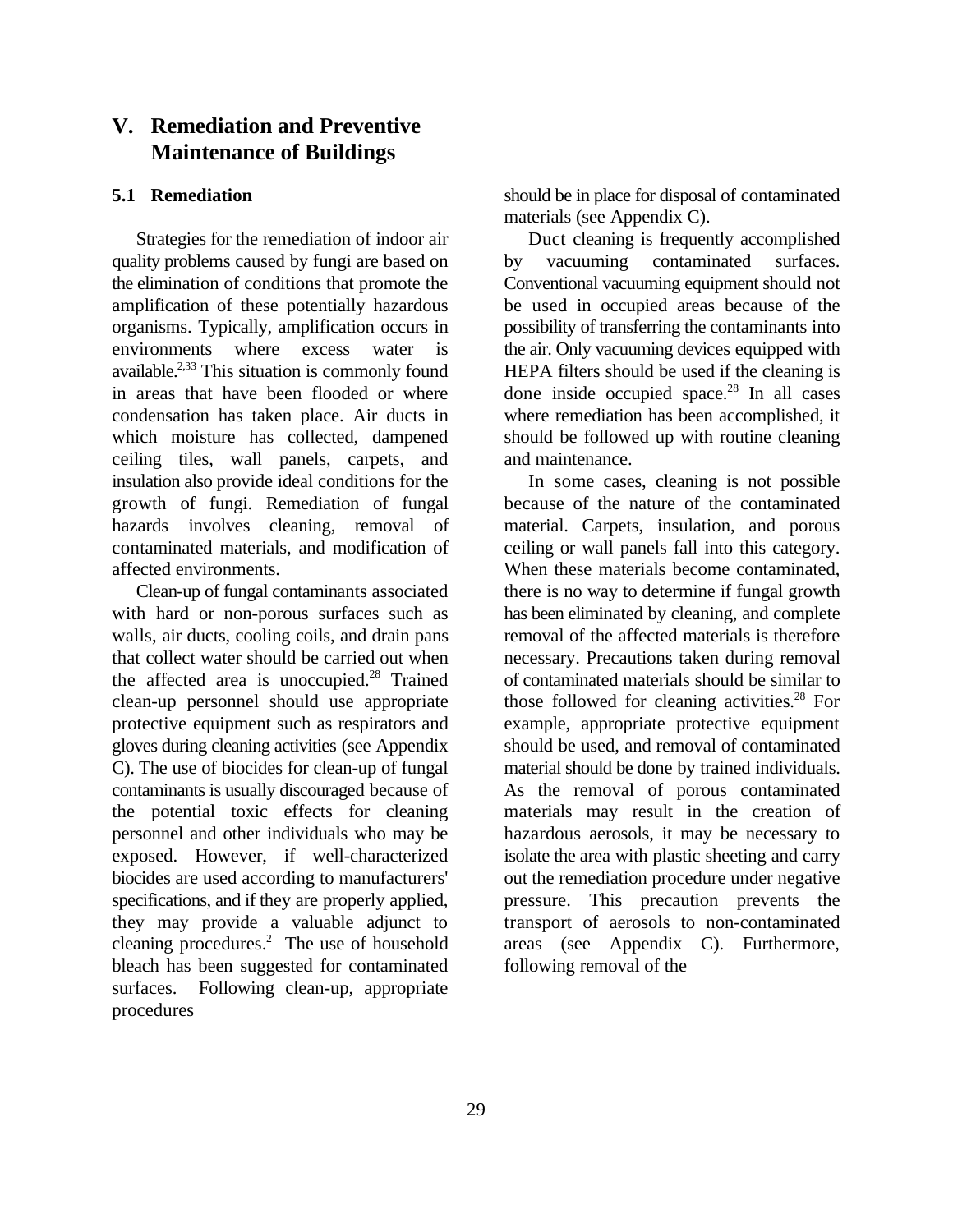contaminants, it is good practice to disinfect eliminating future indoor air quality problems. hard surfaces in the containment area with Although remediation is necessary when chlorine bleach and to vacuum the area with a fungal hazards have been identified, a much HEPA filter-equipped vacuum cleaner. One of better strategy is to prevent the occurrence of the more important aspects of this type of remediation is the proper disposal of by thorough routine cleaning and maintenance contaminated materials. This would include and by following some of the modification appropriate containment in sealed plastic bags strategies indicated above. Prevention of during transport to a landfill disposal site. If fungal contamination is one of the most disinfection or sterilization is necessary, this desirable strategies for risk management. can be accomplished with biocides or by incineration or high-pressure steam in an autoclave. The replacement of contaminated materials should be done so as to prevent the The design, construction, and maintenance recurrence of the contaminants by eliminating of public buildings should minimize conditions those conditions that led to their original that allow the accumulation, amplification, and amplification. dissemination of micro-organisms in indoor

with fungi can be remedied simply by preventive maintenance is beyond the scope of modifying the environment where the this document, but a few general principles problems occur.<sup>35</sup> For instance, moulds do not should be considered in the development of require standing water to grow. High relative programs to avoid the development of fungal humidity (RH) can provide sufficient moisture amplification sites. Detailed instructions on for growth on the surface of porous or non- preventive maintenance to control fungal porous materials if the surface temperature is below the dew point. Fungal amplification might be eliminated under these conditions by  $5.2.1$  Background simply raising the temperature or by The foregoing sections have dealt with dehumidifying those areas known to promote the recognition and the correction of fungal growth. Leaky water pipes linked to fungal problems. The context has been that fungi growth should be repaired. The absence of should not be present above acceptable levels. available moisture may be sufficient to prevent Elevated levels of fungi are generally indicative fungal amplification. In practice, removal of of amplification sites or poor outside air water sources should prevent the growth of filtration. This state of affairs denotes a fungi. maintenance problem that must be located and

surfaces can be accomplished by redirecting air However, these can be considered secondary flow to eliminate cold spots.<sup>28</sup> Condensation strategies, as the primary aim should be to points can also be eliminated by the construct buildings that have been designed to appropriate application of a vapour barrier or avoid the development of insulation. Moisture control is the best strategy for controlling fungal growth. Therefore, modifying the environment to prevent moisture is the best approach for remediation and for

problems.<sup>36,37</sup> Contamination can be prevented

### **5.2 Preventive Maintenance**

Many of the indoor air problems associated air. A wide-ranging discussion on building growth in public buildings are available.  $36,37$ 

Preventing condensation on walls or other alleviated, using the strategies outlined.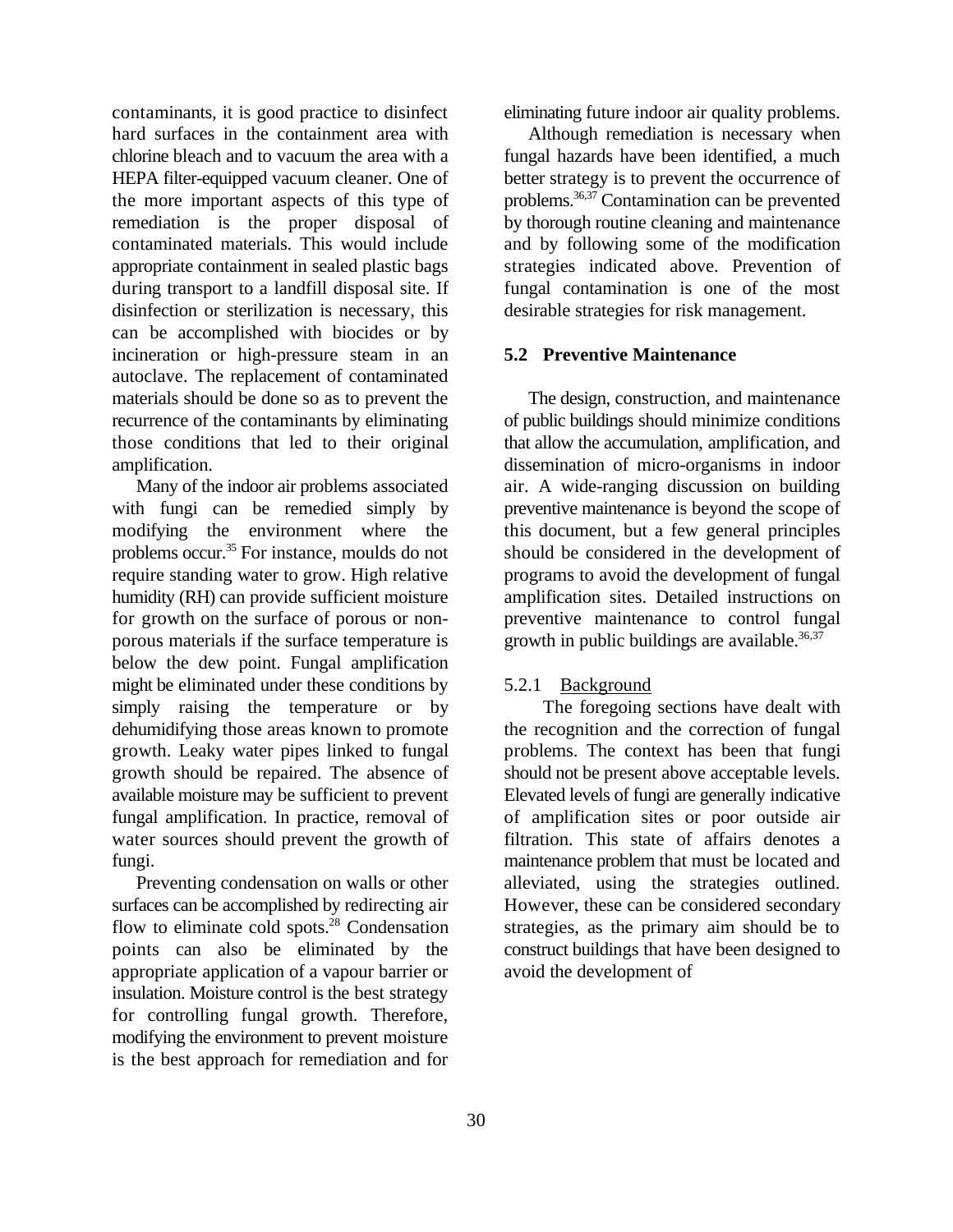fungal problems. Also, preventive maintenance Areas of potential water condensation on cold programs must be defined and regularly surfaces such as external walls, water pipes, implemented in existing buildings, with the and ducts can be eliminated by proper objective of safeguarding against the insulation, ventilation, and humidity control. appearance of fungal problems.

Building maintenance personnel and 3. *Maintaining a sufficient humidity level:* building managers should be aware of the Humidity should be regulated at a sufficient potential health problems associated with level, high enough for the comfort of the contaminated indoor air, including the occupants but not so high as to promote importance of the proper design, installation, condensation. These criteria are generally operation, and maintenance of HVAC systems considered to be satisfied at relative to minimize the accumulation, amplification, and dissemination of micro-organisms. Staff establishing RH levels in buildings, the responsible for operating the building systems procedure should follow good industrial should receive intensive training in all hygiene practices and occupational health applicable maintenance procedures. The and safety legislation and regulations in the absence of such knowledgeable staff members area of jurisdiction. and the low priority often allotted to the implementation of maintenance programs are 4. *Facilitating preventive maintenance:* Sites among the most common factors that lead to of known and potential water accumulation the appearance of fungal and other should be constructed to readily allow environmental problems in buildings. Use of inspection and service. steam is preferred over use of water spray for humidification. 5.2.3 Implementation of a Preventive

- 
- 2. *Eliminating sites of water accumulation:* system. Sites of unavoidable water collection in cooling and humidification systems should be constructed to be completely drained.

- humidities in the range of  $20-60\%$ .<sup>38</sup> When
- 
- Maintenance Program

5.2.2 Building Design Considerations The building operating systems include Several aspects of building design can be all components of the heating, cooling, and implemented to minimize the amplification of humidification systems and the air handling fungal contaminants in indoor air: and distribution units. The preventive 1. *Limiting access of the outdoor aerosol:* towards minimizing fungal amplification sites These considerations minimize the entry of by ensuring adequate drainage of sumps and outdoor fungi into the building air, through drip pans, regular cleaning of dirt and slime the provision of a tight structural envelope, from all constituents, and replacement of of particle filtration of the intake air, and of filters. The frequency of conducting these climate control to minimize the need for procedures varies with each component, from opening windows. monthly to annually. Porous lining materials maintenance program should be directed should not be present in any part of the HVAC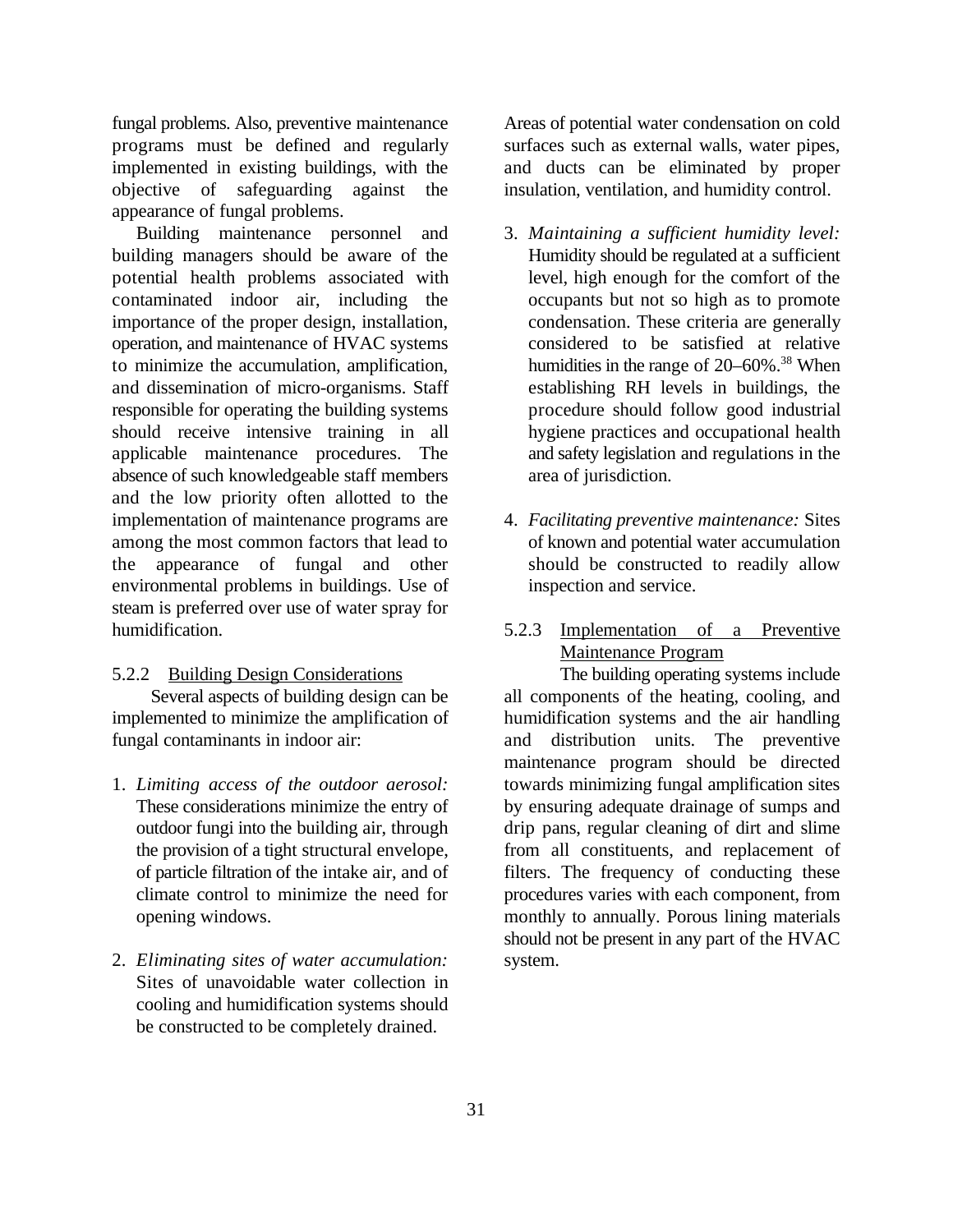components of the building envelope and interior. Any sources of external and internal to minimize accumulation, amplification, and leaks and condensation should be promptly dissemination of micro-organisms. and permanently corrected. Water-damaged Information-sharing networks should be insulation, ceiling and wall materials, carpets, established to assist public health officials and upholstery, and other porous components may others concerned about the microbiological need to be removed.

potential health problems associated with infectious illnesses is essential. contaminated indoor air, including the

The building constituents include all importance of the proper design, installation, nents of the building envelope and operation, and maintenance of HVAC systems quality of indoor air to quickly and effectively 5.2.4 Communications education to increase awareness of the Building maintenance personnel and possible contribution of microbiologically building managers should be aware of the contaminated indoor air to allergenic, toxic, or contaminated indoor air to allergenic, toxic, or deal with problems in public buildings. Public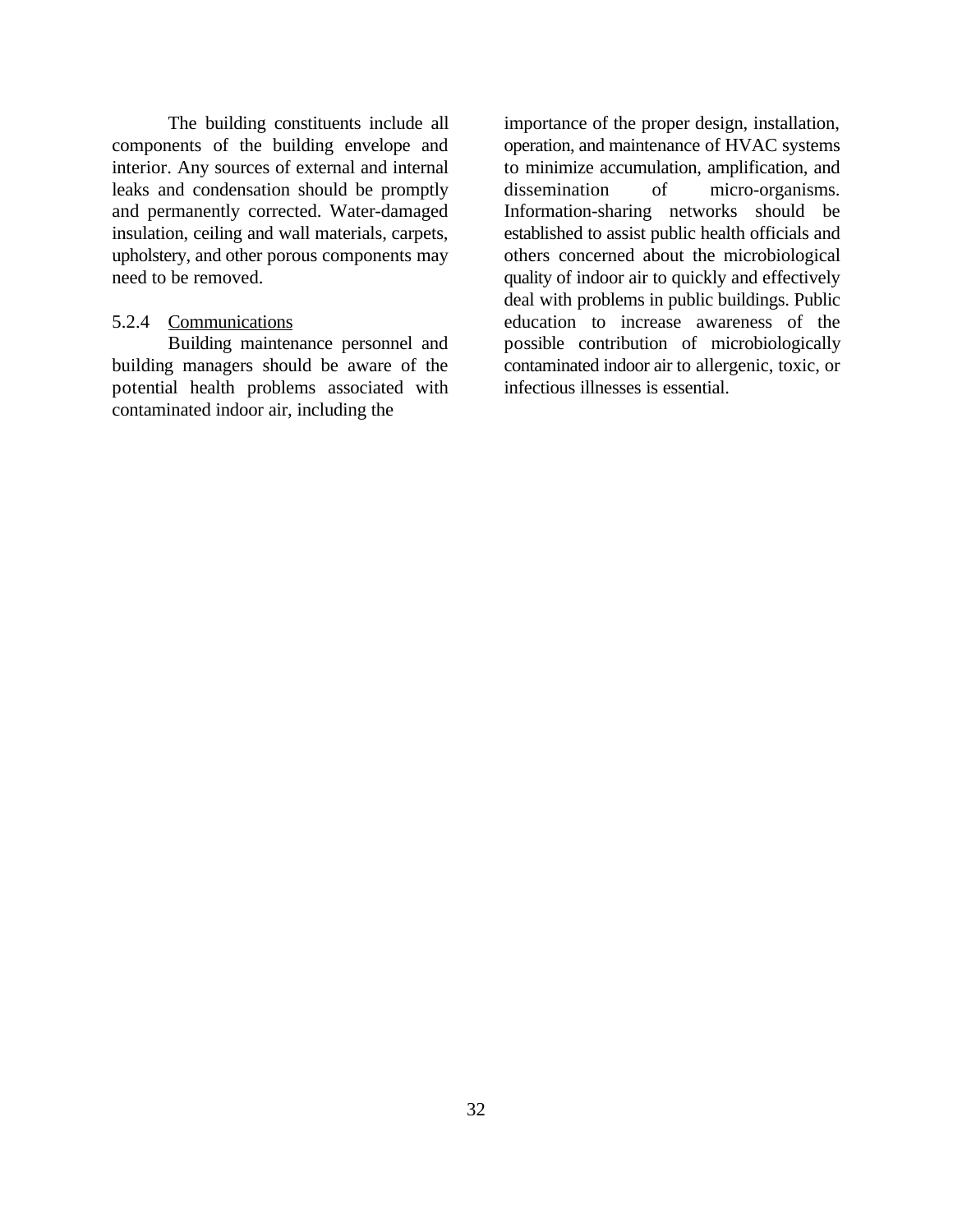## **VI. Recommendations for Future Actions and Research**

the Working Group on Mycological Air mycotoxins, and other volatile metabolic Quality in Public Buildings identified the compounds (e.g., ergosterol and ß-1,3 following issues that should be addressed glucan). before health-based guidelines for the mycological quality of indoor air of public 3. Health Effects Assessment buildings can be developed:

for fungi should be standardized. Analytical methods based on immunological (e.g., health-based mycological guidelines for public monoclonal antibodies) and molecular (e.g., buildings. Health Canada, the Canada polymerase chain reaction and gene probes) Mortgage and Housing Corporation, and techniques should be developed. Standard Agriculture and Agri-Food Canada are methods for the measurement of mycotoxins currently conducting such a study. and assessment of their toxicity should be developed, including in vitro screening using 4. Interactive Computer Model various biological indicators. The limitations and biases of the selected methods must be The development of an expert system, well recognized. based on the Protocols for Investigation of

cannot always be correlated with the presence should be considered to simplify the of fungi in indoor air. The use of allergen investigation and interpretation of indoor extract standards, prepared from fungi fungal contamination. associated with indoor amplification, should be The Working Group also strongly explored to determine if hypersensitivity recommends that the Federal-Provincial reactions can be related to the presence of Committee on Environmental and these fungi in indoor air. Occupational Health consider the

mycological methods, bioaerosol data from protozoans, and dust mites. public buildings and adjacent outdoor locations in all regions of the country should be collected and published. These should include baseline quantitative and qualitative

During the course of its deliberations, data on fungal spores and other propagules,

1. Detection Methods for Exposure airborne fungal propagules, toxins, and volatile Assessment compounds required to initiate infection, Sampling protocols and analytical methods<br>
This information, along with epidemiological<br>
fungi should be standardized. Analytical<br>
studies, is essential to establish meaningful Dose–response data on quantities of illness, or allergenic response are required.

Studies indicate that allergenic effects Indoor Fungal Amplifiers (see Section 4.4),

2. Reference Values for Exposure address, individually, other indoor Assessment microbiological contaminants of concern to Using standard sampling protocols and (including mycobacteria and actinomycetes), establishment of new working groups to public health, such as viruses, bacteria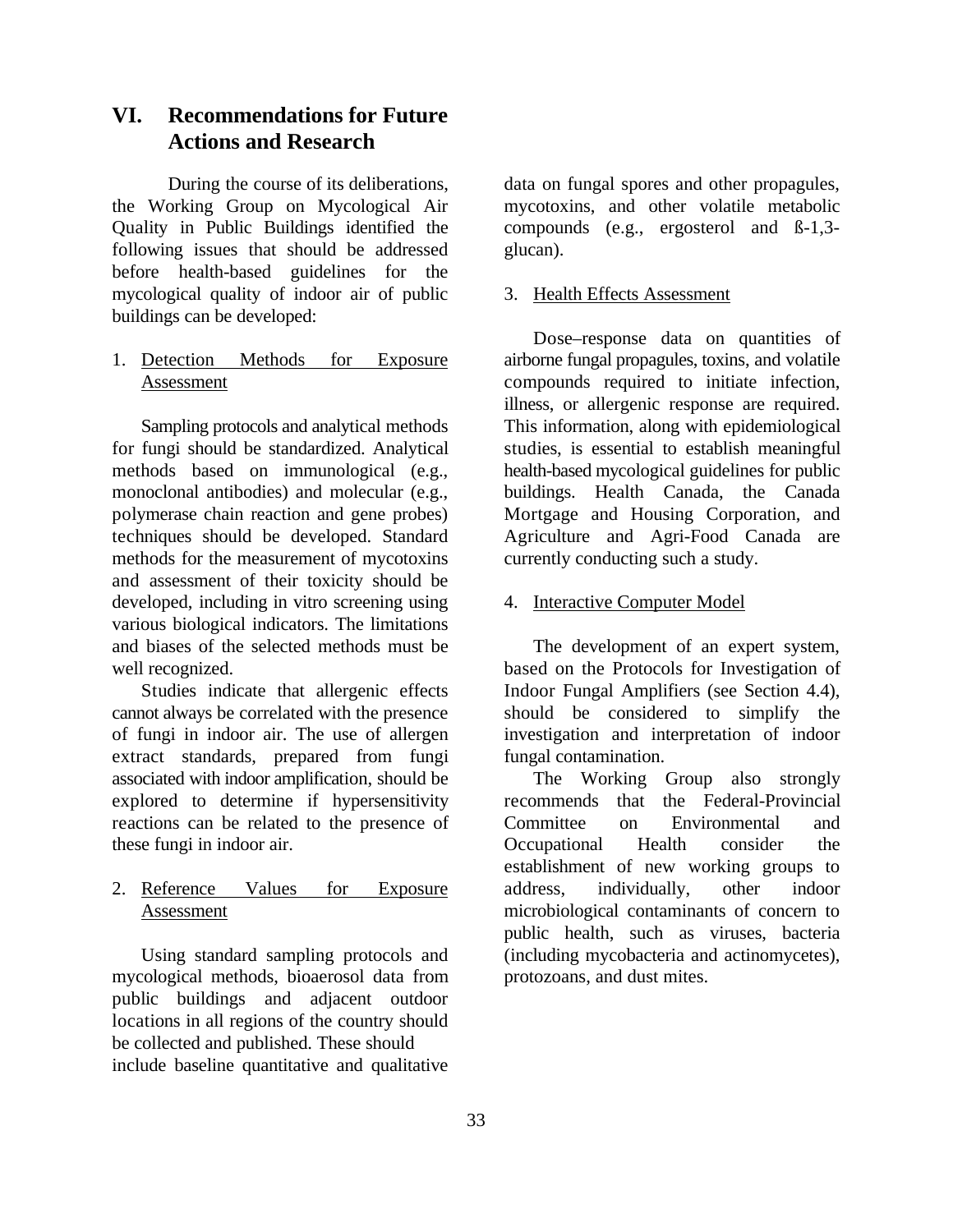# **VII. References**

- 
- office buildings: a technical guide. A Aerosols (1990). report of the Federal–Provincial
- and other microorganisms for safety (Suppl.): 51 (1987). officers of Human Resources Health Branch, Labour Component, Environ., 20: 549 (1986). Human Resources Development,
- 4. Burge, H. Bioaerosols: prevalence and Med., 80: 501 (1974). health effects in the indoor
- 5. Flannigan, B., McCabe, E.M., and McGarry, F. Allergic and toxigenic micro-organisms in houses. J. Appl. Bacteriol., 70 (Suppl.): 618 (1991).
- 1. U.S. Department of Labour, 6. Jarvis, B.B. Mycotoxins and indoor air Occupational Safety and Health quality. In: Biological contaminants in Administration. OSHA indoor air indoor environments. P.R. Morey, J.C. quality — proposed rule. 29 CFR Feeley, Jr., and J.A. Otten (eds.). Parts 1910, 1915, 1926, and 1928 ASTM Spec. Tech. Publ. 1071, (April 5, 1994). Washington, DC. p. American Society for Testing and 15968 (1994). Materials Committee D-22 on 2. Health Canada. Indoor air quality in Atmospheres, Section 06 on Biological Sampling and Analysis of
- Advisory Committee on Environmental 7. Tobin, R.S., Baranowski, E., Gilman, and Occupational Health. 55 pp. A., Kuiper-Goodman, T., Miller, J.D., (1993). and Giddings, M. Significance of fungi 3. Broder, I. Primer on airborne fungi group. Can. J. Public Health, 8 in indoor air: report from a working
	- Development Labour Component. 8. Croft, W.A., Jarvis, B.B., and Final report to Technical Services Yatawara, C.S. Airborne outbreak of Division, Occupational Safety and trichothecene toxicosis. Atmos.
	- Government of Canada, 29 March 9. Hodges, G.R., Fink, J.N., and (1994). Contract: 1993, File YR828- Schlueter, D.P. Hypersensitivity 93-049. pneumonitis caused by a contaminated cool-mist vaporizer. Ann. Intern.
	- environment. J. Allergy Clin. 10. Salvaggio, J. and Aukrust, L. Mold-Immunol., 86: 687 (1990). induced asthma. J. Allergy Clin. Immunol., 68: 327 (1981).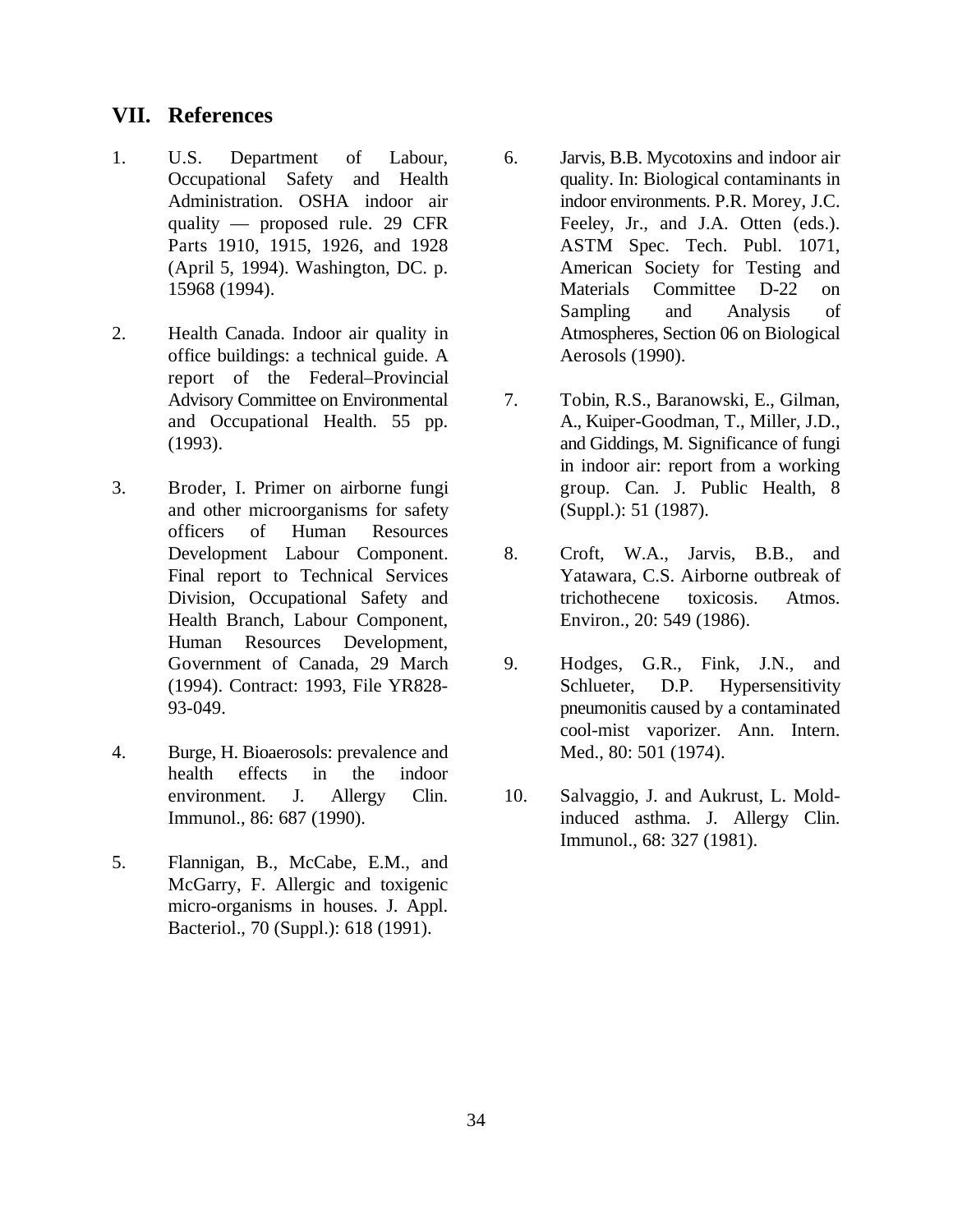- 11. Sorenson, W.G., Frazer, D.G., Jarvis, 17. Yoshida, K., Ando, M., and Araki, S. 1370 (1988). 382 (1989).
- of allergy clinic patients in Toronto, Canada. Clin. Allergy, 18: 45 (1988). 19. Platt, S.D., Martin, C.J., Hunt, S.M.,
- Fungi and fungal products in some
- Boutard, A., and Krystyniak, K. Environ., 1: 263 (1992). Trichothecene mycotoxins in the dust
- 15. Di Paolo, N., Guarnieri, A., Loi, F., 143: 505 (1991). Sacchi, G., Mangiarotti, A.M., and Di
- 16. Gordon, K.E., Masotti, R.E., and J. Epidemiol., 134: 196 (1991). Waddell, W.R. Tremorgenic encephalopathy: a role of mycotoxins in the production of CNS disease in humans. Can. J. Neurol. Sci., 20: 237 (1993).
- B.B., Simpson, J., and Robinson, V.A. Acute pulmonary edema in a Trichothecene mycotoxins in storehouse of moldy oranges: a severe aerosolized conidia of *Stachybotrys* case of the organic dust toxic *atra*. Appl. Environ. Microbiol., 53: syndrome. Arch. Environ. Health, 44:
- 12. Tarlo, S.M., Fradkin, A., and Tobin, 18. Martin, C.J., Platt, S.D., and Hunt, R.S. Skin testing with extracts of S.M. Housing conditions and ill health. fungal species derived from the homes Br. Med. J., 294: 1125 (1987).
- 13. Miller, J.D., Laflamme, A.M., Sobol, growth, and symptomatic health state. Y., Lafontaine, P., and Greenhalgh, R. Br. Med. J., 298: 1673 (1989). and Lewis, C.W. Damp housing, mold
- Canadian houses. Int. Biodeterior. 20. Rylander, R., Persson, K., Goto, H., Bull., 24: 103 (1988). Yuasa, K., and Tanaka, S. Airborne 14. Smoragiewicz, W., Cossette, B., symptoms in sick buildings. Indoor beta-1,3-glucan may be related to
	- of ventilation systems in office 21. Dales, R., Burnett, R., and buildings. Int. Arch. Occup. Environ. Zwanenburg, H. Adverse health effects Health, 65: 113 (1993). in adults exposed to home dampness and molds. Am. Rev. Respir. Dis.,
	- Paolo, M. Acute renal failure from 22. Dales, R.E., Zwanenburg, H., Burnett, inhalation of mycotoxins. Nephron, 64: R., and Franklin, C.A. Respiratory 621 (1993). health effects of home dampness and molds among Canadian children. Am.

23. Broder, I., Pilger, C., and Corey, P. Influence of volatile organic compounds and other environmental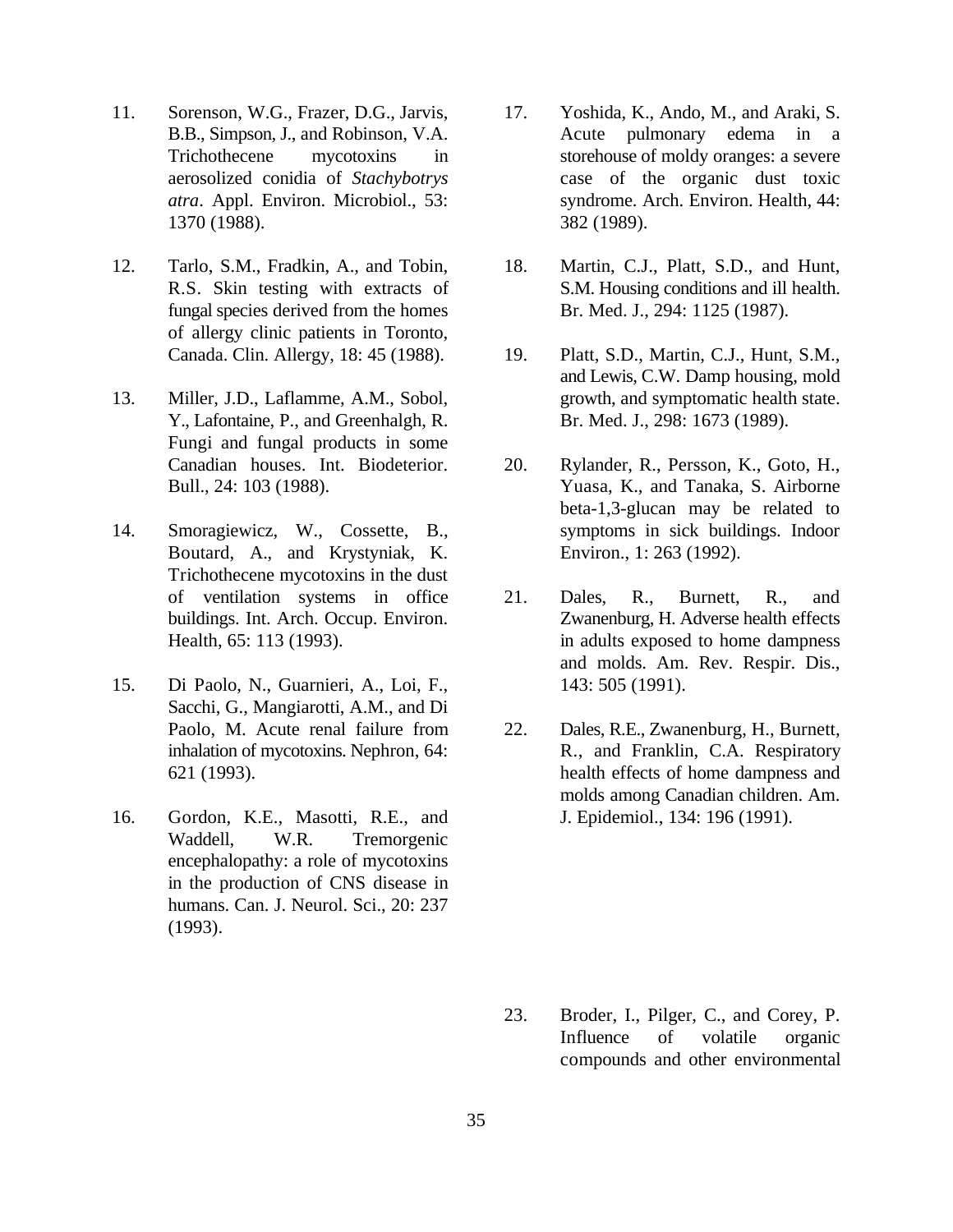in office buildings. Report to National assessment and remediation of Health Research Development *Stachybotrys atra* in indoor Program, Health Canada, 31 March environments. New York, NY (1993). (1993).

- psychosocial factors on the sick
- 25. American Conference of Governmental substances and physical agents and the assessment of bioaerosols in the OH (1993). indoor environment. Cincinnati, OH
- 26. Wanner, H.-U., Verhoeff, A.P., Protection Branch (1994). Colombi, A., Flannigan, B., Gravesen, European Communities, Brussels Atlanta, GA. p. 94 (1992). (1993).
- populations in non-residential buildings guide (1989). in the United States. In: Indoor air '93, radon. P. Kalliokoski, M. Jantunen, and O. Seppänen (eds.). Helsinki, Finland. p. 219 (1993).
- 28. New York City Department of Health, New York City Human Resources Administration, and Mount Sinai–Irving J. Selikoff Occupational

variables on the well-being of workers Health Clinical Center. Guidelines on

- 24. Skov, P., Valbjørn, O., Pedersen, Refrigerating and Air-Conditioning B.V., and the Danish Indoor Climate Engineers. ASHRAE Standard 62-Study Group. Influence of personal 1989. Ventilation for acceptable characteristics, job-related factors and indoor air quality. Atlanta, GA (1989). 29. American Society for Heating,
	- building syndrome. Scand. J. Work 30. American Conference of Governmental Environ. Health, 15: 286 (1989). Industrial Hygienists. 1993–1994 Industrial Hygienists. Guidelines for biological exposure indices. Cincinnati, threshold limit values for chemical
	- (1989). 31. Health Canada. Health risk communication handbook. Health
	- S., Mouilleseaux, A., Nevalainen, A., 32. Morey, P.R. Microbiological Papadakis, J., and Seidel, K. Indoor air contamination in buildings: precautions quality and its impact on man. Report during remediation activities. In: No. 12. Biological particles in indoor Environments for people, Proceedings environments. Commission of the of the ASHRAE IAQ '92 Conference,
- 27. Yang, C.S., Hung, L.-L., Lewis, F.A., Corporation. Moisture and air: and Zampiello, F.A. Airborne fungal problems and remedies. Householder's 33. Canada Mortgage and Housing
	- Proceedings of the 6th International 34. Gravesen, S., Frisvad, J.C., and Conference on Indoor Air Quality and Samson, R.A. Microfungi. Climate. Vol. 4. Particles, microbes, Munksgaard, Copenhagen (1994).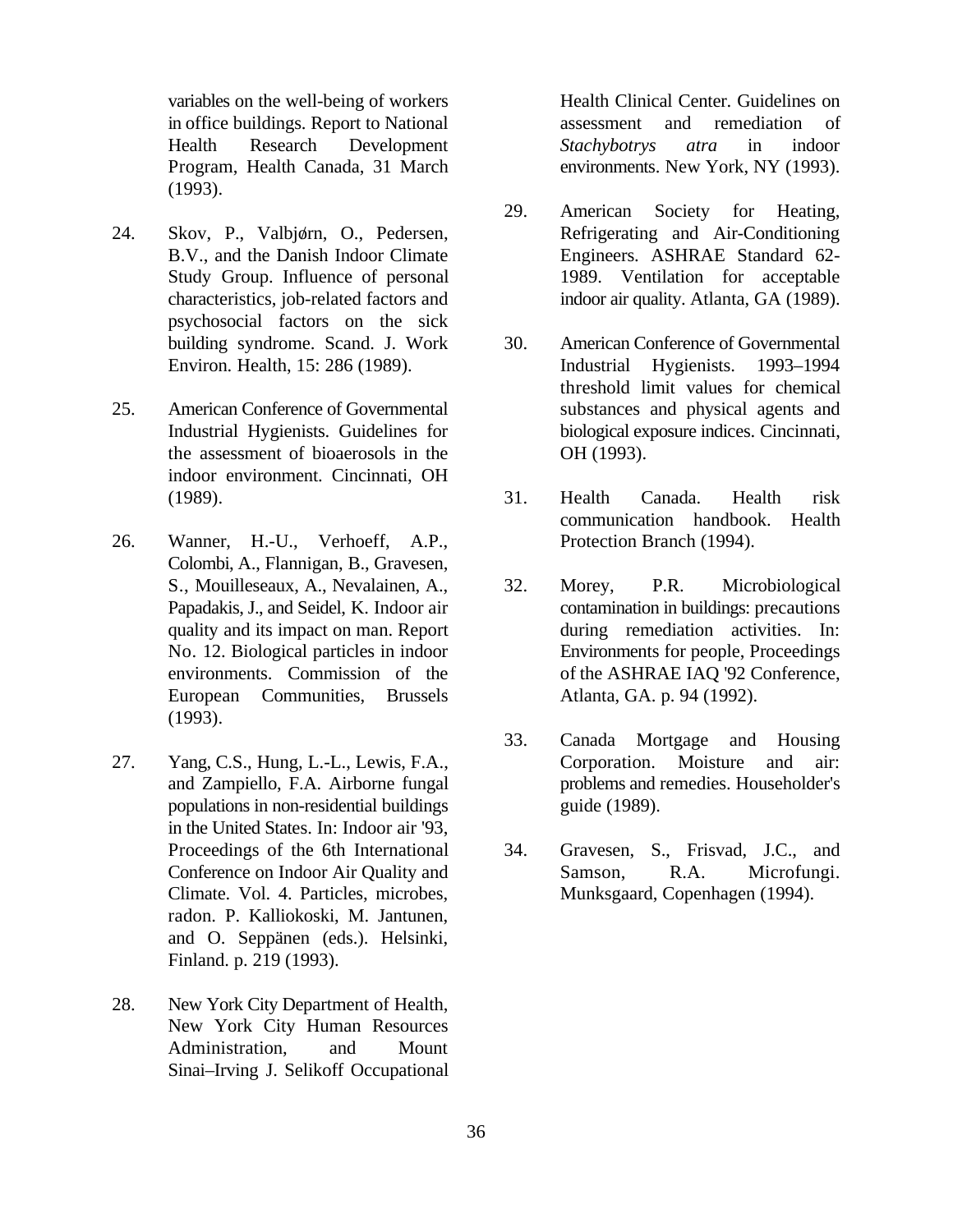- quality a guide for building owners Services Canada (1994). and facilities managers (1991).
- biological contaminants. WHO (1994). Regional Publications, European Series No. 31, Copenhagen (1988).
- 35. U.S. Environmental Protection 37. Nathanson, T. Microbial analysis in Agency/U.S. Department of Health office buildings. Technical Note, and Human Services. Building air Public Works and Government
- 36. World Health Organization, Regional standards for office accommodations, Office for Europe. Indoor air quality: MD-15000, Section 3.1, November 38. Public Works Canada. Environmental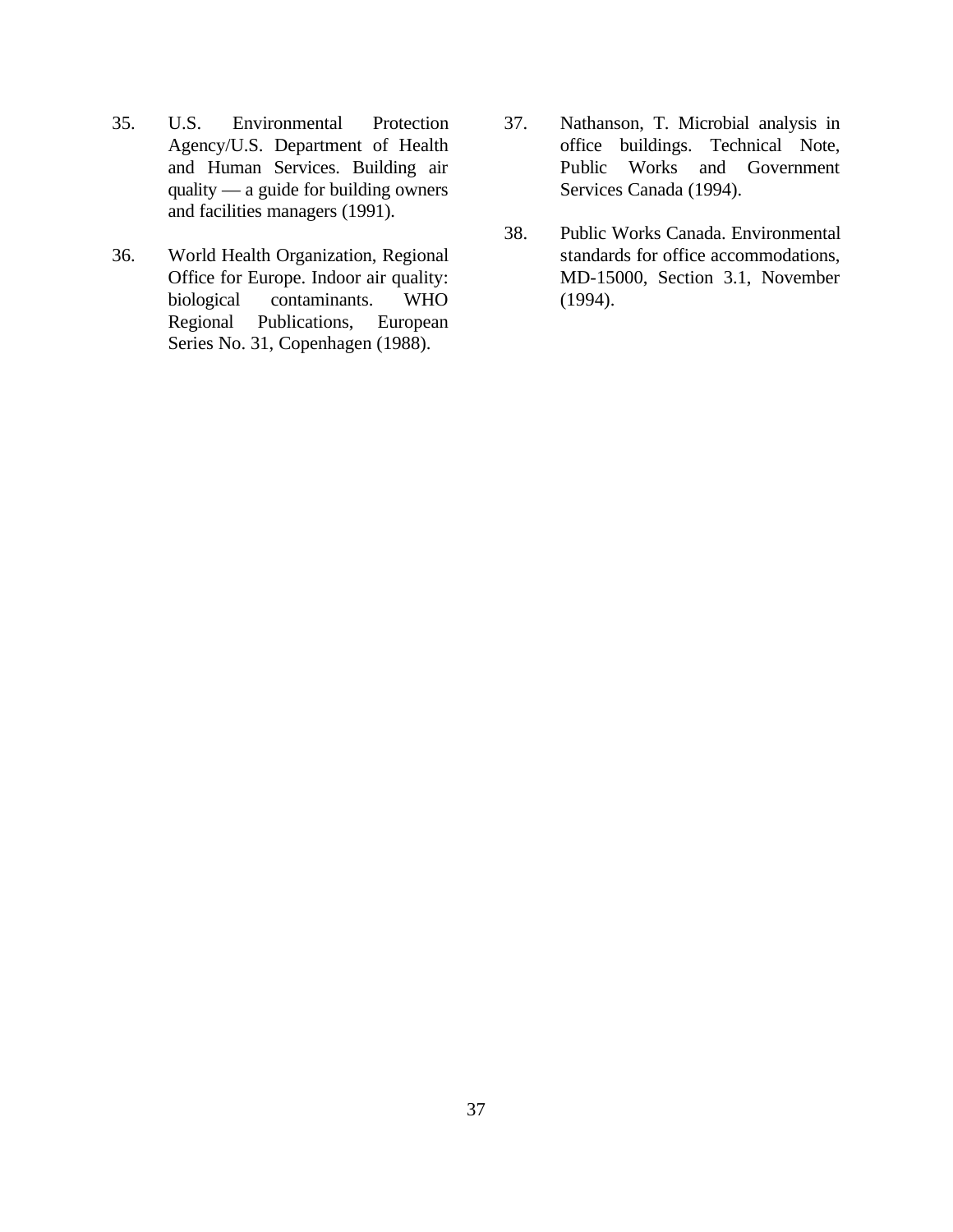### **Glossary**

### **ACGIH**

American Conference of Governmental Industrial Hygienists.

#### **Actinomycetes**

Slow-growing branching filamentous gram-positive procaryotic organisms. Some thermophilic species may cause respiratory problems or allergic pneumonitis.

#### **Allergen**

An agent that induces an allergic reaction.

#### **Allergy**

A type of sensitivity to chemical, physical, or biological agents.

#### **Amplification**

The process of indoor growth leading to an increased indoor fungal concentration compared with the immediate outdoor environment.

#### **Amplifier**

An indoor substrate where fungal growth is occurring.

#### **Andersen sampler**

A sieve-type air sampling device that uses a vacuum pump to draw air through a radial pattern of 300 small pores, impacting particles in each of the small streams of air onto the surface of microbial growth medium. Andersen samplers with two or six stages separate particles by size and deposit each size class onto a separate plate.

wall protein or glycoprotein, that is a constituent of one organism and is recognized and attacked by the immune system of another organism. The exposed or invaded organism forms antibodies that bind to the antigens of the circumambient or invading organism.

#### **ASHRAE**

American Society of Heating, Refrigerating and Air-Conditioning Engineers.

#### *Aspergillus*

A genus of mould fungi containing over 100 species, approximately 15 of which are commonly encountered in Canadian dwellings. All naturally occurring aspergilli are toxigenic.

#### *Aspergillus fumigatus*

A fast-growing thermotolerant mould that may cause opportunistic infection in immunocompromised persons or long-time asthmatics. Toxigenic and allergenic, it may also cause hypersensitivity pneumonitis in chronically heavily exposed individuals and non-specific respiratory symptoms in moderately exposed individuals. It is innocuous to the immunocompetent person under conditions of low exposure. Its habitats are compost, dung, and other organic matter, especially in warm areas with relatively high nitrogen content.

#### **Antigen**

A complex chemical substance, such as a cell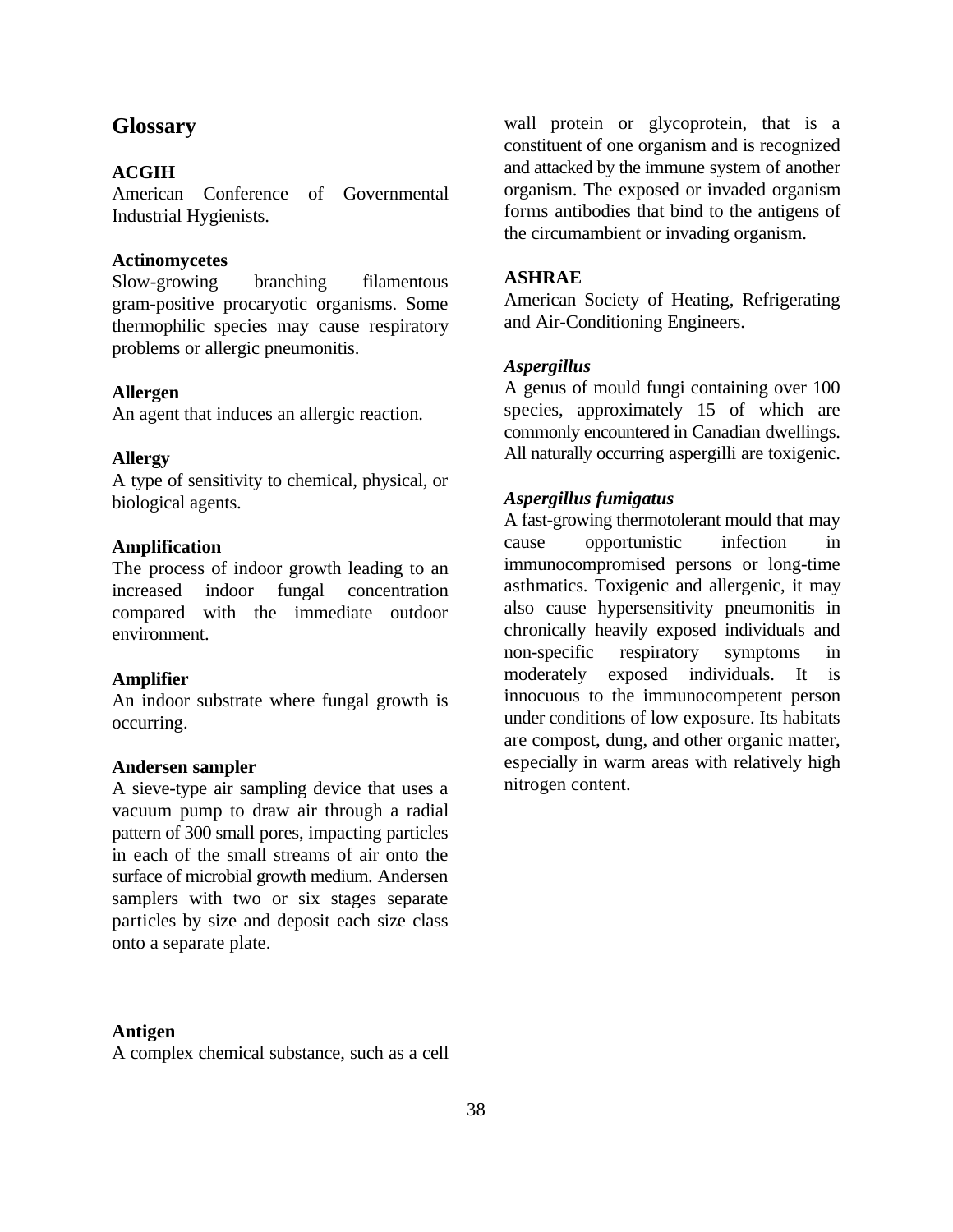#### **ß-1,3-glucan BRI**

A constituent of fungal cell wall suggested as Building-related illness. Recognized diseases one of the possible causative agents of adverse with a defined pathophysiology that can be effects in buildings with a history of water attributed to airborne building bioaerosols or

#### **Bacterium**

(pl. Bacteria) A procaryotic organism, typically single-celled. Some of them can have pathogenic potential, others may cause The outermost enclosure element of a building. problems in indoor air quality, especially when their mode of transmission is through the respiratory route (e.g., *Mycobacterium* Colony-forming units. Small units of biological *tuberculosis*, *Legionella pneumophila*). material (spores, conidia, hyphal fragments)

#### **Bioaerosol**

An airborne dispersion of particles containing whole or parts of biological entities, such as bacteria, viruses, rickettsia, protozoans, A term referring to the asexual spores of most actinomycetes, fungi, fecal elements or body types of mould (Hyphomycetes and parts of dust mites and other arthropods such Coelomycetes). These are much more common as cockroaches, and animal fur, skin scales, in air than are the more specialized sexual dander, hair, saliva, and urine. spores released by some of the same mould

#### **Biocide**

A chemical agent that kills a biological entity. Some common biocides are sodium The specialized branch producing the conidia hypochlorite, quaternary ammonium of a mould fungus. Seeing conidiophores in compounds, formaldehyde, hydrogen direct microscopy of indoor materials indicates peroxide, alcohols, phenolics, and the mould is actually growing and reproducing glutaraldehydes. in the site sampled.

### **Biofilm**

A thin layer of micro-organisms growing across moist surfaces such as moist duct interiors and producing an adherent organic matrix.

damage. chemical pollutants (e.g., Legionnaire's disease, systemic mycoses, carbon monoxide poisoning, lung cancer).

#### **Building envelope**

### **CFU**

capable of giving rise to individual colonies on growth medium.

#### **Conidia**

organisms.

#### **Conidiophore**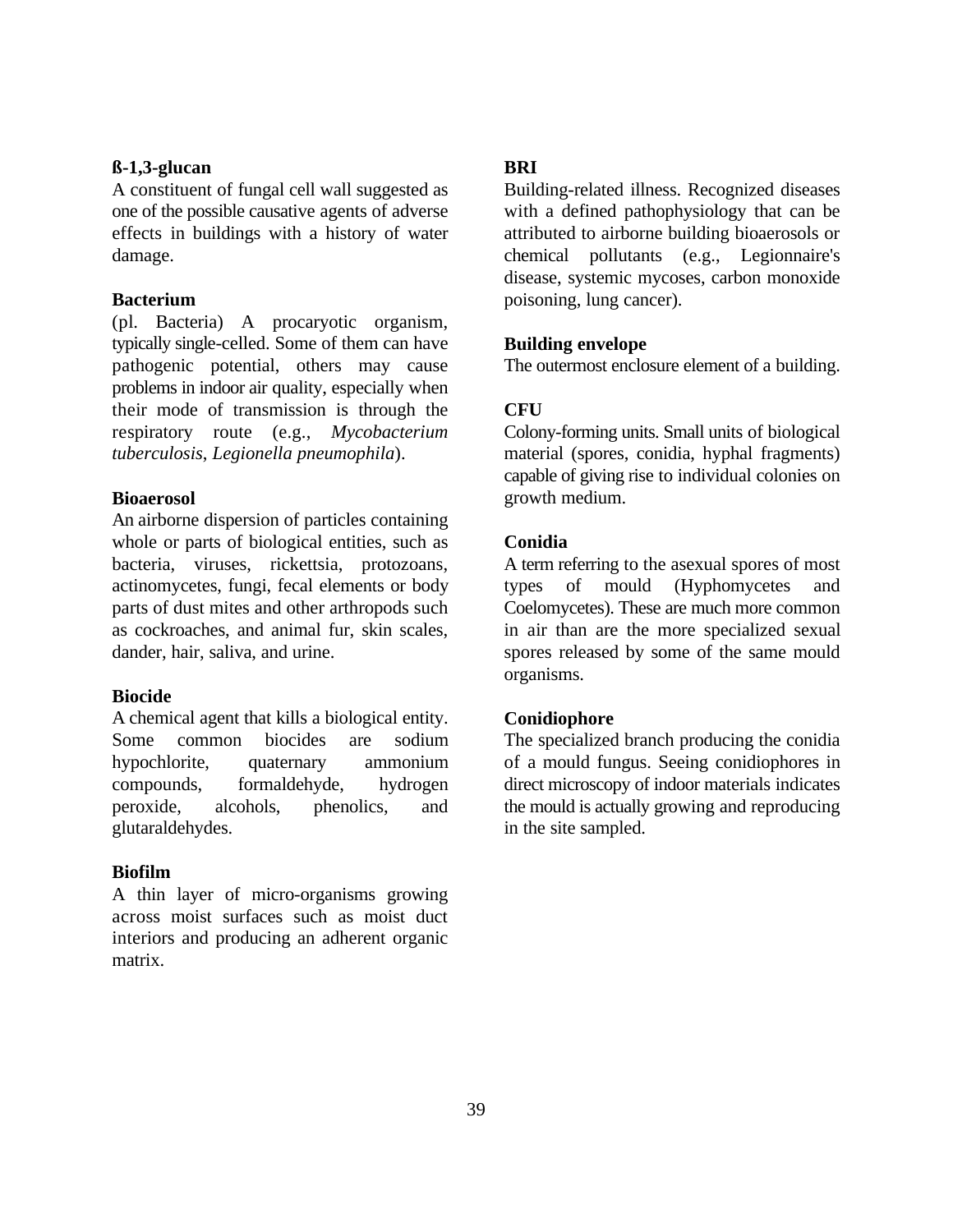#### **Contact plate Direct slide**

(e.g., fungal or bacterial medium) designed to from materials removed directly from be pressed directly onto a surface in order to contaminated surfaces without being subjected detect microbial inoculum, which, ideally, will to interim culture or other amplification grow on the medium in proportion to the techniques. degree of surface contamination.

#### **Containment**

barrier to microbial transmission. A allergen (e.g., *Dermatophagoides* containment device may consist of a stand- *pteronyssinus*, *Glycophagus* spp.). alone piece of equipment, a facility within a building, or a whole building that has the necessary engineering controls to keep A lipopolysaccharide (LPS) component of the biohazardous agents from escape. membrane of gram-negative bacteria and algae

#### *Cryptococcus neoformans*

A pathogenic yeast growing in accumulated exotoxin. bird (usually pigeon) or bat dung and causing cryptococcosis in heavily exposed or immunocompromised individuals. A membrane sterol specific for most fungi and

#### **Culture**

Cultivation of a micro-organism in a confined vessel: a technique employed to allow the sample material to multiply in number in order Forced expiratory volume in one second. The to facilitate its identification and assessment. volume of air expelled in one second during a

#### **Dimorphic systemic fungal pathogen**

One of a small number of specialized, virulent fungal pathogens growing in a mould form at A tubular, apically extending, branched growth room temperature and as a particulate phase form characteristic of certain micro-organisms. (budding yeast, fission yeast, or spherule) at  $37^{\circ}$ C in the host or on specialized growth media. *Blastomyces dermatitidis*, causal agent of blastomycosis, and *Histoplasma capsulatum*, agent of histoplasmosis, are native to Canada.

A plate of microbiological growth medium A slide for microscopic analyses: prepared

#### **Dust mites**

A safe condition brought about by effecting a indoor environment. An important indoor Microscopic arthropod species common in the

### **Endotoxin**

that is heat stable (resists autoclave conditions) and toxic. A secreted toxin will be an

#### **Ergosterol**

not significantly produced by higher animals or plants.

#### **FEV1**

forced expiration from a full inspiration.

#### **Filamentous**

**Fungal spores** In vernacular usage, differentiated fungal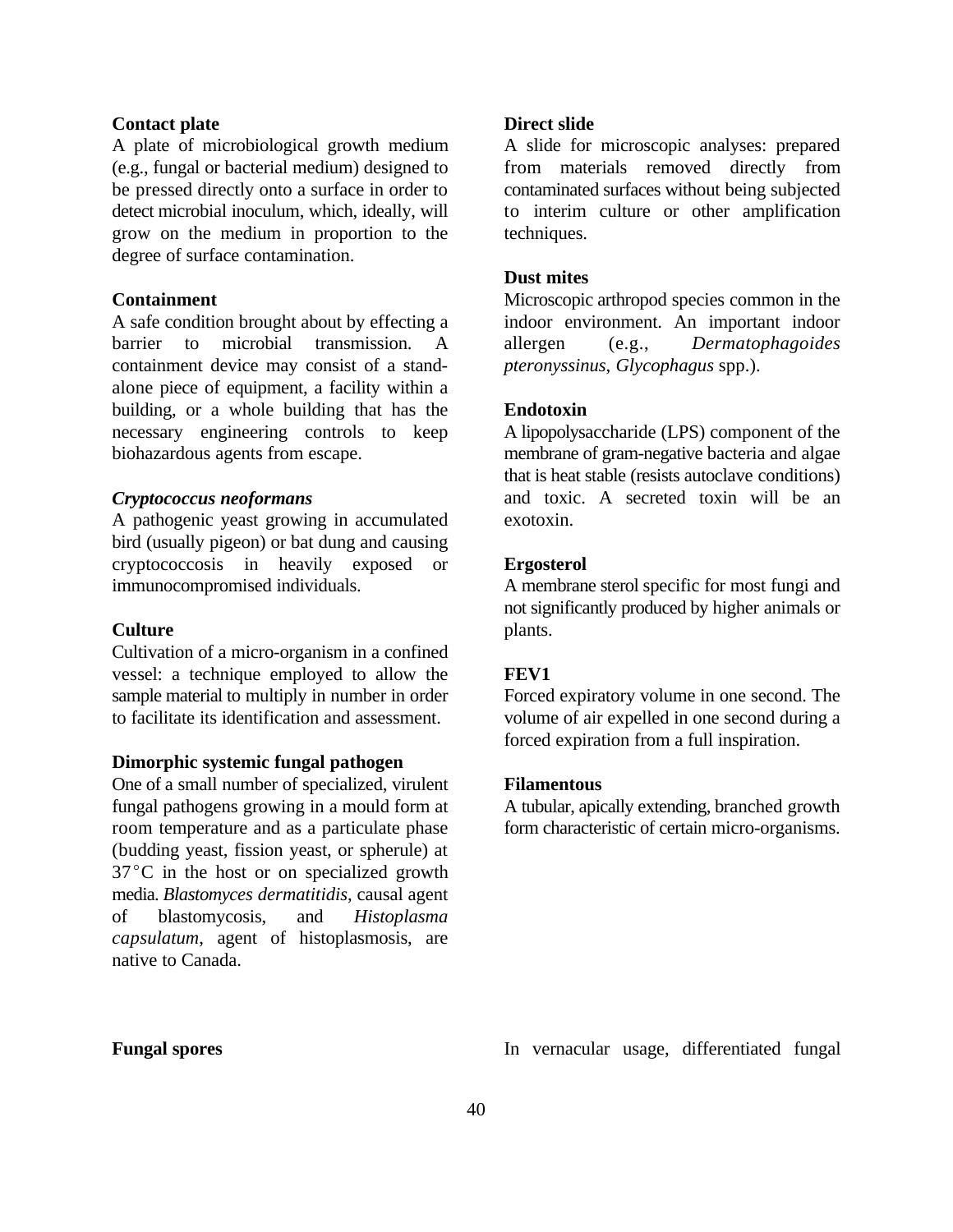reproductive structures such as conidia, chlamydospores, ascospores, etc., which A chronic respiratory distress syndrome facilitate dissemination and propagation. These characterized by a type III (delayed type) are generally more resistant to adverse allergic response to an immunosensitizing conditions than their corresponding vegetative substance. Usually prolonged, heavy exposure state. A more restrictive definition of the term to the allergic stimulus precedes development is adhered to in mycological technical of the syndrome in susceptible individuals. literature: it refers only to propagules formed Other equally heavily exposed individuals may by a process of "free cell formation," i.e., from fail to develop the syndrome, despite a nucleus initiating an entirely new cell wall manifesting a strong immunological response from cytoplasmic material. to the prevalent antigens.

### **Fungus Hypha**

(pl. Fungi) A kingdom of organisms (equal in (pl. Hyphae) A branching tubular structure rank to the Plant Kingdom or the Animal that forms the vegetative body of a growing Kingdom), defined technically as a parasitic or filamentous fungus. saprobic, filamentous or single-celled eucaryotic organism, devoid of chlorophyll and characterized by heterotrophic growth, The ion that is the active ingredient in bleach, production of extracellular enzymes, and a distinctive L-lysine biosynthesis pathway. but also bleaches many dyes and strongly Fungi (e.g., moulds, yeasts, mushrooms) may corrodes metal. cause indoor air quality problems through the dissemination of conidia, spores, toxins, or cell wall constituents. Immunoglobulin type E are antibodies that

#### **HEPA**

High-efficiency particulate air filters that have been tested to assure removal of 99.97% of A sampling instrument employing impactor particles  $0.3 \mu m$  in size. plates to collect inspirable, thoracic, or

### **HVAC**

#### **Hypersensitivity pneumonitis**

#### **Hypochlorite**

HOCl<sup>-</sup>. It is a powerful antifungal disinfectant

#### **IgE**

mediate certain acute allergic reactions.

#### **Impactor**

Heating, ventilation, and air conditioning. acceleration and removal rates. The impactor respirable particulate matter using the principle that different-sized particles have different plates are located downstream of a sharp bend just below sharp edge slits.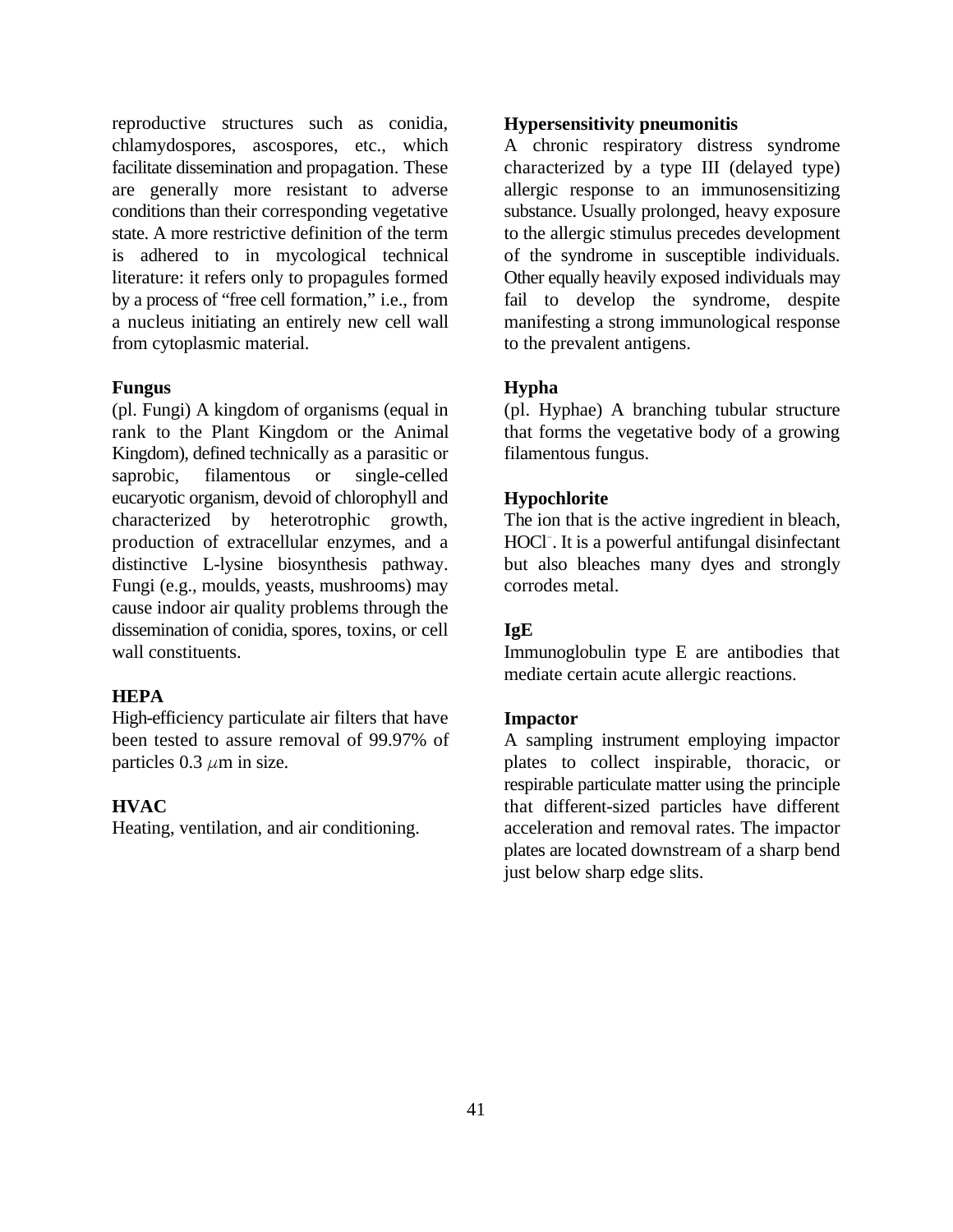#### **MMEF**

Maximum mid-expiratory flow rate. The mean trichothecene). rate of expiratory air flow between 25 and 75% of the forced expiratory vital capacity.

#### **Monoclonal antibody**

and allotype.  $\qquad \qquad \text{occupants.}$ 

(American spelling: mold) Normally refers to A technique for amplifying material from a fungi with a filamentous growth form, often small amount of DNA segments using giving rise to "fuzzy," cottony, woolly, or denaturation, annealing to primers, and DNA powdery textured colonies. Moulds produce polymerase-directed DNA synthesis. conidia or spores that are poorly visible or not visible at all to the naked eye and that in many species are specialized to become airborne. Any disseminable fungal element that can give

#### **Mycelium**

Mass of hyphae derived either from a single fungal colony or from a group of associated Offices, schools, etc., but excluding hospitals fungal colonies.  $\qquad \qquad \text{and industrial workplaces.}$ 

#### **Mycotoxigenic RCS**

toxins. Many different types of toxins are impaction device for quantitatively sampling included in this broad category. Most are microbial propagules. It uses an impeller fan to small, non-volatile molecules such as impact propagules onto the agar-filled wells of polyketides, amino acid derivatives (e.g., a moulded plastic strip lining the inside of the penicillin), alkaloids, trichothecenes, and so sampler. It is highly portable and hence may be on. The production of mycotoxins is usually easier to use than other equivalent stressed in indoor air mycology only when vacuum/culture devices. Blank strips can be toxins known to adversely affect humans and purchased to accommodate any special other mammals are produced. Each individual mycological media as required. Some newer toxin has its own spectrum of noxious effects, models allow for quantity calibration of the air which may be incompletely known. samples.

#### **Mycotoxin Respirator**

A class of fungal metabolites that have a toxic A personal protection device designed to effect on animals and humans (e.g., protect the wearer from inhalation of

moniliformin; T-2 toxin, a *Fusarium*

#### **OH&S Act**

An antibody secreted by a single clone of Workplaces, which demand that the employers antibody-producing cells. Such antibodies have ensure that the workplace is safe for the the same combining site, the same light chain, employees and that the workers ensure the and the same immunoglobulin class, subclass, same for fellow workers and building Provincial occupational health & safety acts and the Canada Labour Code for Federal

#### **Mould Polymerase chain reaction**

#### **Propagule**

rise to a new fungal growth.

#### **Public buildings**

Producing mycotoxins, specialized fungal Reuter Centrifugal Sampler. A centrifugal air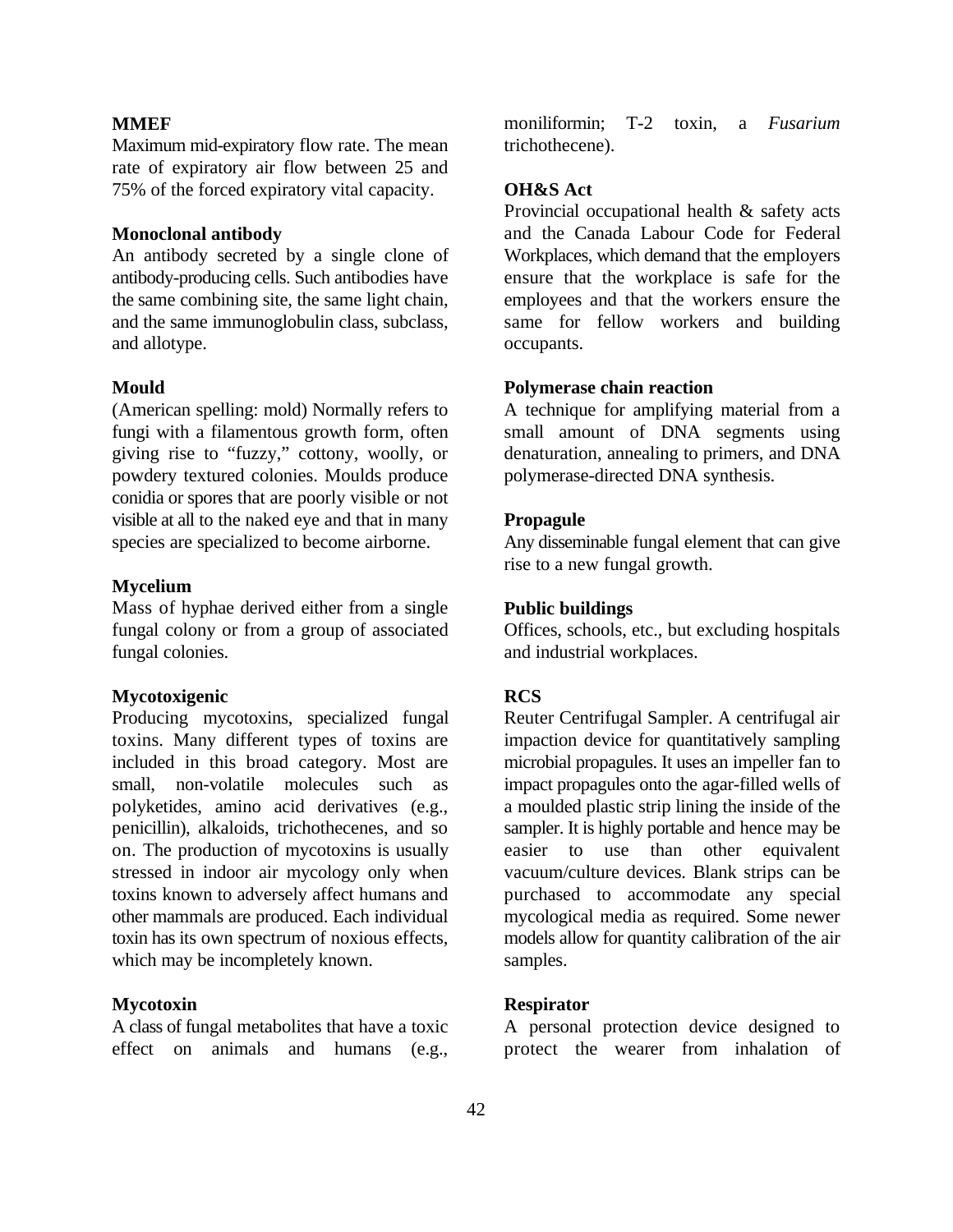hazardous substances in the atmosphere.

### **Sampling**

representative analyses. clusters of inflated phialides (flask-shaped

### **SAS**

#### **SBS**

Sick building syndrome. According to World Health Organization's definition, consists of a Substance on or in which a fungus is living. group of non-specific symptoms such as eye, nose, or throat irritation; a sensation of dry mucous membranes; dry skin, rash; mental Organisms that prefer a temperature above fatigue; headache; nausea; dizziness; coughing;  $37^{\circ}$ C for growth and survival. Such agents can hoarseness; wheezing; or itching and non- grow in temperatures up to  $58^{\circ}$ C and are specific hypersensitivity reactions. isolated in hot springs, soil, compost piles, gas

#### **Settle plate**

A petri plate filled with microbial growth in buildings. medium and left open for a prescribed period of time so that bioaerosols can settle on it. It is then closed up and incubated to allow the A substance or biological entity that has the growth of colonies of fungi or bacteria. property itself or can produce one or more

#### **Slit-to-agar sampler**

A vacuum/culture air sampling device. The Bourdillon slit-to-agar sampler draws air through a narrow slit onto the surface of a A class of toxins produced by certain fungal rotating petri dish filled with agar. As only one species such as *Fusarium sporotrichoides* and position on the agar surface is under the slit at *Stachybotrys chartarum* (= *atra*). These one time, some idea of the temporal variation mycotoxins cause severe health effects in in propagule intake can be obtained by humans and other animals (e.g., examining the plate. This in turn gives an idea deoxynivalenol, or DON; vomitoxin; nivalenol; of the degree of homogeneity of propagule T-2; HT-2; diacetoxyscirpenol, or DAS). distribution in the air itself.

#### **Vacuum/culture technique**

Air samplers that sample mould propagules by means of a vacuum drawing airborne matter

#### *Stachybotrys*

A process of taking an aliquot for warted, ellipsoidal, usually black conidia from Surface Air System sampler. potent macrocyclic trichothecenes. A genus of toxigenic moulds (Hyphomycetes) characterized by producing slimy heads of fertile cells). The toxins produced by *Stachybotrys chartarum* (= *atra*) are extremely *Stachybotrys* lives primarily on damp cellulose.

### **Substrate**

#### **Thermophilic**

furnace humidifiers, etc. This may be an important group causing indoor air problems

#### **Toxigenic**

compounds that have the property to harm humans or other animals.

#### **Trichothecene**

Stachybotrys chartarum (= *atra*). These

onto culture media.

**VOC**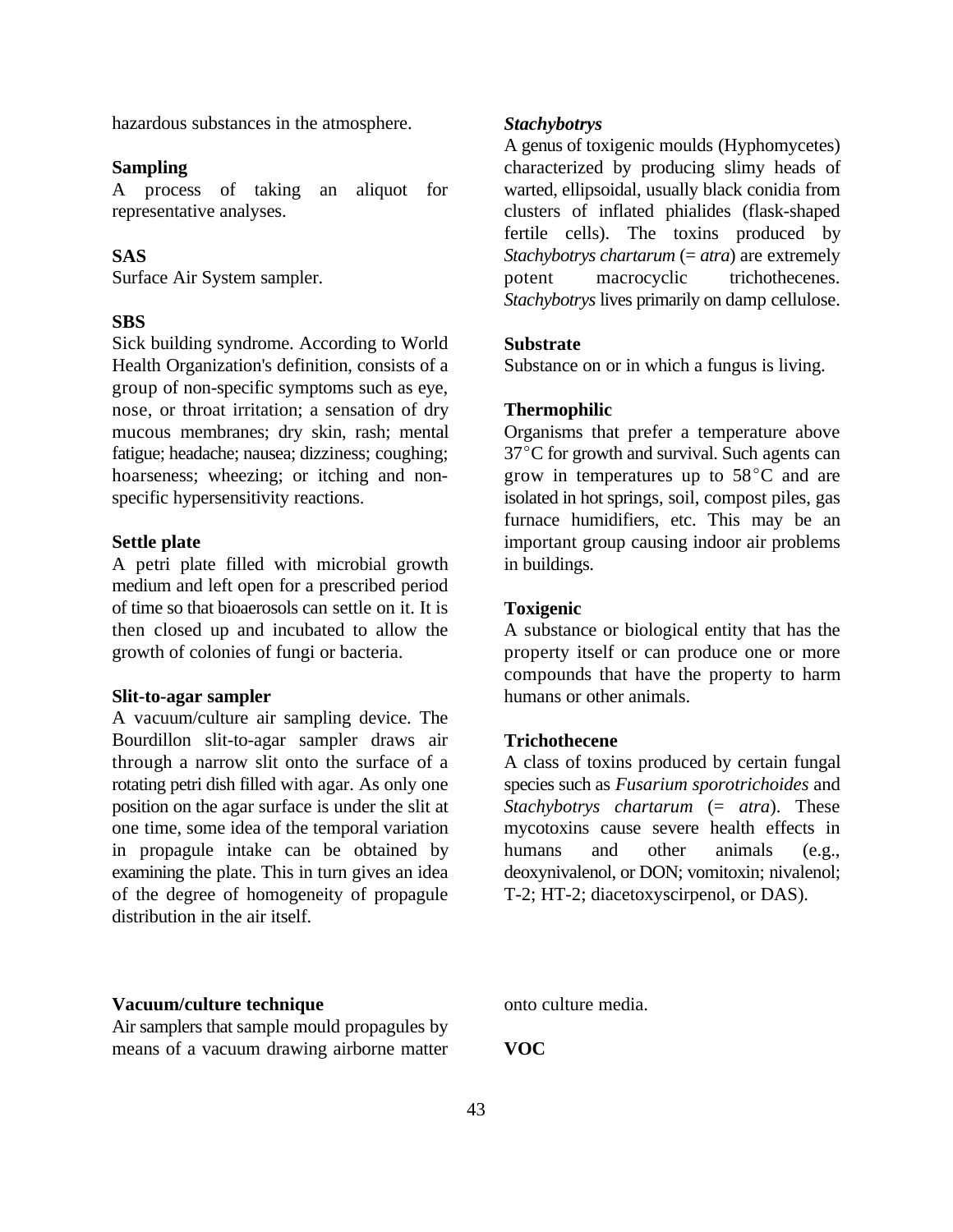Volatile organic compounds. Some VOCs are of industrial origin, such as compounds that Refers to fungi that prefer to grow in substrata evaporate from housekeeping or maintenance with low water activity. products used or in storage. Others are produced by certain micro-organisms, including 1-octen-3-ol, 2-pentanol, and Yeast is vernacular for unicellular fungal 3-methyl-2-butanol. organisms that reproduce mostly by budding,

#### **Water activity**

#### **WHMIS**

#### **Xerophilic**

### **Yeast**

The molecular availability of water. Water useful only to describe a certain morphological becomes less available (lower in free energy) form of a fungus. Most true yeasts belong to when molecules are ordered by interactions one of the phyla of true fungi called with solute molecules or capillary surfaces. Ascomycota (some others in Basidiomycota Workplace Hazardous Materials Information spores of Ascomycota occur in even numbers System. The legislation ensuring the worker's (normally eight) in a sac called an ascus. The right-to-know using three key elements: labels, asexual spore is a budding cell called a Material Safety Data Sheets, and worker blastoconidium. Yeasts may be pathogenic, training. such as *Candida albicans*, *C. tropicalis*, and although some fission yeasts do exist. This term is of no taxonomic significance and is and those not yet shown to have a sexual stage in Deuteromycota). The characteristic sexual *Cryptococcus neoformans*. Other yeasts are of industrial importance, such as baker's yeast for household or brewing use.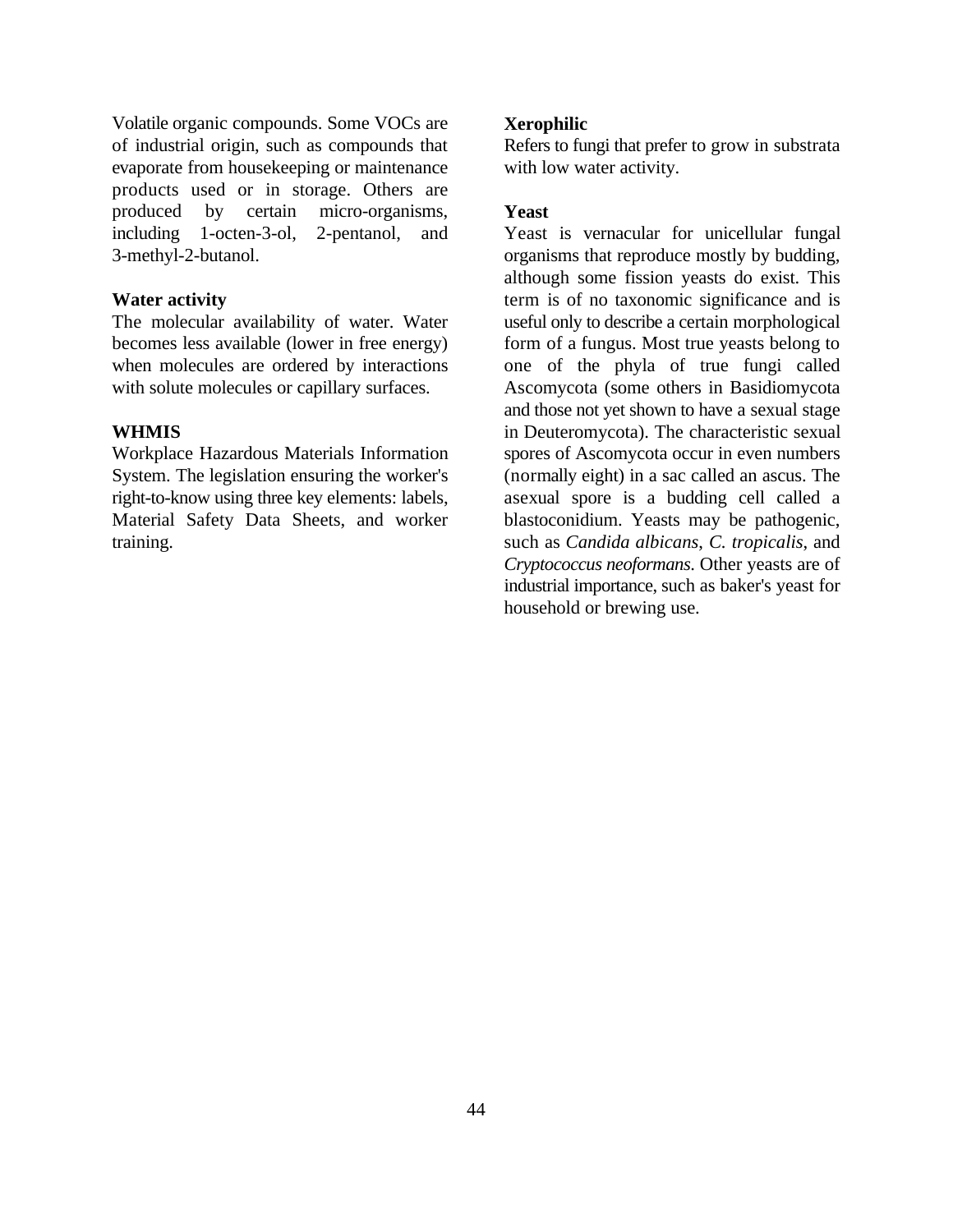# **APPENDIX A**

**Human Health Effects of Indoor Fungi**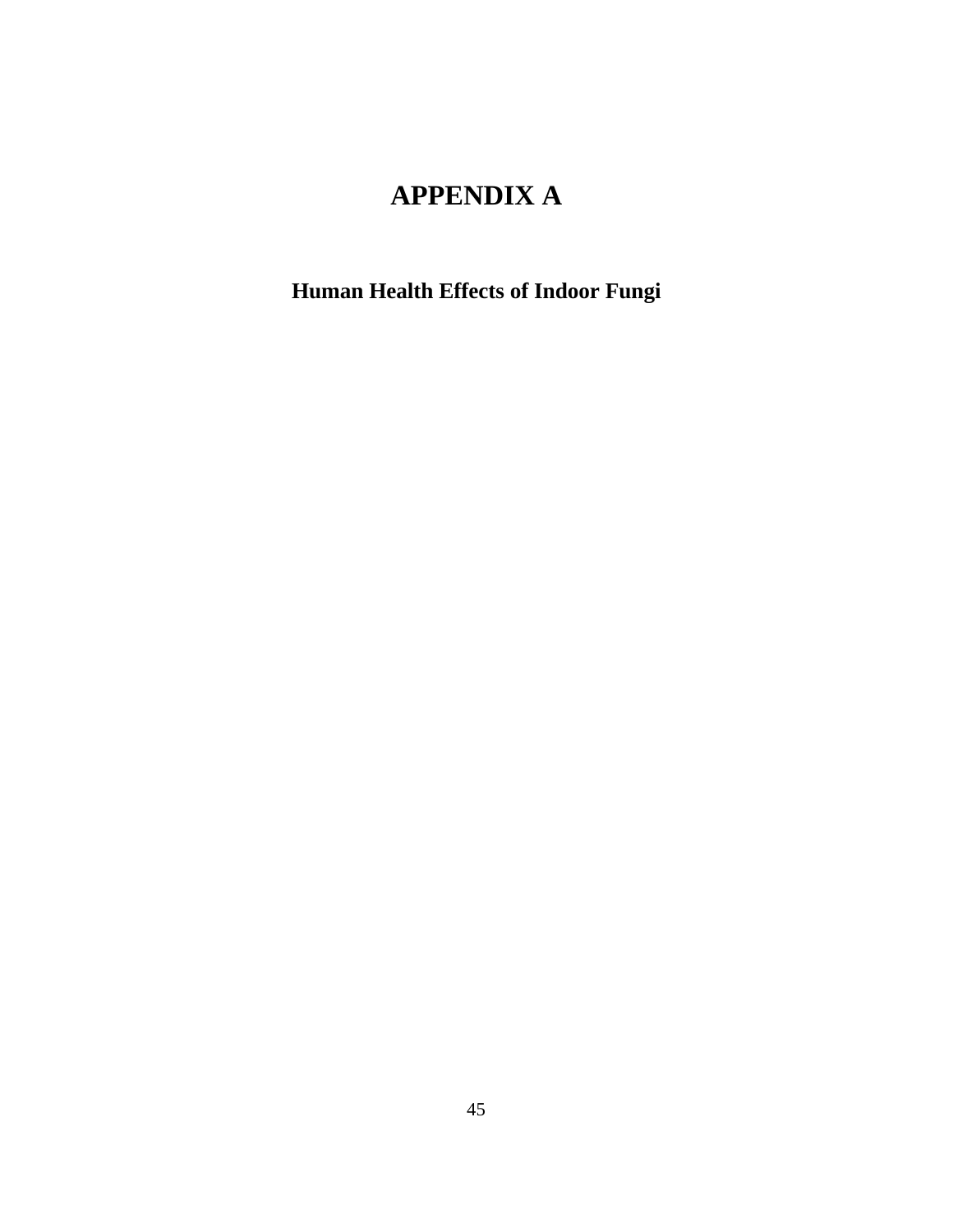#### **Human Health Effects of Indoor Fungi**

#### **A.1 Introduction**

Several excellent reviews have compiled the myriad illnesses caused by fungi.<sup>1–5</sup> The list includes the major categories of cancer, infection, toxic diseases, and immunologic diseases. Mechanisms of pathogenesis are equally eclectic. Fungi produce potent mycotoxins, allergens, and biologically active cell wall components, and spores can induce polyclonal cell activation in vitro.<sup>1</sup> In most public and private buildings, indoor concentrations of fungi are lower than outdoor concentrations, and the species mix is similar. Thus, the health risks of fungal exposure should not be increased indoors. However, in some buildings there are environments that promote the growth of fungi, resulting in higher indoor concentrations and a different species mix. This situation has been associated with adverse health effects in several case reports, usually of extremely high exposure to toxigenic species.

Apart from these isolated case reports, the population health significance of indoor fungal contamination is unknown. Mould amplifiers are frequently reported by occupants of homes in North America and Europe. In a large questionnaire study of Canadian homes, reported indoor dampness and/or mould growth were positively associated with reported asthma and respiratory and non-specific symptoms. If this association were causally related, indoor dampness and/or moulds would be responsible for a significant amount of respiratory illness in the general population. Improved building structure and function would effectively reduce dampness and improve the health of our society. Because of its potential significance to public health, research continues into clarifying the nature of the epidemiological association. This review summarizes the currently available information concerning the population health effects of indoor dampness and moulds and assesses the strength of evidence for causality.

#### **A.2 Methods Used to Search the Literature**

Data bases searched included Medline (1988–1993), Embase (1988–1993), and BIOS (1991–1993). Keywords used were [(fungi or mould or mycotoxin) and (respiration or pulmonary or breath or inhalation) and (indoor air or public housing or public area or public building or workplace or work place)]. To verify completeness of the search, the keyword "indoor air pollution" was used by itself for Medline, but this did not contribute further relevant articles. Several articles and abstracts were obtained by personal communication with investigators active in the area of indoor mould and dampness. The following types of literature were included: journal articles, reviews, conference proceedings, technical reports, monographs, and meeting abstracts. The references of the reviews were also searched for further relevant articles. No studies of human health effects of indoor moulds and dampness were excluded. All are discussed with their strengths and weaknesses. Many poor quality studies may still provide useful pieces of information unaffected by the overall methodological weaknesses. The evidence used to assess causality was taken from the published series of McMaster University Clinical Epidemiology Rounds.<sup>6</sup>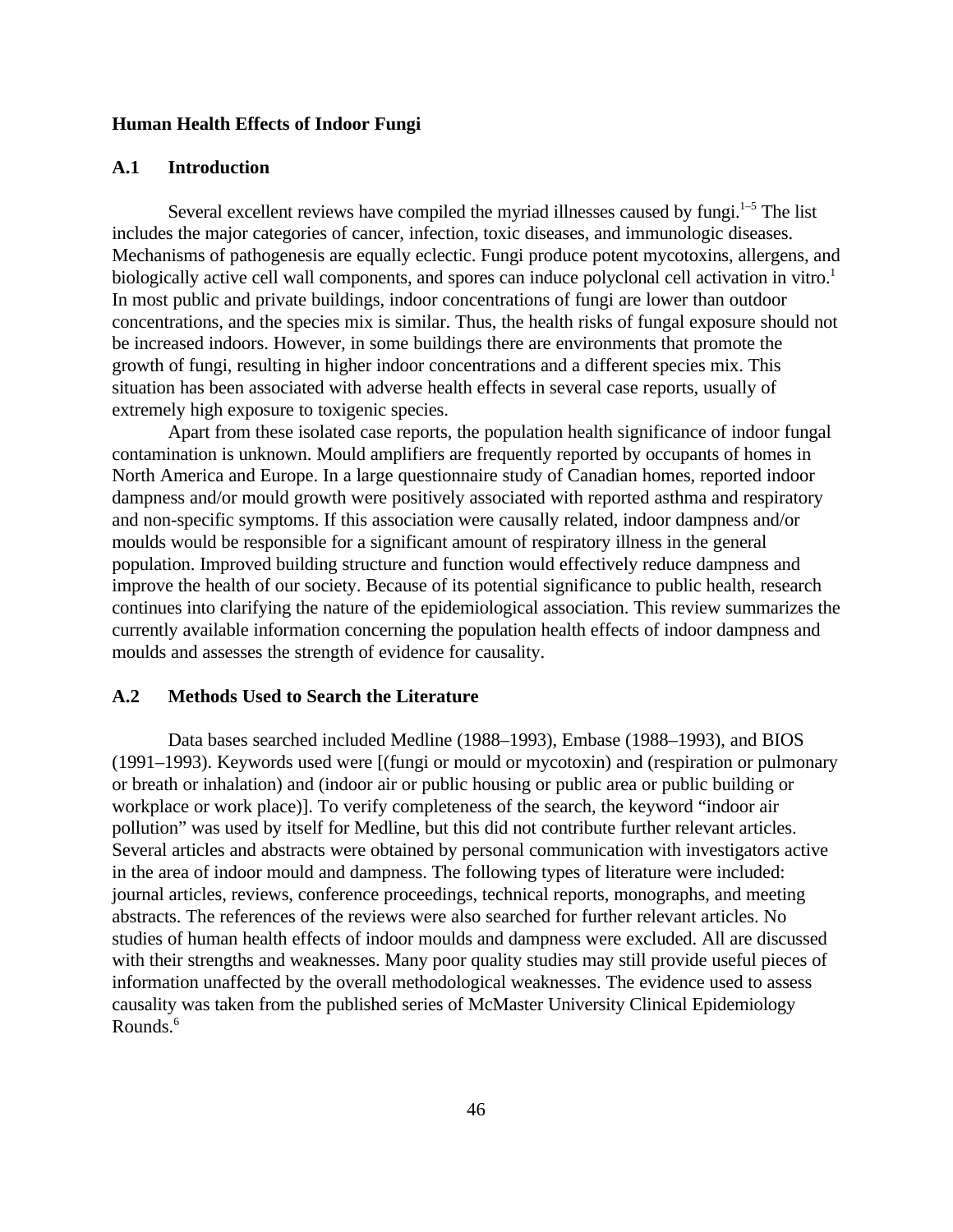#### **A.3 Fungi in Residential Buildings**

Epidemiological studies from several countries have demonstrated health effects associated with home dampness and moulds. The findings are remarkably consistent across different climates, societies, housing characteristics, and scientific investigators. To allow the reader to appreciate this consonancy, studies have been grouped by geographic region.

#### A.3.1 United Kingdom

Melia et al. administered questionnaires to mothers of 191 schoolchildren 5–6 years of age in northern England and measured relative humidity in the children's bedrooms and living rooms.<sup>7</sup> The prevalence of at least one respiratory symptom (cough, chest colds, wheeze, asthma, bronchitis) was 85% among boys and 64% among girls whose bedroom weekly mean relative humidity was at least 75%. Corresponding prevalences were approximately 58% and 45% where humidity was lower ( $p<0.05$ , boys only).

Strachan et al. randomly sampled one in three Edinburgh primary schools. $8-11$ Questionnaire information obtained for 1000 children 6–7 years of age demonstrated associations between interior bedroom wall dampness and wheeze, cough, and chest colds  $(p<0.01)$ . The odds ratio between wheeze and bedroom mould was 3.00 after adjusting for housing tenure, household smokers, crowding, and gas cooking.<sup>8</sup> However, exercise-induced one-second forced expiratory volume (FEV1) decline, measured for 873 children, was not related to reported mould growth.<sup>8</sup> Measured bedroom humidity number (n)  $(n=778)$  and viable airspora  $(n=88)$  were not associated with respiratory symptoms or with exercise-induced FEV1 decline. Thus, the strong relations between questionnaire-reported respiratory symptoms and questionnaire-reported home dampness/mould could not be validated by objective measures of asthma, humidity, and mould growth. Either the questionnaire ascertainment of mould growth and symptoms created an artifactual relationship or the objective measures of asthma were less sensitive than the questionnaire: the within-subject coefficient of FEV1 variation was 8.5%, and only 40 of 873 children demonstrated an FEV1 decline of at least 20%. Relative humidity in a room may not accurately reflect damp (and mouldy) micro-environments. Airspora measurements are highly variable, as physical activity within the room will render settled dust and spores airborne. If species identification is not performed, the total spore count will represent a variable combination of toxigenic and non-toxigenic species. Using total spore counts with varying toxigenicity will obscure any existing association between toxigenic fungi and health.

Martin and colleagues studied 358 tenants of Edinburgh flats constructed in the 1930s and  $1960s$ .<sup>12</sup> Children's and adults' respiratory symptoms were obtained by questionnaire completed by an adult woman tenant. Inspectors measured the humidity inside the home and recorded signs of dampness, mould, and condensation. Damp homes were associated with more respiratory problems, aches and pains, diarrhea, and headaches among children but not among adults. At least one respiratory problem over the previous two months was reported in 85% of children living in damp homes as opposed to 60% in homes not considered damp. A subsequent and larger study (n=597 households) by the same investigators found associations for adults between home dampness and moulds and the following symptoms: bad nerves,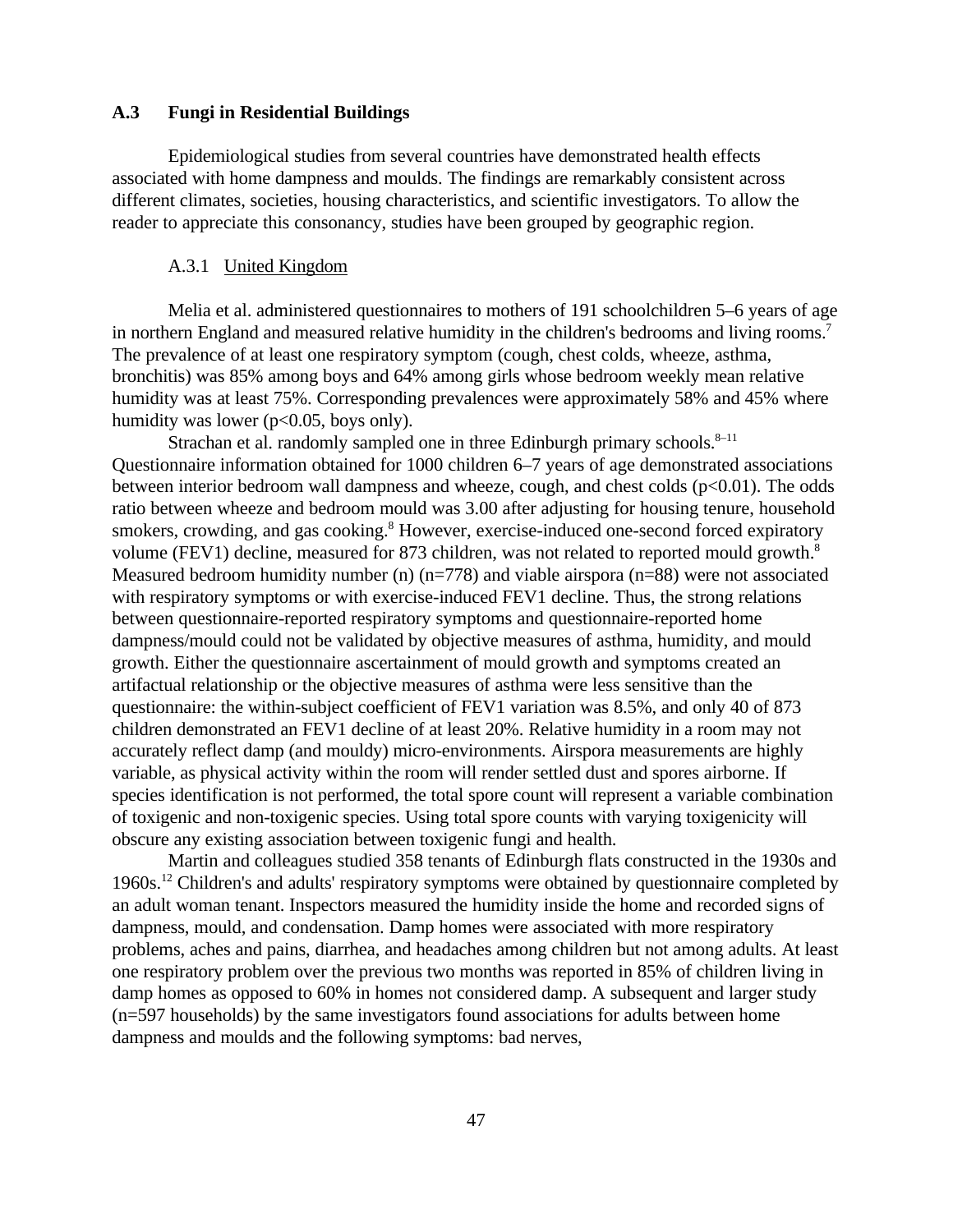aching joints, nausea and vomiting, backache, blocked nose, fainting spells, constipation, and breathlessness ( $p<0.05$ ).<sup>13</sup> The last symptom was also associated with indoor total air spore counts (p=0.019). No significant differences in psychological distress measured by questionnaire were found between residents living in "damp" and "dry" homes.

Hyndman studied 345 British Bengalis living in 60 publicly owned flats.<sup>14</sup> Visible mould growth was present in one-half of the centrally heated homes and all of those non-centrally heated. Generally, respiratory and other non-specific symptoms, but not peak flows, were associated with average weekly humidity, temperature, and percent mould cover in the most severely affected room, with odds ratios approximating 2. Total spore counts, taken over 15 minutes, were associated only with reported depression.

#### A.3.2 The Netherlands

Waegemaekers and colleagues studied 328 adults and 190 children from 185 homes in a Dutch coastal town.<sup>15</sup> Mean measured spore concentrations were 192 colony-forming units per cubic metre (CFU/m<sup>3</sup>) (geometric mean 2.8) in homes classified by questionnaire as damp and 107  $CFU/m<sup>3</sup>$  (geometric mean 2.1) in homes classified as dry. When homes were classified as damp or dry, adjusted odds ratios for adults were greater than 1 for most respiratory symptoms and were statistically significant at  $p<0.01$  for reported wheezing and allergy. No non-respiratory complaints were investigated, and the presence of allergy was not considered a potential confounder but simply an outcome variable.

Brunekreef reported results from two studies of 6- to 12-year-old children carried out in 1987 (n=1051) and 1989 (n=3344).<sup>16</sup> Damp stains were reported in 15–24% of homes, and mould growth was reported in 9–15%. Odds ratios ranged from 1.5 to 3.0 between cough and wheeze and dampness and mould growth after adjusting for parental education, household nitrogen dioxide level, and smoking. Maximum-mid expiratory flow (MMEF) was reduced 5.4% in homes with reported mould  $(p<0.1)$  compared with 1.0% in those without mould. Among the adult respondents of the 1991 survey, the odds ratio for the association between cough and either dampness or moulds approximated 2.0 ( $p<0.001$ ), an effect size similar to that of current smoking.<sup>17</sup>

Verhoeff provided evidence that the respiratory symptoms associated with home dampness may be mediated through allergic sensitization to dust mites and possibly moulds.<sup>18</sup> From a random sample of 7632 schoolchildren 6–12 years of age, 259 cases (defined by the presence of chronic cough or wheeze, or dyspnea and wheeze, or physician-diagnosed asthma) were compared with 257 controls (those without respiratory symptoms) on residential mould and dampness (as judged by both the tenant and an independent inspector). Odds ratios for dampness and mould approximated 1–2 for all cases and were approximately 0.5 higher for cases with elevated immunoglobulin type E (IgE) against dust mites and common moulds. However, between cough and reported mould, odds ratios increased to 6.4 (95% CI 0.8–49.3) when restricted to those with elevated IgE to mites and/or moulds. To validate their methods, the investigators correlated the presence of respiratory symptoms with diminished FEV1, and the kappa statistics for agreement between reported and measured mould and/or dampness were  $0.4 - 0.7$ .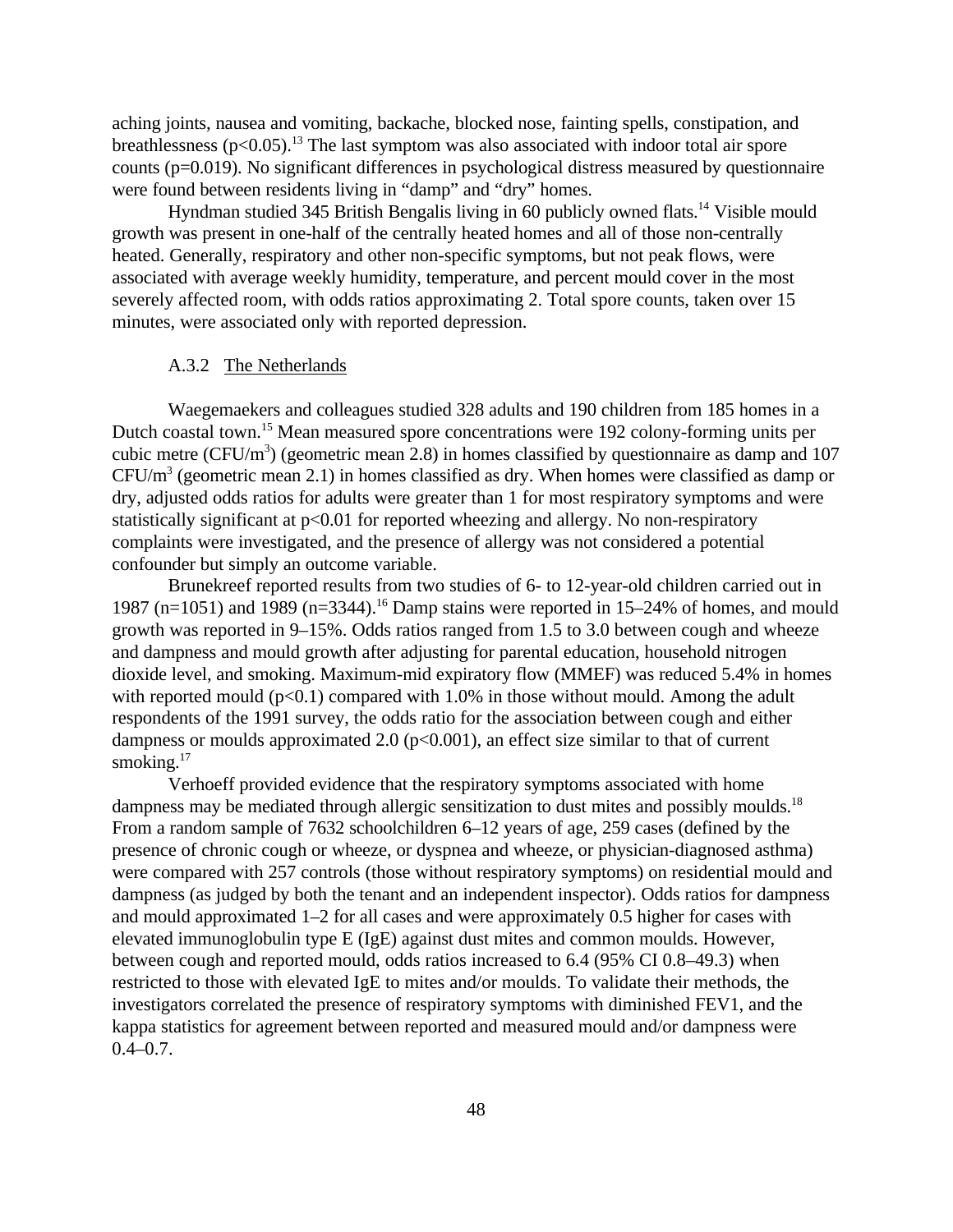#### A.3.4 Sweden

Holmberg studied 33 adults in 13 Swedish residences selected by mould and moisture problems. Increased levels of airborne *Aspergillus* (>50 CFU/m<sup>3</sup>) were associated with increased reports of eye and skin irritation, cough, phlegm, and common colds.<sup>19</sup> A larger questionnaire study of 4990 Swedish children whose parents were non-smokers found dampness to be associated with cough, as indicated by an odds ratio of 1.9 ( $p<0.05$ ).<sup>20</sup> Rylander et al. reported an association between  $\beta$ -1,3-glucan and cough and pruritus.<sup>21</sup> Five glucan measures were available, one from each of five buildings. Thus, the association may be confounded by other differences between the buildings or their occupants.

#### A.3.5 United States

Brunekreef et al. studied  $4625$  children from six U.S. cities.<sup>22</sup> Home dampness was indicated by a positive response to at least one of the following questions: (1) Does water ever collect on the basement floor? (2) Has there ever been water damage to the building? and (3) Has there ever been mould or mildew on any surface inside the home? The odds ratios between dampness and respiratory symptoms ranged from 1.23 (95% CI 1.10–1.39) for persistent wheeze to 2.16 (95% CI 1.64–2.84) for persistent cough after adjusting for maternal smoking, age, sex, city of residence, and parental education. The adjusted odds ratios between mould (question 3) and respiratory symptoms ranged from 1.40 (95% CI 1.13–1.74) for non-chest illness to 2.12 (95% CI 1.64–2.73) for cough. There was no statistically significant ( $p<0.05$ ) association between spirometric measures and the dampness indicators.

#### A.3.6 Canada

In 1988, Health and Welfare Canada conducted a questionnaire-based study of 30 Canadian communities.  $2^{3-25}$  In total, 17 962 parents or guardians of schoolchildren received a questionnaire, and 14 948 (83%) questionnaires were returned. The reported prevalence of home dampness or moulds in Canadian homes was approximately 38%. The prevalence of lower respiratory symptoms (any of cough, phlegm, wheeze, wheeze with dyspnea) was increased among those who reported dampness/moulds. Among the 12 569 children between five and eight years of age, the prevalences of lower respiratory symptoms were 19.5% and 13.2% in homes with and without reported dampness/moulds, respectively. The corresponding adjusted odds ratio was 1.50 (95% CI 1.35–1.67). Among the adult non-smoking questionnaire respondents, lower respiratory symptoms were reported in 19% and 11% of those with and without reported exposure to dampness/mould. The odds ratio for all adults adjusted for smoking was 1.62 (95% CI 1.48–1.78).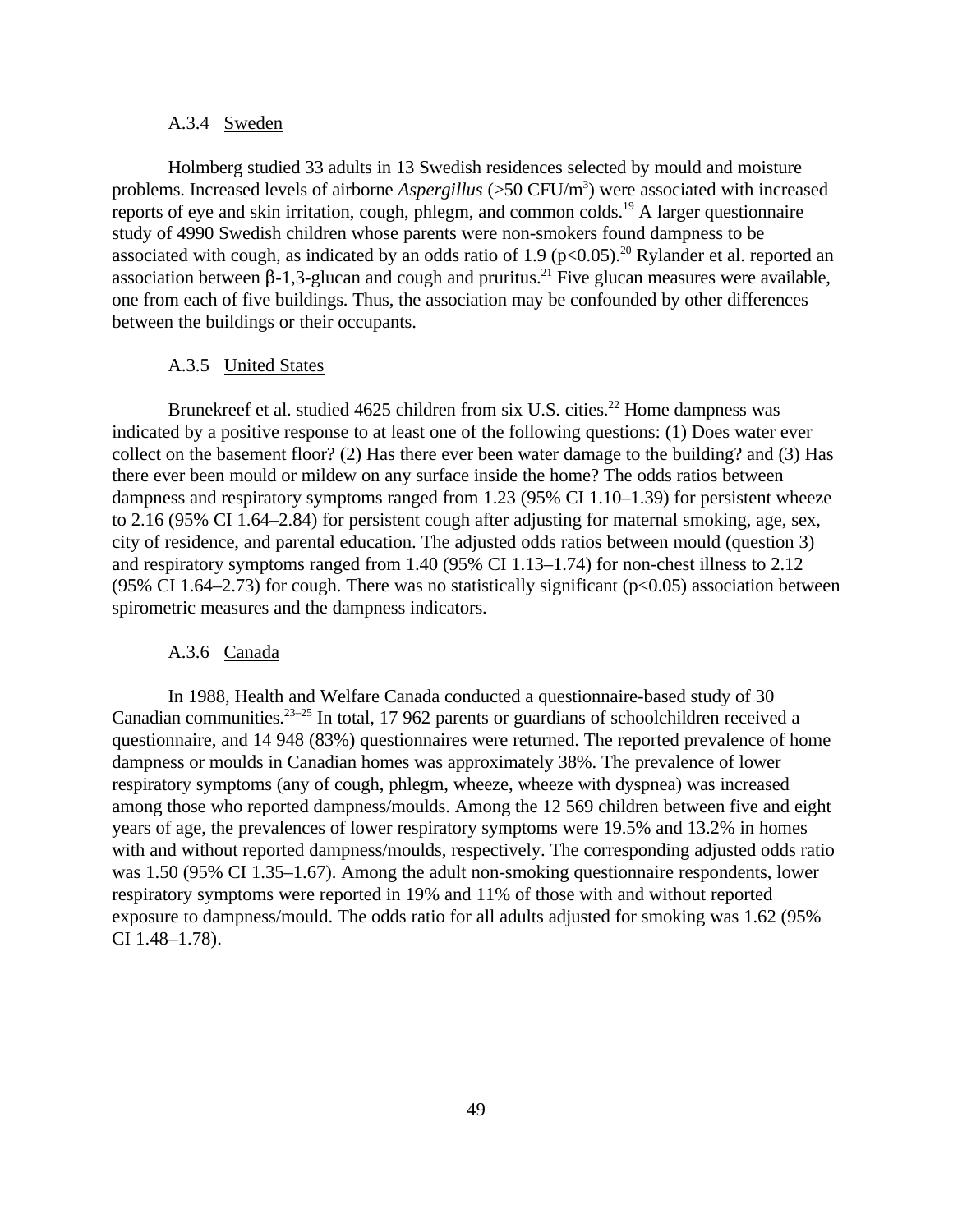#### **A.4 Fungi in Office Buildings**

Compared with residential settings, there are very few studies of exposure to fungi in office buildings. Although several buildings may contain thousands of employees, the number of buildings available for analysis is small. If no buildings with fungal contamination were included, health effects from fungi would not be expected.

Skov and colleagues carried out a comprehensive examination of 14 municipal buildings in Denmark.<sup>26</sup> Questionnaire-reported symptoms were related to several factors, such as floor dust, floor coverings, crowding, building age, and ventilation, but not airborne micro-fungi. Generally, measurements were taken from one site in each of the buildings and generalized to the entire building and its occupants. The duration of sampling and growth media were not stated. Levels of airborne fungi were unremarkable, between 0 and  $111 \text{ CFU/m}^3$ .

Harrison and colleagues reported a study of 15 office buildings in Great Britain.<sup>27</sup> Using a six-stage Andersen sampler, the following median fungal counts were obtained: approximately 277 CFU/m<sup>3</sup> in the four naturally ventilated buildings, and about 30 CFU/m<sup>3</sup> in the remainder. Although symptom prevalences were lower in naturally ventilated buildings, a positive association was reported between symptom prevalences and counts of fungi and bacteria.

Tamblyn et al. studied four mechanically ventilated high-rise office buildings in Montreal during the spring or fall of 1990.<sup>28</sup> Within each building, the ventilation was randomized six times to either 20 or 50 cubic feet per minute per person for one week. Increased ventilation sometimes increased and sometimes decreased the spore counts. The resulting changes in viable spore counts explained 36–64% of the variation in symptoms (p=0.06 for the Pearson and p=0.20 for the Spearman correlation coefficient). This association was seen in only one building, and varying the ventilation rate also influences many other air quality characteristics, making any change difficult to attribute to any one cause. In this population, a second study design was employed, comparing employees reporting work-related symptoms with the remainder of the employees. Fungal spore counts were  $24 \text{ CFU/m}^3$  higher in the latter than the former group.

Recently, 43 of 49 New York employees exposed to satratoxin H.-producing *Stachybotrys atra* in an office building (>100 000 viable spores per cubic centimetre in sheetrock walls) underwent a health examination.<sup>29</sup> Complaints involved the general areas of respiratory, fatigue, central nervous system, and skin and eye irritation. IgE specific for *Stachybotrys atra* was detected in four subjects. No control subjects were mentioned, making it impossible to determine if there was an exposure–health association in this descriptive study.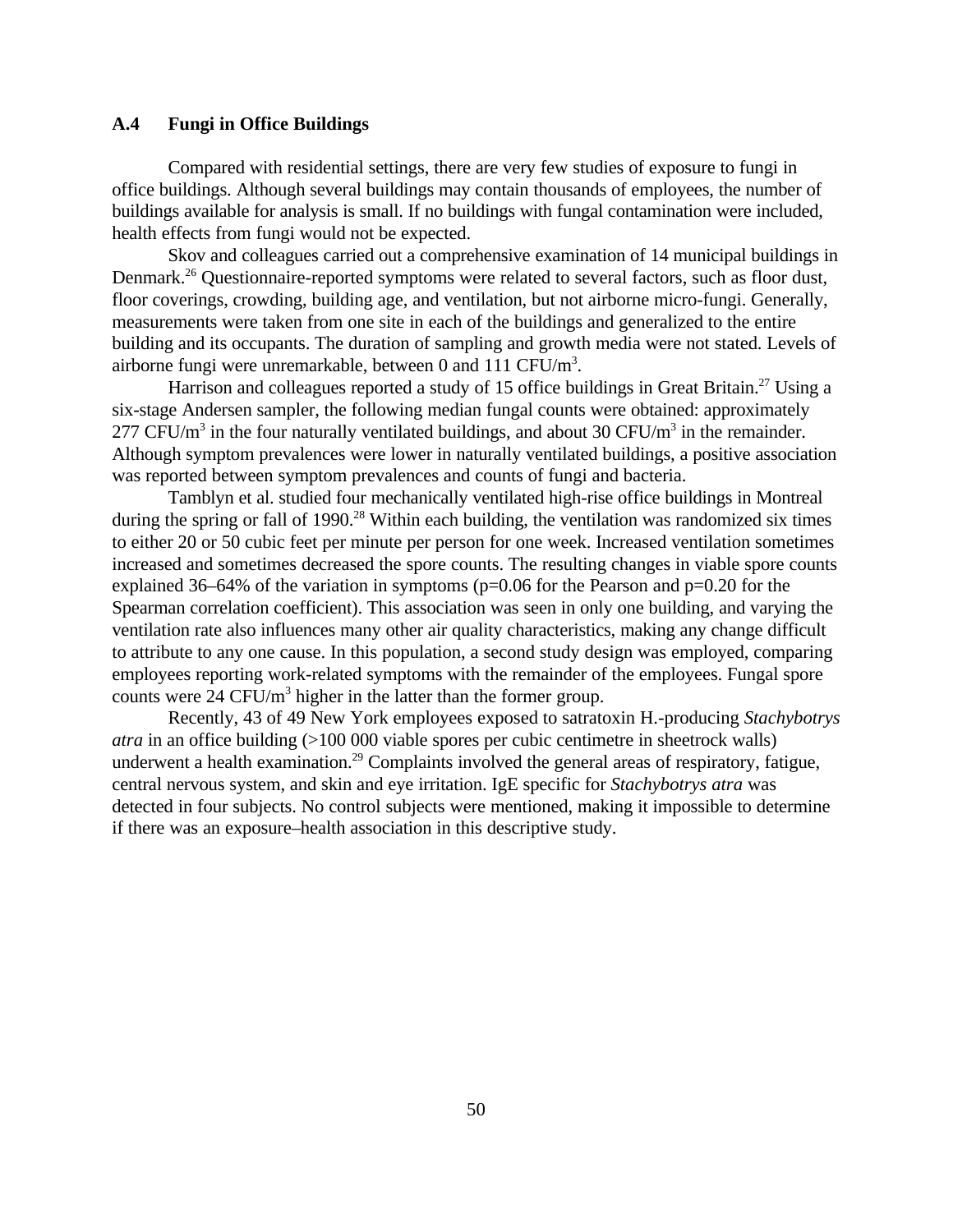#### **A.5 Summary of the Literature**

There were 23 publications in the English-language literature from the United Kingdom,<sup>7-14,26,27</sup> the Netherlands, <sup>15-18</sup> Sweden, <sup>19-21</sup> the United States, <sup>22,29</sup> Canada, <sup>23-25,28</sup> and Denmark.<sup>27</sup> These represented 17 unique populations; in several cases there was more than one paper per population.  $9-10,16-17,23-25$  Twelve studies included children,  $7-11,16,18,20-22,24,25$  and 11 included adults.  $12-15,17,19,23,26-29$  The majority of studies identified an association between self-reported respiratory symptoms and exposure, whether assessed by the resident, building inspector, or spore count. In contrast, objective measures of respiratory illness have not been associated with exposure.

#### A.5.1 Exposure Assessment

In the majority of studies, exposure took place in private dwellings. Much less published information was available from public buildings.  $^{21,26-28}$  Eight studies assessed exposure to home dampness and moulds by questioning the home resident.  $\frac{8,9,15,16,18,20,22,23}{8}$  Questions used included signs of dampness or mould, damp spots, evidence of water damage, a history of flooding, stale odour, and the presence of a wet crawl space, silver-fish, or sow-bugs. Six studies used independent inspectors,  $12-14,16,18,20$  who assessed homes for the characteristics just listed. Three studies measured relative humidity,  $^{7,10,14}$  and nine studies measured airspora.<sup>11,13–15,19,21,26–28</sup> In Edinburgh, approximately 50 species or genera were isolated, with 50% of total CFU/ $m<sup>3</sup>$  being *Penicillium* and *Cladosporium*. Total spore counts ranged from 0 to 40 000, with the median being about 200 CFU/m<sup>3</sup>.<sup>11</sup> Another study identified the common fungi as *Penicillium*, Aspergillus, Botrytis, and *Cladosporium*, with counts ranging between 34 and 2000 CFU/m<sup>3</sup>.<sup>15</sup> One other study identified *Aspergillus*, *Cladosporium*, and *Penicillium*, also with median total spore counts of approximately 230 CFU/ $m<sup>3,19</sup>$ 

#### A.5.2 Health Outcomes

In all studies, self-reported respiratory symptoms were ascertained. These generally included cough, wheeze, asthma, bronchitis, and colds going to the chest. Occasionally, hay fever and sore throat were included. Four studies attempted objective confirmation of respiratory illness, either by resting spirometry or peak flows  $\frac{1}{4}$ –16,22 or by exercise-induced FEV reduction.<sup>9</sup> Eight studies assessed self-reported non-respiratory symptoms, $12-15,19,22,23,28$  which included aches and pains, vomiting, diarrhea, bad nerves, headache, and fever.

#### A.5.3 Results

Among children, all studies detected associations between self-reported symptoms and self-reported mould/dampness. Among adults, similar associations were found in six of seven residential studies<sup>13–15,17,19,23</sup> and one of three office studies.<sup>26–28</sup> Sample sizes ranged between 33<sup>18</sup> and 14 799, $^{23}$  with at least five studies having more than 1000 subjects. When exposure was selfreported, associations were always found with respiratory symptoms. The same was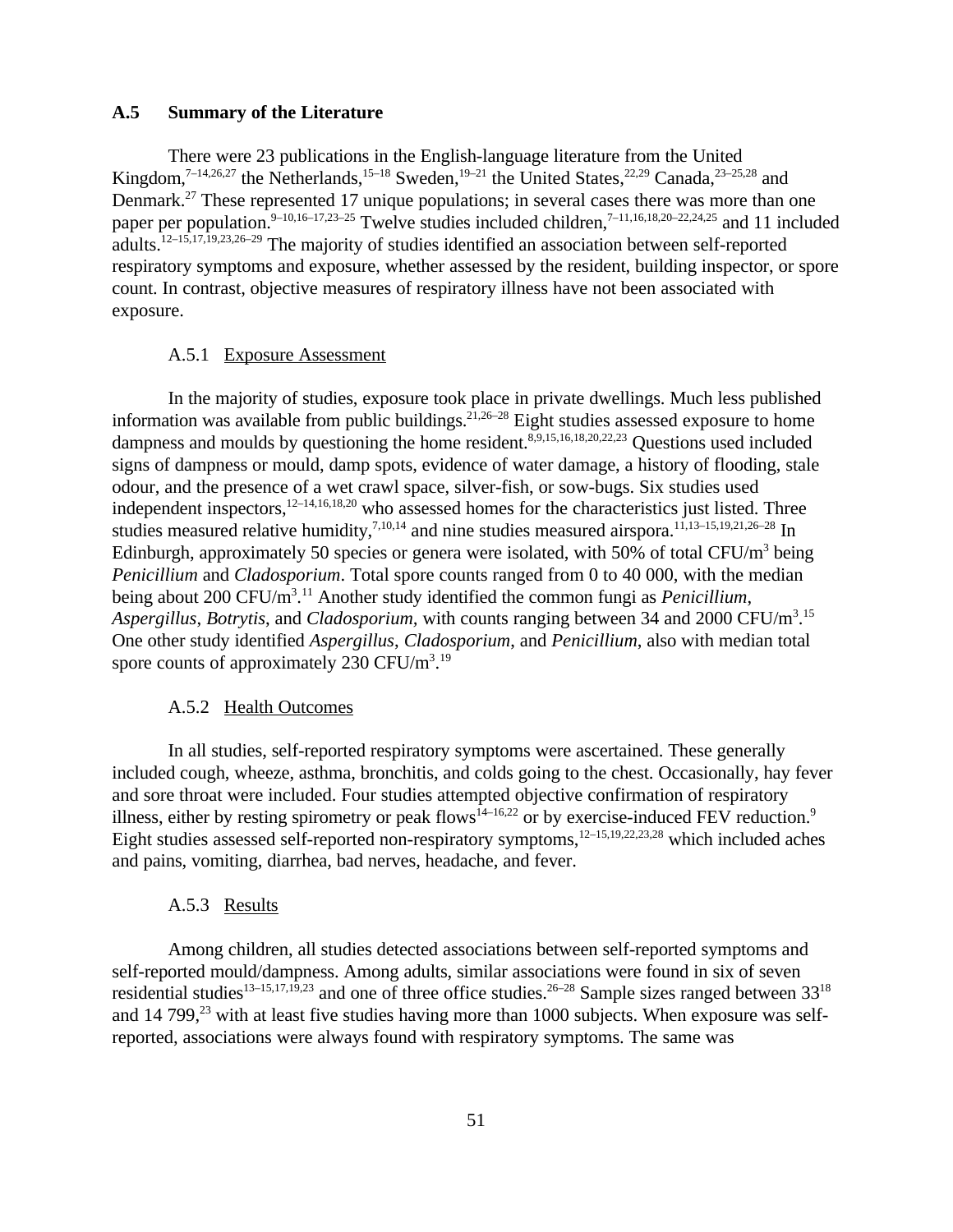true for the presence of "other" symptoms. In contrast to self-reported symptoms, objective indicators of respiratory illness have never been shown to be associated with self-reported mould and dampness. Although no one respiratory symptom was outstanding in its strength of association with self-reported exposure, cough and wheeze were consistently related and often had the strongest odds ratios, usually ranging between 1.5 and 3. In one study, the odds ratios increased in cases with increased serum-specific IgE to the house dust mite *Dermatophagoides pteronyssinus* and the moulds *Penicillium, Alternaria, Aspergillus, or Cladosporium.*<sup>18</sup> Similar to self-reported exposures, studies assessing exposure by a building inspector showed associations with respiratory symptoms.  $12,13,14,16,18$  Two of three studies using relative humidity demonstrated associations with respiratory symptoms.<sup>7,14</sup> Four<sup>13,15,19,21</sup> of five residential studies and one of three office studies $26-28$  measuring airspora demonstrated associations with respiratory symptoms.

### **A.6 Arguments Supporting a Causal Association Between Indoor Air Fungi and Population Health**

### A.6.1 Fungi Cause Disease

Mediators of disease include mycotoxins, allergens, biologically active cell wall components, and polyclonal cell activators. Antigenic properties of fungi have been implicated in asthma, allergic bronchopulmonary aspergillosis, extrinsic allergic alveolitis, and humidifier fever.<sup>30–34</sup> Stachybotrys atra, a hydrophilic mould that can produce highly toxic macrocyclic trichothecenes,  $33$  was thought to be responsible for chronic health problems in a family dwelling.  $34$ The disease symptoms were consistent with a toxin etiology, toxins were isolated from the air, and workers became ill while removing contaminated materials. Other adverse human health effects from mycotoxin inhalation, documented in uncontrolled case reports, include renal failure,<sup>35</sup> tremorgenic encephalopathy,<sup>36</sup> organic dust toxic syndrome,<sup>37</sup> and non-specific complaints including headache, sore throat, alopecia, flu symptoms, diarrhea, fatigue, dermatitis, malaise, cough, rhinitis, epistaxis, and fever.  $12,13,34$  Fungal volatiles, typically short-chained alcohols and aldehydes, account for mouldy odour: 1-octen-3-ol has a mushroom odour, 2-octen-1-ol smells musty, and geosmin has an earthy smell.<sup>1</sup> Reaction to exposure is variable, from none to illness,  $38$  but data on their health effects are scarce.  $\beta$ -1,3-glucan, a constituent of fungal cell walls, may be related to dry cough and irritation of the skin, eye, and throat.<sup>21</sup> Relevant to the residential setting, Tarlo et al. reported that 14 of 26 allergic subjects (rhinitis, asthma) tested positive, in skin prick tests, to fungi in their homes. $32$ 

#### A.6.2 Toxigenic Fungi Are Present in Indoor Air

Mycotoxin-producing fungi are not uncommon in residential buildings. Smith et al. employed the MRC-5 monolayer cultures to assay mycotoxins in 83 fungal isolates from damp public housing in Edinburgh.<sup>39</sup> Forty-seven percent of isolates were considered toxigenic, causing 12–51% cell mortality. In a study of 52 Canadian homes, evidence of mycotoxin production was found in three homes containing *Aspergillus fumigatus*. 40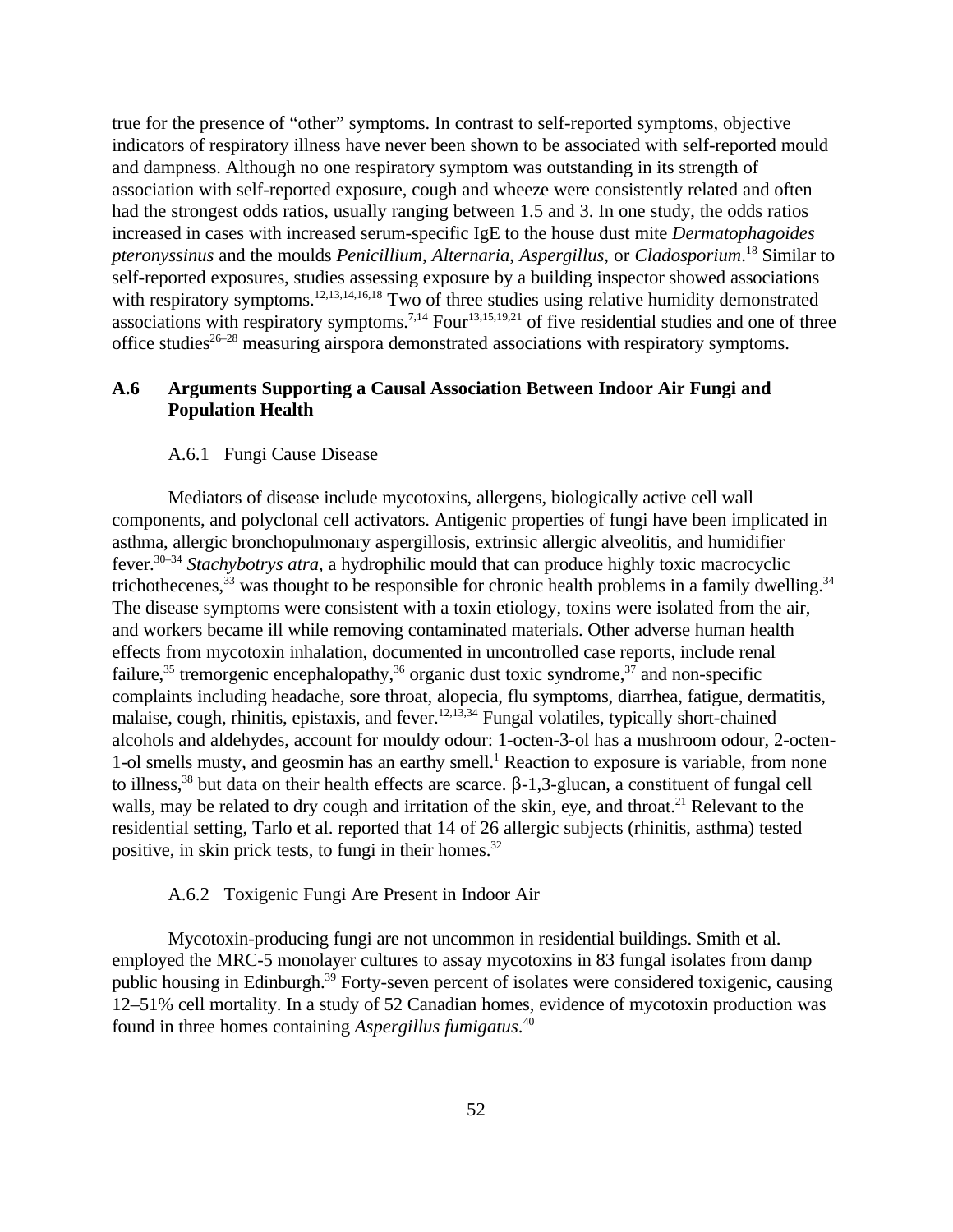Trichothecene mycotoxins have also been isolated from the ventilation system of three "sick" buildings in Montreal.<sup>41</sup>

Epidemiological findings are consistent across geographic regions. Similar health effects have been consistently found in both children and adults and by different investigators in different countries using different questionnaires. This association has usually been found whether exposure to dampness and moulds is ascertained by questioning a resident, building inspection, or enumerating spores. The Canadian study also showed a dose–response effect.<sup>23,24</sup> The odds ratio for cough was 1.61 (95% CI 1.36–1.89) for the presence of one versus no mould sites and 2.26 (95% CI 1.80–2.83) for two versus no mould sites.

### **A.7 Arguments Against a Causal Association Between Indoor Air Fungi and Population Health**

Study designs have been cross-sectional in nature, with no evidence for temporality or reversibility. Home dampness and moulds have usually been assessed by the occupant's response to questions concerning flooding, water damage, and visible moulds in the house. Although dampness promotes mould growth, it may also indicate inadequate home ventilation and increased levels of several indoor air contaminants, from allergens to combustion products. Dampness also promotes dust mites, which can cause respiratory disease. Bacterial endotoxin has been implicated in several cases of building-related illness (BRI) involving humidifier reservoirs contaminated with gram-negative bacteria.<sup>31</sup> The majority of studies have ascertained symptoms by questionnaire, which poses doubts. First, the existence of a group of respondents who generally over-report and another group of respondents who generally under-report could result in an artifactual relationship if those who report more respiratory symptoms also report more home dampness and moulds, and vice versa. Second, subjects ill for other reasons may be more likely than those who are symptom-free to report the presence of home dampness and moulds in an attempt to explain their health problems. This could also result in an artifactual relationship. However, Brunekreef, contrasting symptom reporting with objective measures of lung function, concluded that bias or confounding was unlikely.<sup>16</sup> The Canadian study, however, did not find evidence for (but cannot exclude) this bias; whether or not subjects had been diagnosed as having allergies or asthma, the observed association between symptoms and dampness was not influenced. Finally, the measured relative risks were usually small, less than 2, and therefore relatively susceptible to confounding.

### **A.8 Summary and Conclusion**

Fungi can and do cause a myriad of diseases. Potentially pathogenic fungi are not uncommon in the indoor environment, and diseases caused by indoor fungi have been documented in case reports. The burden of illness in the population attributable to fungi in private homes and public buildings is not yet known. Epidemiological studies have consistently detected an association between respiratory symptoms and home dampness and mould growth, but causality in these studies has not been established. Until the magnitude of the population risk is known, it would be prudent, based on current evidence, to remediate indoor sources conducive to fungal growth.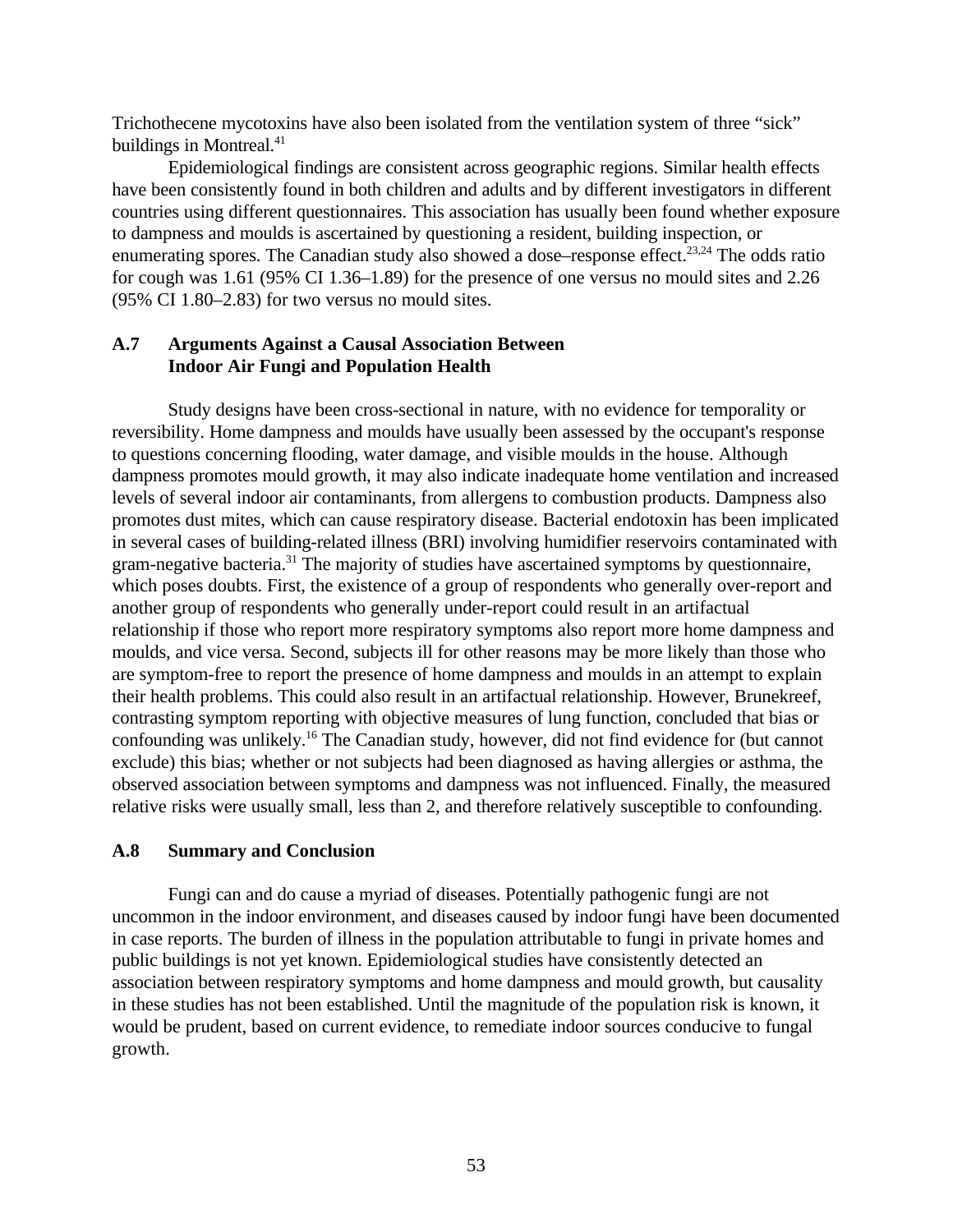### **A.9 References**

- 1. Flannigan, B., McCabe, E.M., and McGarry, F. Allergic and toxigenic micro-organisms in houses. J. Appl. Bacteriol., 70 (Suppl.): 618 (1991).
- 2. Burge, H. Bioaerosols: prevalence and health effects in the indoor environment. J. Allergy Clin. Immunol., 86: 687 (1990).
- 3. Tobin, R.S., Baranowski, E., Gilman, A., Kuiper-Goodman, T., Miller, J.D., and Giddings, M. Significance of fungi in indoor air: report from a working group. Can. J. Public Health, 8 (Suppl.): 51 (1987).
- 4. Jarvis, B.B. Mycotoxins and indoor air quality. In: Biological contaminants in indoor environments. P.R. Morey, J.C. Feeley, Jr., and J.A. Otten (eds.). ASTM Spec. Tech. Publ. 1071, American Society for Testing and Materials Committee D-22 on Sampling and Analysis of Atmospheres, Section 06 on Biological Aerosols (1990).
- 5. Broder, I. Primer on airborne fungi and other microorganisms for safety officers of Human Resources Development Labour Component. Final report to Technical Services Division, Occupational Safety and Health Branch, Labour Component, Human Resources Development, Government of Canada, 29 March (1994). Contract: 1993, File YR828-93- 049.
- 6. Department of Clinical Epidemiology and Biostatistics, McMaster University Health Sciences Centre. Clinical Epidemiology Rounds. How to read clinical journals: 4. To determine etiology or causation. Can. Med. Assoc. J., 124: 985 (1981).
- 7. Melia, R.J.W., Florey, C. du V., Morris, R.W., Goldstein, B.D., John, H.H., Clark, D., Craighead, I.B., and Mackinlay, J.C. Childhood respiratory illness and the home environment. Association between respiratory illness and nitrogen dioxide, temperature and relative humidity. Int. J. Epidemiol., 11: 164 (1982).
- 8. Strachan, D.P. and Elton, R.A. Relation between respiratory morbidity in children and the home environment. Fam. Pract., 3: 137 (1986).
- 9. Strachan, D.P. Damp housing and childhood asthma: validation of reporting symptoms. Br. Med. J., 297: 1223 (1988).
- 10. Strachan, D.P. and Sanders, C.H. Damp housing and childhood asthma; respiratory effects of indoor air temperature and relative humidity. J. Epidemiol. Commun. Health, 43: 7 (1989).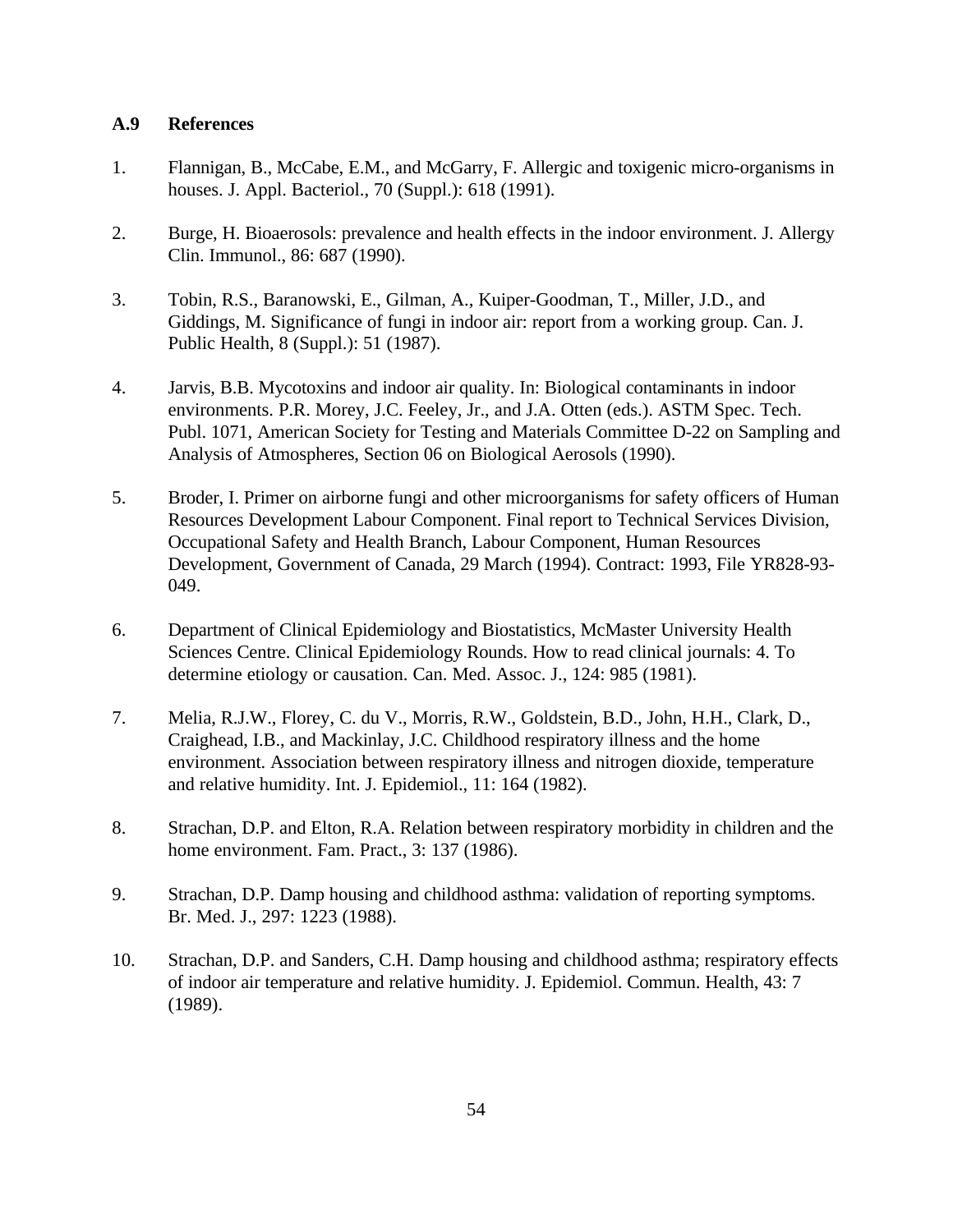- 11. Strachan, D.P., Flannigan, B., McCabe, E.M., and McGarry, F. Quantification of airborne moulds in the homes of children with and without wheeze. Thorax, 45: 382 (1990).
- 12. Martin, C.J., Platt, S.D., and Hunt, S.M. Housing conditions and ill health. Br. Med. J., 294: 1125 (1987).
- 13. Platt, S.D., Martin, C.J., Hunt, S.M., and Lewis, C.W. Damp housing, mould growth, and symptomatic health state. Br. Med. J., 298: 1673 (1989).
- 14. Hyndman, S.J. Housing dampness and health amongst British Bengalis in East London. Soc. Sci. Med., 30: 131 (1990).
- 15. Waegemaekers, M., Van Wageningen, N., Brunekreef, B., and Boleij, J. Respiratory symptoms in damp homes. Allergy, 44: 1 (1989).
- 16. Brunekreef, B. Associations between questionnaire reports of home dampness and childhood respiratory symptoms. Sci. Total Environ., 127: 79 (1992).
- 17. Brunekreef, B. Damp housing and adult respiratory symptoms. Allergy, 47: 498 (1992).
- 18. Verhoeff, A.P. Home dampness, fungi and house dust mites, and respiratory symptoms in children. Doctoral thesis (ISBN 90-9007164/CIP), University of Rotterdam, Rotterdam, The Netherlands (1994).
- 19. Holmberg, K. Indoor mould exposure and health effects. In: Indoor air '87, Proceedings of the 4th International Conference on Indoor Air Quality and Climate. B. Seifert, H. Esdorn, M. Fischer, H. Rden, and J. Wegner (eds.). Institute for Water, Soil, and Air Hygiene, Berlin. p. 637 (1987).
- 20. Andrae, S., Axelson, O., Björkstén, B., Frèderiksson, M., and Kjellman, N-I.M. (eds). Symptoms of bronchial hyperreactivity and asthma in relation to environmental factors. Arch. Dis. Child., 63: 473 (1988).
- 21. Rylander, R., Persson, K., Goto, H., Yuasa, K., and Tanaka, S. Airborne beta-1,3-glucan may be related to symptoms in sick buildings. Indoor Environ., 1: 263 (1992).
- 22. Brunekreef, B., Dockery, D.W., Speizer, F.E., Ware, J.H., Spengler, J.D., and Ferris, B.G. Home dampness and respiratory morbidity in children. Am. Rev. Respir. Dis., 140: 1363 (1989).
- 23. Dales, R., Burnett, R., and Zwanenburg, H. Adverse health effects in adults exposed to home dampness and molds. Am. Rev. Respir. Dis., 143: 505 (1991).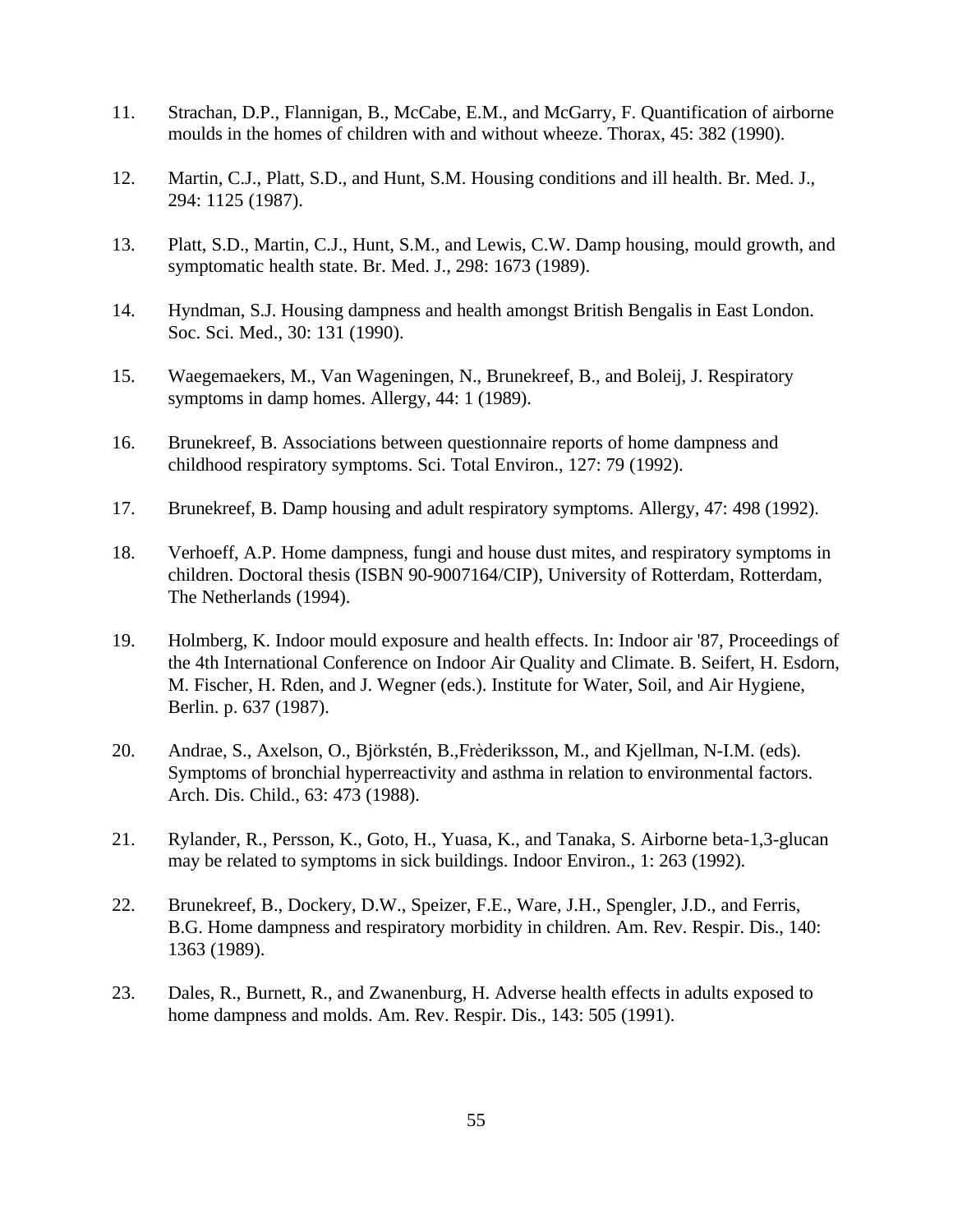- 24. Dales, R.E., Zwanenburg, H., Burnett, R., and Franklin, C.A. Respiratory health effects of home dampness and molds among Canadian children. Am. J. Epidemiol., 134: 196 (1991).
- 25. Dekker, C., Dales, R.E., Bartlett, S., Brunekreef, B., and Zwanenburg, H. Childhood asthma and the indoor environment. Chest, 100: 922 (1991).
- 26. Skov, P., Valbjørn, O., Pedersen, B.V., and the Danish Indoor Climate Study Group. Influence of indoor climate on the sick building syndrome in an office environment. Scand. J. Work Environ. Health, 16: 363 (1990).
- 27. Harrison, J., Pickering, C.A.C., Faragher, E.B., and Austwick, P.K.C. An investigation of the relationship between microbial and particulate indoor air pollution and the sick building syndrome. Respir. Med., 86: 225 (1992).
- 28. Tamblyn, R.M., Menzies, R.I., Comtois, P., Hanley, J., Tamblyn, R.T., Farant, J.P., and Marcotte, P. A comparison of two methods of evaluating the relationship between fungal spores and respiratory symptoms among office workers in mechanically ventilated buildings. In: Healthy buildings, Proceedings of the ASHRAE IAQ '91 Conference, Washington, DC. p. 136 (1991).
- 29. Johanning, E., Jarvis, B.B., and Morey, P.R. Clinical-epidemiological investigation of health effects caused by *Stachybotrys atra* building contamination. In: Indoor air '93, Proceedings of the 6th International Conference on Indoor Air Quality and Climate. Vol. 1. Health effects. J.J.K. Jaakkola, R. Ilmarinen, and O. Seppänen (eds.). Helsinki. p. 225 (1993).
- 30. Salvaggio, J. and Aukrust, L. Mold-induced asthma. J. Allergy Clin. Immunol., 68: 327 (1981).
- 31. Hodges, G.R., Fink, J.N., and Schlueter, D.P. Hypersensitivity pneumonitis caused by a contaminated cool-mist vaporizer. Ann. Intern. Med., 80: 501 (1974).
- 32. Tarlo, S.M., Fradkin, A., and Tobin, R.S. Skin testing with extracts of fungal species derived from the homes of allergy clinic patients in Toronto, Canada. Clin. Allergy, 18: 45 (1988).
- 33. Sorenson, W.G., Frazer, D.G., Jarvis, B.B., Simpson, J., and Robinson, V.A. Trichothecene mycotoxins in aerosolized conidia of *Stachybotrys atra*. Appl. Environ. Microbiol., 53: 1370 (1988).
- 34. Croft, W.A., Jarvis, B.B., and Yatawara, C.S. Airborne outbreak of trichothecene toxicosis. Atmos. Environ., 20: 549 (1986).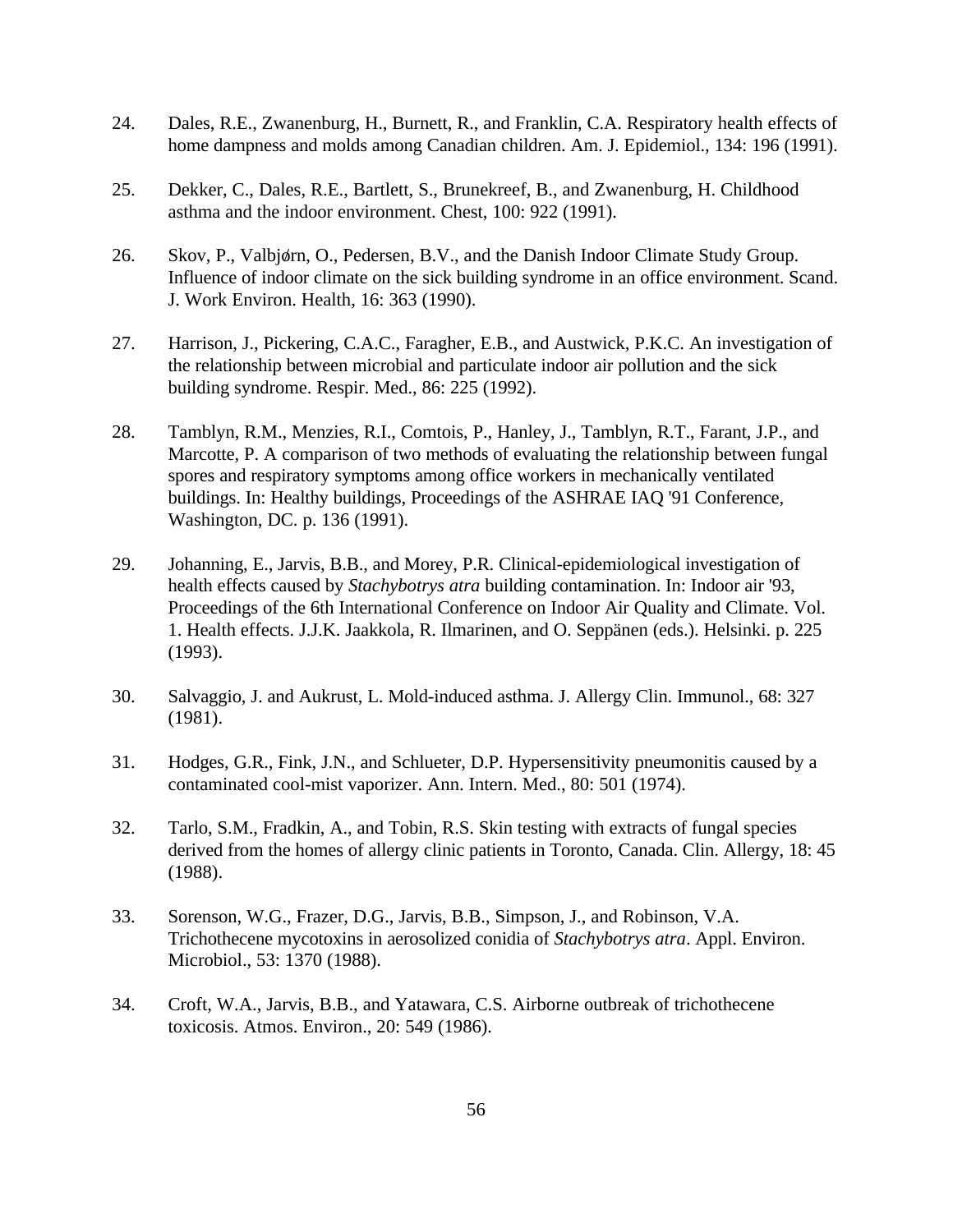- 35. Di Paolo, N., Guarnieri, A., Loi, F., Sacchi, G., Mangiarotti, A.M., and Di Paolo, M. Acute renal failure from inhalation of mycotoxins. Nephron, 64: 621 (1993).
- 36. Gordon, K.E., Masotti, R.E., and Waddell, W.R. Tremorgenic encephalopathy: a role of mycotoxins in the production of CNS disease in humans. Can. J. Neurol. Sci., 20: 237 (1993).
- 37. Yoshida, K., Ando, M., and Araki, S. Acute pulmonary edema in a storehouse of moldy oranges: a severe case of the organic dust toxic syndrome. Arch. Environ. Health, 44: 382 (1989).
- 38. Samson, R.A. Occurrence of molds in modern living and working environments. Eur. J. Epidemiol., 1: 54 (1985).
- 39. Smith, J.E., Anderson, J.G., Lewis, C.W., and Murad, Y.M. Cytotoxic fungal spores in the indoor atmosphere of the damp domestic environment. FEMS Microbiol. Lett., 100: 337 (1992).
- 40. Miller, J.D., Laflamme, A.M., Sobol, Y., Lafontaine, P., and Greenhalgh, R. Fungi and fungal products in some Canadian houses. Int. Biodeterior. Bull., 24: 103 (1988).
- 41. Smoragiewicz, W., Cossette, B., Boutard, A., and Krystyniak, K. Trichothecene mycotoxins in the dust of ventilation systems in office buildings. Int. Arch. Occup. Environ. Health, 65: 113 (1993).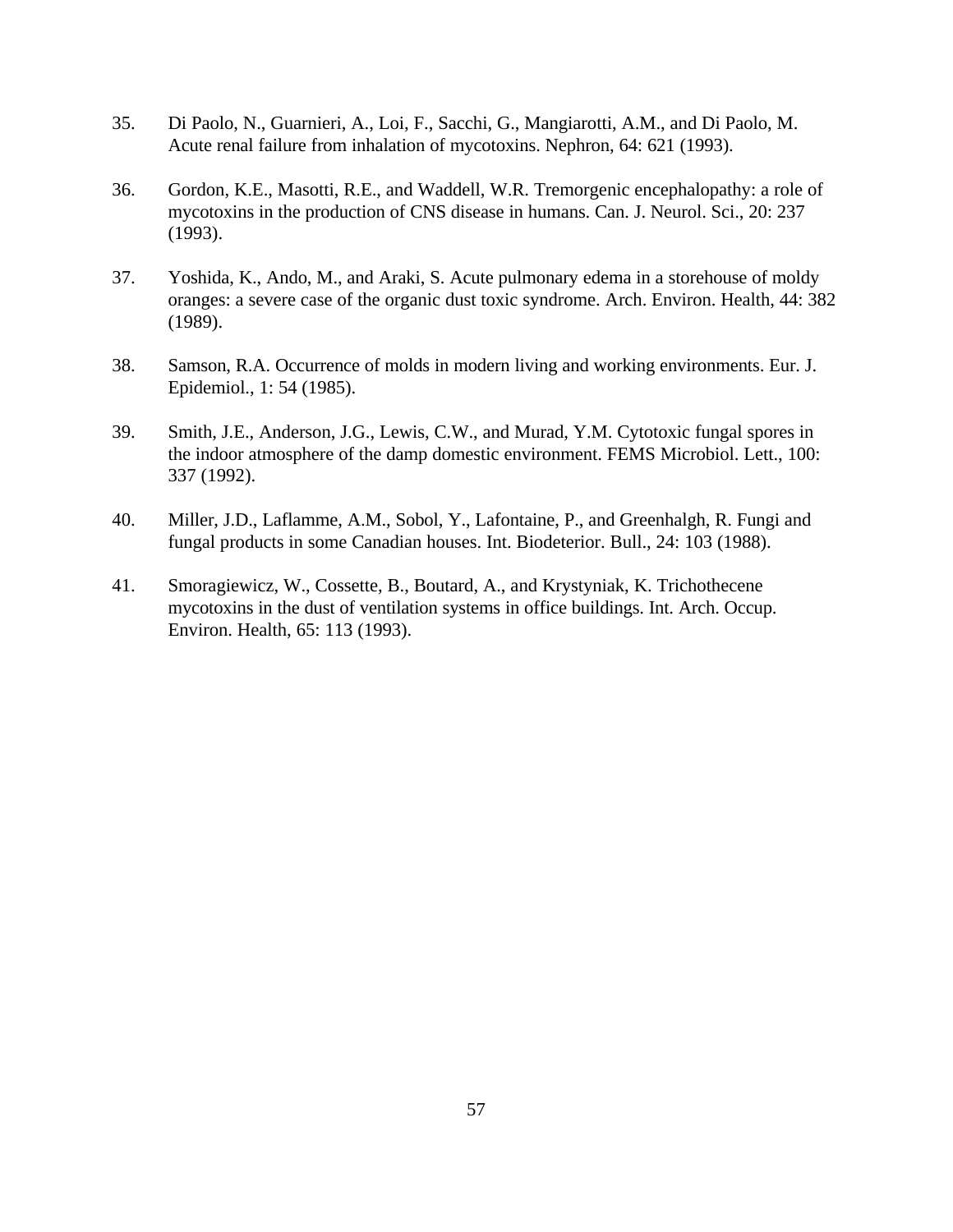# **APPENDIX B**

**Indoor Air Quality in Office Buildings: A Technical Guide, Health Canada, 1993 (Pages 48–49)**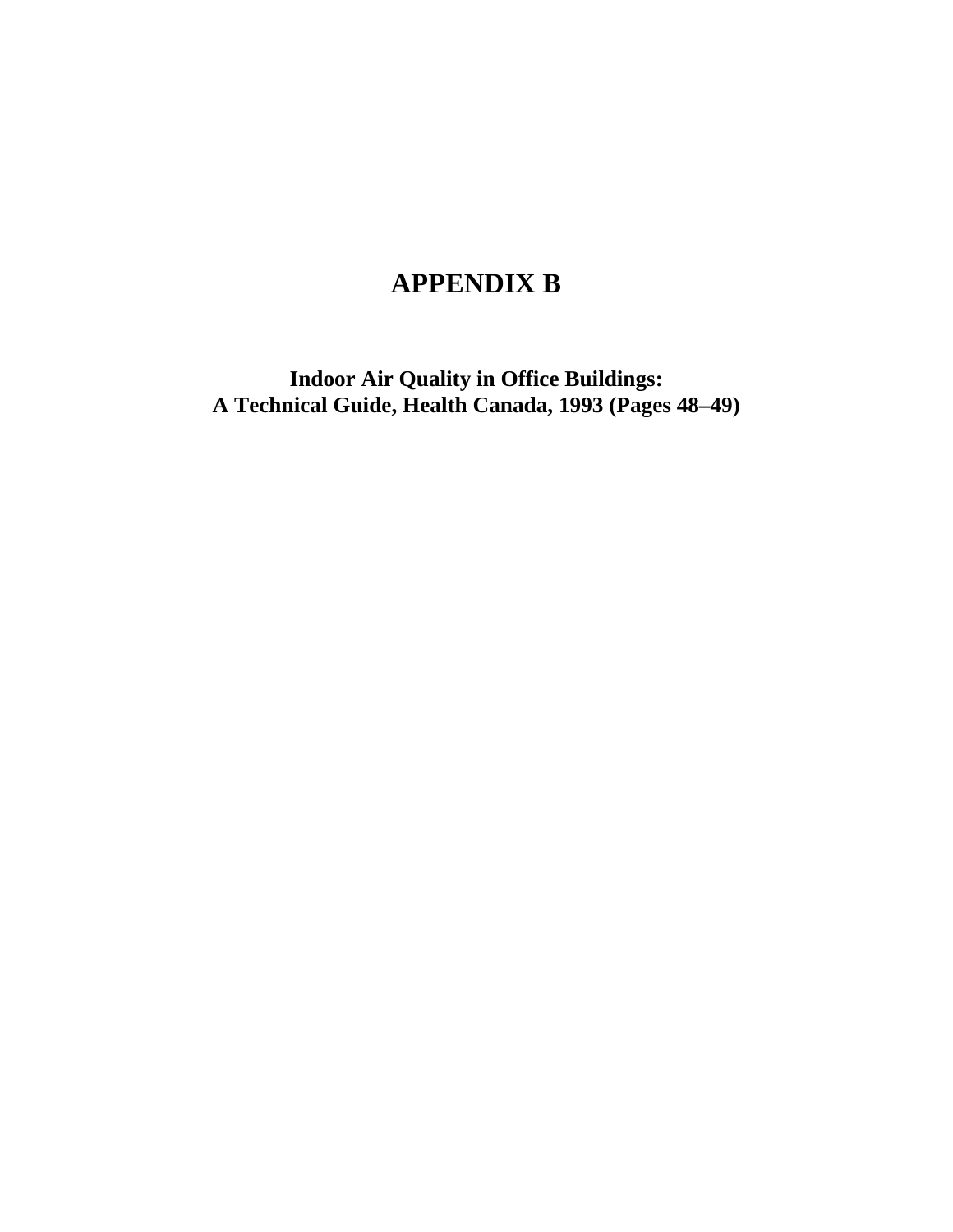### **Indoor Air Quality in Office Buildings: A Technical Guide, Health Canada, 1993 (Pages 48–49)**

*5.2.8.4 Interpretation of Results.* Since 1989, the ACGIH Bioaerosols Committee has recommended rank order assessment as a means of interpreting air sampling data. This interpretation has been part of the practice in Government of Canada investigations since 1986. The presence of one or more species of fungi indoors, but not outdoors, suggests the presence of an amplifier in the building. Species identification is critical to the analysis. Because of the problems noted above, numerical guidelines cannot be used as the primary determinant of whether there is a problem. However, numerical data are useful under defined circumstances.

Information from a large data set obtained by experienced individuals using the same instrument has practical value. Investigations of more than 50 federal government buildings over several years has resulted in the creation of such a data set. Fungal data from about 600 samples taken between 1986 and 1991 with a Reuter centrifugal sampler with a 4-minute sampling time have been used to prepare the interpretation notes shown below. Data acquired with other samplers require similar analysis. However, if a 4-minute sampling time is used, the numerical data from any proprietary sampler will probably be comparable.

- Significant numbers of certain pathogenic fungi should not be present in indoor air (e.g., *Aspergillus fumigatus*, *Histoplasma*, and *Cryptococcus*). Bird or bat droppings in air intakes, ducts or rooms should be assumed to contain these pathogens. Action should be taken accordingly. Some of these species cannot be measured by air sampling techniques.
- The persistent presence of significant numbers of toxigenic fungi (e.g., *Stachybotrys atra*, *toxigenic Aspergillus*, *Penicillium*, and *Fusarium* species) indicates that further investigation and action should be taken accordingly.
- The confirmed presence of one or more fungal species occurring as a significant percentage of a sample in indoor air samples and not similarly present in concurrent outdoor samples is evidence of a fungal amplifier.
- The "normal" air mycoflora is qualitatively similar and quantitatively lower than that of outdoor air. In federal government buildings, the 3-year average has been approximately 40 CFU/m<sup>3</sup> for *Cladosporium*, *Alternaria*, and non-sporulating basidiomycetes.
- More than 50 CFU/ $m<sup>3</sup>$  may be reason for concern if there is only one species other than *Cladosporium* or *Alternaria* present. Further investigation is necessary.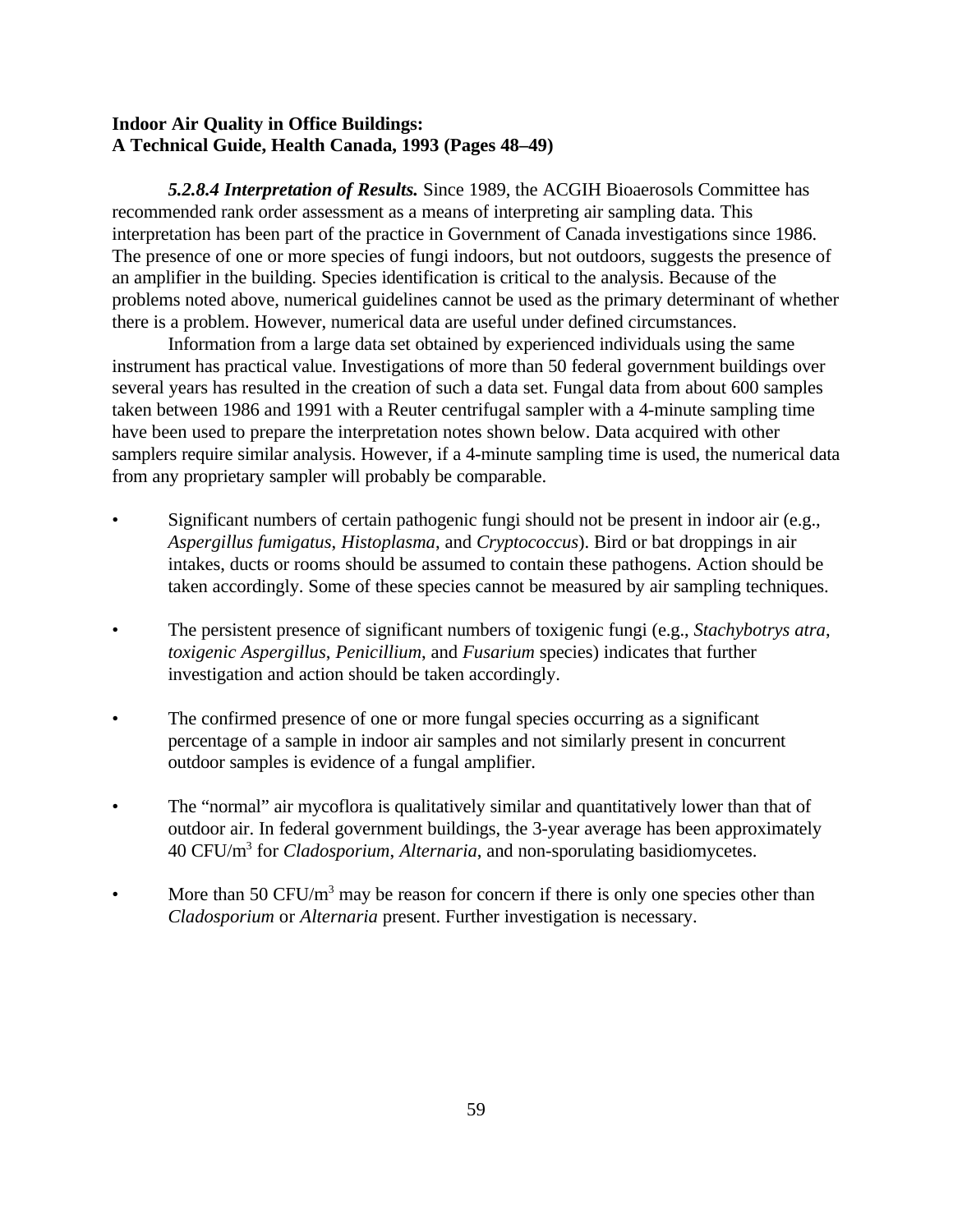- Up to 150 CFU/ $m<sup>3</sup>$  is acceptable if there is a mixture of species reflective of the outdoor air spores. Higher counts suggest dirty air filters or other problems.
- Up to 500 CFU/ $m<sup>3</sup>$  is acceptable in summer if the species present are primarily *Cladosporium* or other tree and leaf fungi. Values higher than this may indicate failure of the filters or contamination in the building.
- The significant presence of fungi in humidifiers and diffuser ducts and on mouldy ceiling tiles and other surfaces requires investigation and remedial action regardless of the airborne spore load.
- There are certain kinds of fungal contamination not readily detectable by the methods discussed in this report. If unexplained SBS [sick building syndrome] symptoms persist, consideration should be given to collecting dust samples with a vacuum cleaner and having them analysed for fungal species.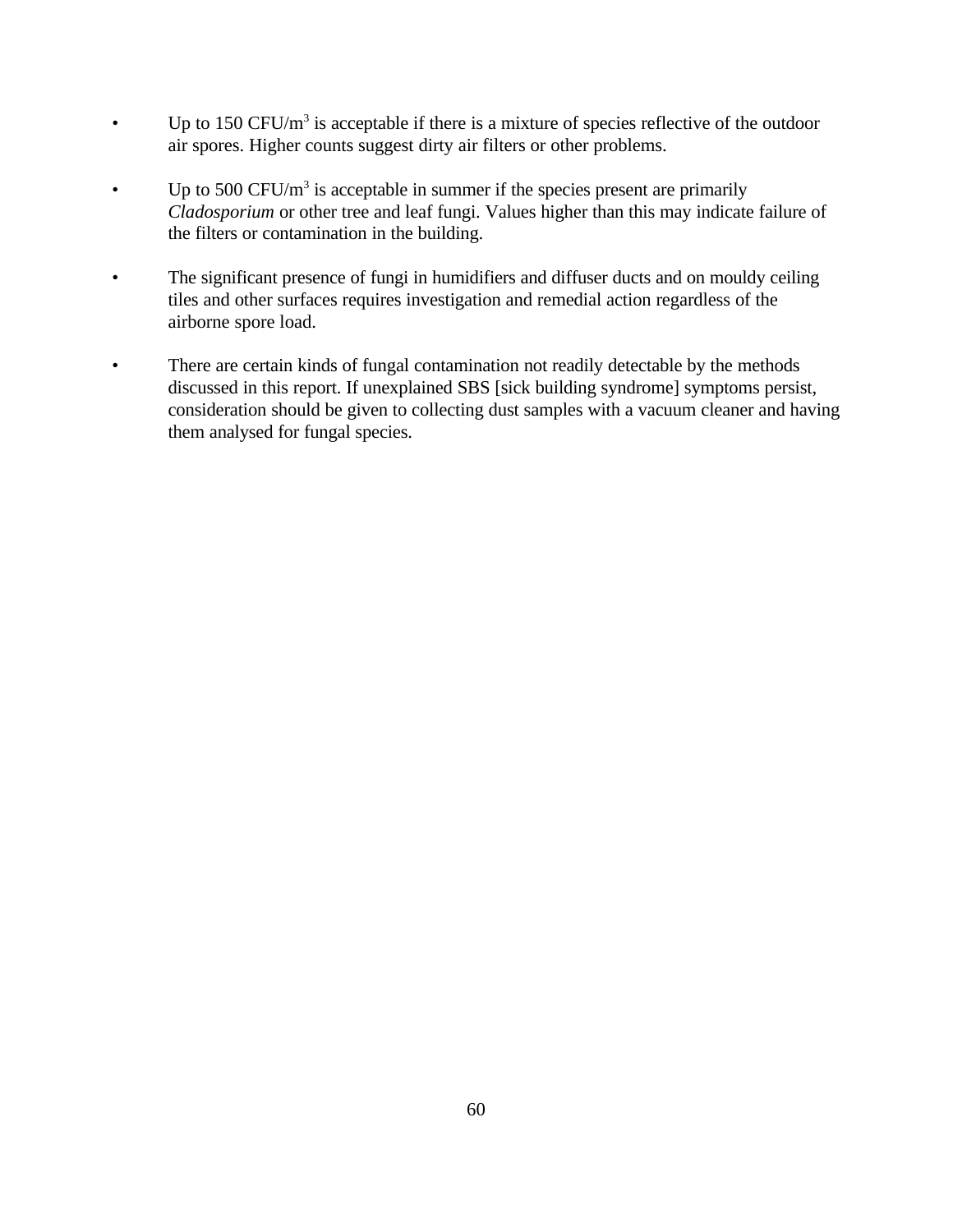# **APPENDIX C**

**Standard Operating Procedure: An Example for the Investigation and Remediation of Indoor Air Quality Contamination by Mycological Agents**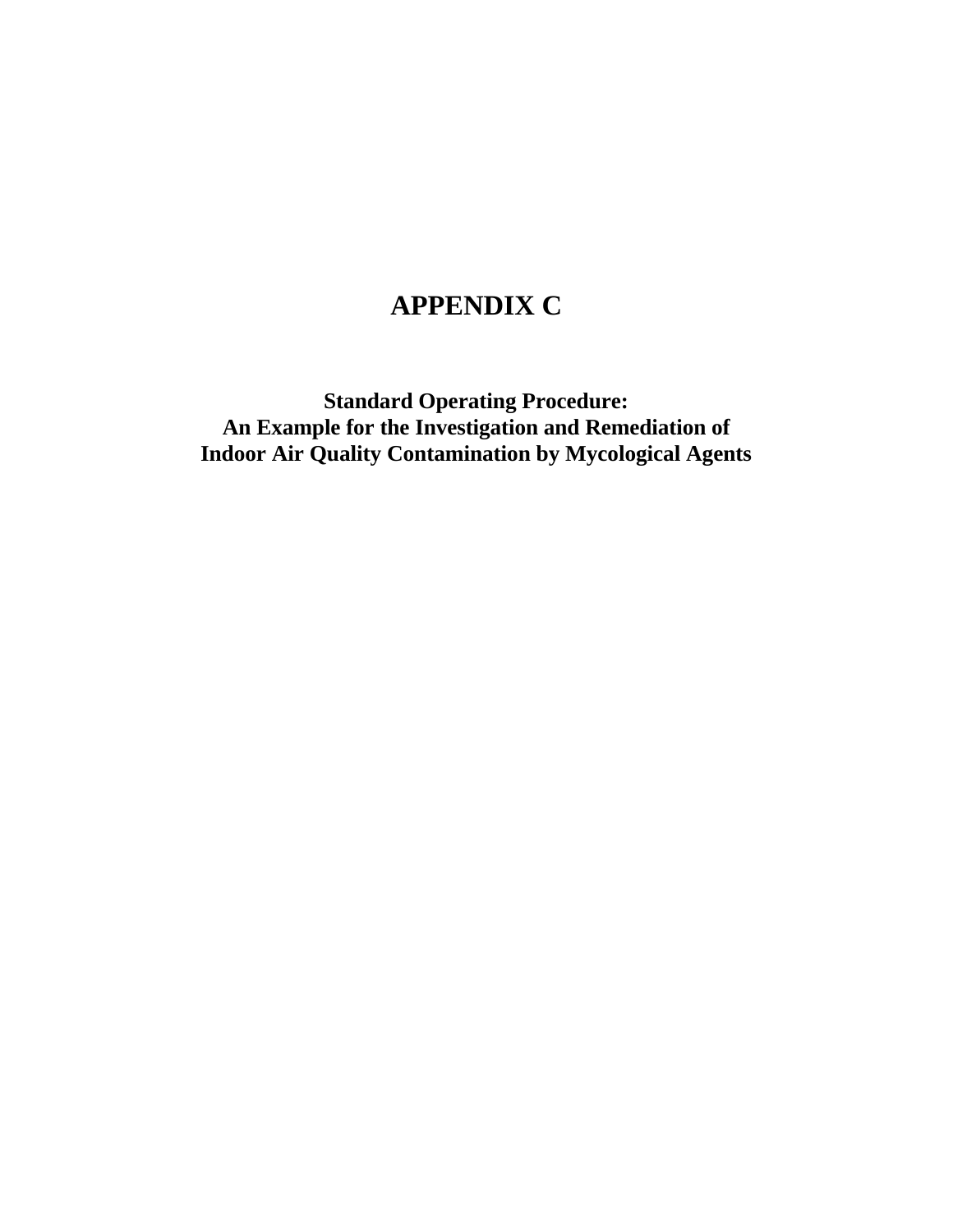## **Standard Operating Procedure: An Example for the Investigation and Remediation of Indoor Air Quality Contamination by Mycological Agents**

Any procedures involving direct handling and manipulating of potentially contaminated materials should be assigned only to trained personnel as required by WHMIS [Workplace Hazardous Materials Information System] and the provincial Occupational Health and Safety Acts. These individuals must have received information on the possible hazards as well as effective strategies to protect building occupants and themselves. They must also be reminded to wear appropriate personal protective equipment prior to entering contaminated areas. In small scale operations, such as 0.3 square metres or less, gloves and masks with good fit and proper seal may be used. The affected material should be decontaminated prior to removal. For intermediate scale operations such as 3 square metres or less, gloves and half-face respirators are advised. It should be noted that half-face respirators and gloves are strongly recommended for remediation at any scale if the presence of toxigenic fungi is known or suspected. Procedures that involve large scale operations, such as 10 square metres, will result in the disturbance of contaminated materials. Redistribution of these contaminants by the HVAC (heating, ventilation, and air conditioning) system could also follow. Under such circumstances, the area must be physically isolated (especially with respect to ventilation) by sheets of plastic and taping. Engineering controls such as a negative pressure air unit equipped with a HEPA (high-efficiency particulate air) filter and vacuum cleaners with HEPA filters are required especially when remediation is on a large scale. Evacuation of building occupants during such procedures must be considered. A full disposable suit with head to toe coverage, including a full face respirator equipped with HEPA cartridges, is acceptable. It is important to note that a chlorine removal cartridge is required with the use of high concentrations of bleach. When dealing with highly toxic materials, extra precautions must be exercised during removal of the personal protective equipment to avoid exposure. All equipment and other surfaces (such as the floor, ceiling, or the plastic drapes) within the segregated areas must, prior to removal, be surface decontaminated by treating with a 10% solution of household bleach (laundry or household bleach contains approximately 5.25% available chlorine before dilution) with an optional addition of 0.1-0.7% non-ionic detergent for an enhancement of cleansing and penetrating actions. Contaminated materials should be double bagged and tied for disposal by incineration. A thorough cleaning and decontamination of the areas immediately adjacent are also recommended. Sampling attachments and tools must be decontaminated between each assay in order to avoid cross contamination of samples, rooms and/or buildings.

If there is a necessity, during the investigative stage, to transport a sample of the suspected contaminant to another location for diagnostic or consultational purposes, it must first be rendered innocuous. Alternatively, when one is not certain that the sample is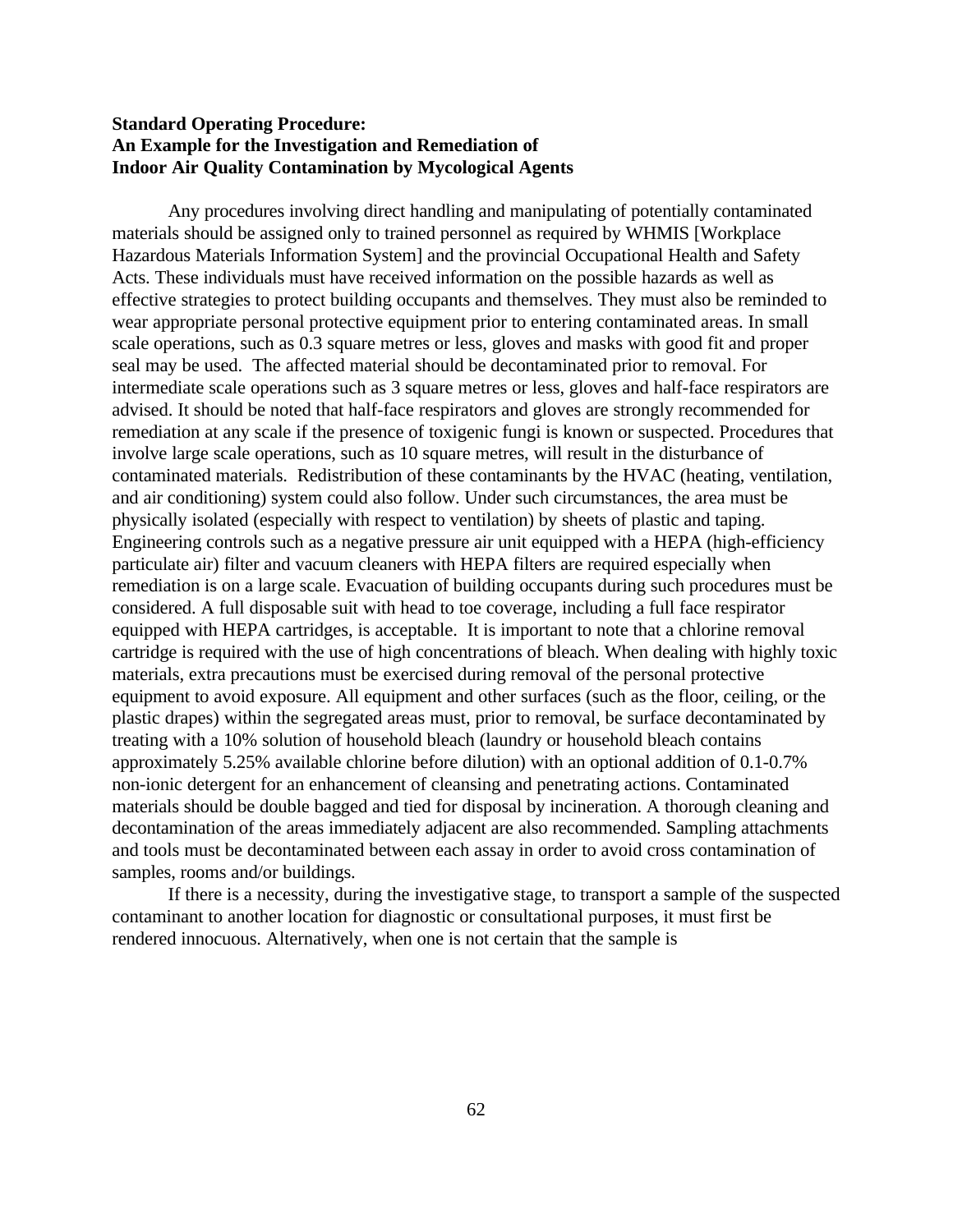dangerous, it should be packaged and transported as a diagnostic specimen under the TDG [Transportation of Dangerous Goods] Act and Regulations. However, if the sample has been identified as dangerous to human health and safety, then it must be packaged and transported by a TDG certified individual under the classification of 6.2.

## **Reference**

New York City Department of Health, New York City Human Resources Administration, and Mount Sinai–Irving J. Selikoff Occupational Health Clinical Center. Guidelines on assessment and remediation of *Stachybotrys atra* in indoor environments. New York, NY (1993).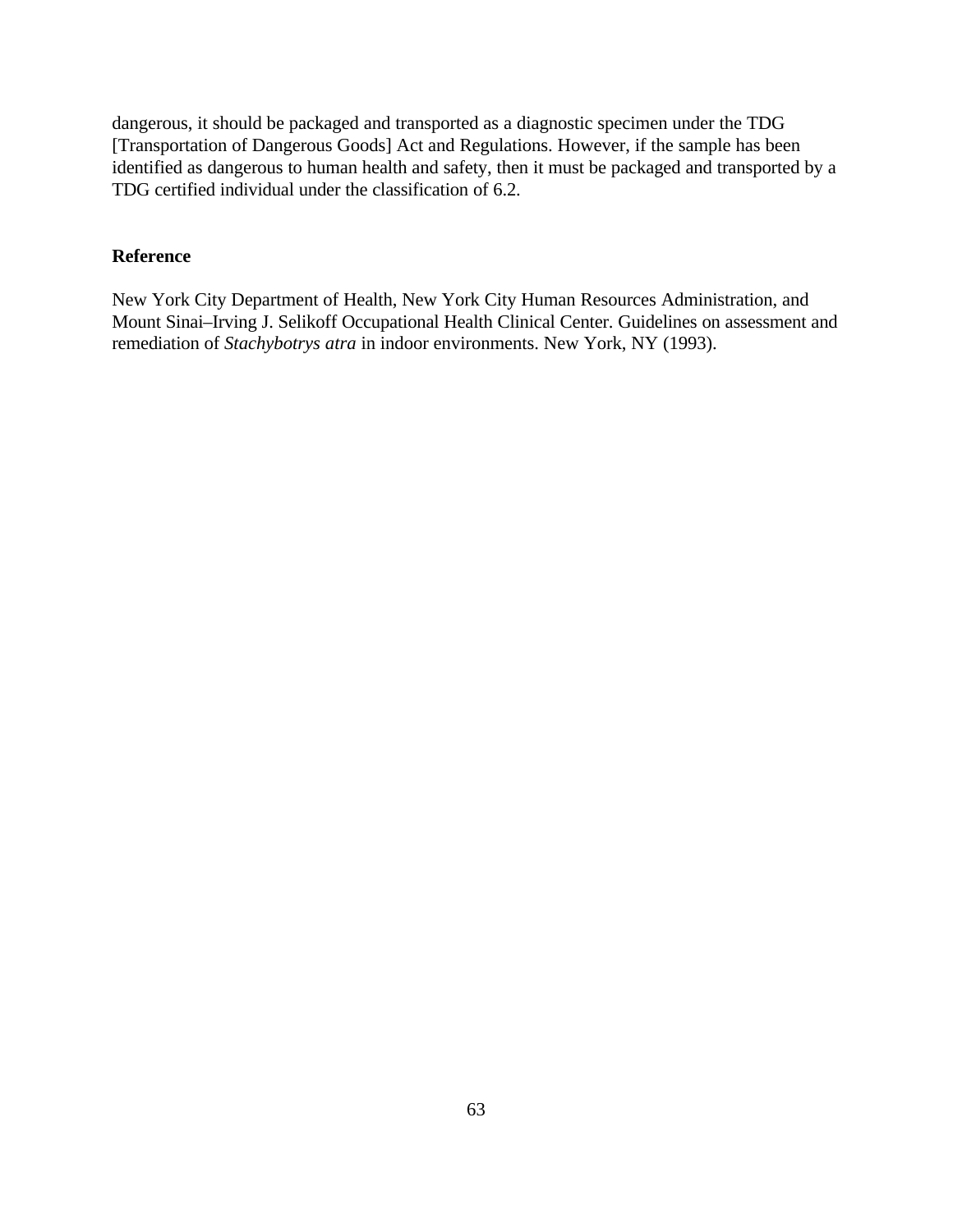# **APPENDIX D**

**Sampling Methodology for Fungal Bioaerosols and Amplifiers in Cases of Suspected Indoor Mould Proliferation**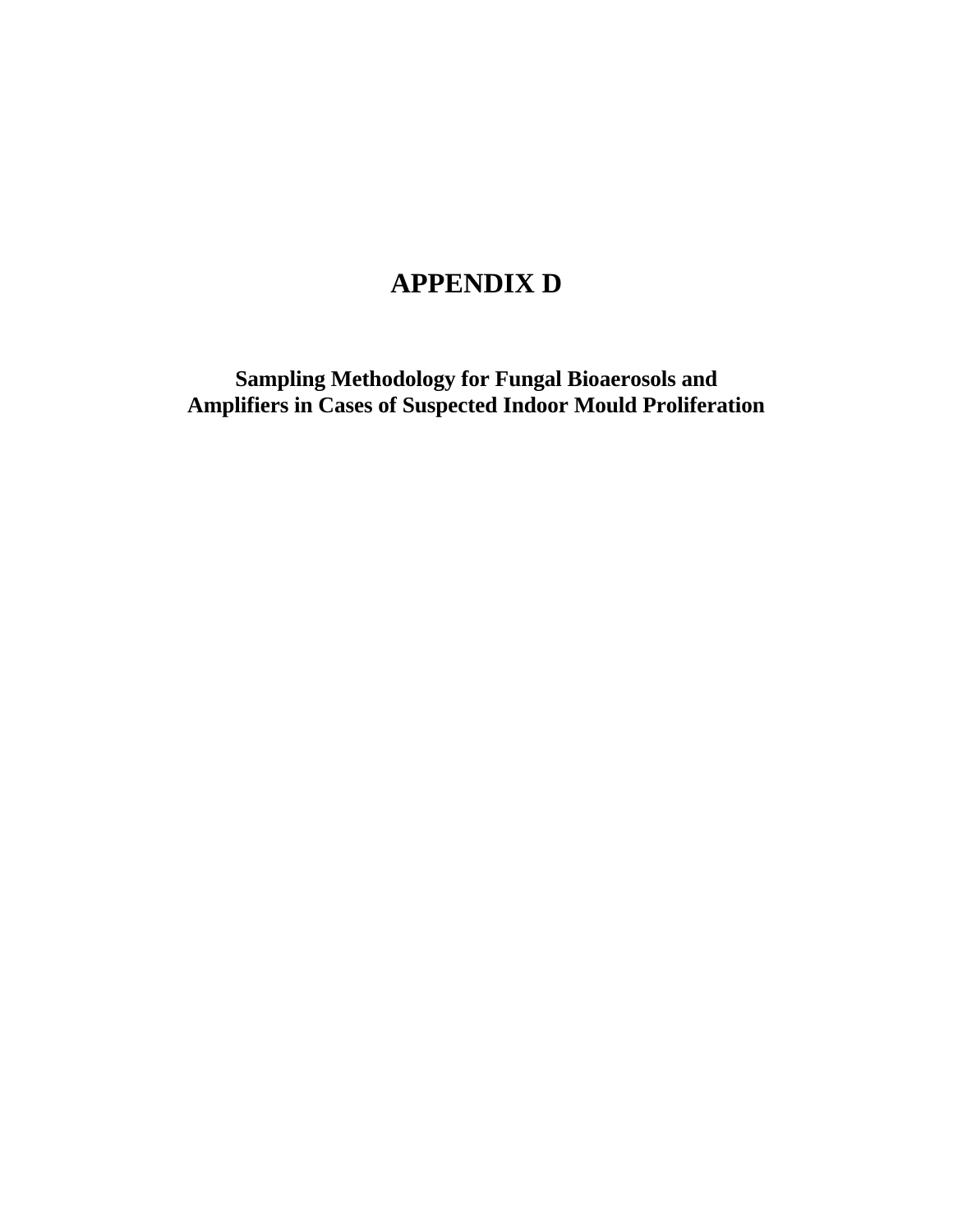## **Sampling Methodology for Fungal Bioaerosols and Amplifiers in Cases of Suspected Indoor Mould Proliferation**

Problems attributed to moulds in indoor air are usually associated with on-site proliferation of the moulds in the affected building. Only occasionally are mould conidia from an outdoor source suspected of being potential sources of symptoms. Moulds proliferating within a building usually do so in discrete locations where moisture and substrate conditions are conducive. Typical sites of indoor mould proliferation are damp cellulosic materials (e.g., wallboard, wallpaper, carpet backing, damp papers); debris in ventilation ducts, in carpets, or in mattresses or upholstered furniture; poorly maintained humidifiers; insulation on which organic film has accumulated; constantly humid painted, caulked, or plastic surfaces (e.g., windowsills, shower stalls, cold air return vents); and potted plant soils. The ultimate goals of diagnostic indoor air mould studies are:

- to determine if sufficient mould propagules, particularly those bearing irritating or immunosensitizing chemical components, are being produced and dispersed within the building to account for (or predict) symptomatology; and
- if a connection between moulds and symptoms is likely, to find and eliminate sites of mould amplification within the building.

These goals are usually addressed through one or both of the following strategies:

- air sampling (or sometimes dust sampling) to determine the level and types of viable fungal propagules within building trouble spots, and to suggest the presence of significant indoor mould growth sites ("amplifiers"); and
- physical search of likely problem areas to detect conspicuous mould amplifiers.

Further details of these two strategies are outlined below.

## **D.1 Sampling for Fungal Bioaerosols**

### D.1.1 Major Types of Mycological Air Sampling Techniques

Air sampling for fungal structures is, at the most fundamental level, divided into techniques based on the culture of live propagules and techniques based on the trapping and visualization of living or dead materials. This appendix deals primarily with the former type of sampling methodology. This is because many situations of suspected indoor air contamination involve toxigenic, allergenic fungal genera with small, nondescript conidia, such as *Penicillium* and *Aspergillus*. These are often difficult to assess accurately with particle-trapping devices such as Rotorod samplers and spore traps, where culturing cannot be done and analysis of samples tends to be biased towards the identification of larger, distinctively shaped, and/or dark-pigmented structures. Common fungi possessing such large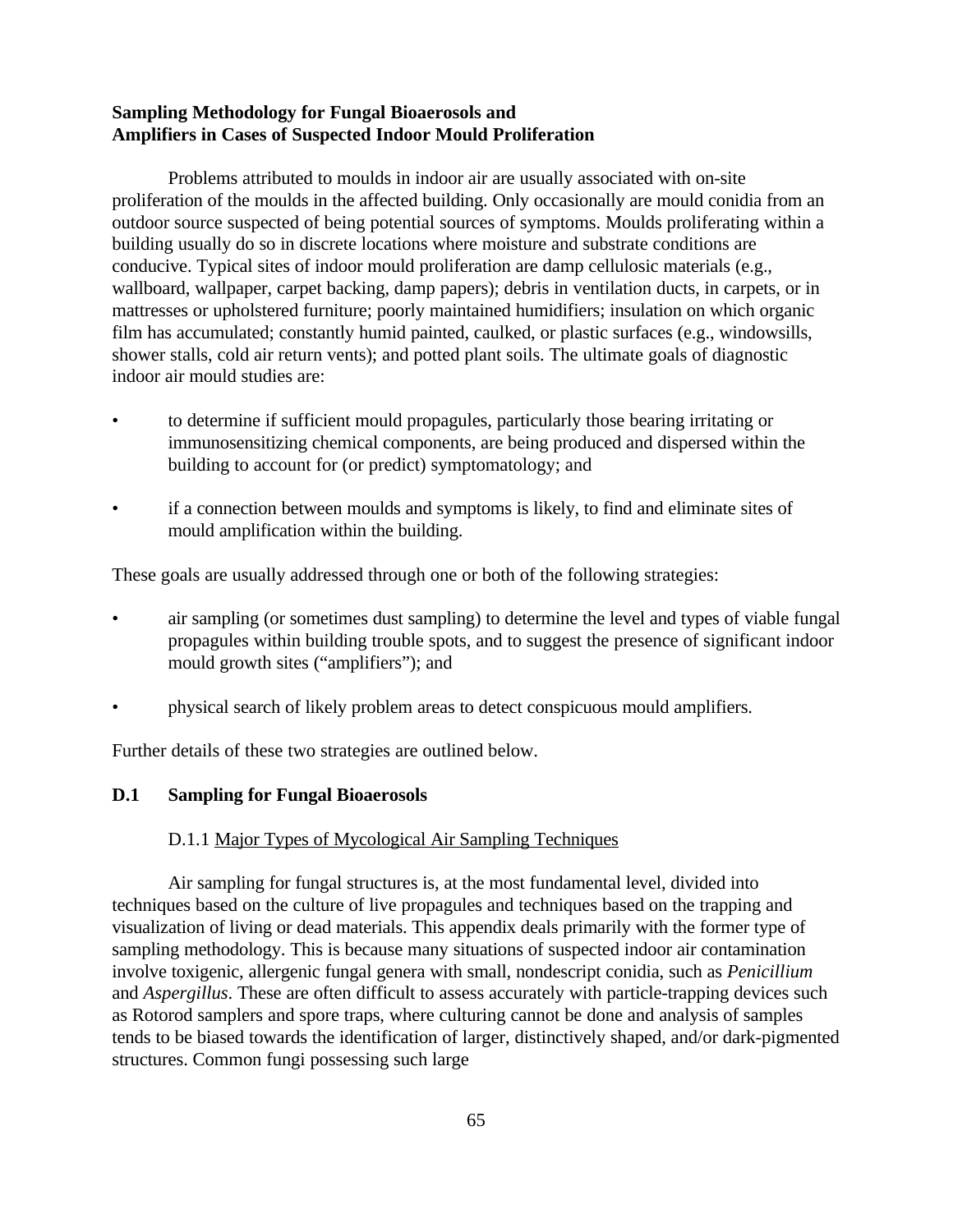or dark propagules, such as *Cladosporium*, *Alternaria*, *Pithomyces*, and *Bipolaris*, are often relatively innocuous fungi, predominantly coming from outdoor sources. Other conspicuous allergens, such as basidiospores of the bracket fungus *Ganoderma applanatum* and ustilaginaceous smut teliospores, may also be counted with unparalleled accuracy, but these are once again from outdoor sources and have little relevance to the major questions assessed by the Working Group. It should be noted, however, that Kozak et al. found a Rotorod sampler to be very useful for visualizing non-viable *Stachybotrys*, *Ulocladium*, and *Alternaria* conidia emanating from contaminated carpets in homes.<sup>1</sup> Although these authors actually located and identified the problem moulds by a combination of inquiries about water damage, site inspection, and direct sampling from suspect surfaces, they felt that the Rotorod could be an important component of a detailed evaluation. They recommended its use in combination with an Andersen sampler for viable propagules, plus rigorous site examination, history taking, and direct sampling.

The air sampling techniques elucidating viable propagules can be grouped into two categories: those relying on gravity to effect sedimentation of the mould propagules onto growth medium, and those based on pumping a measured amount of air onto or through a propagule collecting device. The sedimentation plate is archetypical of the former category, whereas the latter category contains a variety of sampling devices. The former will be dealt with first.

#### D.1.2 Settle (Sedimentation) Plates

A large number of publications substantiate the fact that settle plates elucidate a biased sample of the viable airborne mould propagules.<sup>2</sup> The reasons for this are twofold. First, propagules have differential settling rates according to their weight and aerodynamic form. Settle plates are particularly efficient at detecting large conidia in indoor air, whereas the proportion of conidia belonging to important small-spored genera such as *Aspergillus* and *Penicillium* is underestimated. Second, whereas pumping samplers cause some air disturbance, settle plates are still. Some disturbance is usually necessary in air sampling to resuspend settled conidia, which would ordinarily become airborne under conditions of normal human activity in the rooms being investigated.<sup>3</sup> Actual normal human activity substantially improves fungal isolation, even where pump samplers are used.

Despite these limitations, settle plates are still widely used, at least in preliminary studies, in remote or impoverished areas, or as an adjunct to physical searching for amplifiers. As semiquantitative samplers, when adequately exposed (a commonly used protocol is for one hour at tabletop level under conditions of ordinary room activity), $4$  they can readily be used to discern the likely presence of significant indoor mould amplifiers (except in special cases, e.g., *Stachybotrys* amplifiers). A problematic indoor mould amplifier, if it consists of small-spored fungi such as *Aspergillus* or *Penicillium*, produces a sufficiently large quantity of airborne propagules that these species show up as a significant proportion of the isolates occurring on a settle plate. The gravitational bias against these smaller conidia is compensated for by the high numbers of conidia produced by any significant amplifier (subject to normal disturbance).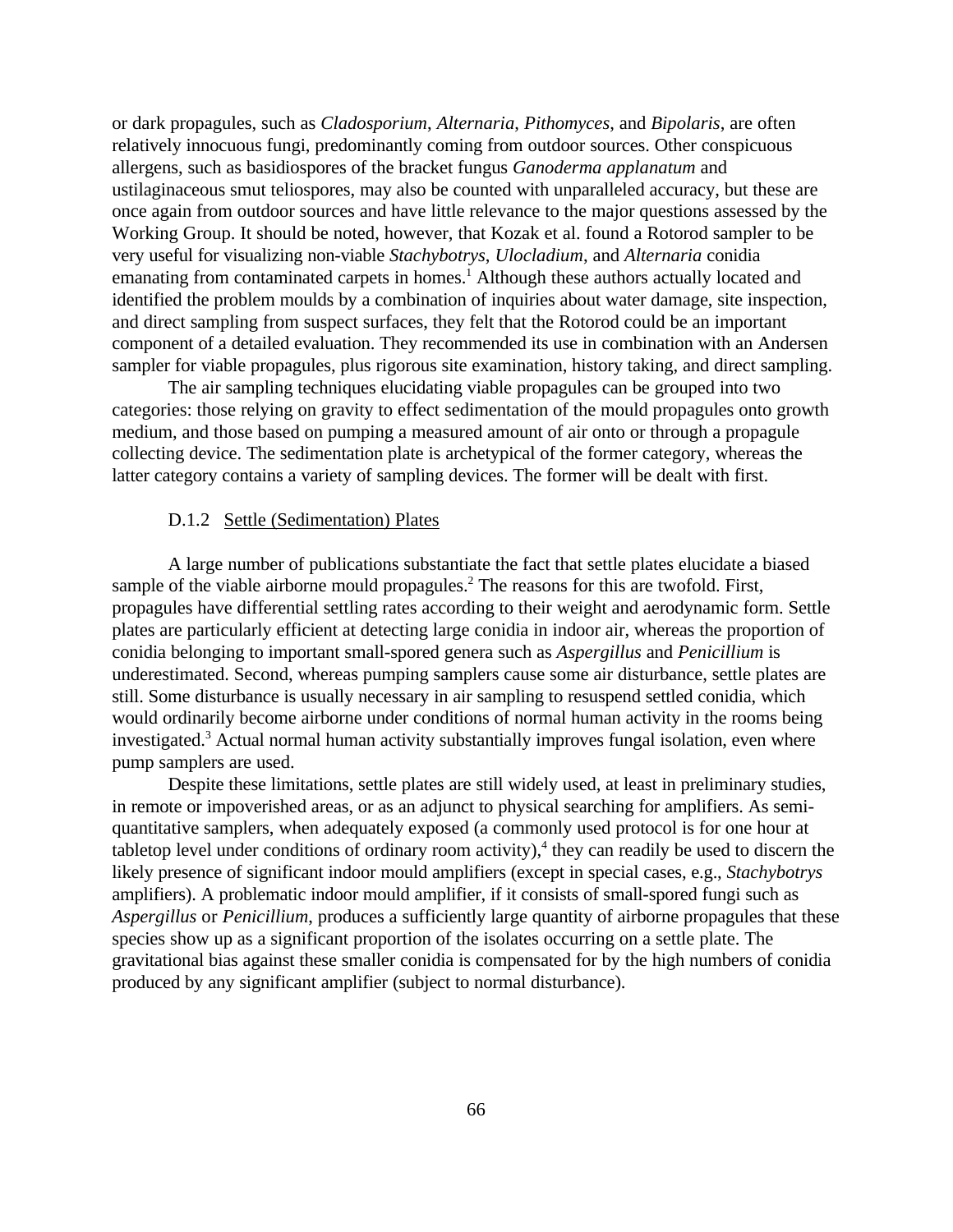Some specific sampling deficiencies have been attributed to settle plates by researchers investigating parameters not relevant to the detection of significant indoor amplifiers. The strength of this technique lies in the fact that epidemiologically important toxigenic or allergenic fungi, unlike invasively pathogenic fungi, must be present in large quantities. The quantitative species distribution of fungi growing in any habitat tends to have an inverse exponential distribution, in which there are very large numbers of individuals representing a few predominant taxa and very small numbers of individuals representing each of an indefinitely large number of minor taxa.<sup>5,6</sup> Hence, to point out that settle plates tend to grow fewer taxa than impacted air plates<sup>2</sup> or that they detect members of a particular fungal group in fewer sites than do impacted air samplers<sup>7</sup> is not necessarily of practical significance. With adequate exposure times, especially under conditions of typically low air turbulence indoors, only members of the asymptotic "tail" of minor taxa are strongly likely to be missed in any given habitat. The best general definition of an adequate exposure time is that necessary to obtain an adequate representation of the smallest spore type of practical interest. In indoor studies, this spore type is often the *Aspergillus/Penicillium* conidium; the present author finds that the majority of one-hour, indoor settle plates he receives from putatively mould-affected buildings have members of these taxa as predominant species. This ineluctable but anecdotal finding needs to be followed up by more definitive comparative studies.

Published comparative studies between volumetric and gravitational techniques often have inadequacies. Sayer et al. compared 15-minute samples taken by means of a vacuum sampler drawing 28.3 L of air per minute with gravity plates exposed for an entirely inadequate, and only desultorily parallel, 15 minutes.<sup>2</sup> Solomon, in a better-designed study, found that 30-minute settle plate samples showed very little correlation with 1- to 10-minute Andersen volumetric samples, and that numerically predominant, small-spored taxa were sometimes missed or very poorly represented.<sup>8</sup> Verhoeff et al., however, found a strong correlation between Andersen samples and duplicate 60-minute settle plate samples in two different studies.<sup> $4,9$ </sup> The earlier of these two studies<sup>9</sup> showed that the number of species isolated on settle plates on conventional high water activity medium (malt extract agar) was not significantly different from that obtained with four major types of volumetric air samplers. The later study<sup>4</sup> showed that settle plates isolated significantly fewer species than the Andersen sampler but did not comment on whether these species were relatively abundant or uncommon. No study to date has deviated from the prevailing focus on abundance and commented on the extent to which different types of samples allowed the recognition of synecological patterns signifying the presence and types of indoor fungal amplifiers. Such patterns (e.g., *Penicillium brevicompactum* and *Aspergillus versicolor* usually signifying moist but not currently saturated wall covering paper) can be seen even in a relatively light deposition of smaller-spored types on a settle plate (or in a light outgrowth of low-viability spore types in either gravitational or volumetric sampling) and are sufficient to direct further on-site investigation. Either a heavy or a light deposition of such a pattern indicates the likely presence of a larger or smaller, closer or more distant, exposed or more concealed, but in any case undesirable mould proliferation site. Notwithstanding the serviceability of longer settle plate exposures in detecting these patterns, however, settle plates are best used in combination with a thorough initial site inspection to detect any macroscopically visible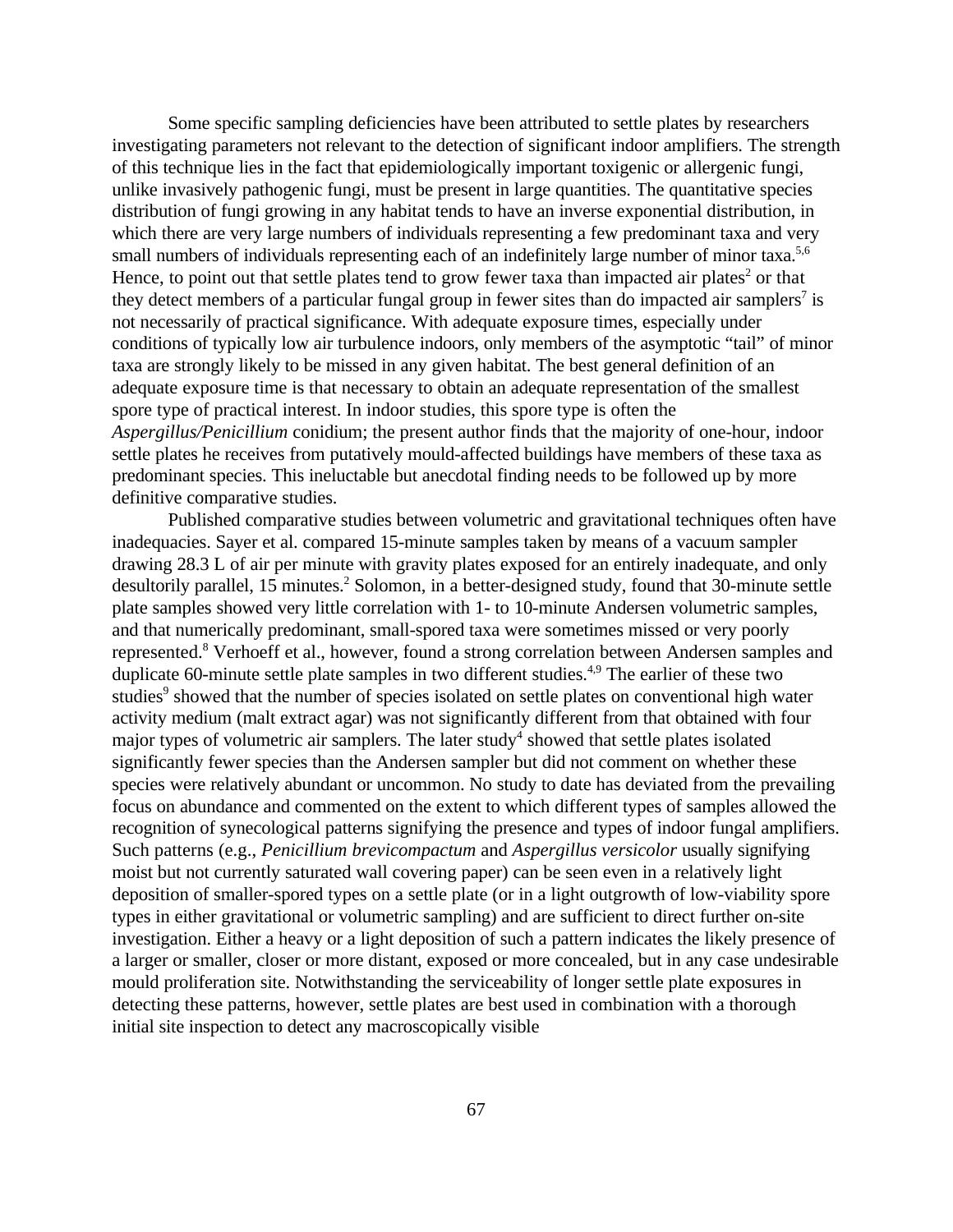mould growth. (Because of low-viability propagule types like *Stachybotrys*, the same caution holds for volumetric samples.) Volumetric air sampling should be regarded as superior and used whenever it can be made available.

In Canada, the species predominant in indoor mould amplifiers ordinarily form a small or insignificant proportion of spora in outdoor air samples (except near large compost sites such as municipal leaf dumps or where abundant dust from stored crops or wood is encountered). Common examples of fungi strongly associated with indoor proliferation are *Aspergillus versicolor*, *A. fumigatus*, *A. niger*, members of *Penicillium* subgenus *Penicillium* (with a few exceptions), and black-spored *Scopulariopsis* species. Receipt of settle plates predominantly colonized by significant numbers of such fungi is an excellent indicator of potentially problematic indoor mould amplification. Accompanying outdoor air control plates, exposed sufficiently far away from the building studied to avoid outflow of building bioaerosols, are strongly recommended: they are characteristically negative for these fungi.

False negative or ambiguous settle plates may be obtained from buildings with very restricted mould amplifiers, with very still air in undisturbed rooms, with amplifiers of poorly culturable species (e.g., *Stachybotrys chartarum* [= *atra*]), or with amplifiers consisting of species with poor airborne dissemination (e.g., *Aureobasidium* on windowsills, *Cladosporium* on painted cold air vents, *Fusarium* and many other wet-spored fungi from indoor plants, and possibly *Chaetomium*). The health effects of the species with low aerial dispersal have been suggested to be insignificant,  $\frac{10}{10}$  but, as intermittent or cumulative airborne dispersal of desiccated material may occur, some wet-spored species may be quite significant. *Stachybotrys* is an example of a wetspored fungus for which significant airborne dissemination and health effects are well substantiated. Also, noxious volatiles may be produced by some wet-spored fungi. Little is known, however, about the health effects of the volatiles of wet-spored indoor fungi; many such species are not odoriferous to ordinary olfaction.

With settle plates, as with any other culturing of airborne moulds, the most informative level of interpretation usually requires that the analyst be able to distinguish among the predominant species and species-groups of the genus *Penicillium*, *Aspergillus*, and other relatively complex fungal groups. Also, if outdoor air controls are inadequate, the analyst must be sufficiently familiar with the local ecology of moulds and yeasts to detect deviations from their ordinary seasonal frequency in outdoor air. In Toronto, for example, a high number of *Penicillium* subgenus *Aspergilloides* colonies on a household settle plate in winter is an excellent indicator of mould proliferation indoors; the same finding in September might be non-diagnostic. Such interpretation of uncontrolled samples requires a mycologist with some aerobiological baseline data.

As meaningful analysis of settle plates is based primarily on recognizing the synecological assemblage of isolates consistent with the presence of indoor mould amplifiers and is only secondarily concerned with the actual numbers of colonies detected, the problem of establishing acceptable and unacceptable numbers of colonies in indoor samples cannot be addressed. Any actions taken against indoor mould proliferation must therefore be triggered by factors other than the demonstration of a threshold count. Locating and examining any mould amplifiers not detected in preliminary inspection are logical follow-up steps once settle plates have revealed that these amplifiers are present. The substrate nature of the amplifier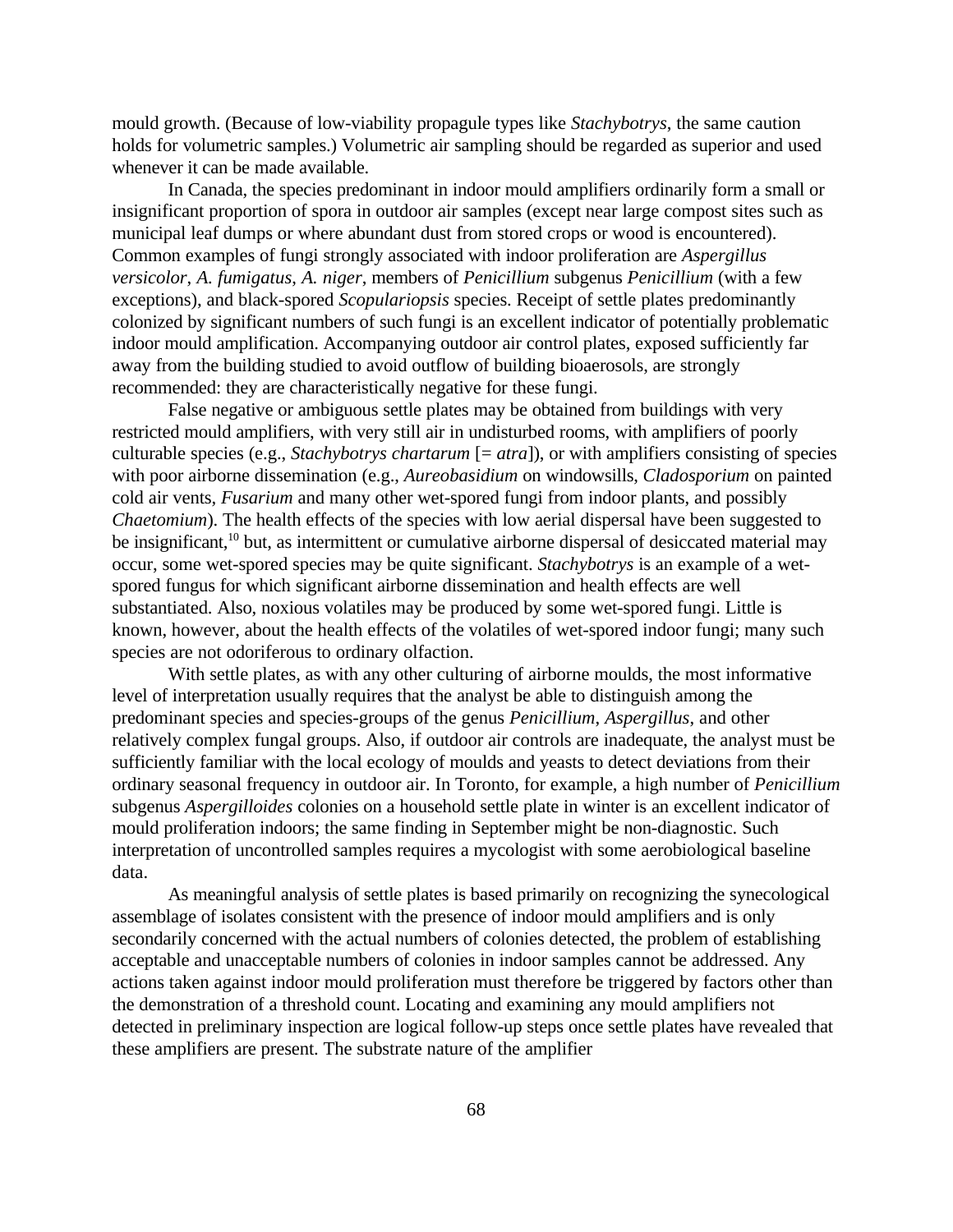can usually be read from the settle plate. For example, *Stachybotrys* indicates very moist cellulose, often in previously flooded or soaked material, not uncommon in sheltered areas behind wallpaper or wallboard paper growing in contact with the glue. *Penicillium chrysogenum* suggests crumbs; *Eurotium* suggests, among other things, carpets with accumulations of dry skin scales and dust; *Aspergillus versicolor* suggests humid wallboard or other humid cellulose, including cellulosic dust within ducts; and so on.

In practice, common indications for characterization and remediation of the discovered amplifiers are occurrence of symptoms consistent with adverse reaction to indoor moulds and/or building management or administrative concerns that such amplifiers might cause symptoms in future, might indicate or exacerbate degradation of materials, or might cause offence owing to noxious odours or to the cosmetic, aesthetic, psychological, or political disadvantages of harbouring conspicuous decay. Once established mould amplifiers have been demonstrated, managers usually find themselves under strong pressure to clean them up.

#### D.1.3 Vacuum/Culture (Pump) Samplers

Pump samplers for viable propagules can be broken down into (1) samplers impacting a stream of air onto a fungal medium surface; (2) samplers trapping propagules from an airstream in a viscous fluid, which can then be plated on growth medium; and (3) samplers trapping propagules on a membrane filter, which can be eluted onto growth medium. In category #1 are slit samplers such as the New Brunswick slit-to-agar sampler, sieve impactors such as the Andersen and SAS samplers, and centrifugal impactors such as the RCS (details of sampling with these devices are outlined by Muilenberg; also, see Glossary for information about Andersen, RCS, and slit-to-agar samplers; see Verhoeff et al. for a chart showing the air intake rates, usual sampling times, and particle size biases of volumetric and non-volumetric sampling devices and techniques). <sup>9,11</sup> In category  $#2$  are liquid impingers and modifications of slit samplers to deposit propagules in easily melted glycerol/gelatin gels.<sup>12</sup> In category #3 are various assemblages of pumps and filter cassettes drawing measured quantities of air through membrane filters impervious to fungal conidia.

A considerable literature exists comparing the efficacy of these samplers. Indeed, until recently, such studies have greatly predominated over other kinds of studies that might have predictive value in the analysis of indoor mould problems — for example, studies of the biological effects of exposure to mould conidia, or studies of the composition of fungal communities associated with indoor proliferation and related symptoms. Even though much useful information has been gathered by the analysis of sampling devices and accurate sampling is important, an overemphasis on this essentially non-biological topic is deleterious. At present, even if propagule concentrations in room atmospheres were known with absolute accuracy, we would be little further ahead in understanding the association (if any) between these numbers and symptoms, and we would not be assisted in the location or remediation of mould proliferation sites. In any case, correlative statistics should allow any moderately imperfect but reasonably consistent sampler to yield numbers that could be meaningfully gauged against symptoms, toxin levels, and a variety of related topics. These numbers must be broken down by fungal group, not given as total colonyforming units (CFU), as the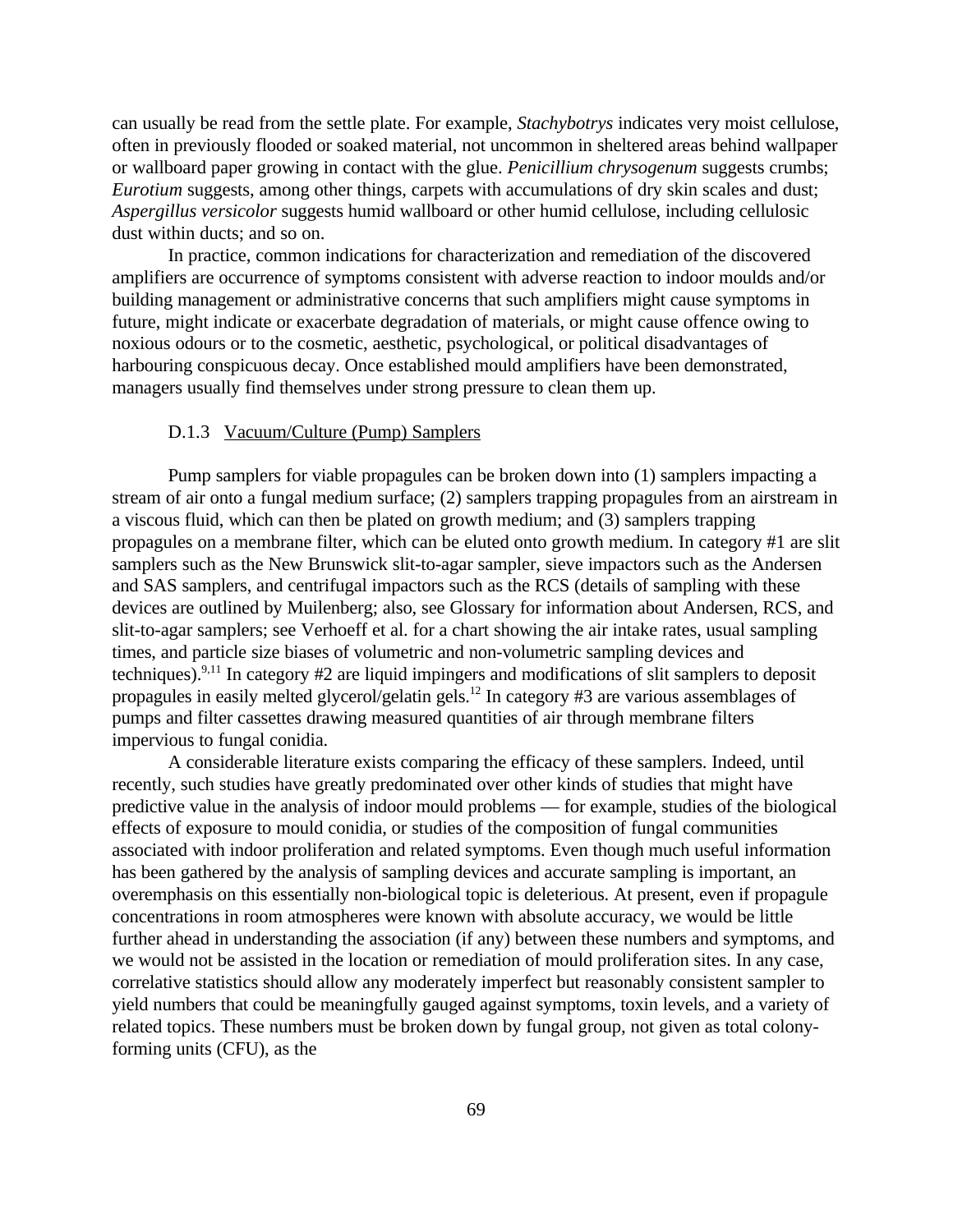totality of spora includes varying proportions of potentially irritating and relatively benign particles. (Imagine, as a comparison, trying to gauge the chance of acquiring malaria simply by counting "total mosquitoes" in any habitat.)

Several recent studies have been performed comparing the sampling efficiencies of different pump samplers. Most of these studies have embodied some uncontrolled variables: for example, some fail to standardize the sampling durations and volumes, and many generate data by sampling in unpredictably non-homogeneous room air. They must therefore be interpreted with considerable caution, and those interested in this topic are advised to do a more detailed review than can be accomplished here. A few recent studies are worthy of mention, but the conclusions mentioned below should not necessarily be taken at face value. Buttner and Stetzenbach analysed the efficiencies of Andersen six-stage, SAS, and Burkard (suction slit impactor for direct examination of particles) samplers and settle plates in a controlled room with known concentrations of *Penicillium chrysogenum* conidia.<sup>3</sup> The Andersen sampler gave the most accurate and consistent results, but differences between it and the other volumetric samplers were marginal. Verhoeff et al. did comparative field trials in houses with the slit-to-agar, single-stage (N6) Andersen, RCS, and SAS samplers.<sup>9</sup> The slit-to-agar sampler and the Andersen were concluded to be the most precise. This study, however, was criticized<sup>13</sup> because it did not take into account the variation attributable to air mass discontinuity over the different sampling times used. (Total volume of air sampled was standardized at the expense of varying sampling duration.) Smid et al. similarly compared the single-stage Andersen, slit, RCS, and SAS samplers.<sup>14</sup> Once again, the Andersen and slit samplers were reported to give the best results, with RCS reasonably comparable; SAS underestimated CFU counts by about 50%. These authors concluded that the RCS remained useful because of its convenience of use and acceptable accuracy.

In heavily contaminated environments (e.g., barns), Andersen samplers may suffer from overexposure, with multiple propagules being counted as one after impaction via the same sieve hole and with subsequent colony overgrowth. Correction factors have been published for moderately overexposed plates but are inadequate for heavily overexposed plates. Diminishing the sampling time is a possible response but has the disadvantage that spatial/temporal discontinuities in airborne mould propagule distribution may skew results. For example, a 30-second exposure may fortuitously sample a current of relatively clean air from a window draft not generally representative of a contaminated room; or, likewise, a short exposure may sample the peak of a burst of conidia from a disturbed mould amplifier or reservoir and may show numbers well above those typically found in the room. For this reason, devices trapping propagules in liquid may be more accurate in heavily contaminated environments. With such samplers, sampling times can be longer without overwhelming the analytical capabilities of the system. Thorne et al. found that both impinger samples and eluted Nucleopore filters were more accurate than Andersen samples in barns housing swine.<sup>15</sup> Blomquist et al. modified a slit sampler to deposit spores on agar or glycerol/gelatin gels and then homogenized or liquefied these gels and plated them out in a classic dilution series.<sup>12</sup> When glycerol/gelatin gels were used, results were comparable to those obtained using eluted Nucleopore filters.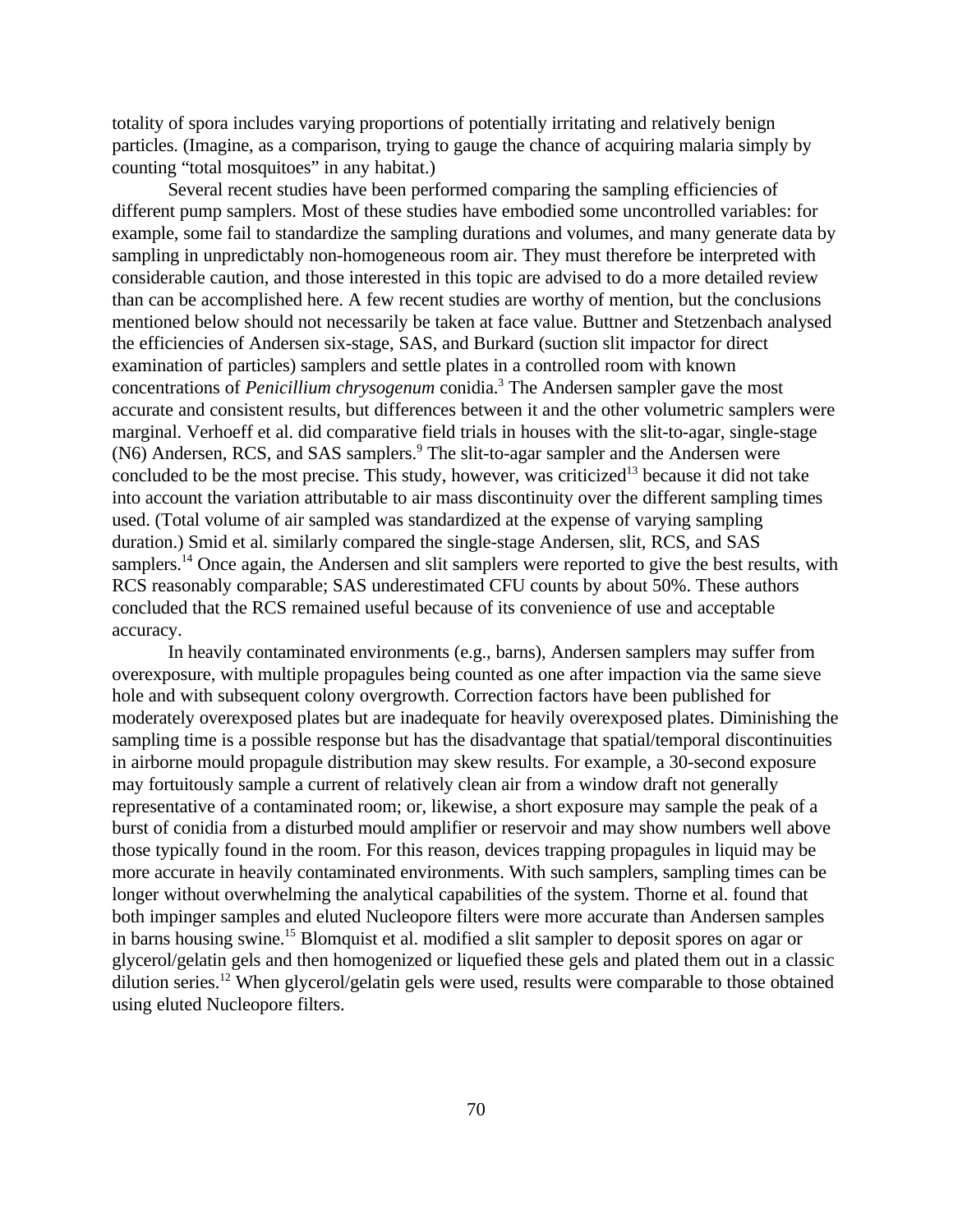Impingers have not been widely accepted in ordinary indoor mould sampling work. Most potentially problematic airborne moulds have highly water-repellent conidia that, in contact with aqueous media, tend to adhere to surface films and hydrophobic surfaces and to clump together in minute air pockets. Trapping of such hydrophobic particles in impingers is not efficient.<sup>11</sup> A comparative study of Andersen and impinger samplers from a hospital under renovation showed that impingers underestimated CFU by 90% or more (R.C. Summerbell, Ontario Ministry of Health, pers. commun.).

In conclusion, for public buildings, various slit, sieve, and centrifugal samplers should give comparable results. Absolute propagule count is not a realistic sole criterion for building remediation, as large counts from outdoor air are possible at some times of year, particularly in buildings with openable windows or with air filters that do not exclude smaller fungal conidia. The most efficient use of samplers, arguably, should be to detect conidial shedding by indoor mould amplifiers. Although such shedding may very well result in high CFU counts, and although high counts in general will be more significant than low counts, certain factors may cause a truly problematic amplifier to yield low to moderate counts — for example, sampling at a distance from the amplifier, misleading air distribution patterns, and low conidial viability. Pasanen et al. found that viable spore counts were sometimes less than 25% of the total spores detected by scanning electron microscopy in farm and urban homes.<sup>16</sup> Other difficulties are outlined by Miller.<sup>17</sup> Such information strongly argues on behalf of using air sampling as a detector of amplifiers and a semiquantitative indicator of approximate bioaerosol density rather than as an absolute arbiter of indoor air standards.

The relevance of spora counts is greatest where there is a diffuse and difficult-to-access amplifier present in a building. Two recurrent examples are mould growth in ventilation ducts in buildings with self-contained air recirculation systems and moulds apparently associated with a multiplicity of lightly and sporadically contaminated books in a library. In these cases, the idea of finding a discrete amplifier and eliminating it, the practical solution for the great majority of indoor mould problems, may be problematic. Although heavily contaminated ducts or books must clearly be cleaned up or otherwise dealt with (as must ducts or books with confirmed *Stachybotrys* colonization), the possibility of lightly contaminated environments is evident. The traditional question of determining an air contamination level requiring action is relevant in these instances.

Clearly, it simplifies matters to restrict the analysis only to those fungi associated with the amplifiers and to exclude fungi known to be associated with any incident outdoor air. (It is unlikely that indoor and outdoor types will have an additive effect, as their toxin chemistry and antigenicity will be largely distinct; the possibility of additive glucan effects needs further investigation.) The difficulty is to know what factor to correlate numbers of indoor-generated mould propagules with in order to assign health significance to the findings. Essential dose–response information needed to correlate numbers of fungal propagules of particular chemical composition to health effects in humans is absent for all moulds, and, as tolerance to moulds appears to vary biologically among individuals and appears to relate at least partially to the vagaries of allergic sensitization, acceptable dose information would doubtless be arduous to acquire even if ethical tests could be devised. Surrogate tests such as in vitro tests for the responses of human cells (e.g., alveolar macrophages) are in their infancy, and animals lack the ability to corroborate or disconfirm the persistent, subjective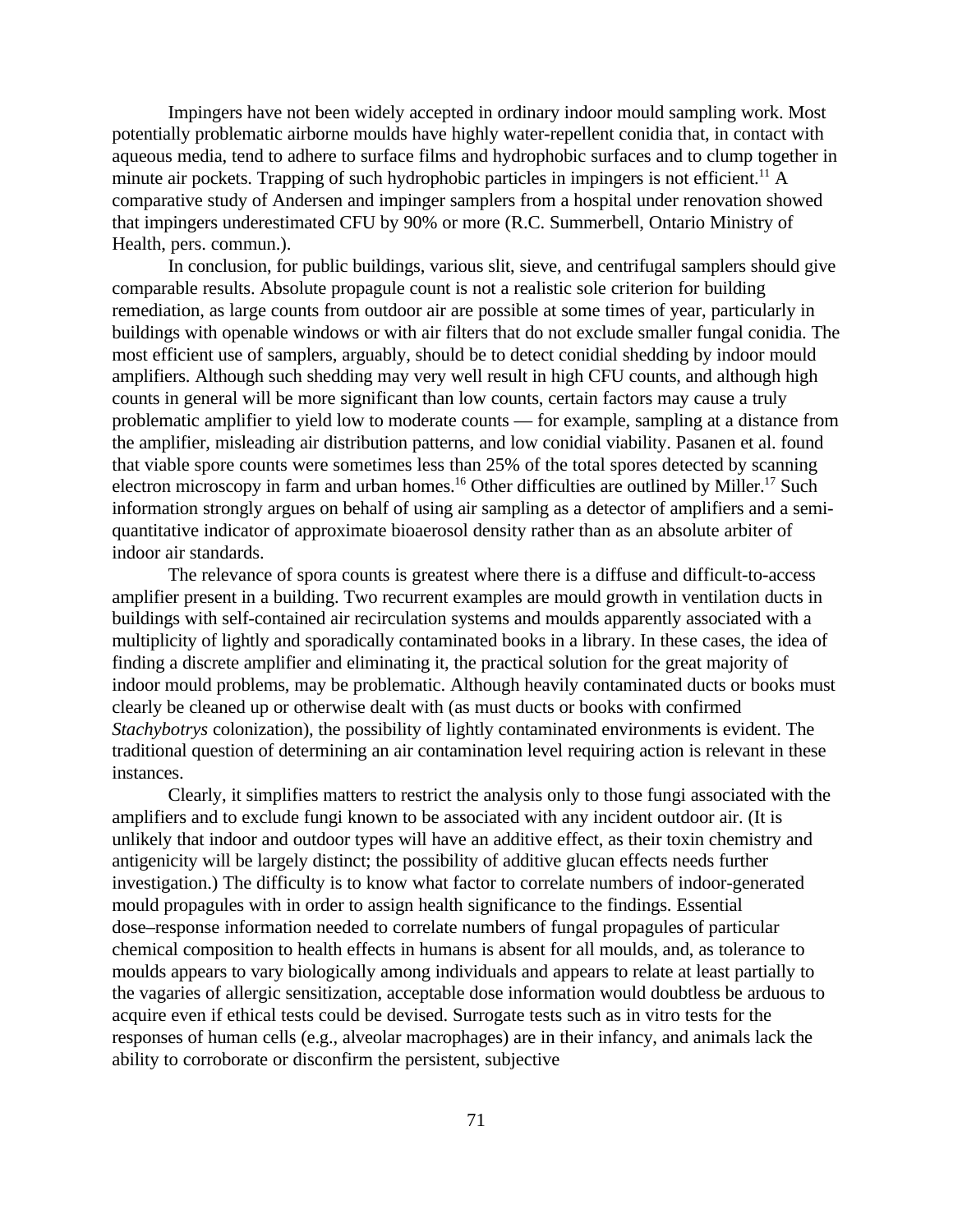symptoms commonly reported in cases of indoor mould proliferation. The need for objective measures of adverse responses to mould inhalation is great, and devising such measures would be an important step in coming up with scientific correlates between spore counts and the need for remediation of buildings.

This appendix will not discuss direct air or dust sampling methods for fungal biochemicals. Methods detecting general fungal materials such as chitin, glucan, and ergosterol lack the ability to discriminate between fungal elements from indoor and outdoor sources. Hence, they will tend to give unambiguously interpretable single-case results (as opposed to multi-case statistical trends) only in cases where there is an extreme indoor build-up or where indoor accumulation of outdoor fungal material is otherwise known to be insignificant. Tests detecting specific toxins or volatiles may be very useful, but in their specificity they are beyond the scope of this document. See Miller for a summary of some limitations of sampling for volatiles.<sup>17</sup>

Dust, carpet, or surface swab samples may serve in place of air samples but may contain many normally settled elements (e.g., Mucorales; also *Fusarium* other than predominant species on local agricultural crops), which in many cases are not significantly present in the air. On the other hand, dust samples have the advantage of containing a relatively long-term record of the history of fungal deposition within a building and may thus relieve investigators of problems posed by the bioaerosol variability of different air currents seen in short-duration air samples. Further investigation is needed to give criteria for the interpretation of dust sample results, but results to date show some promise. Swabs may play a useful role in the sampling of patches of mould growth that have been detected visually, but they are inferior to surface scrapings, as they tend to select spores and leave conidiophores/pycnidia/ascomata behind.

#### D.1.4 Media Used in Sampling

The media used in sampling fungal air and dust spora are diverse. They fall into several distinct categories: generally permissive media of high water activity, designed to allow growth and in situ identification of a wide range of fungi (e.g., Sabouraud, 2% malt extract agar, V-8 agar); generally permissive media with components restricting colony diameter ("restrictive media"), minimizing colony overgrowth and allowing in situ identification of at least some fungi (e.g., rose bengal agar, various high water activity media containing dichloran, Littman oxgall agar); media of low water activity, with or without factors restrictive of colony diameter, for isolation of moderately osmotolerant to xerophilic fungi (e.g., dichloran 18% glycerol agar, Czapek's  $+40\%$  sucrose agar, 2% malt extract agar  $+10\%$  salt ["malt and salt" agar]); and media selective for particular groups of fungi ("selective media," e.g., Sabouraud/cycloheximide medium for the majority of human pathogens, Onygenales, Herpotrichiellaceae, and Ophiostomatales; media with benomyl for Basidiomycetes, Zygomycetes, Endomycetes, *Pleospora/Cochliobolus* anamorphs, and Microascaceae). At least two apparently irreconcilable dichotomies must be addressed by the person trying to select a single medium for an indoor fungal study: first, that no one medium will optimize growth of both the significant fungi adapted to high substrate water activity (e.g., *Stachybotrys*) and the significant fungi requiring lowered water activity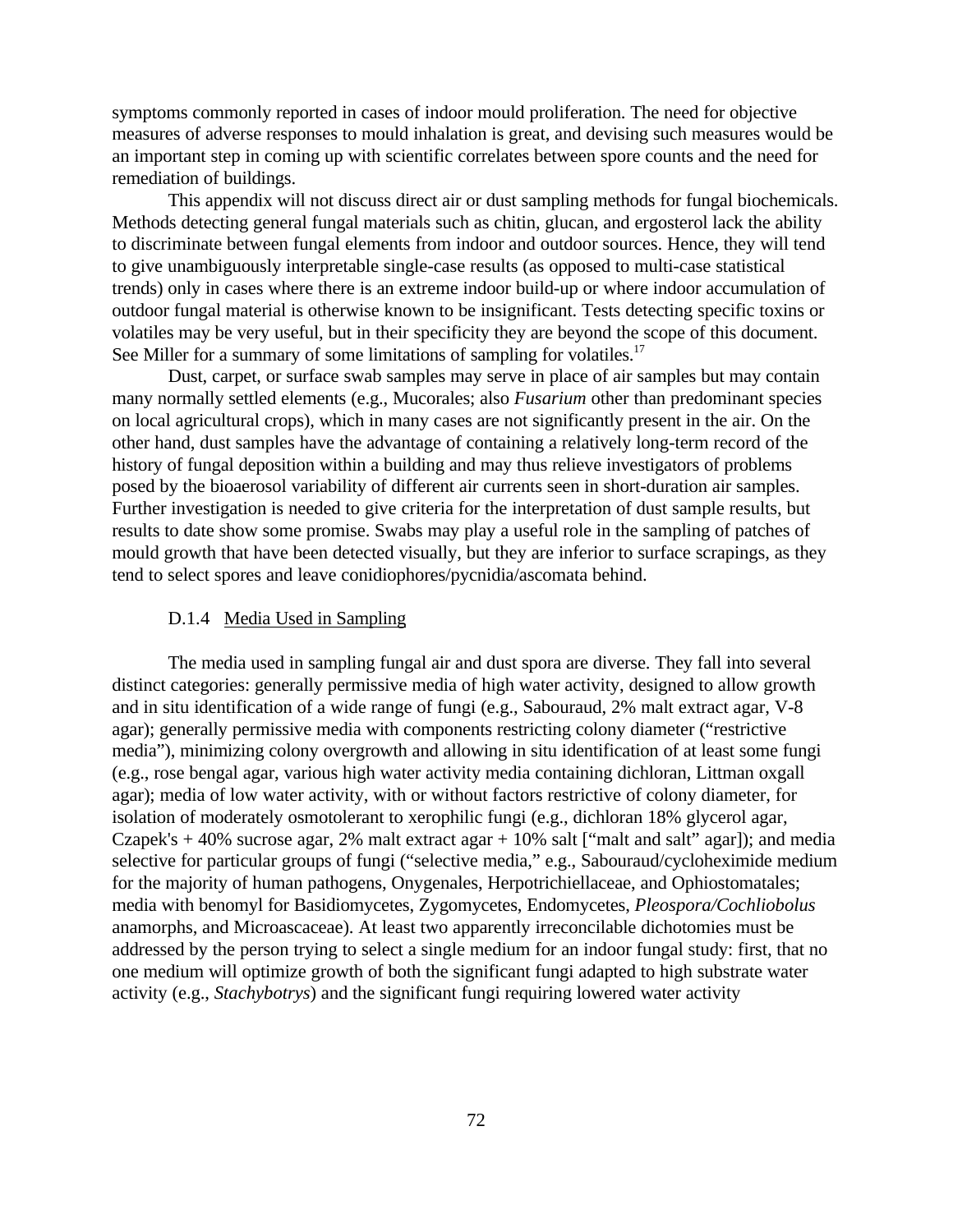(e.g., *Eurotium*, *Wallemia*); and second, that the best media for identifying organisms in situ are also the most problematical for colony overgrowth and formation of spurious satellite colonies in shipping and handling.

Currently, the two most widely used media for general sampling are malt extract agar (MEA) and dichloran 18% glycerol agar (DG18). The former was recommended by the American Conference of Governmental Industrial Hygienists (Burge et al.),<sup>18</sup> while the latter has been shown to be useful in a variety of recent studies (e.g., Verhoeff et al.).<sup>9</sup> The limitations of MEA are that it allows extensive colony overgrowth and supports osmophilic fungi poorly; DG18 supports osmophiles well and facilitates growth of the moderately osmotolerant fungi that form the majority of indoor species of concern (*Penicillium*, *Aspergillus*), but it causes poor growth in moderately osmointolerant fungi such as *Scopulariopsis* (van Reenen-Hoekstra et al.)<sup>19</sup> and may support *Stachybotrys* and other highly osmointolerant species poorly or not at all (R.A. Samson, pers. commun.). A near-ideal sampling protocol might include both media. "Malt and salt" agar may be a good alternative for DG18: long used for isolation of osmotolerant fungi, it also allows growth of *Stachybotrys chartarum* (J.D. Miller, pers. commun.). The colonies of this fungus are restricted but are readily seen.

In general, workers who, for practical reasons, prefer to use a single medium must be mindful of the types of fungi they will be excluding from their data.

Because most indoor environments contain a variety of osmophilic *Aspergillus* species, DG18 often tends to isolate the greatest number of species in comparison trials (e.g., Verhoeff et al.)<sup>9</sup>; if a single medium must be chosen, DG18 may be optimal, but it should not be used alone except in combination with thorough visual and microscopic visual search to detect excluded fungal types, especially *Stachybotrys*. Such physical searching is recommended for *Stachybotrys* in any case, since *Stachybotrys* may be predominantly represented in the environment by non-viable conidia. Despite this, *Stachybotrys* is not uncommonly obtained in air samples, and any investigator wishing to maximize the likelihood of detecting significant *Stachybotrys* amplifiers is obliged to consider the use of air sampling with an appropriate medium.

The present author uses Littman oxgall agar extensively, primarily because of its tendency to repress sporulation and prevent satellite colony formation and colony overgrowth during shipping and handling in transit from test sites to the laboratory. It grows *Stachybotrys* well, has been observed to grow *Eurotium* (*Aspergillus glaucus* and allies) in high numbers in at least some cases (R.C. Summerbell, unpublished data), grows *Wallemia* occasionally (but probably not in a good representation of its true population predominance), and does not grow *Aspergillus restrictus* and allies. In its only formal comparison test as an indoor mould sampling medium, it showed significantly fewer colonies than three other media, including Sabouraud agar, at the sixth day of incubation (Morring et al.).<sup>20</sup> The authors conceded, however, that this time period was too short for a full evaluation. Littman showed that the eponymous medium outperformed Sabouraud agar over longer incubation periods.<sup>21</sup> Littman oxgall agar, however convenient it may be for shipping, requires much labour, since the majority of colony types must be subcultured for identification. Further, they must be subcultured soon after plates are received since, as nonsporulating colonies, they may become non-viable within 2–3 weeks. This medium would therefore be a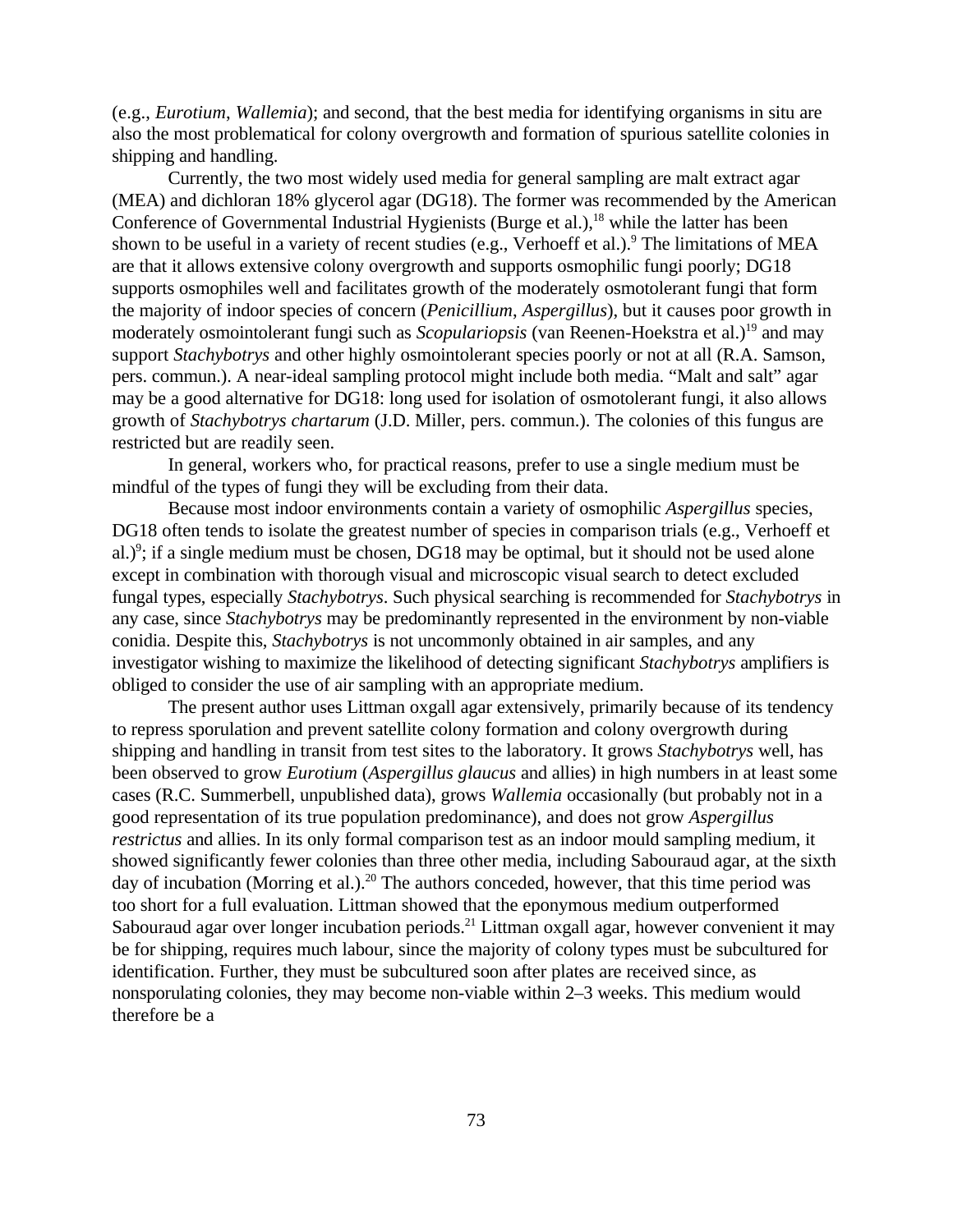suboptimal choice for anyone doing his/her own sampling and mycology or receiving plates or strips within a day or two of exposure.

Rose bengal agar or its dichloran-supplemented variant are also restrictive of overgrowth and, while delaying or repressing sporulation to a lesser extent than Littman oxgall agar, may be relatively robust in shipping while permitting a relatively high level of in situ identification. It must be borne in mind that rose bengal generates high-energy oxygen species on exposure to light, and illuminated medium may become lethal to fungi. Dichloran rose bengal agar has grown significantly fewer colonies than other media in at least one study,<sup>9</sup> although this effect was not observed in others (e.g., Smid et al.).<sup>14</sup> Unfortunately, Verhoeff et al. did not record the time period allowed for incubation.<sup>9</sup> Restrictive media in general slow colony growth rates, and, for a fair biological (as opposed to purely practical) trial, such media should be observed only after sufficient incubation to ensure maximal colony outgrowth. An in-house trial showed that Littman oxgall agar gave colony numbers equivalent to those obtained with MEA in hospital renovation air samples incubated for 14 days (R.C. Summerbell, unpublished data).

The fact that all existing fungal sampling media have recognized shortcomings is a further blow against the former aerobiological ideal of using a perfected, standardized sampling device with a perfected, standardized growth medium to evaluate potential fungal aerosol problems with reference to standard guidelines for acceptable numbers of CFU. This ideal, which was always predicated on the reduction of all members of the three major terrestrial fungal phyla to a single, alchemical mass substance, clearly must yield to the reality of biological diversity. As more becomes known about the actual hazardous substances associated with airborne fungal materials, methods indicating the occurrence or likely occurrence of these substances will be developed. In the meantime, the investigator engaged in detecting potentially significant amplifiers must simply ensure that an adequate diversity of techniques is used to cover the diversity of possible amplifiers.

### **D.2 Direct Detection of Amplifiers**

Procedures for the direct detection of mould amplifiers may be used either after an air sample has predicted the presence of amplifiers or as a preliminary survey. Common places where significant amplifiers can be visually identified are in water-damaged walls on or under wallpaper or wallboard paper (whether painted over or not), on the backings of water-damaged carpets, on heating, ventilating, and air conditioning (HVAC) coils, pans, vanes, and so on, on damp papers (e.g., after flood, including floods created by fire-fighting operations), within walk-in refrigerators and incubators, and in any moist organic materials, including any moist object composed of cellulose. Amplifiers may also be visible on windowsills, as well as shower stalls and washroom fixtures.<sup>7</sup> These windowsill and washroom amplifiers, if small and not involving cellulosic material (i.e., moulds growing only on paint, ceramic, grouting, or plastic), are seldom problematic. More extended amplifiers in these situations may be problematic, and even hypersensitivity pneumonitis, which normally requires long-term heavy exposure to develop, has on rare occasion been linked to heavy growth of fungi in shower or other washroom amplifiers.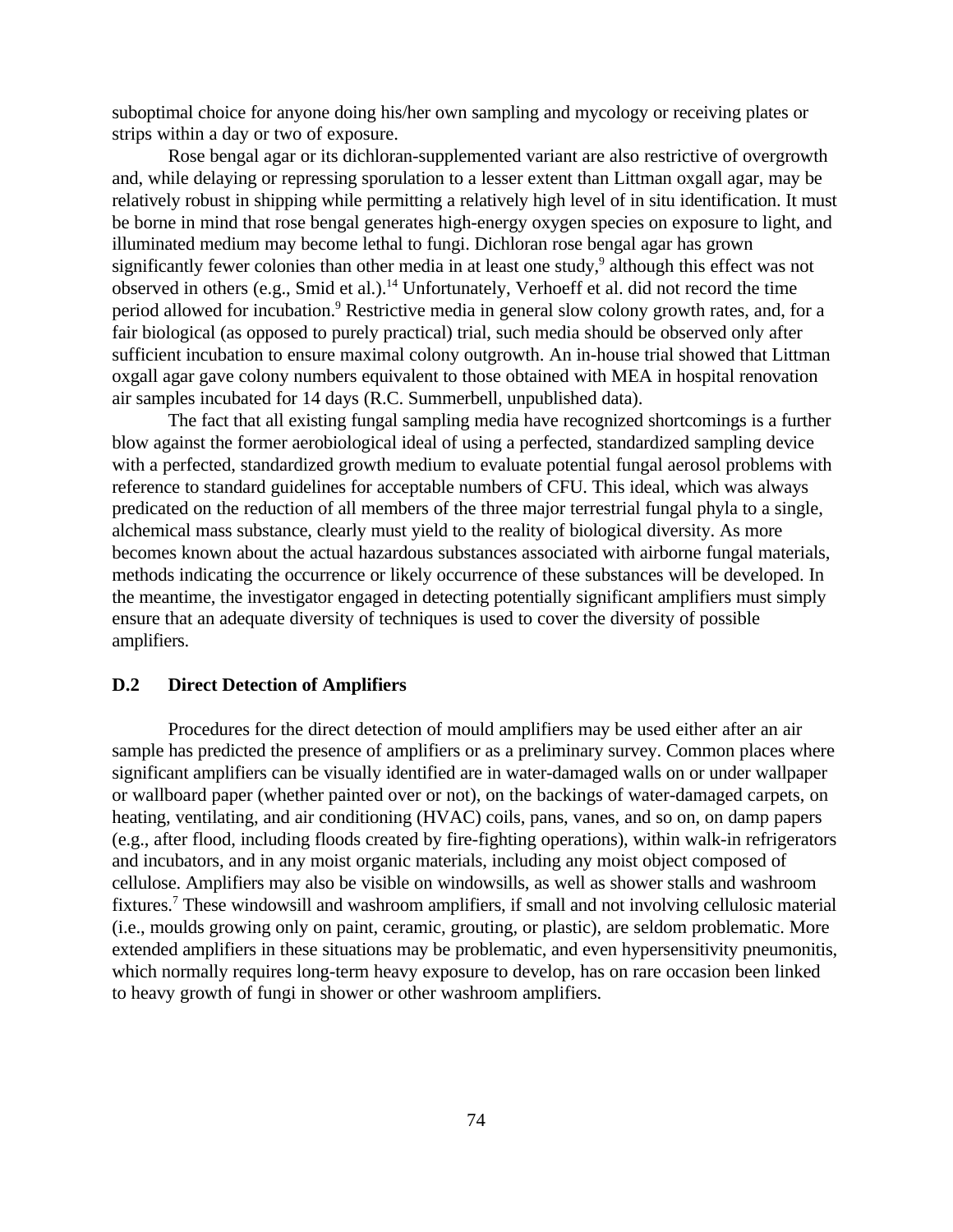Additional amplifiers may be detected by microscopic sampling. Common practices are the transparent tape sampling of duct interiors, slide examination of humidifier basin materials, and examination of small fibre samples cut or pulled away from filters or carpet backings in which mould growth is suspected. Further direct detection of amplifiers may be performed by culturing — for example, plating out of humidifier fluids and plating out of scrapings or swabs from recognized or suspected mould growth on walls or other surfaces.

## **D.3 References**

- 1. Kozak, P.P., Gallup, J., Commins, L.H., and Gillman, S.A. Currently available methods for home mold surveys. II. Examples of problem homes surveyed. Ann. Allergy, 45: 167 (1980).
- 2. Sayer, W., Shean, D.B., and Ghosseiri, J. Estimation of airborne fungal flora by the Andersen sampler versus the gravity settling culture plate. J. Allergy, 44: 214 (1969).
- 3. Buttner, M.P. and Stetzenbach, L.D. Monitoring airborne fungal spores in an experimental indoor environment to evaluate sampling methods and the effects of human activity on air sampling. Appl. Environ. Microbiol., 59: 219 (1993) [erratum notice: Appl. Environ. Microbiol., 59: 1694 (1993)].
- 4. Verhoeff, A.P., van Wijnen, J.H., Brunekreef, B., Fischer, P., van Reenen-Hoekstra, E.S., and Samson, R.A. Presence of viable mold propagules in indoor air in relation to house damp and outdoor air. Allergy, 47: 83 (1992).
- 5. Good, I.J. The population frequencies of species and the estimation of population parameters. Biometrika, 40: 237 (1953).
- 6. Gochenaur, S.E. Fungi of a Long Island oak–birch forest. II. Population dynamics and hydrolase patterns of the soil penicillia. Mycologia, 76: 218 (1984).
- 7. Hyvärinen, A., Reponen, T., Husman, T., Ruuskanen, J., and Nevalainen, A. Composition of fungal flora in mold problem houses determined with four different methods. In: Indoor air '93, Proceedings of the 6th International Conference on Indoor Air Quality and Climate. Vol. 4. Particles, microbes, radon. P. Kalliokoski, M. Jantunen, and O. Seppänen (eds.). Helsinki. p. 273 (1993).
- 8. Solomon, W.R. Assessing fungus prevalence in domestic interiors. J. Allergy Clin. Immunol., 56: 235 (1975).
- 9. Verhoeff, A.P., van Wijnen, J.H., Boleij, J.S.M., Brunekreef, B., van Reenen-Hoekstra, E.S., and Samson, R.A. Enumeration and identification of airborne viable mold propagules in houses: a field comparison of selected techniques. Allergy, 45: 275 (1990).